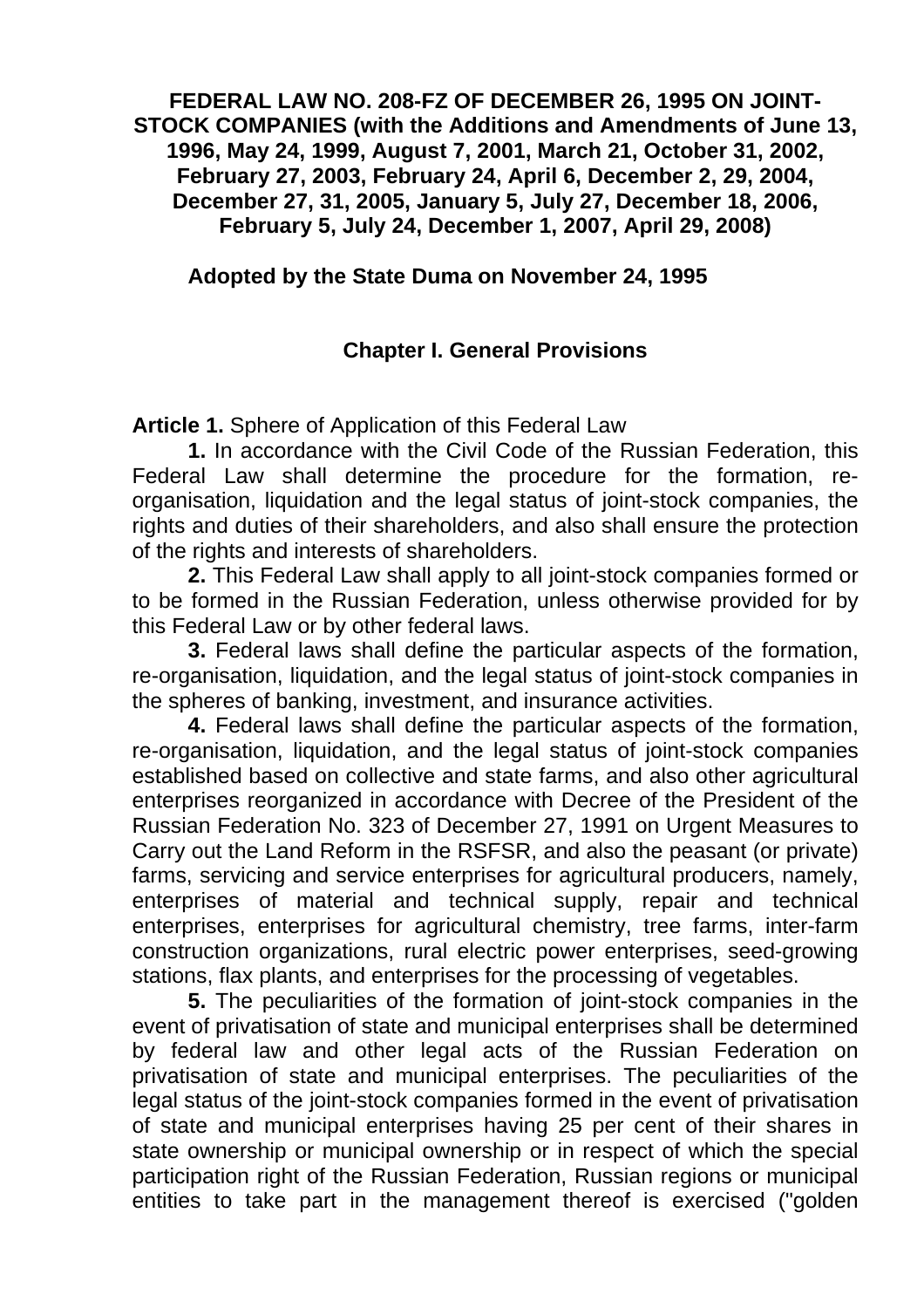share"), shall be determined by a federal law on the privatisation of state and municipal enterprises.

The particular aspects of the legal status of joint-stock companies established by privatizing state and municipally-owned enterprises shall be effective upon adoption of the decision concerning privatization until the time of sale by the State or by a municipal formation of 75 per cent of shares owned by them in such a joint-stock companies, but not later than the end of the period for privatization determined by the privatization plan of such an enterprise.

**Article 2.** The Basic Provisions Concerning Joint-Stock Companies

**1.** A joint-stock company (hereinafter referred to as a company) is a commercial organization whose charter capital is divided into a definite number of shares of stock certifying the rights and obligations of the participants in the company (shareholders) to the company.

Shareholders shall not be liable for obligations of the company and shall bear the risk of losses associated with its activity only to the extent of the value of shares of stock owned by them.

Shareholders who have not paid for stock in full shall be jointly and severally liable for the obligations of the company to the extent of the unpaid portion of the value of shares of stock owned by them.

The shareholders shall be entitled to alienate the shares they own, without the consent of the other shareholders and the company.

**2.** The provisions of the present Federal Law shall extend to companies having one shareholder in as much as is not provided otherwise in the present Federal Law and does not conflict with the essence of relevant relationships.

**3.** A company is a legal entity; it has separate assets in its ownership which are reported in a separate balance sheet and may in its own name acquire and exercise property and personal non-property rights, incur obligations, and be plaintiff or defendant in court.

The company shall not be entitled to make deals not relating to the founding of the company until the time when payment is made for 50 per cent of the company's shares distributed among its founders.

**4.** A company shall have civil rights and bear obligations required to pursue any types of activities not prohibited by federal laws.

A company may engage in certain types of activities, the list of which is determined by federal laws, only on the basis of a special authorization (or license). If granting of a special authorization (or license) to engage in a certain type of activity is conditioned on the engaging in such activity exclusively, during the period of operation of the special authorization (or license) the company may not engage in other types of activities throughout the period of operation of the special authorization (or license), except for the types of activities provided for by the special authorization (or license) or concomitant thereto.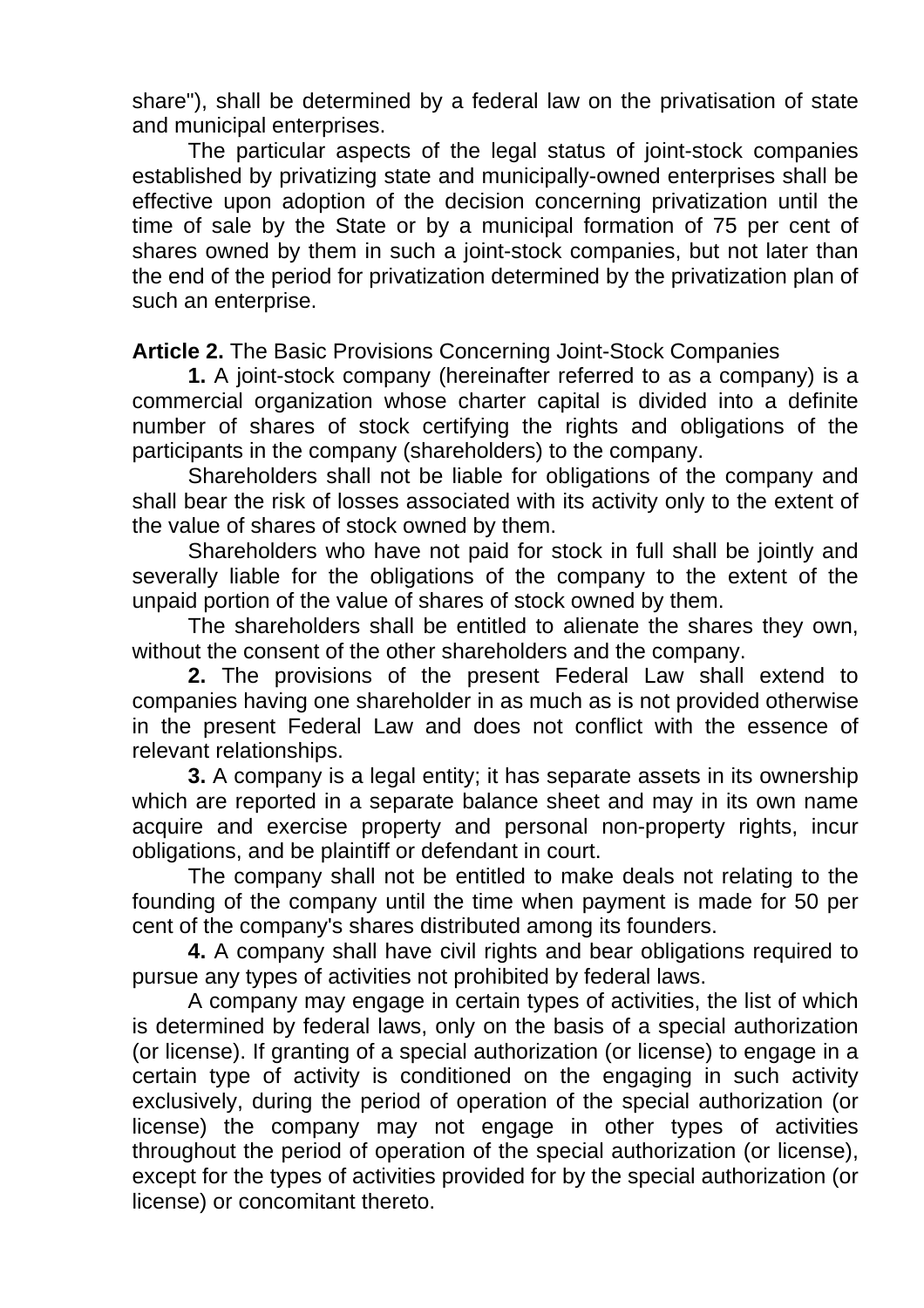**5.** A company shall be considered to be created as a legal entity upon its state registration according to the procedure established by federal laws. A company shall be created without time limitation unless otherwise provided for by its charter.

**6.** A company shall have the right to open bank accounts in the Russian Federation and outside its boundaries according to the established procedure.

**7.** A company must have a circular seal containing its full company name in Russian and a reference to its location. The seal also may indicate the company name in any foreign language or in any language of peoples of the Russian Federation.

A company may have stamps and letterheads with its name, emblem, and trademark and other means of visual identification registered according to the established procedure.

## **Article 3.** Liability of a Company

**1.** A company shall be liable to the extent of its assets.

**2.** A company shall not be liable for the obligations of its shareholders.

**3.** If the insolvency (or bankruptcy) of a company is caused by the actions (or failure to act) of its shareholders or other persons vested with the right to issue instructions binding upon the company or otherwise having the power to determine its actions, then such shareholders or other persons may, if the company lacks sufficient assets, be held vicariously liable for its obligations.

The insolvency (or bankruptcy) of a company is considered to be caused by the actions (or failure to act) of its shareholders or other persons vested with the right to issue instructions binding upon the company or otherwise having the power to determine its actions, only where they have exercised such right and/or power in the furtherance of the company's carrying out of actions, knowing in advance that the consequence of carrying out said action would the insolvency (or bankruptcy) of the company.

**4.** The State or its bodies shall not be liable for the obligations of the company and the company shall not be liable for the obligations of the State or its bodies.

## **Article 4.** Company Name and Location of a Company

**1.** The company shall have a full company name and it has the right to have a brief company name in the Russian language. The company is also entitled to have a full and/or brief company name in the languages of the peoples of the Russian Federation and/or in foreign languages.

The full company name of the company in Russian shall comprise its full name and an indication of the type thereof (closed or open). The brief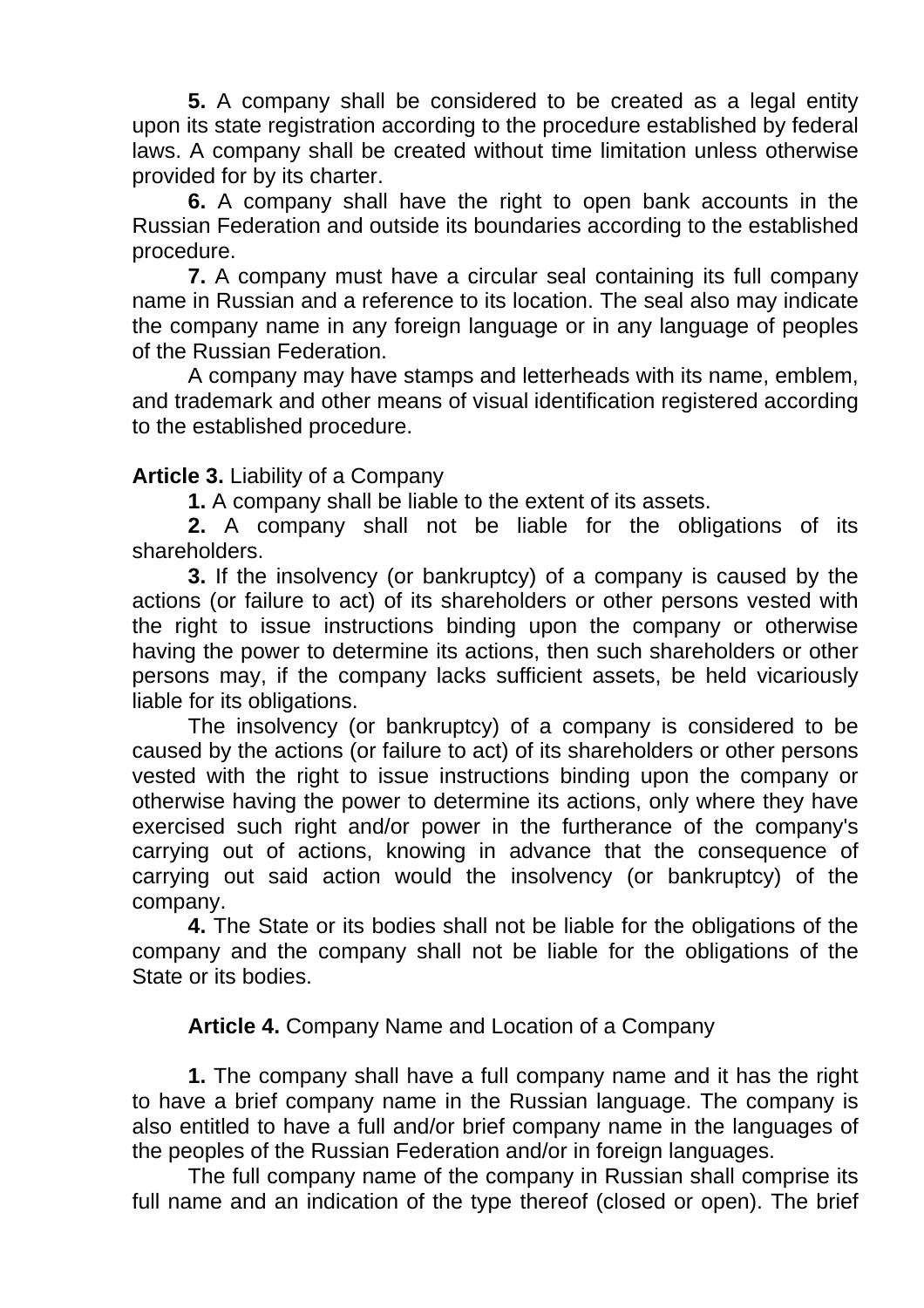company name of the company in Russian shall comprise its full or brief name and the words "closed joint-stock company" or "open joint-stock company" or the abbreviation "ZAO" or "OAO".

The official name of a company in the Russian language and in the languages of the peoples of the Russian Federation may contain foreign credits in the Russian transcription or in the transcription of the peoples of the Russian Federation, with the exception of the terms and abbreviations reflecting the organizational-legal form of the company.

Other demands on the company's official name shall be established in the Civil Code of the Russian Federation.

**2.** The location of the company shall be determined by the place of its state registration.

**Article 5.** Branches and Representative Offices of a Company

**1.** A company may create branches and open representative offices on the territory of the Russian Federation in compliance with the requirements of this Federal Law and other federal laws.

A company shall create branches and opening representative offices outside of the boundaries the territory of the Russian Federation also in compliance with the legislation of the foreign state where the branch or representative office is located, unless otherwise provided for by an international treaty of the Russian Federation.

**2.** A branch of a company is a self-contained division thereof located other than at the location of the company, which performs all or some of its functions, including the functions of a representative office.

**3.** A representation of a company is a self-contained division thereof located owher than at the location of the company, which represents and protects the interests of the company.

**4.** Branches and representative offices shall not be legal entities and shall operate on the basis of a statute approved by the company. A branch or a representative office shall be provided with assets by the company which created it, which assets are reported both in their separate balance sheets and in the balance sheet of the company.

The head of a branch and the head of a representative office shall be appointed by the company and shall act on the basis of a power of attorney issued thereby.

**5.** A branch or representative office shall operate in the name of the company which created it. The company which created the branch or representative office shall be liable for its activities.

**6.** The charter of a company must include information regarding its branches and representative offices. Notices regarding amendments to the charter of a company in connection with the change of information regarding its branches and representative offices shall be given to the state registration of legal entities body for informational purposes. Such amendments to the charter of the company shall take effect for third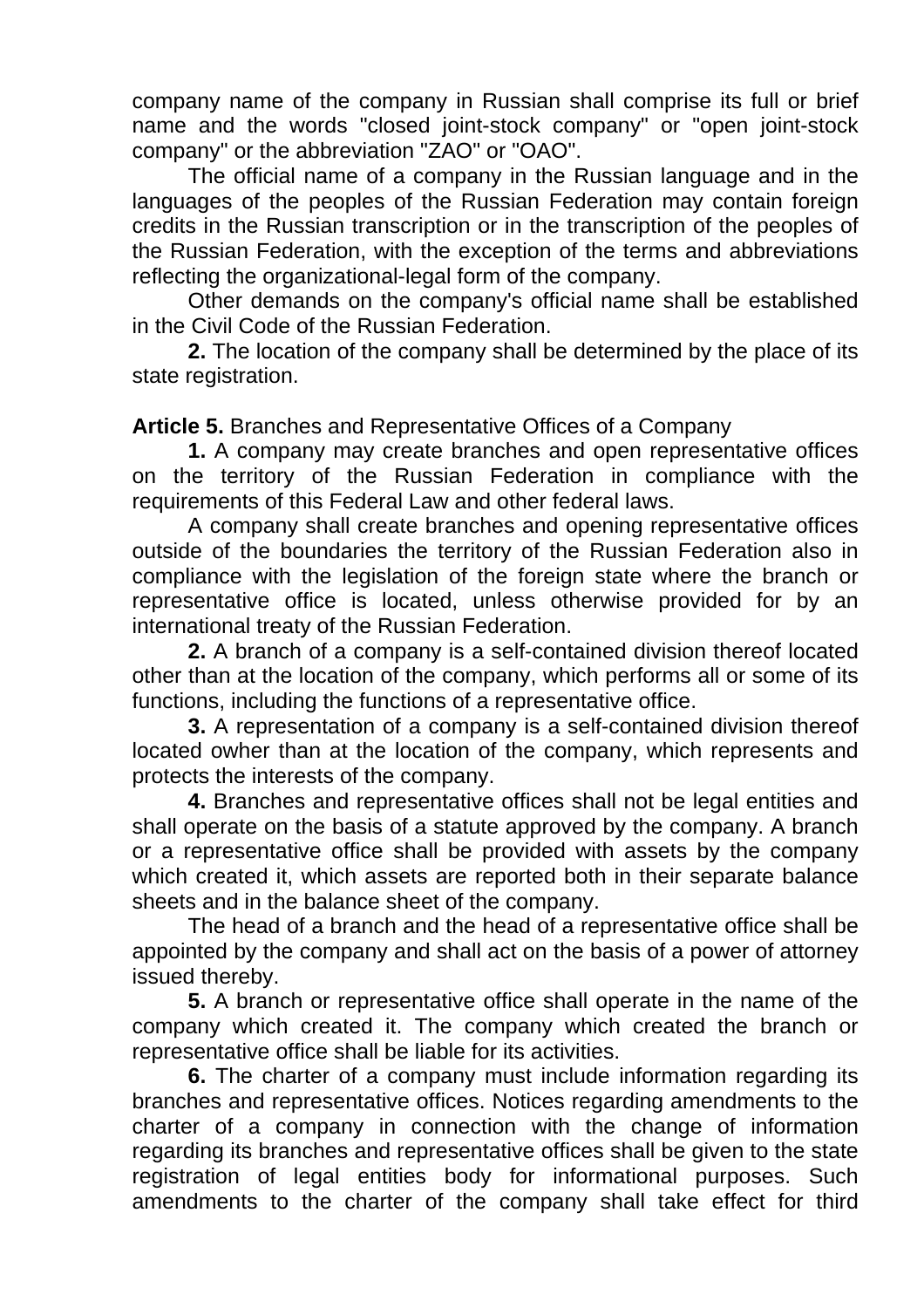persons upon the delivery of the notice of such changes of the body responsible for the state registration of legal entities

# **Article 6.** Subsidiaries and Dependents

**1.** A company may have subsidiaries and dependents which enjoy the rights of a legal entity on the territory of the Russian Federation and which are formed in accordance with this Federal Law and other federal laws, and may also have those outside the Russian Federation which are formed in accordance with the legislation of the foreign state where the subsidiary or dependent is located, unless otherwise provided for by an international treaty of the Russian Federation.

**2.** A company shall be deemed a subsidiary if another (principal) business company (or partnership), by virtue of predominant participation in its charter capital or in accordance with a contract concluded between them, or otherwise, has the power to determine decisions adopted by such company.

**3.** A subsidiary shall not be liable for the debts of the principal company (or partnership).

A principal company (or partnership) which has the right to issue binding instructions to the subsidiary shall be jointly and severally liable with such subsidiary for transactions concluded by the latter in the fulfillment of such instructions. The principal company (or partnership) shall be considered to have the right to issue binding instructions to the subsidiary only when such right is provided for in a contract with such subsidiary or by the charter of such subsidiary.

In the event of the insolvency (or bankruptcy) of the subsidiary through the fault of the principal company (or partnership), the latter shall be vicariously liable for debts of the former. The insolvency (or bankruptcy) of the subsidiary shall be considered to have occurred through the fault of the principal company (or partnership) only when the principal company (or partnership) has used the above right and/or power in furtherance of the subsidiary's carrying out of actions, knowing in advance that the consequence of carrying out the said action would be the insolvency (or bankruptcy) of the subsidiary.

The shareholders of a subsidiary shall have the right to demand that the principal company (or partnership) compensate losses caused through its fault to the subsidiary. The losses shall be considered to be caused through the fault of the principal company (or partnership) only when the principal company (or partnership) has used its right and/or power in furtherance of the subsidiary's carrying out of actions, knowing in advance that the subsidiary would incur losses as a consequence of carrying out such actions.

**4.** A company shall be deemed a dependent if another (prevailing) company holds more than 20 percent of the voting stock in the former company.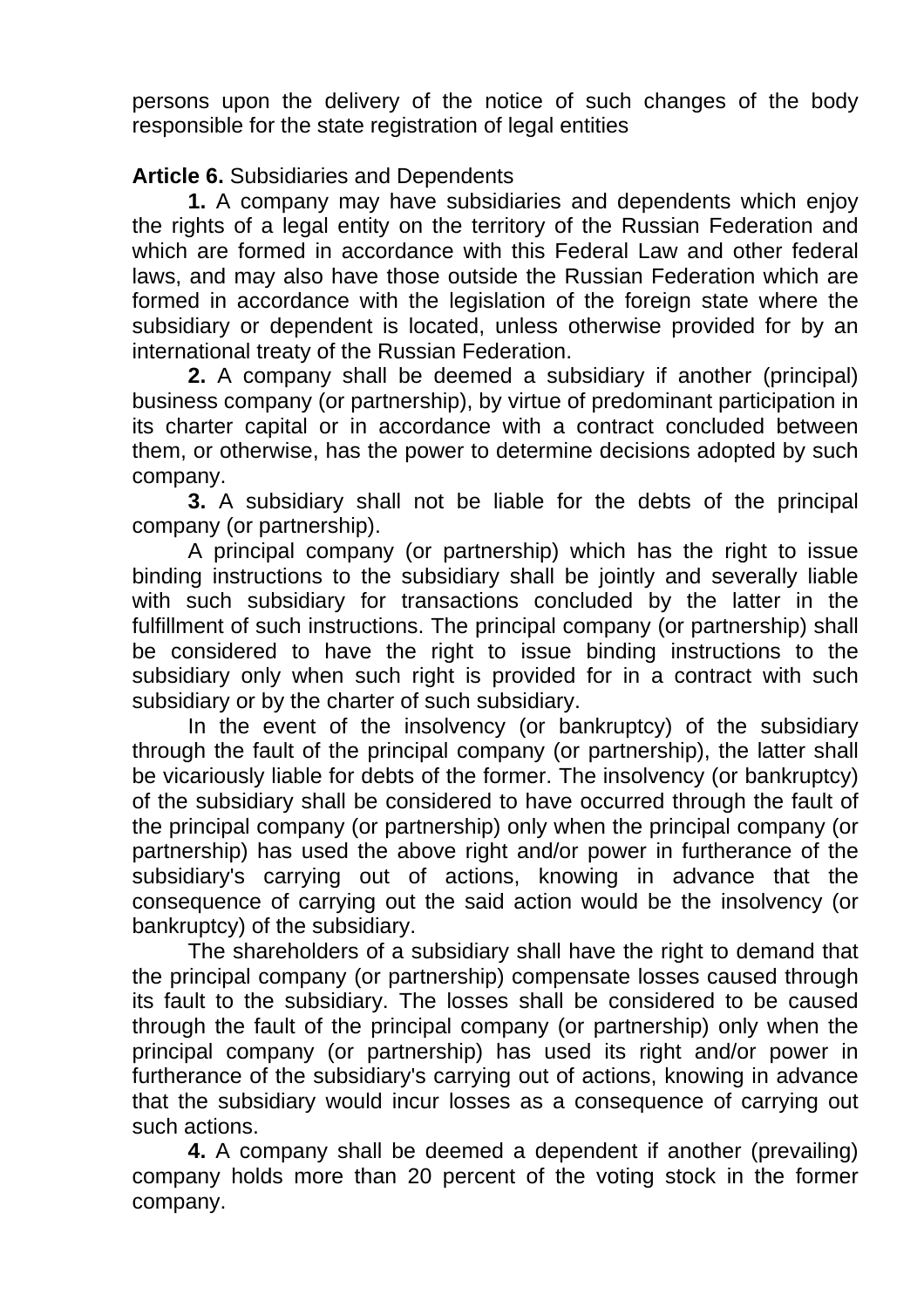A company which has acquired more than 20 per cent of the voting stock in a company shall be obliged to publish information thereon immediately according to the procedure established by the the federal executive body responsible for the securities market

## **Article 7.** Open and Closed Companies

**1.** A company may be open or closed, which shall be reflected in its charter and company name.

**2.** The open company shall have the right to hold open subscriptions to the stock it is issuing and to sell such stock without limitations, subject to the requirements of this Federal Law and other statutory acts of the Russian Federation. An open company shall have the right to hold closed subscriptions to the stock it is issuing, except in instances when the possibility of holding closed subscriptions is limited by the charter of the company or requirements of statutory acts of the Russian Federation.

The number of shareholders of an open company shall not be limited.

In an open company it is prohibited to establish the company's or its shareholders' priority right to acquire shares alienated by shareholders of the company.

**3.** A company whose stock is only distributed among its founders or another previously determined range of persons is deemed a closed company. Such company may not hold open subscriptions to the stock it is issuing or otherwise offer the same for acquisition to an unlimited number of persons.

The number of shareholders of a closed company shall not exceed fifty.

If the number of shareholders of a closed company exceeds the number established by this Clause, then such company within one year shall be transformed into an open company. If the number of its shareholders is not reduced to the number stipulated in this Clause, then the company shall be subject to liquidation on the basis of a court ruling.

The shareholders of the closed company shall enjoy a right of priority to acquire shares sold by the other shareholders of the company at a price offered to a third person pro rata to the quantity of the shares owned by each of them, unless another procedure is provided in the company's charter for exercising this right. The charter of a closed company may envisage the company's priority right to acquire shares sold by its shareholders if shareholders did not use their priority right to acquire the shares.

A shareholder of the company who intends to sell his shares to a third person shall notify accordingly the rest of the company's shareholders and the company proper including indication of the price and other terms for the sale of the shares. The company's shareholders shall be notified through the company. Except as otherwise provided in the company's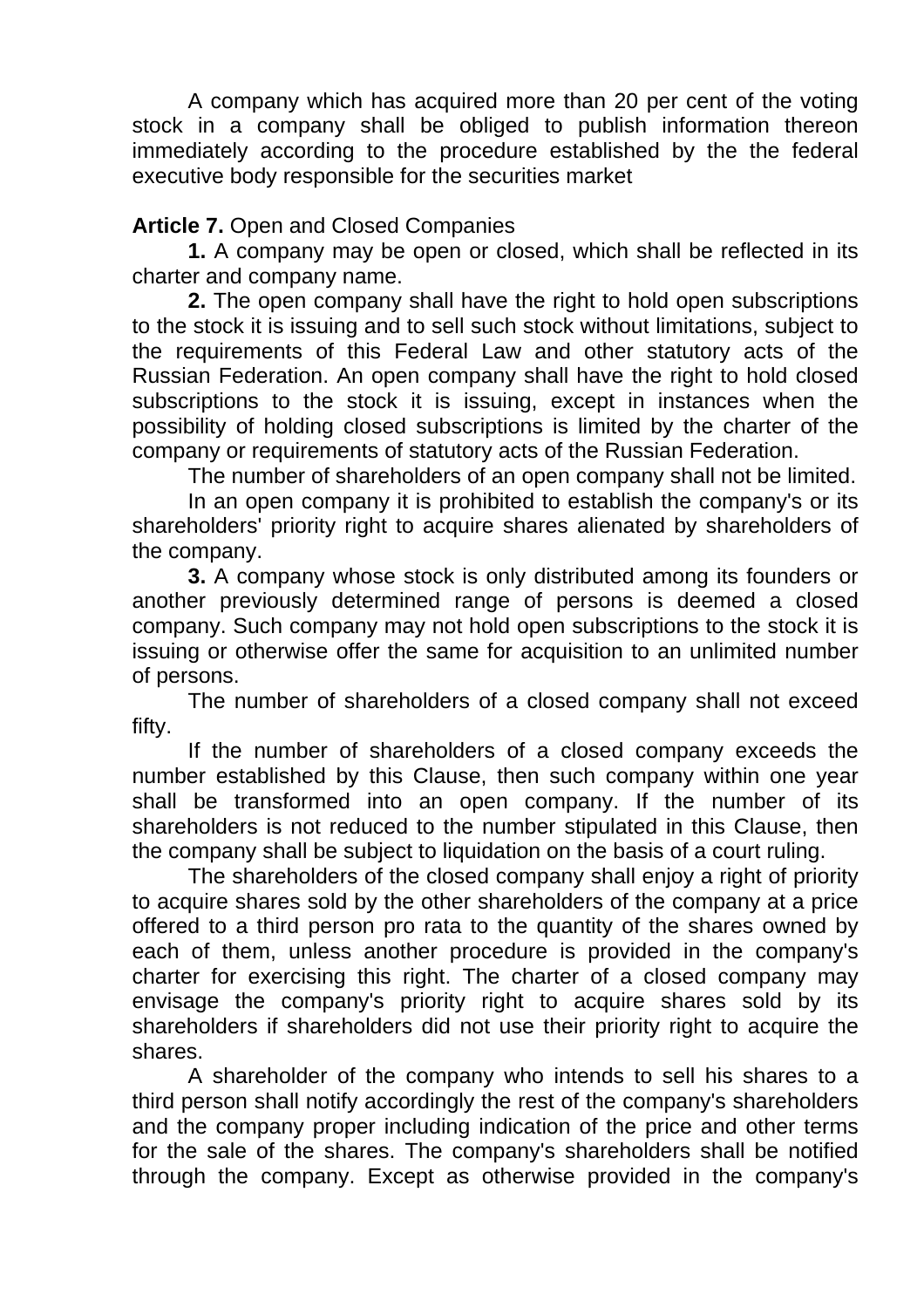charter the company's shareholders shall be notified at the expense of the shareholder who intends to sell his shares.

If the shareholders of the company and/or the company do not use their priority right to acquire all the shares offered for sale within two months of such a notice, unless a shorter term is stipulated by the company's charter, the shares may be sold to a third person at the price and on the terms of which the company and the shareholders have been informed. The term for exercising the priority right envisaged by the charter of the company shall be at least equal to ten days after the date of the notice sent, by the shareholder who intends to sell their shares to a third person, to the rest of the company's shareholders and to the company proper. The term for exercising the priority right shall be terminated if before its expiration written applications are received from all the shareholders of the company as to their desire to exercise or refusal to exercise the priority right.

When shares are sold in breach of the priority right of acquisition any shareholder of the company and/or the company proper, if the charter of the company envisages the company's priority right to acquire shares, shall be entitled to apply to the court claiming the transfer of buyer's rights and duties thereto, within three months after the time when the shareholder or the company learned or should have learnt about such a breach.

**4.** Companies whose founders are, in the instances stipulated by federal laws, the Russian Federation, a member of the Russian Federation, or a municipal formation (except for companies formed in the process of privatization of state and municipally-owned enterprises) may only be open companies.

#### **Chapter II. The Formation, Re-Organisation and Liquidation of a Company**

#### **Article 8.** Formation of a Company

A company may be formed by being founded as a new company or by means of the reorganization of an existing legal entity (accession, division, separation, or transformation).

A company shall be considered formed upon its state registration.

## **Article 9.** Founding of a Company

**1.** A company shall be formed by founding by decision of the founders (or founder). The decision on the founding of a company shall be adopted at the organizational meeting. In the event a company is founded by a sole individual, such individual alone adopts the decision on the founding of a company.

**2.** The decision on establishing a company must contain the results of voting of the founders thereof and the decisions adopted by them in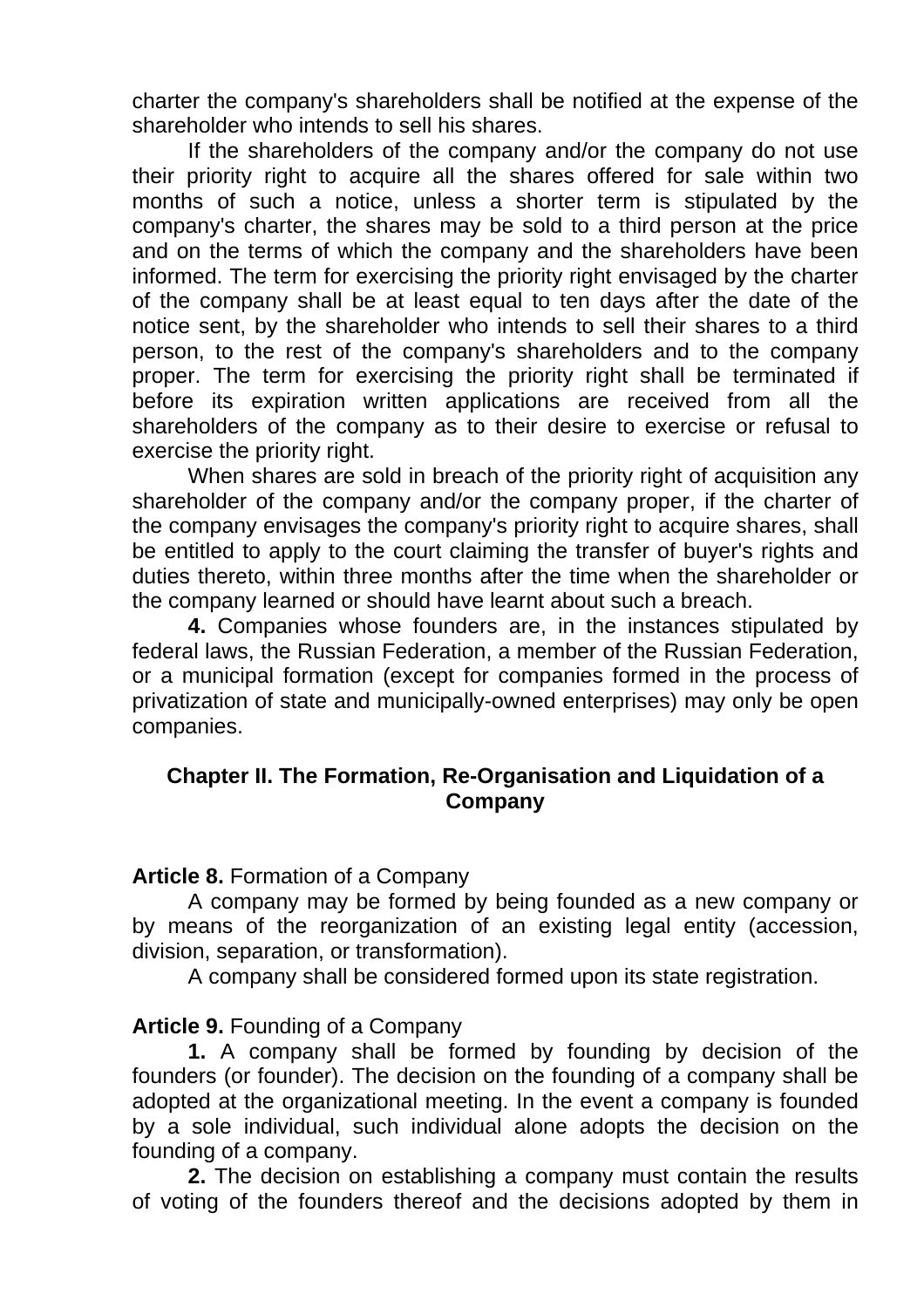respect of the matters of establishing the company, approving the charter thereof, electing the company's governing bodies and the inspection commission (inspector) of the company.

**3.** The founders shall unanimously adopt decisions on the founding of a company, approval of its charter, and approval of the monetary valuation of securities, other items or property rights, or other rights having monetary valuation contributed by the founders to pay for the company stock.

**4.** The company's governing bodies, its inspection commission (inspector) shall be elected and, in the case provided for by this Item, the company's auditor shall be endorsed, by the founders of the company by a three quarters majority of votes which represent the stocks to be distributed to the founders thereof.

When establishing a company, the founders thereof may endorse the company's auditor. In this case, a decision on establishing the company must contain the results of voting of the company's founders and the decision on endorsing the company's auditor rendered by the founders thereof.

**5.** The founders of the company shall enter into a contract in writing regarding the formation of the company, which determines the procedure for their engaging into the joint activity of the founding of the company, the amount of the charter capital of the company, the categories and types of stock subject to placement among the founders, and amount and procedure for the paying therefor, and the rights and duties of the founders in connection with the formation of the company. A contract regarding the formation of a company shall not be the foundation document of the company.

In the event of a company's having been founded by one person the decision whereby it is founded shall set out the amount of its authorised capital, the categories (types) of shares and the rate and procedure for the payment of shares.

**6.** The peculiarities of founding companies with a foreign investors' interest may be set out by federal laws.

## **Article 10.** Founders of a Company

**1.** The founders of a company shall be citizens and/or legal entities who have adopted a decision on the founding thereof.

The state bodies and bodies of local self-government may not act as the founders of a company, unless otherwise provided for by federal laws.

**2.** The number of founders of an open company shall not be limited. The number of founders of a closed company may not exceed fifty.

A company may not have as a sole founder (or shareholder) another business company consisting of one person, if not otherwise established by federal laws.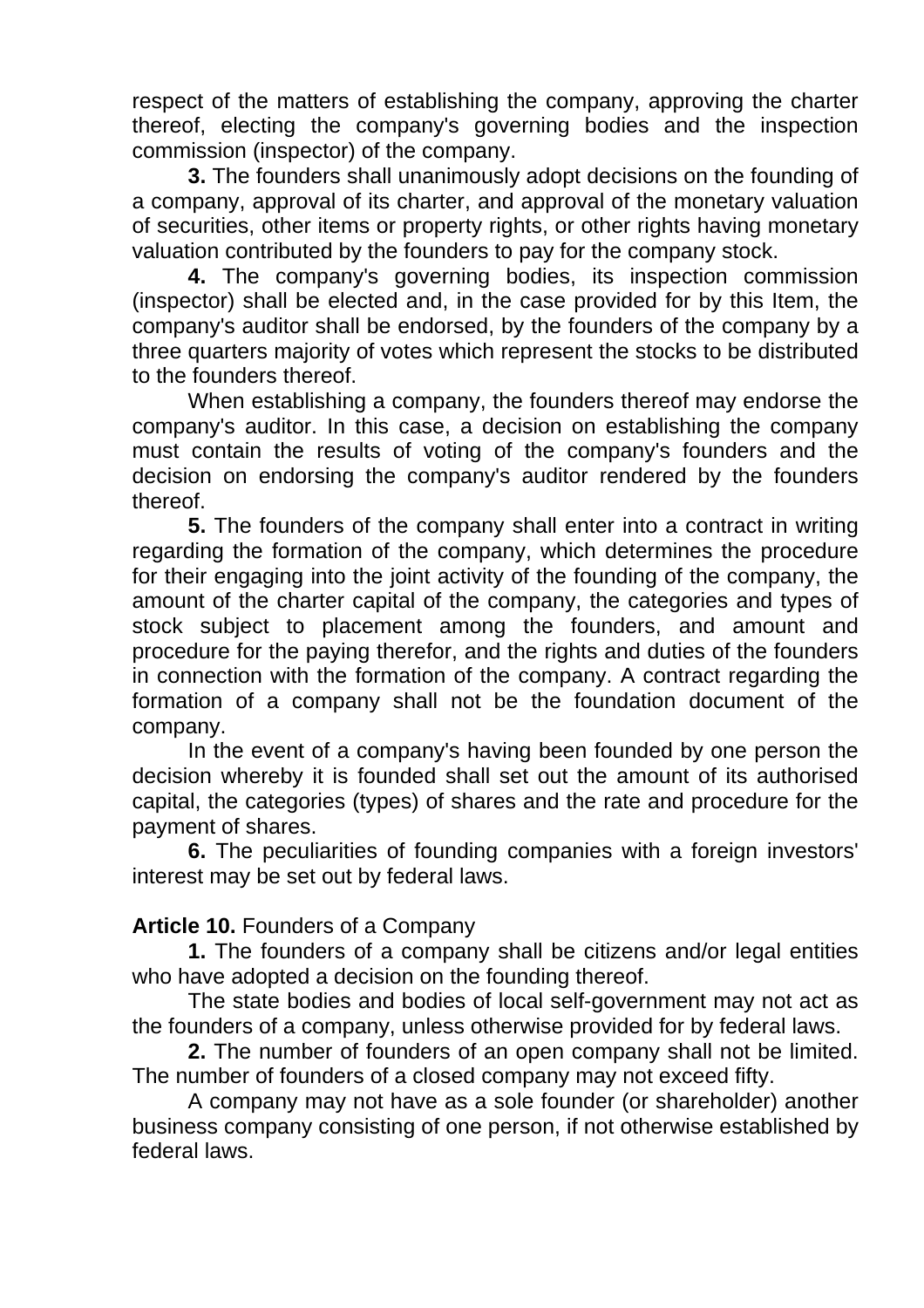**3.** The founders of a company shall be jointly and severally liable for the obligations associated with the formation of the company and arising prior to the state registration of such company.

A company shall not be liable for the obligations of the founders associated with the formation of the company, unless their actions have been subsequently approved by the general meeting of shareholders.

## **Article 11.** Charter of a Company

**1.** The charter of a company shall be the foundation document of the company.

**2.** All company bodies and company shareholders shall comply with the requirements of the company charter.

**3.** The company charter must contain the following information:

the full and abbreviated names of the company;

the location of the company;

the type of company (open or closed);

the number, par value, and categories (common, preferred) of stocks, and types of preferred stock to be placed by the company;

the rights of the holders of stock of each category (or type);

the amount of the charter capital of the company;

the composition and authority of the governing bodies of the company and the procedure for the adoption of resolutions by them;

the procedure for the preparation and conducting of the general meeting of shareholders, including decisions on matters to be resolved by a qualified majority or unanimous vote of the governing bodies of the company;

information concerning branches and representative offices of the company;

other provisions provided for by this Federal Law and other federal laws.

The company's charter may impose limits on the quantity and total par value of stock held or the maximum number of votes cast by any one shareholder.

The company's charter may contain other provisions which are not contrary to this Federal Law and other federal laws.

The charter of the company shall contain information on the exercise of the special right of the Russian Federation, a Russian region or a municipal entity of taking part in managing the company ("golden share").

**4.** If so required by a shareholder, auditor, or any interested person, a company shall be obliged within reasonable a period to provide them with the possibility to familiarize themselves with the company's charter, including amendments and addenda thereto. If so required by a shareholder, the company shall be obliged to provide such stockholder with a copy of then effective company's charter. Payment recovered by the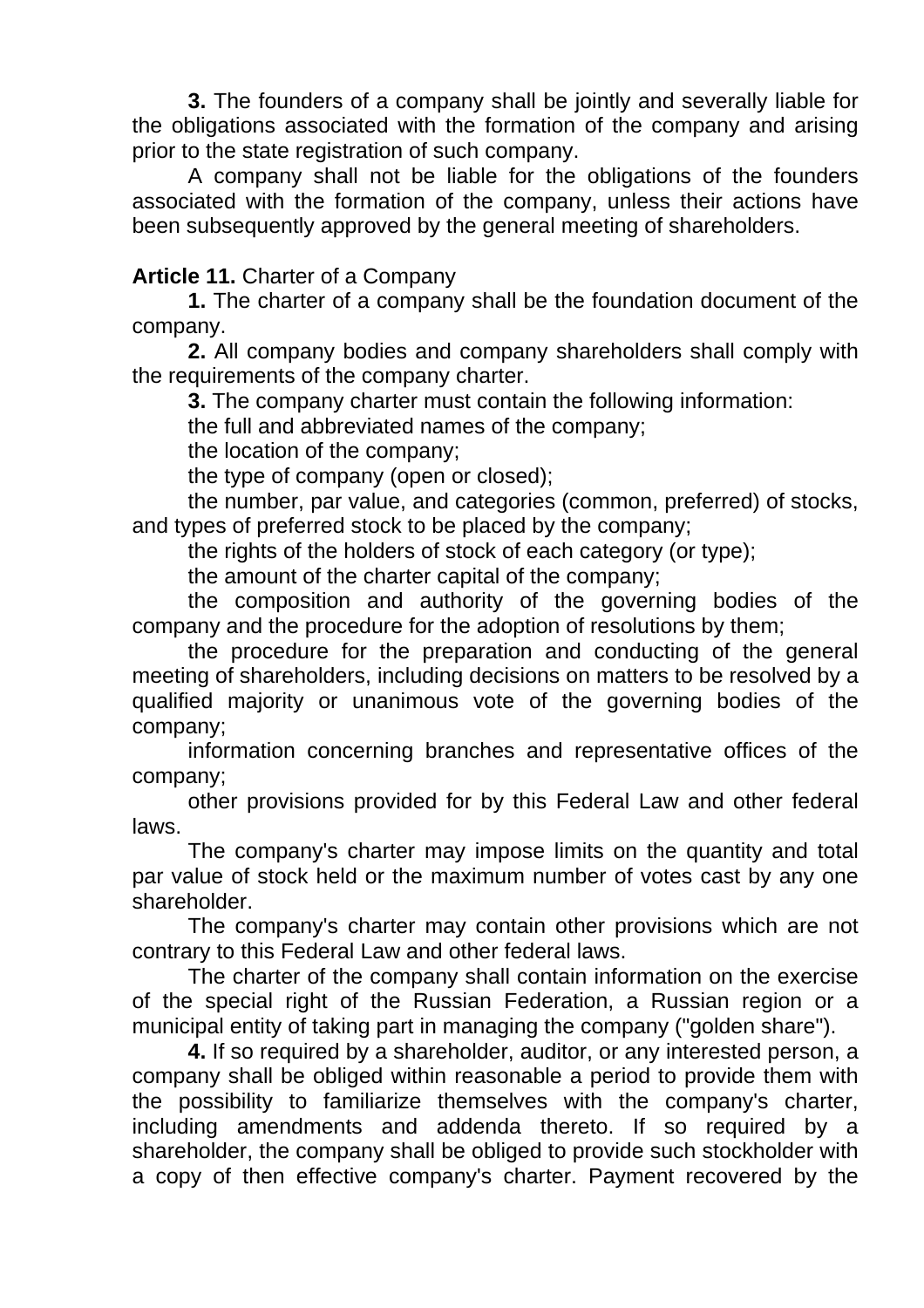company for a copy may not exceed the expenses for the manufacture thereof.

**Article 12.** Amending the charter of a company and approving a new version of the charter of a company

**1.** The charter of a company shall be amended or a new version of the charter of a company shall be approved by the decision of a general meeting of shareholders, except for the cases stipulated in Items 2 - 6 of the present Article.

**2.** The introduction of amendments and addenda to the charter of a company according to the results of flotation of its shares, in particular, amendments relating to an increase in the company's authorised capital, shall be effected on the basis of the results of placing the company's stocks by decision of a general meeting of stockholders on increasing the authorised capital of the company or the decision of the company's board of directors (supervisory board), if under the company's charter the latter has the right to take such decisions, on the basis of the decision of a general meeting of stockholders on decreasing the authorised capital by way of reducing the nominal value of stocks thereof, or by other decision being the basis for floating shares and emissive securities convertible into stocks and a registered report on the results of a stock issue or, if according to a federal law the procedure for issuing stocks does not provide for the state registration of the report on the results of the stocks' issue, an extract from the register of emissive securities. When the authorised capital of a company is increased by means of floating additional stocks, the authorised capital shall be increased by the face value sum of the additional stocks so floated and the quantity of announced shares of specific category and type shall be reduced by the number of the additional stocks of these categories and types floated.

**3.** The introduction of amendments and addenda to the charter of a company in connection with a reduction in the company's authorised capital by means of acquisition of the company's stock for the purpose of paying them off shall be effected by decision of a general meeting of shareholders on such a reduction and a report on the results of the stocks' acquisition endorsed by the board of directors (supervisory board) of the company. The introduction of amendments and addenda to the company's charter in connection with a decrease of the company's authorised capital by paying off the own stocks of the company possessed by it in the cases provided for by this Federal Law shall be effected on the basis of the decision of a general meeting of shareholders on such decrease and a report on the results of the stocks' redemption endorsed by the company's board of directors (supervisory board). In such a case, the authorised capital of the company shall be reduced by the face value sum of the stocks so paid off.

**4.** The insertion of provisions in the charter of a company concerning the exercise of the special right of the Russian Federation, a Russian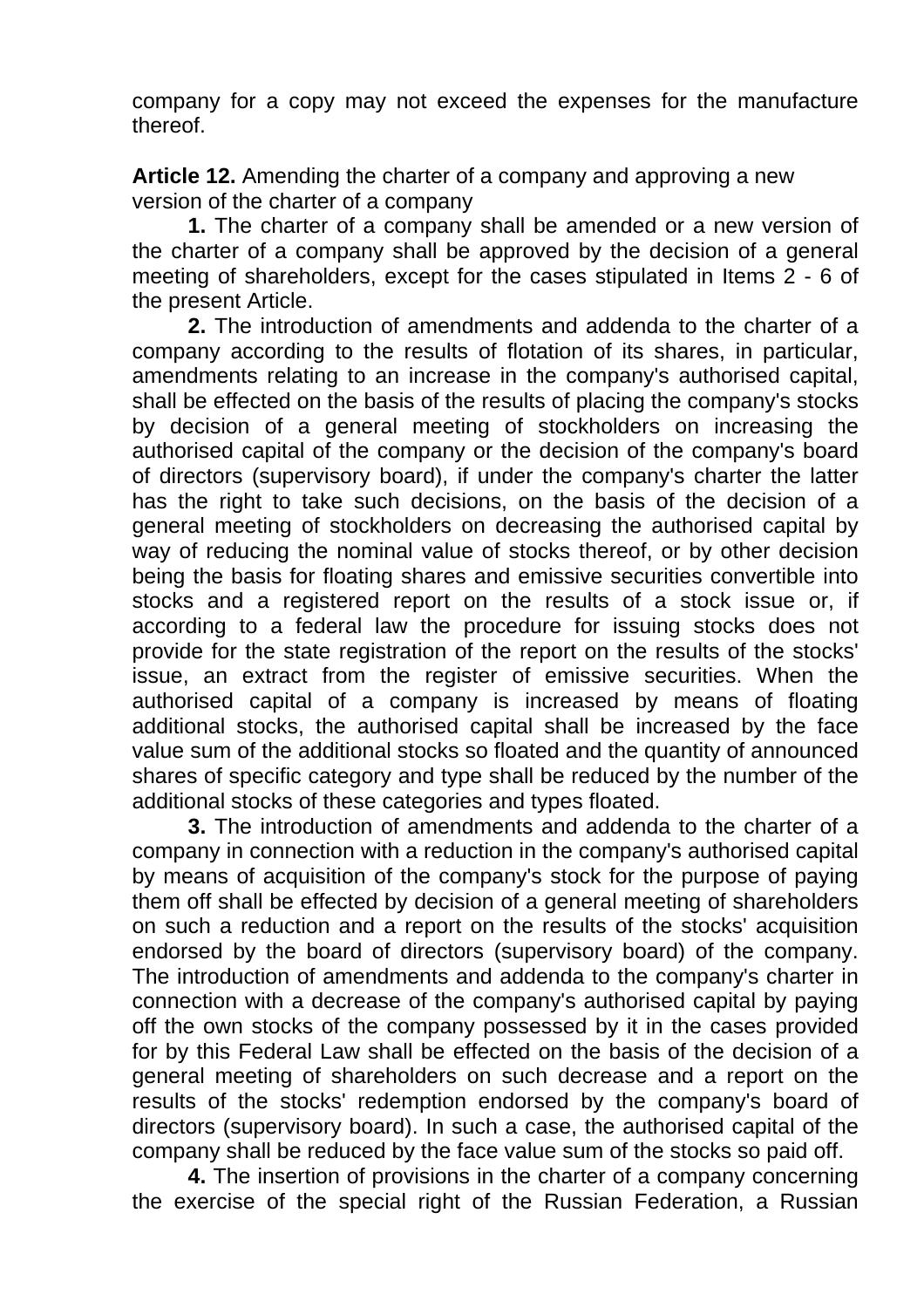region or a municipal entity to participate in the management of said company ("golden share") shall be effected by a decision of the Government of the Russian Federation, a governmental body of a Russian region or a local government body on the exercise of the special right and the deletion of such provisions shall be effected by the decision of these bodies on the termination of such a special right.

**5.** The introduction of amendments to the charter of a company in connection with the formation of branches, opening of the company's representative offices or the liquidation thereof shall be effected by decision of the board of directors (supervisory board) of the company.

**6.** The introduction of amendments and addenda to a company's charter, as regards specifying the rate of its authorised capital, shall be effected subject to the results of floating stocks as of the time of establishing the company by way of re-organisation in the form of merger on the basis of a contract of merger and a registered report on the results of the issue of the stocks floated when establishing this company.

**Article 13.** State Registration of a Company

A company shall be subject to state registration with the body exercising the state registration of legal entities under such procedure as may be determined by federal law on the state registration of legal entities.

**Article 14.** State Registration of Amendments and Addenda to a Company's Charter or Restated Version of a Company's Charter

**1.** Amendments and addenda to the company's charter or the restated version of the company's charter shall be subject to state registration according to the procedure determined by Article 13 hereof with respect to the company's registration.

**2.** Amendments and addenda to the company's charter or the restated version of the company's charter shall become effective with respect to third persons upon their state registration, or where stipulated hereby, upon notification of the body exercising state registration.

**Article 15.** Reorganization of a Company

**1.** A company may be voluntarily reorganized according to the procedure provided for by this Federal Law. The peculiarities of the reorganization of a company being a natural monopoly entity over 25 per cent of the shares of which is placed in federal ownership shall be provided by a federal law establishing grounds and procedure for the reorganization of such a company.

The Civil Code of the Russian Federation and other federal laws shall provide for other grounds and procedures of reorganization of a company.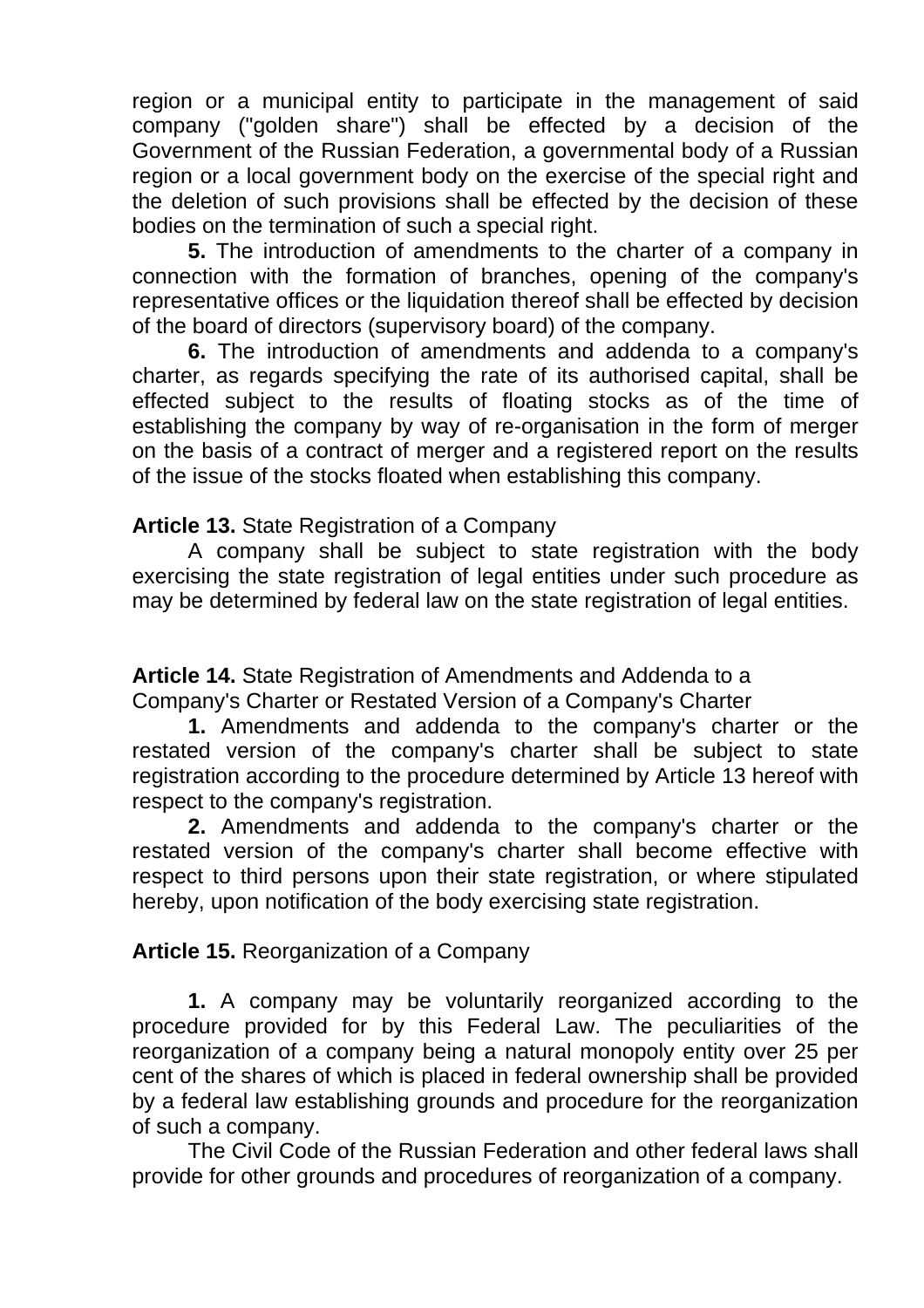**2.** The reorganization of a company may be carried out in the form of merger, accession, division, separation, or transformation.

**3.** The assets of companies formed as the result of a re-organisation shall be generated only from the assets of the companies being reorganised.

**4.** A company shall be deemed reorganized upon state registration of the resultant legal entities, except when reorganized by accession.

In the event of re-organisation of a company in the form of another company being affiliated thereto, the former shall be deemed reorganised as of the time when an entry on the termination of the affiliated company's activities is made in the combined state register of legal entities.

**5.** Federal laws shall determine the procedure for the state registration of companies resulting from reorganization and for posting an entry on the termination of activities of the reorganized companies.

**6.** Within 30 days of the date of the decision whereby a company is re-organised or where a company is re-organised in the form of a merger or affiliation, after the date of the decision to this effect made by the last of the companies involved in the merger or affiliation, the company shall notify in writing its creditors and publish an announcement about the decision so made in a printed publication intended for the making public of information on the state registration of legal entities. In this case the creditors of the company shall within 30 days of the date when the notices were forwarded to them or within 30 days after the date when the announcement of the decision was published, be entitled to demand in writing a termination or discharge of relevant obligations of the company before the due date and reimbursement of losses.

The state registration of companies formed as the result of a reorganisation and the making of entries on the termination of the activities of re-organised companies shall be effected if there is proof that the creditors have been notified in compliance with the procedure established in this item.

If the statement of division/separation provides no possibility for determining the successor of the reorganized company, then the new established legal entities shall be jointly and severally liable for the obligations of the reorganized company with respect to its creditors.

The transfer certificate and the partition balance sheet must contain the provisions concerning legal succession in respect of all obligations of the company to be re-organised towards its creditors and debtors, including disputable obligations, and a procedure for defining legal succession in connection with modifications of the type, composition and value of property of the company to be re-organised, as well as in connection with the rise, modification and termination of the rights and duties of the company to be re-organised that can take place after the date when the transfer certificate and the partition balance sheet are drawn up.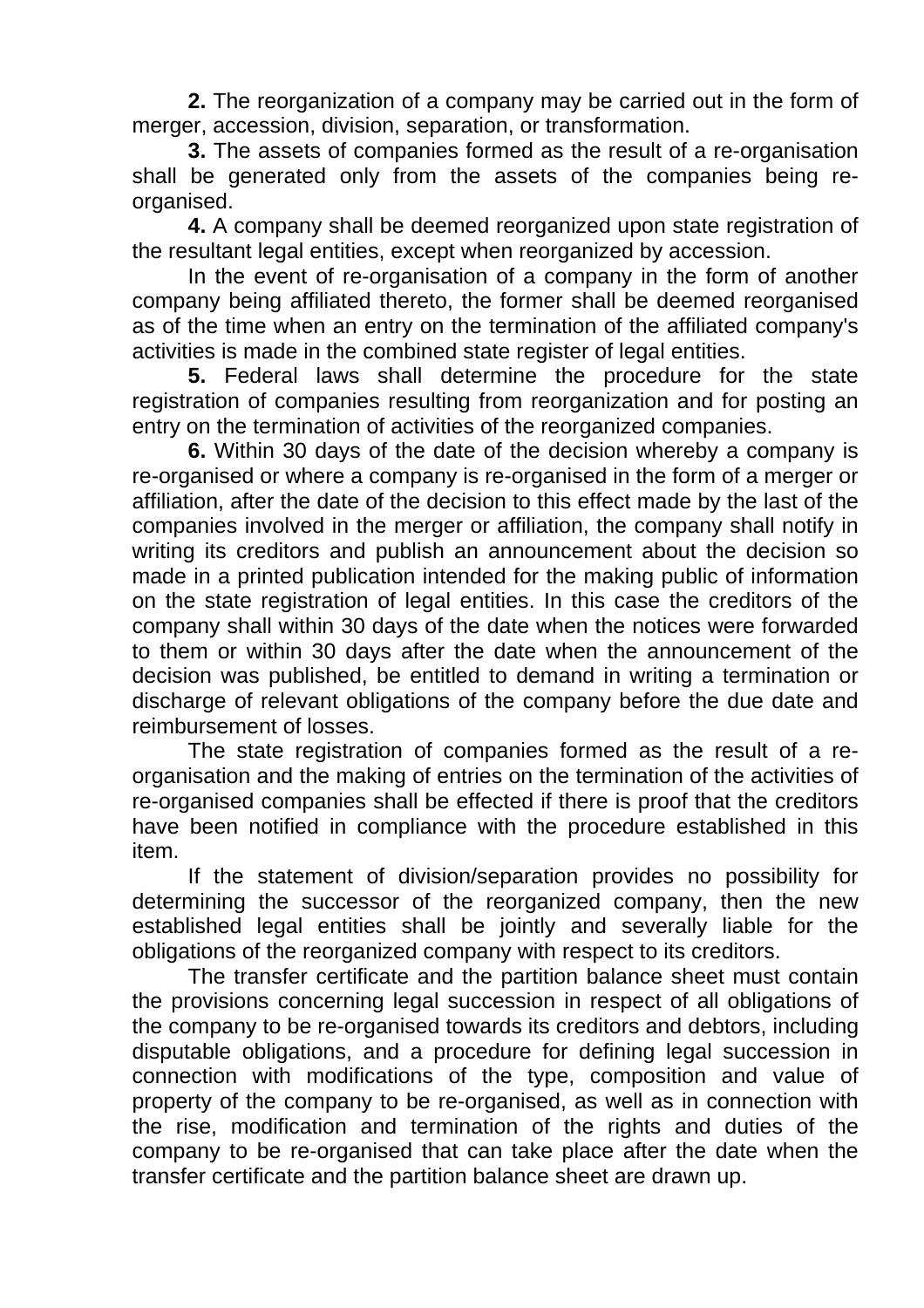**7.** A contract of merger, a contact of affiliation or a decision on reorganisation of a company in the form of division, devolution or transformation may provide for a special procedure for making by the company to be-reorganised some transactions and (or) some kinds of transactions, or for the prohibition to make them as of the time of rendering the decision on the company's re-organisation and up to the time of its completion. A transaction made in defiance of the said special procedure or prohibition may be declared invalid on the basis of a claim of the company to be re-organised and (or) the companies to be re-organised, as well as of a stockholder of the company to be reorganised and (or) the companies to be re-organised that was such at the time of making the transaction.

In respect of the persons specified in Subitems 5-7 of Item 3 of Article 16, Subitems 4-6 of Item 3 of Article 18, Subitems 4-6 of Item 3 of Article 19, Subitems 4-7 of Item 3 of Article 20 of this Federal Law a contract of merger or a decision on a company's re-organisation in the form of division, affiliation or transformation must contain the following:

Name and data of the document certifying the identity (the document's series and (or) number, date and place of its issuance, body that has issued it) - in respect of natural persons;

denomination, data on the location - in respect of the management organisation, if such contract or decision provides for the transfer of powers of the personal executive body a company to be established by way of reorganisation to the management company.

If a contract of merger or a decision on a company's reorganisation in the form of division, devolution or transformation provide for indicating the auditor of the company to be established or the companies to be established, such contract or decision must contain the following:

Denomination and data on the location - in respect of an audit organisation;

Name and data of the document certifying the identity (the document's series and (or) number, date and place of its issuance, body that has issued the document) - in respect of an individual businessman engaged in audit activity without forming a legal entity.

## **Article 16.** Merger of Companies

**1.** The merger of companies shall be deemed to be the arising of a new company by transferring to it of all the rights and obligations of two or several companies with the termination of the latter companies.

**2.** The companies participating in a merger shall enter into a merger contract. The board of directors (or supervisory board) of each company participating in the merger shall submit for settling by a general meeting of shareholders of each such company the question of reorganisation in the form of merger, as well as the question of electing members of the board of directors (supervisory board) of a company to be established as a result of the merger.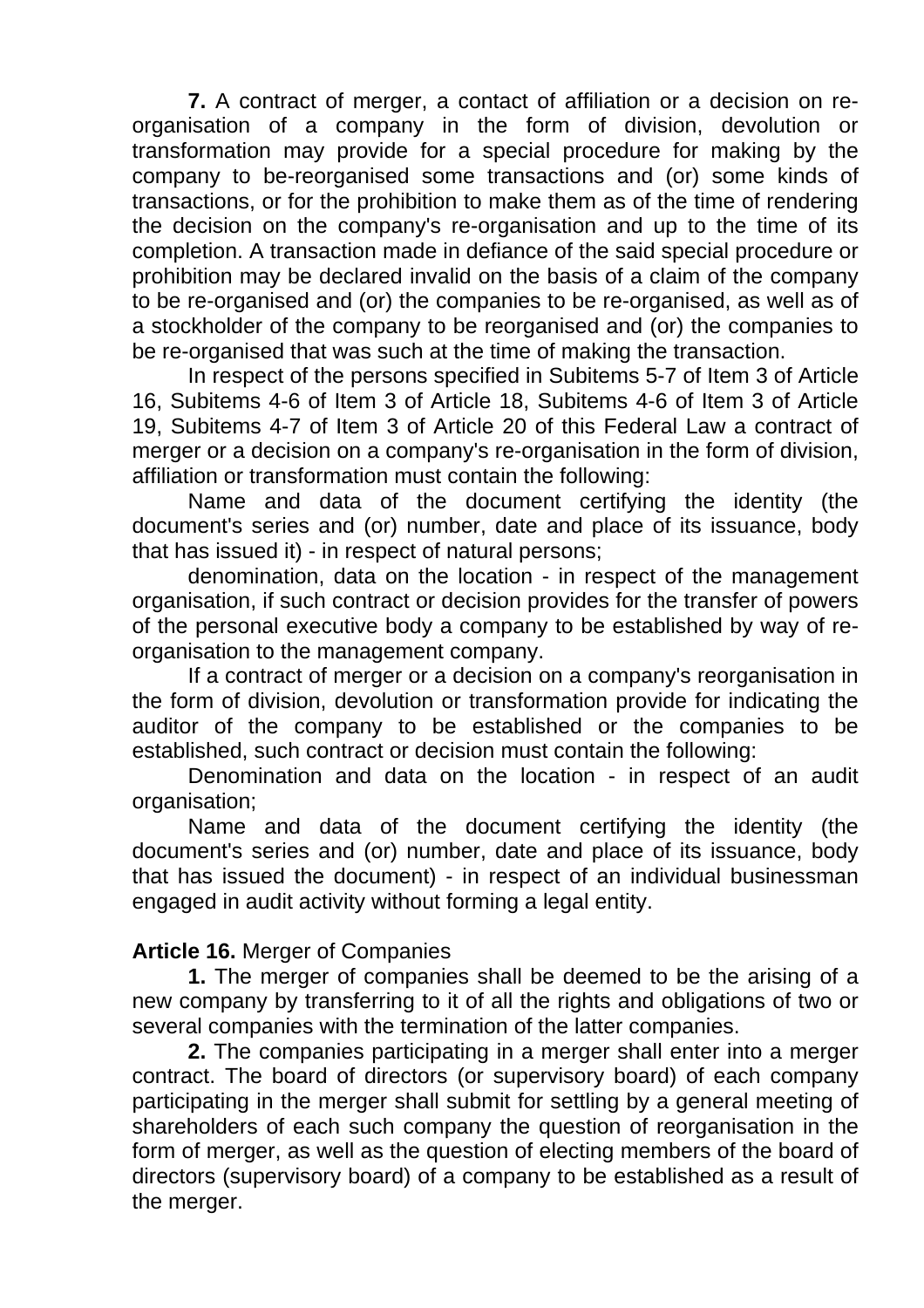A general meeting of shareholders of each company participating in a merger shall render a decision as to the re-organisation of each such company in the form of merger comprising endorsement of the contract of merger, the transfer certificate of the company participating in the merger, the charter of the company to be established by way of reorganisation in the form of the merger, as well as shall render a decision in respect of electing members of the board of directors (supervisory board) of the company to be re-organised in the number established by a draft contract of merger for each company participating in the merger, if the charter of the company to be established in compliance with this Federal Law does not provide for the exercise of the functions of the board of directors (supervisory board) of the company by a general meeting of this company's stockholders. The ratio of the number of members of the board of directors (or supervisory board) of the company to be established elected by each company participating in a merger to the total number of members of the board of directors (or supervisory board) of the company to be established must be proportionate to the ratio of the number of the stocks of the company to be established, which are subject to distribution to stockholders of the appropriate company participating in the merger, to the total number of the stocks of the company to be established which are subject to distribution. The number of members of the board of directors (or supervisory board) of the company to be established which are elected by each company participating in the merger, estimated in compliance with this Item, shall be approximated to a whole number in compliance with the effective procedure of approximation.

**3.** A contract of merger must contain the following:

1) denomination and data on the location of each company participating in the merger, as well as denomination and data on the location of the company to be established by way of re-organisation in the form of merger:

2) procedure for, and terms of, the merger;

3) procedure for converting stocks of each company participating in the merger into stocks of the company to be established and conversion ratio (coefficient) of stocks of such companies;

4) indication as to the number of members of the board of directors (or supervisory board) of the company to be established which are elected by each company participating in the merger, if the charter of the company to be established in compliance with this Federal Law does not provide for exercising the functions of the board of directors (supervisory board) of the company to be established by a general meeting of stockholders of this company;

5) list of members of the inspection commission or indication as to the inspector of the company to be established;

6) list of members of the collective executive body of the company to be established, if the charter of the company to be established provides for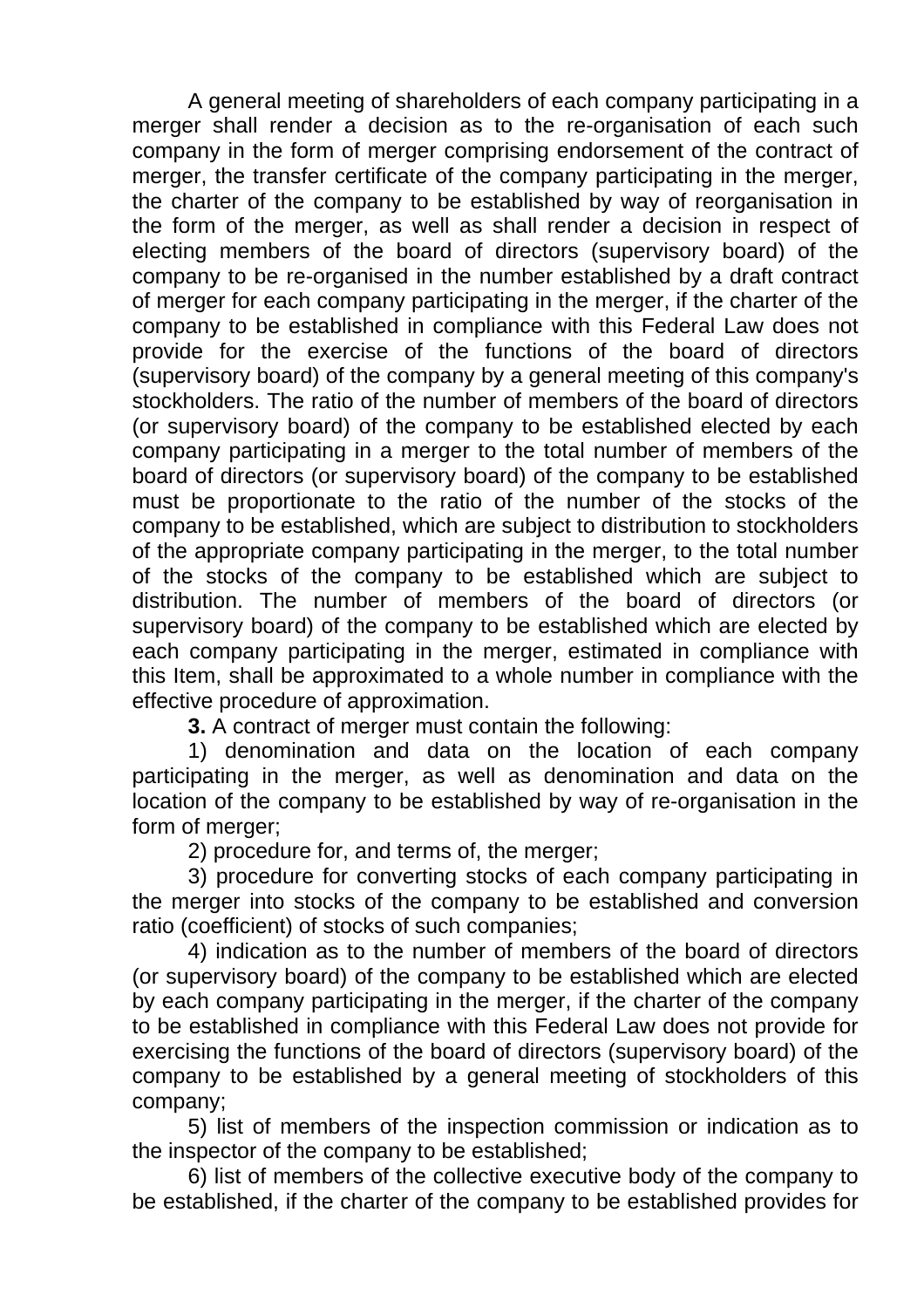the collective executive body and its forming pertains to the authority of a general meeting of shareholders;

7) indication as to the person exercising the functions of the personal executive body of the company to be established;

8) denomination and data on the location of the professional securities market maker exercising the activity of keeping the register of owners of registered securities of the company to be established (hereinafter referred to as the registrar), if under the federal laws the register of stockholders of the company to be established must be kept by the registrar.

**3.1.** A contract of merger may contain an indication as to the auditor of the company to be established by way of re-organisation in the form of merger and the registrar of the company to be established, an indication as to the transfer of powers of the personal executive body of the company to be established to the management company or the manager, other data on the persons specified by Subitems 5-7 of Item 3 of this Article, other provisions concerning re-organisation which do not contravene federal laws.

**4.** In the event of a merger of companies the shares of a company that were owned by another company taking part in the merger and also its own shares owned by the company taking part in the merger shall be redeemed.

**5.** If companies are merged, then all the rights and duties of each shall be transferred to the new company, pursuant to a deed of transfer.

## **Article 17.** Accession of a Company

**1.** The accession of a company shall be deemed to be the termination of one or several companies with the transfer of all their rights and obligations to the other company.

**2.** The acceding company and the company to which the accession is being carried out shall enter into the accession contract.

The board of directors (or supervisory board) of each company participating in accession shall submit for settling by a general meeting of shareholders of each such company participating in the accession the issue concerning re-organisation in the form of accession. The board of directors (or supervisory board) of the company to which the accession is being carried out, shall likewise submit for settling by a general meeting of stockholders of such company other issues, if it is provided for by the accession contract.

A general meeting of shareholders of the company, to which the accession is being carried out, shall render a decision on the issue of reorganisation in the form of accession which includes the endorsement of the accession contract, and shall render decisions on other issues (including a decision on making amendments and addenda to the charter of such company), if it is provided for by the accession contract. A general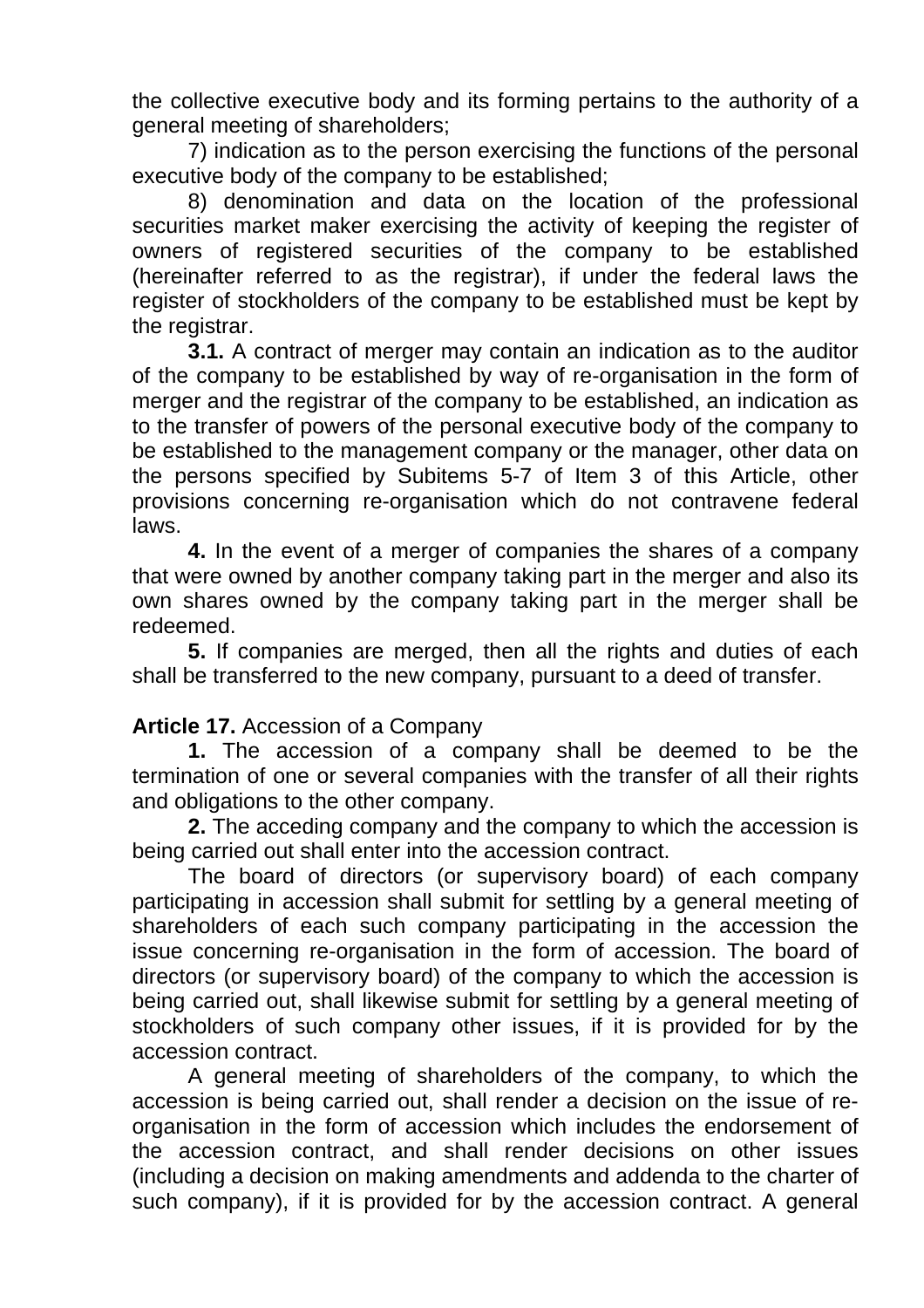meeting of shareholders of the acceding company shall render a decision on the issue of re-organisation in the form of accession which shall include the endorsement of the accession contract and the transfer certificate.

**3.** An accession contract must contain the following:

1) denomination and data on the location of each company participating in the accession;

2) procedure for, and terms of, the accession;

3) procedure for converting stocks of the acceding company into stocks of the company to which the accession is being carried out and conversion ratio of such companies' stocks.

**3.1.** An accession contract may contain a list of amendments and addenda to be made to the charter of the company, to which the accession is being carried out, and other provisions concerning re-organisation which do not contravene the federal laws.

**4.** In the event of a company's accession, the following shall be paid off:

1) own stocks possessed by the acceding company;

2) stocks of the acceding company possessed by the company to which the accession is being carried out;

3) stocks of the accessing company possessed by the company to which the accession is being carried out, if it is provided for by the accession contract.

**4.1.** If own stocks possessed by the company to which the accession is being carried out, are not subject to redemption in compliance with Subitem 3 of Item 4 of this Article, such stocks shall not grant the right of vote, shall not be taken into account when counting votes and dividends shall not be charged on them. Such stocks must be sold by the company at the price which is not lower than their market value and at latest in one year after their acquisition by the company, otherwise the company shall be obliged to render a decision on decreasing its authorised capital by way of such stocks' redemption.

**5.** If a company is accessed to another company, then the rights and obligations of the acceding company shall be transferred to such other company, pursuant to a deed of transfer.

#### **Article 18.** Division of a Company

**1.** The division of a company shall be deemed to be the termination of a company by the transfer of all of its rights and obligations to the newlyestablished companies.

**2.** The board of directors (or supervisory board) of the company to be re-organised in the form of division shall submit for the agenda of a general meeting of shareholders the issue concerning the re-organisation of the company in the form of division, as well as the issue concerning the election of the board of directors (or supervisory board) of each company to be established by way of division, if the charter of the appropriate company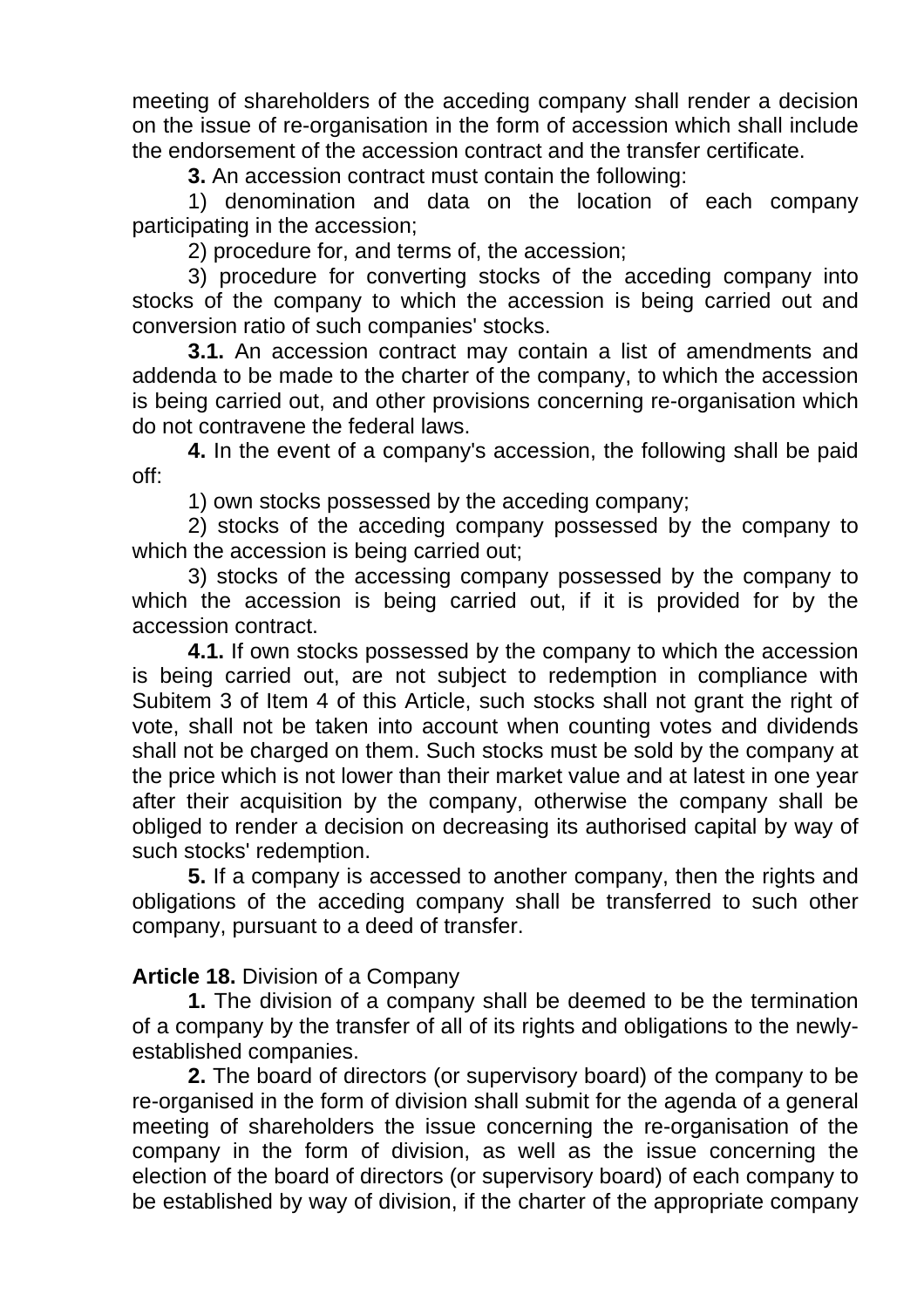to be established in compliance with this Federal Law does not provide for the exercise of the functions of the board of directors (or supervisory board) of this company by a general meeting of this company's stockholders.

**3.** A general meeting of shareholders of the company to be reorganised by way of division called to discuss the issue of the company's re-organisation in the form of division shall render a decision on the company's re-organisation which must contain the following:

1) denomination and data on the location of each company to be established by way of re-organisation in the form of division;

2) procedure for, and terms of, the division;

3) procedure for converting stocks of the company to be reorganised into stocks of each company to be established and conversion ratio (coefficient) of such companies' stocks;

4) list of members of the inspection commission or indication as to the inspector of each company to be established;

5) list of members of the collective execute body of each company to be established, if the charter of the appropriate company to be established provides for the presence of the collective executive body and its forming pertains to the scope of authority of a general meeting of shareholders thereof;

6) indication as to the person exercising the functions of the personal executive body of each company to be established;

7) indication as to the endorsement of the partition balance sheet with the partition balance sheet attached thereto;

8) indication as to the endorsement of the charter of each company to be established attaching thereto the charter of each company to be established;

9) denomination and data on the location of the registrar of each company to be established, if under the federal laws the register of this company's stockholders must be kept by the registrar.

**3.1.** A decision on re-organisation in the form of division may contain an indication as to the auditor of the company to be established by way of re-organisation in the form of division and the registrar of the company to be established, an indication as to the transfer of authority of the personal executive body of the company to be established to the management company or the manager, other data on the persons mentioned in Subitems 4-6 of Item 3 of this Article and other provisions on the reorganisation which do not contravene the federal laws.

**3.2.** The board of directors (or supervisory board) of each company to be established by way of re-organisation in the form of division shall be elected by the stockholders of the company to be re-organised to which ordinary stocks of the appropriate company to be re-organised are to be distributed in compliance with the decision of the company to be reorganised, as well as by the stockholders possessing preferred shares of the company to be re-organised (which are voting stocks at the time of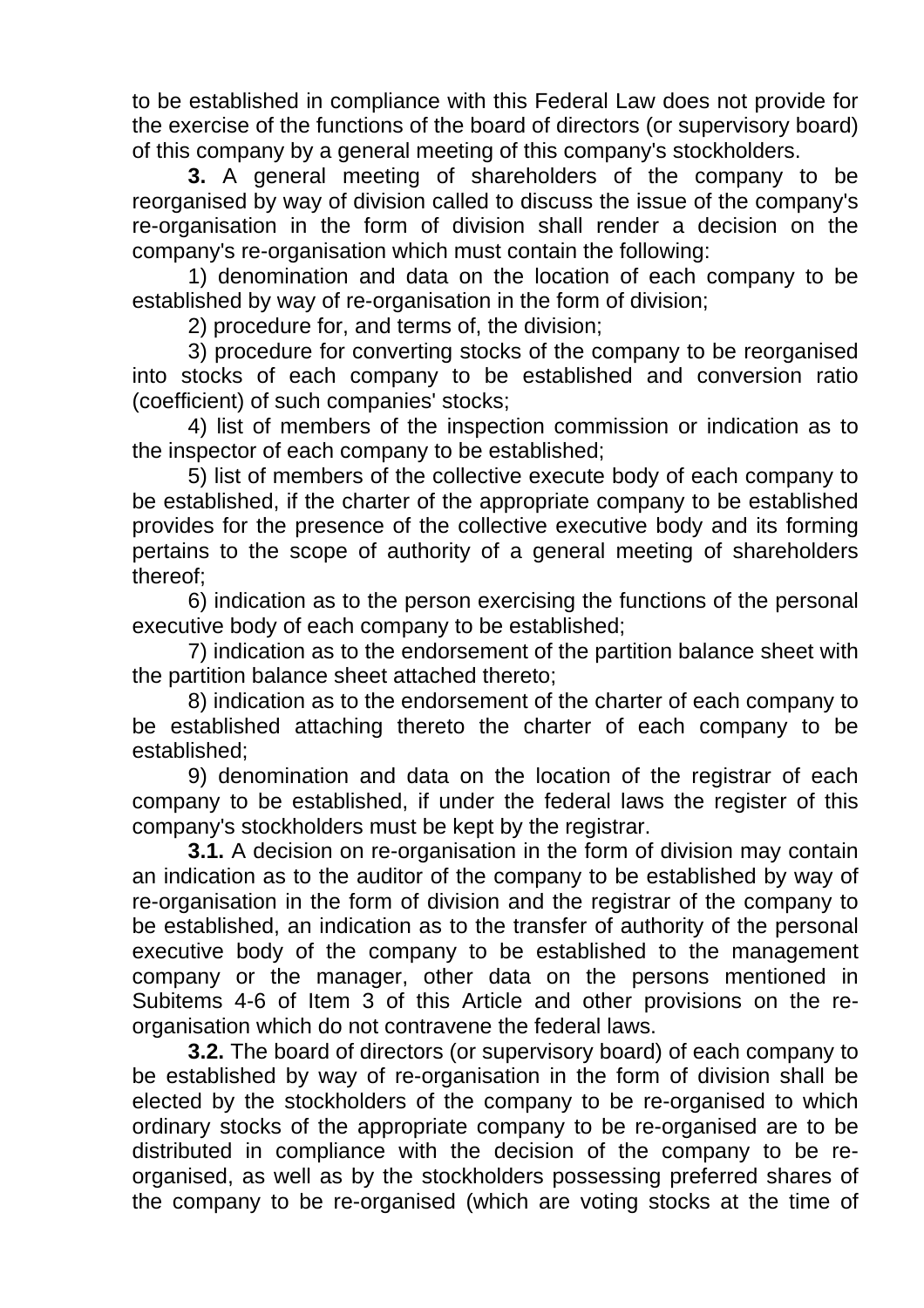rendering the decision on the company's re-organisation in compliance with Item 5 of Article 32 of this Federal Law) to which preferred shares of the appropriate company to be established are to be distributed in compliance with the decision on the company's reorganisation.

**3.3.** Each stockholder of the company to be re-organised, which has voted against the decision on the company's re-organisation and which has not participated in voting on the issue of the company's reorganisation, must receive the stocks of each company to be established by way of reorganisation in the form of division granting the same rights as the stocks of the company to be re-organised, which are possessed by him, in proportion to their number.

**4.** If a company is split up, all of its rights and obligations shall be transferred to the two or several newly-established companies, pursuant to a statement of division.

# **Article 19.** Separation of a Company

**1.** The separation of a company shall be deemed to be the formation of one or several companies with the transfer to them of part of the rights and duties of the reorganized company without the termination of the latter.

**2.** The board of directors (or supervisory board) of the company to be re-organised in the form of devolution shall submit for settling by a general meeting of such company's stockholders the issue of the company's reorganisation in the form of devolution, as well as the issue of electing the board of directors (or supervisory board) of each company to be established by way of re-organisation in the form of devolution, if the charter of the appropriate company to be established in compliance with this Federal Law does not provide for the exercise of the functions of the board of directors (or supervisory board) of this company by a general meeting of this company's shareholders.

**3.** A general meeting of shareholders of a company to be reorganised in the form of devolution called to discuss the issue of the company's reorganisation in the form of devolution shall render a decision on the company's re-organisation which must contain the following:

1) denomination and data on the location of each company to be established by way of re-organisation in the form of devolution;

2) procedure for, and terms of, the devolution;

3) way of floating stocks of each company to be established (converting stocks of the company to be re-organised into stocks of the company to be established, distributing stocks of the company to be established to stockholders of the company to be re-organised, acquiring stocks of the company to be established by the company to be reorganised proper), procedure for such floating and, in the event of converting stocks of the company to be re-organised into stocks of the company to be established, conversion ratio (coefficient) of such companies' stocks;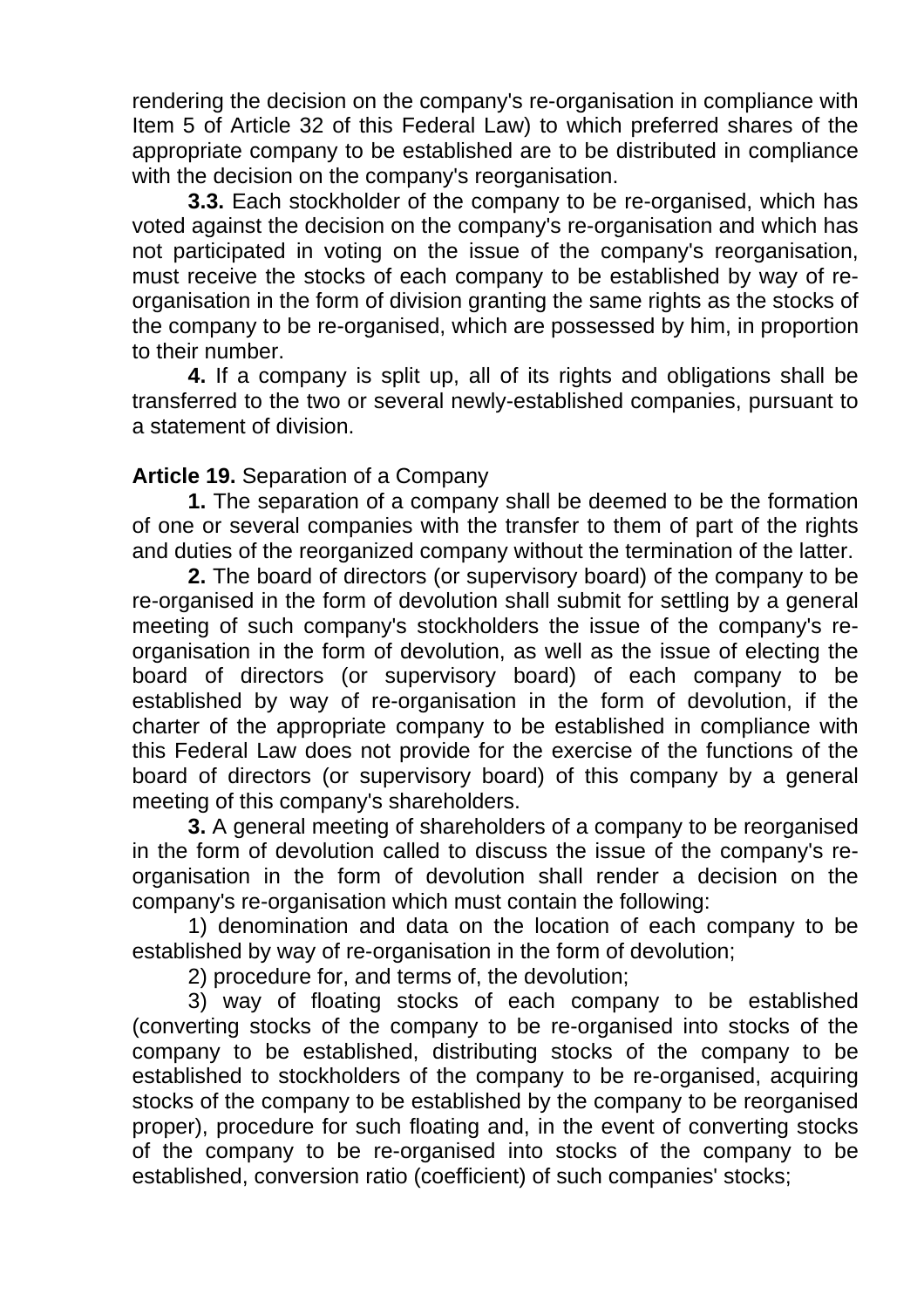4) list of members of the inspection commission or indication as to the inspector of each company to be established;

5) list of members of the collective executive body of each company to be established, if the charter of the appropriate company to be established provides for the presence of the collective executive body and its forming pertains to the scope of authority of a general meeting of shareholders thereof;

6) indication as to the person exercising the functions of the personal executive body of each company to be established;

7) indication as to the endorsement of the partition balance sheet with the partition balance sheet attached thereto;

8) indication as to the endorsement of the charter of each company to be established attaching thereto the charter of each company to be established;

9) denomination and data on the location of the registrar of the company to be established, if under the federal laws the register of this company's stockholders must be kept by the registrar.

**3.1.** A decision on re-organisation in the form of devolution may contain an indication as to the auditor of the company to be established by way of re-organisation in the form of devolution, on the registrar of the company to be established, an indication as to the transfer of authority of the personal executive body of the company to be established to the management organisation or the manager, other data on the persons mentioned in Subitems 4-6 of Item 3 of this Article and other provisions on re-organisation which do not contravene the federal laws.

**3.2.** The board of directors (or supervisory board) of each company to be established by way of re-organisation in the form of devolution shall be elected by the stockholders of the company to be re-organised, to which under the decision on the company's re-organisation ordinary stocks of the appropriate company to be re-organised are to be distributed, and by the stockholders possessing preferred shares of the company to be reorganised (which are voting stocks at the time of rendering the decision on re-organisation in compliance with Item 5 of Article 32 of this Federal Law), to which preferred shares of the appropriate company to be established are be distributed in compliance with the decision on the company's reorganisation.

If in compliance with the decision on a company's re-organisation in the form of devolution the company to be re-organised is the only stockholder of the company to be established, the board of directors (or supervisory board) of the company to be established shall be elected by stockholders of the company to be re-organised.

**3.3.** If the decision on a company's re-organisation in the form of devolution provides for converting stocks of the company to be reorganised into stocks of the company to be established or for distribution of stocks of the company to be established to stockholders of the company to be re-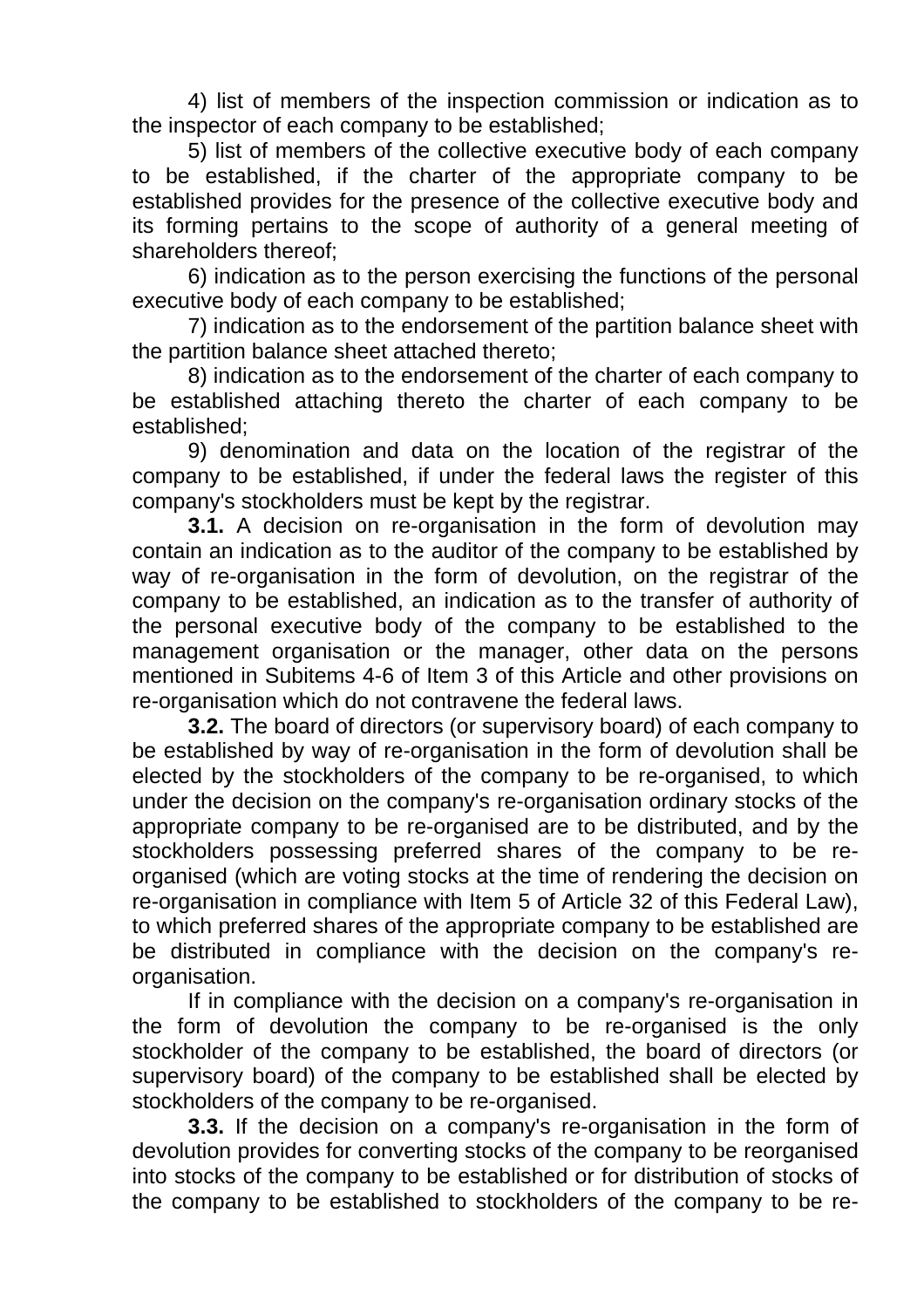organised, each stockholder of the company to be re-organised which has voted against the decision on the company's reorganisation and which has not participated in voting in respect of the issue of the re-organisation must receive the stocks of each company to be established granting the same rights as the stocks of the company to be re-organised which are in his possession, in proportion to their number.

**4.** If one or more companies are separated from a company, then the rights and obligations of the reorganized company shall be transferred to each newly-established company pursuant to a statement of separation.

**Article 19.1.** Specifics of a Company's Division or Devolution Effected Concurrently with Merger or Affiliation

**1.** The decision of a general meeting of a company's stockholders on the company's re-organisation in the form of its division or devolution may provide in respect of one or several companies to be established by way of re-organisation in the form of division or devolution the provision concerning the concurrent merger of the company to be established with other company or companies or concerning the concurrent accession of the company to be established to another company. In such case, the reorganisation shall be effected in compliance with the provisions of Articles 15-19 of this Federal Law, if not otherwise established by this Article.

**2.** A contract of merger or a contract of accession shall be signed on behalf of the company to be established by way of re-organisation in the form of division or devolution by the person appointed by decision of a general meeting of shareholders of the company to be re-organised in the form of division or devolution in compliance with this Article.

**3.** The board of directors (or supervisory board) of the company to be re-organised in the form of division or devolution in compliance with this Article, when submitting for settling by a general meeting of shareholders the issue of the company's re-organisation in the form of division or devolution, shall likewise submit the issue of re-organising the company to be established by way of re-organisation in the form of division or devolution by way of merger thereof with other company or companies or by way of accession thereof to another company.

**4.** A general meeting of shareholders of the company to be reorganised in the form of division in compliance with this Article shall render in compliance with Articles 16 or 17 and Article 18 of this Federal Law accordingly decisions on the following:

1) on the company's re-organisation in the form of division;

2) on re-organisation of the company to be established by way of reorganisation in the form of division by way of merger thereof with other company or other companies, or by way of accession thereof to other company.

**5.** A general meeting of shareholders of the company to be reorganised in compliance with this Article in the form of devolution shall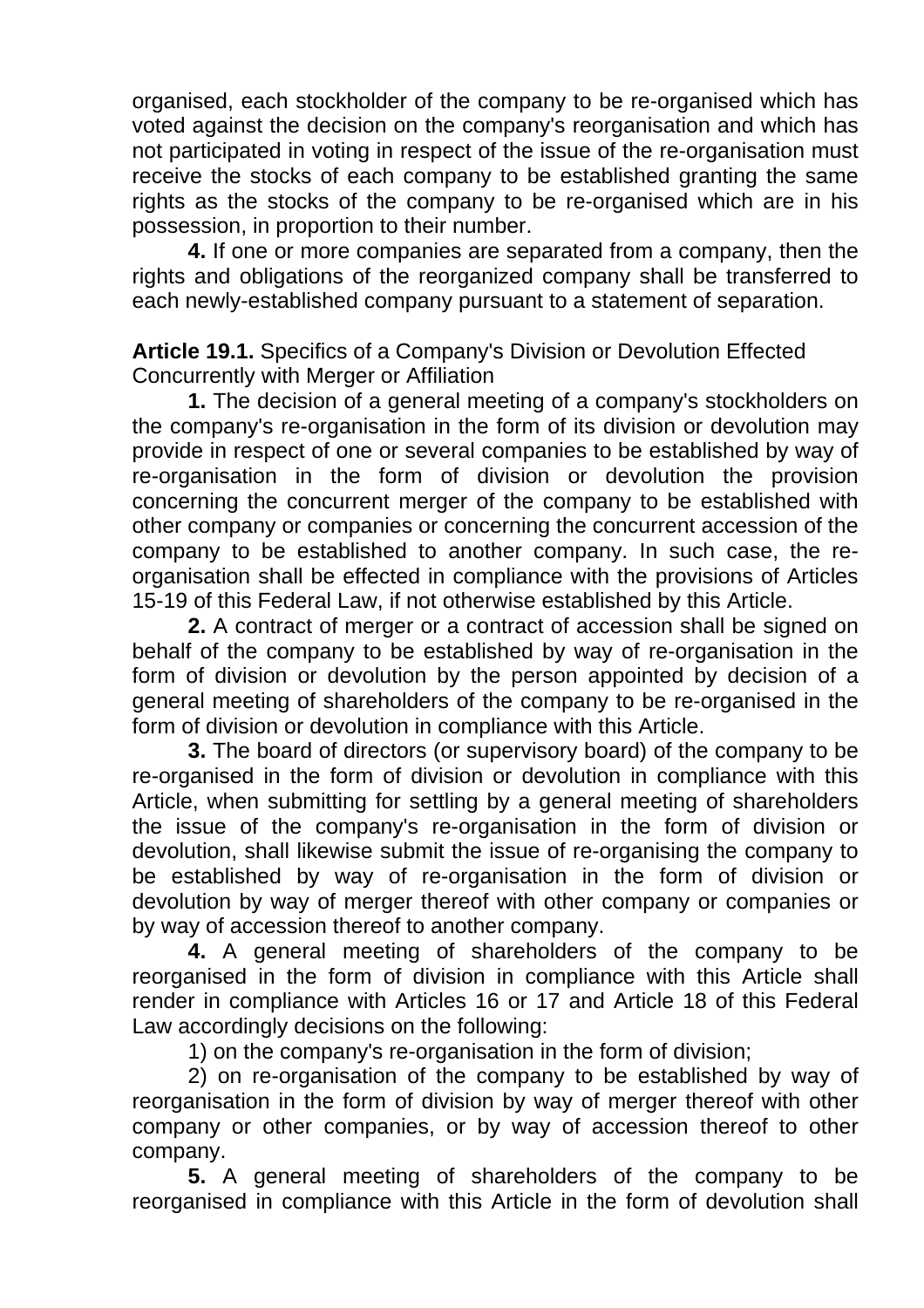render in compliance with Articles 16 or 17 and Article 19 of this Federal Law accordingly the following decisions:

1) on the company's re-organisation in the form of devolution;

2) on re-organisation of the company to be established by way of reorganisation in the form of devolution by way of merger thereof with an other company or companies, or by way of accession thereof to other company.

**6.** The decision of a general meeting of a company's shareholders on the company's re-organisation in the form of division or devolution rendered in compliance with this Article may provide for the condition of this decision's entry into force, solely if a general meeting of shareholders of the company to be re-organised renders the decision on the concurrent merger of the company to be established by way of reorganisation in the form of division or devolution with other company or other companies, or on the concurrent accession of the company to be established to another company or companies and (or) if a general meeting of shareholders of other company or companies participating in the merger or accession renders the decisions specified by Item 2 of Article 16 or Item 2 of Article 17 of this Federal Law.

**7.** Securities of the company to be established by way of reorganisation in the form of division or devolution in compliance with this Article shall be issued without the state registration of issues of its securities and the state registration of reports on the results of their issuance.

The state registration number or identification number shall be assigned by the registration authority to such issues of securities concurrently with the state registration of an issue (additional issue) of the emissive securities to be floated in the event of merger of the company to be established with another company or companies, or accession of the company to be established to other company in the procedure established by the federal executive body in charge of the securities market. If the floating of securities of the company to be established by way of affiliation to another company is not provided for, the state registration number or the identification number shall be assigned to securities of the company to be established by the registration authority in the procedure established by the federal executive body in charge of the securities market.

The register of owners of emissive securities of a company to be established by way of re-organisation in the form of division or devolution with the concurrent merger thereof with other company or other companies or with the concurrent affiliation thereof to another company shall be kept by the holder of the register of stockholders of the company to be established by way of re-organisation in the form of merger or of the company to which the accession is being carried out.

**8.** The partition balance sheet containing the provisions in respect of appointing the company to be established by way of reorganisation in the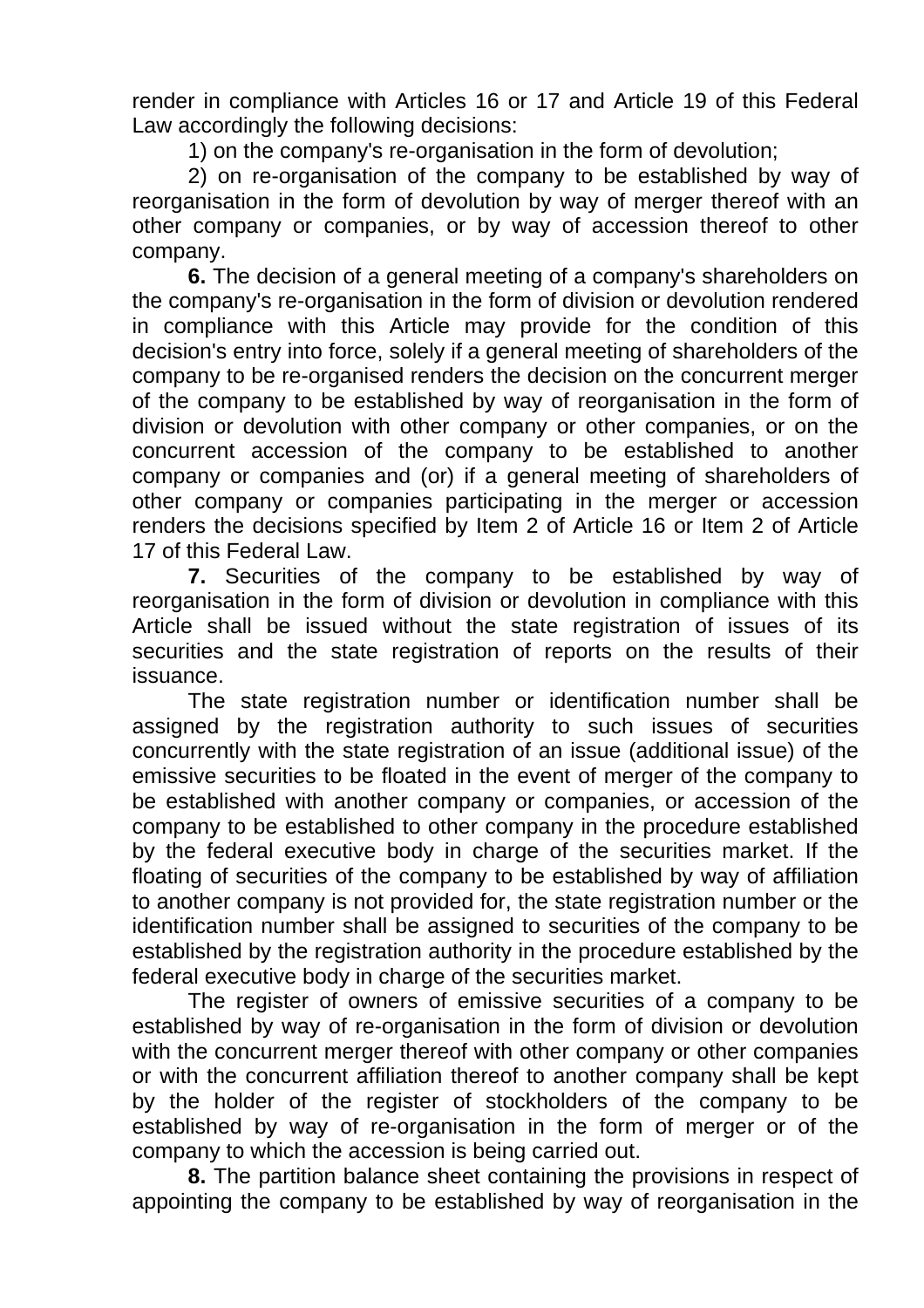form of division or devolution as the legal successor of the company to be re-organised in the form of division or devolution, shall be deemed to be the transfer certificate under which the rights and duties of the company to be re-organised in the form of division or devolution shall be transferred to the company to be established by way of re-organisation in the form of merger or to the company to which the affiliation of the company to be established by way of re-organisation in the form of division or devolution is being carried out.

**9.** When re-organising a company in the form of division or devolution concurrently re-organisation in the form of merger, reorganisation in the form of merger shall be deemed completed as of the time of the state registration of the company to be established by way of re-organisation in the form of merger.

A company's re-organisation in the form of division or devolution and concurrent re-organisation in the form of affiliation shall be deemed completed as of the time of making an entry to the comprehensive state register of legal entities in respect of termination of activities of the company to be established by way of re-organisation in the form of division or devolution.

Such entry shall be made concurrently with making to the comprehensive stare register of legal entities an entry in respect of the state registration of the company to be established by way of reorganisation in the form of division or devolution. In so doing, an entry in respect of the state registration of the company to be established by way of re-organisation in the form of division or devolution shall be made first and after it an entry in respect of termination of its activities shall be made.

## **Article 20.** Transformation of a Company

**1.** A company may be transformed into a limited liability company or into a production cooperative, subject to the requirements established by federal laws.

By a unanimous decision of all the shareholders the company shall be entitled to transform itself into a non-commercial partnership.

**2.** The board of directors (or supervisory board) of the company to be re-organised in the form of transformation shall submit for settling by a general meeting of shareholders of such company the issue of the company's re-organisation in the form of transformation.

**3.** A general meeting of shareholders of a company to be reorganised in the form of transformation, called to discuss the issue of the company's re-organisation in the form of transformation, shall render a decision on reorganisation which must contain the following:

1) denomination and data on the location of the legal entity to be established by way of the company's re-organisation in the form of transformation;

2) procedure for, and terms of, the transformation;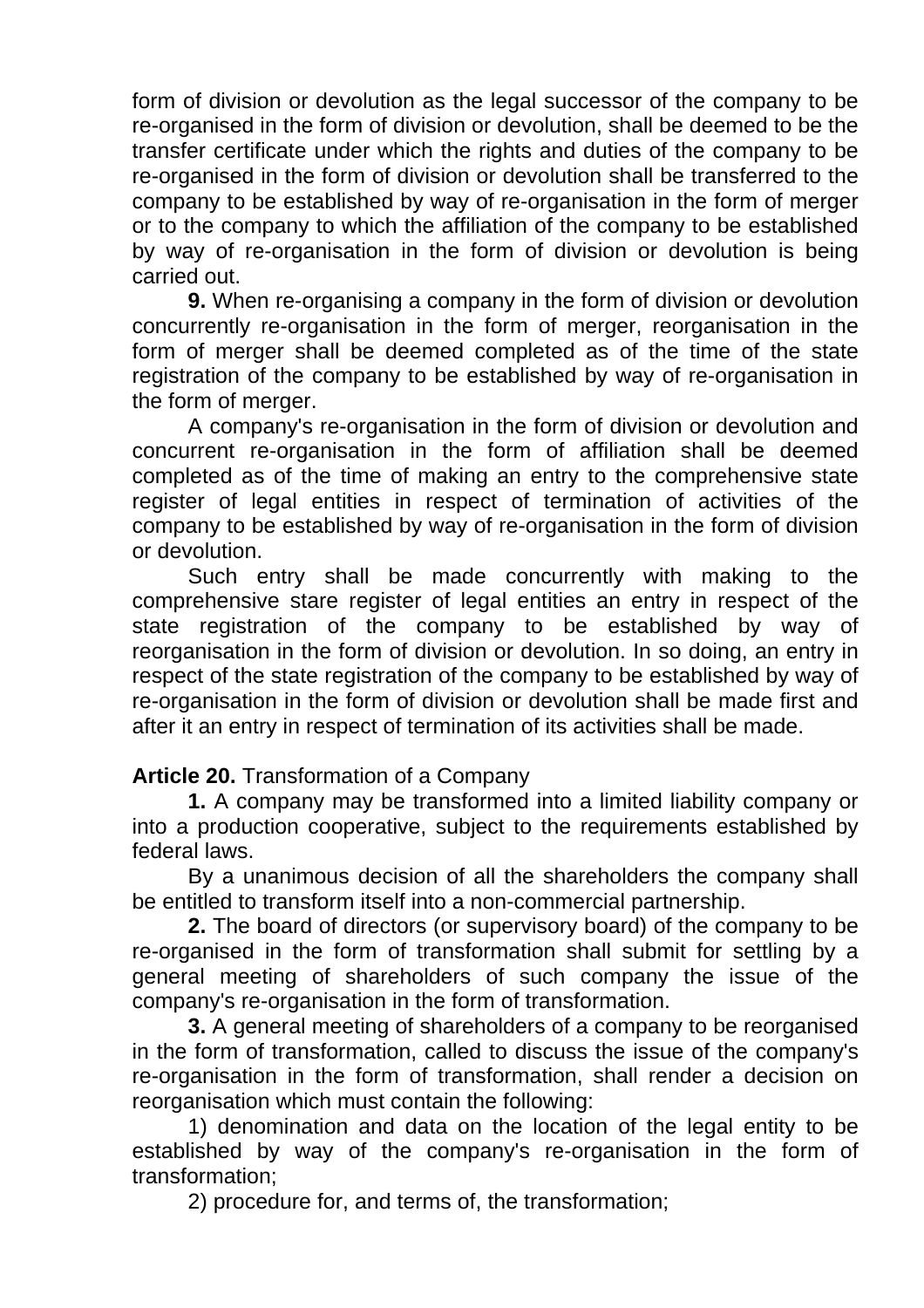3) procedure for exchanging the company's stocks for shares of participants in the authorised capital of a limited (superadded) liability company or for shares of members of a producers' co-operative, if the company is being transformed into a limited (superadded) liability company or a producers' cooperative, or procedure for determining the composition of the property or the cost of the property which a member of a non-profit partnership that has been a stockholder of the company transformed into this non-profit partnership is entitled to obtain in the event of the member's leaving the non-profit partnership or being expelled from it or in the event of liquidation of the non-profit partnership;

4) list of members of the inspection commission or indication as to the inspector of the legal entity to be established, if under the federal laws the charter of the legal entity to be established provides for the presence of the inspection commission or the inspector and forming of the inspection commission or election of the inspector pertains to the scope of authority of the supreme governing body of the legal entity to be established;

5) list of members of the collective executive body of the legal entity to be established, if in compliance with the federal laws the charter of such legal entity provides for the presence of the collective executive body and its forming pertains to the scope of authority of the supreme governing body of such legal entity;

6) indication as to the person exercising the functions of the personal executive body of the legal entity to be established;

7) list of members of another body (except for a general meeting of participants of an economic company or of members of a non-profit partnership) of the legal entity to be established, if under the federal laws the charter of the legal entity to be established provides for the presence of other body and its forming pertains to scope of authority of the supreme governing body of the legal entity to be established;

8) indication as to the endorsement of the transfer certificate with the transfer certificate attached thereto;

9) indication as to the endorsement of the constituent documents of the legal entity with the constituent documents thereof attached thereto.

**3.1.** The decision on a company's re-organisation in a form of transformation may contain an indication as to the auditor of the legal entity to be established by way of the company's re-organisation in the form of transformation, other data on the persons specified in Subitems 4-7 of Item 3 of this Article and other provisions on the company's reorganisation which do not contravene the federal laws.

**4.** If a company is transformed, then all the rights and duties of the reorganized company shall be transferred to such newly-established legal entity, pursuant to a deed of transfer.

**Article 21.** Liquidation of a Company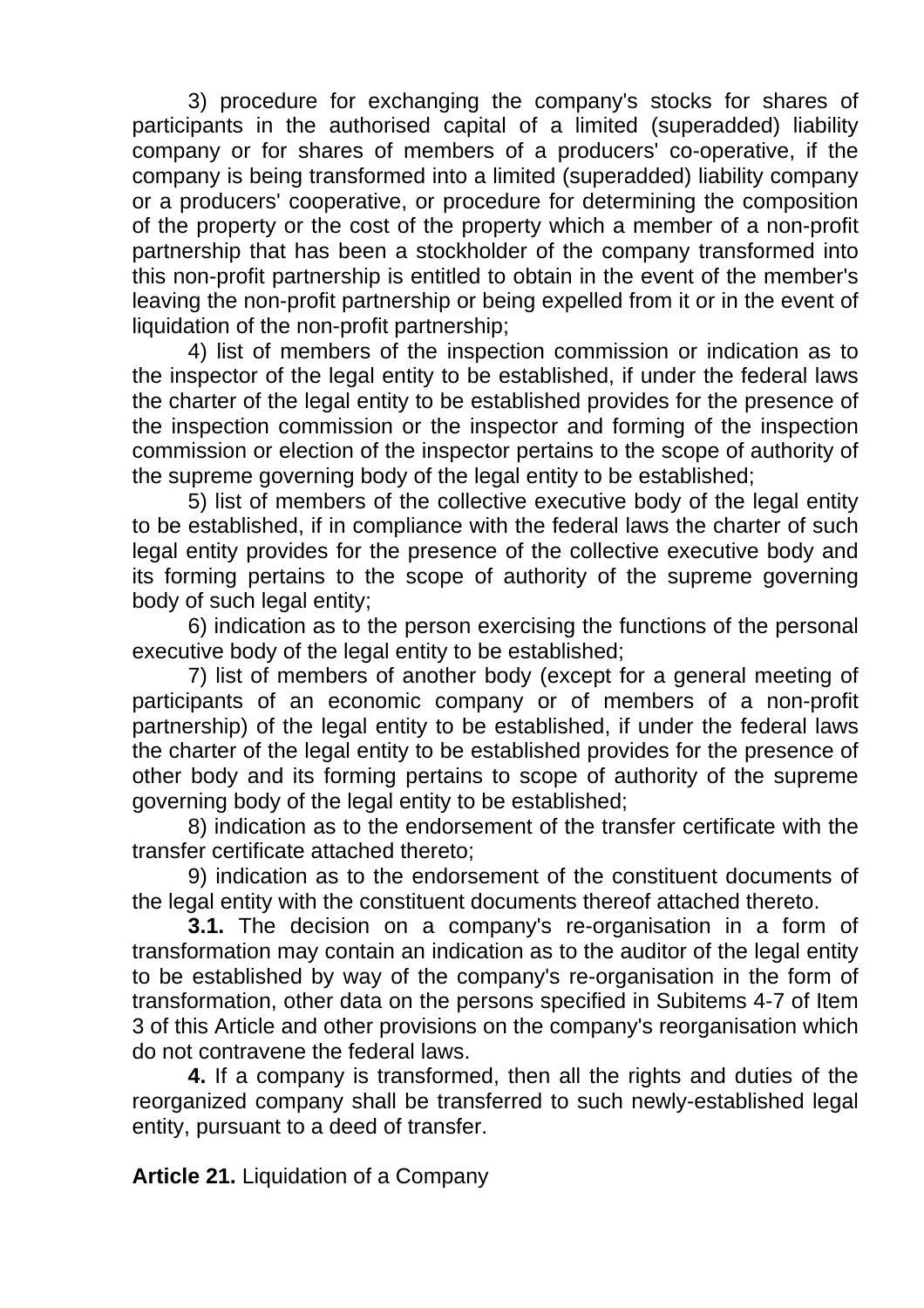**1.** A company may be liquidated voluntarily according the procedure established by the Civil Code of the Russian Federation, subject to the requirements of this Federal Law and the charter of the company. The company may be liquidated by decision of a court on the grounds provided for by the Civil Code of the Russian Federation.

The liquidation of a company shall result in its termination, with no transfer of rights and obligations by succession to other persons.

**2.** If the company is liquidated voluntarily, then the board of directors (or supervisory board) of the company subject to liquidation shall submit for decision at the general meeting of shareholders the issue concerning the liquidation of the company and the appointment of the liquidation commission.

The general meeting of shareholders of a company subject to liquidation shall voluntarily adopt a resolution concerning liquidation of the company and the appointment of the liquidation commission.

**3.** As of the appointment of the liquidation commission, the latter shall acquire all the powers relating to the management of the affairs of the company. The liquidation commission shall act in court in the name of the company subject to liquidation.

**4.** When a shareholder of a company subject to liquidation is a state or a municipal formation, a representative of the respective Committee for the Management of Property or Property Fund or of the respective body of local self-government shall be included on the board of the liquidation commission.

#### **Article 22.** Procedure for Liquidating a Company

**1.** The liquidation commission shall publish in the press a notice on liquidation of the company and the procedure and deadline for creditor claims. The duration of such a deadline for creditor claims may not be less than two months from the publication of the notice on liquidation of the company.

**2.** If as of the adoption of the decision on liquidation, the company has no obligations to creditors, then its assets shall be distributed among the shareholders in accordance with Article 23 of this Federal Law.

**3.** The liquidation commission shall take measures to inform creditors and pay off the company's debts, and also inform the creditors about the liquidation of the company in writing.

**4.** Upon expiry of the deadline for creditor claims, the liquidation commission shall draw up the interim liquidation balance sheet, which shall contain information concerning the composition of the property of the company subject to liquidation, the demands presented by creditors, and also the results of their consideration. The interim liquidation balance sheet shall be approved by the general meeting of shareholders/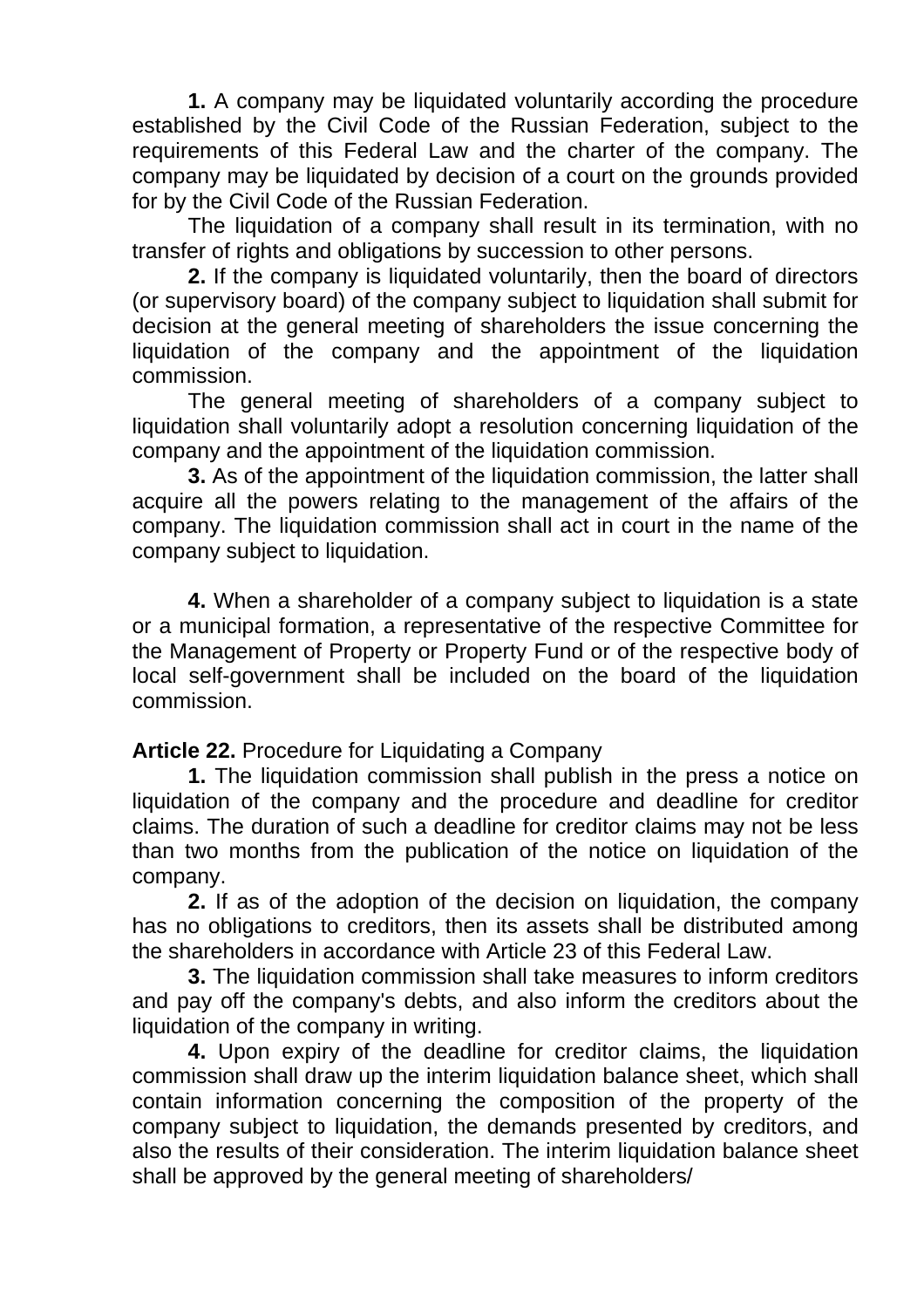**5.** Should the monetary funds existing in the company under liquidation prove insufficient to meet the creditor claims, the liquidation commission shall sell other company property by public sale according to the procedure established for the execution of judicial decisions.

**6.** Monetary funds due to the creditors of a company under liquidation shall be paid thereto by the liquidation commission in the order of priority established by the Civil Code of the Russian Federation, pursuant to the interim liquidation balance sheet and commencing from the date of approval thereof, with the exception of fifth priority creditors, which shall be repaid one month after the approval of the interim liquidation balance sheet.

**7.** After completion of settlements with creditors, the liquidation commission shall draw up the liquidation balance sheet, which shall be approved by the general meeting of shareholders.

**Article 23.** Distribution of Property of a Company under Liquidation among **Shareholders** 

**1.** The property of the company subject to liquidation remaining after the completion of the settlement of accounts with creditors shall be distributed by the liquidation commission among the shareholders in the following priorities:

- first priority shall be accorded to payments relating to stock which must be re-purchased in accordance with Article 75 of this Federal Law;

- second priority shall be accorded to payments for dividends credited but not paid with regard to preferred stock and to the liquidation value of preferred stock determined by the charter of the company;

- third priority shall be accorded to the distribution of assets of the company under liquidation among the holders of common stock and all types of preferred stock.

**2.** The distribution of property of each priority shall be effectuated after the full distribution of property of the preceding priority. The payment by the company of the liquidation value of preferred stock determined by the charter of the company shall be effectuated after the payment in full of the liquidation value of the preferred stock of the previous priority determined by the charter of the company.

If the value of property existing in the company is insufficient for the payment of dividends credited but not paid, and also the liquidation value determined by the charter of the company for all holders of preferred stock of one type, then the property shall be distributed among the holders of such type of preferred stock in proportion to the quantity of stock owned by them.

**Article 24.** Completion of Liquidation of a Company

The liquidation of a company shall be considered to be completed, and the company to have terminated its existence, as of the date of the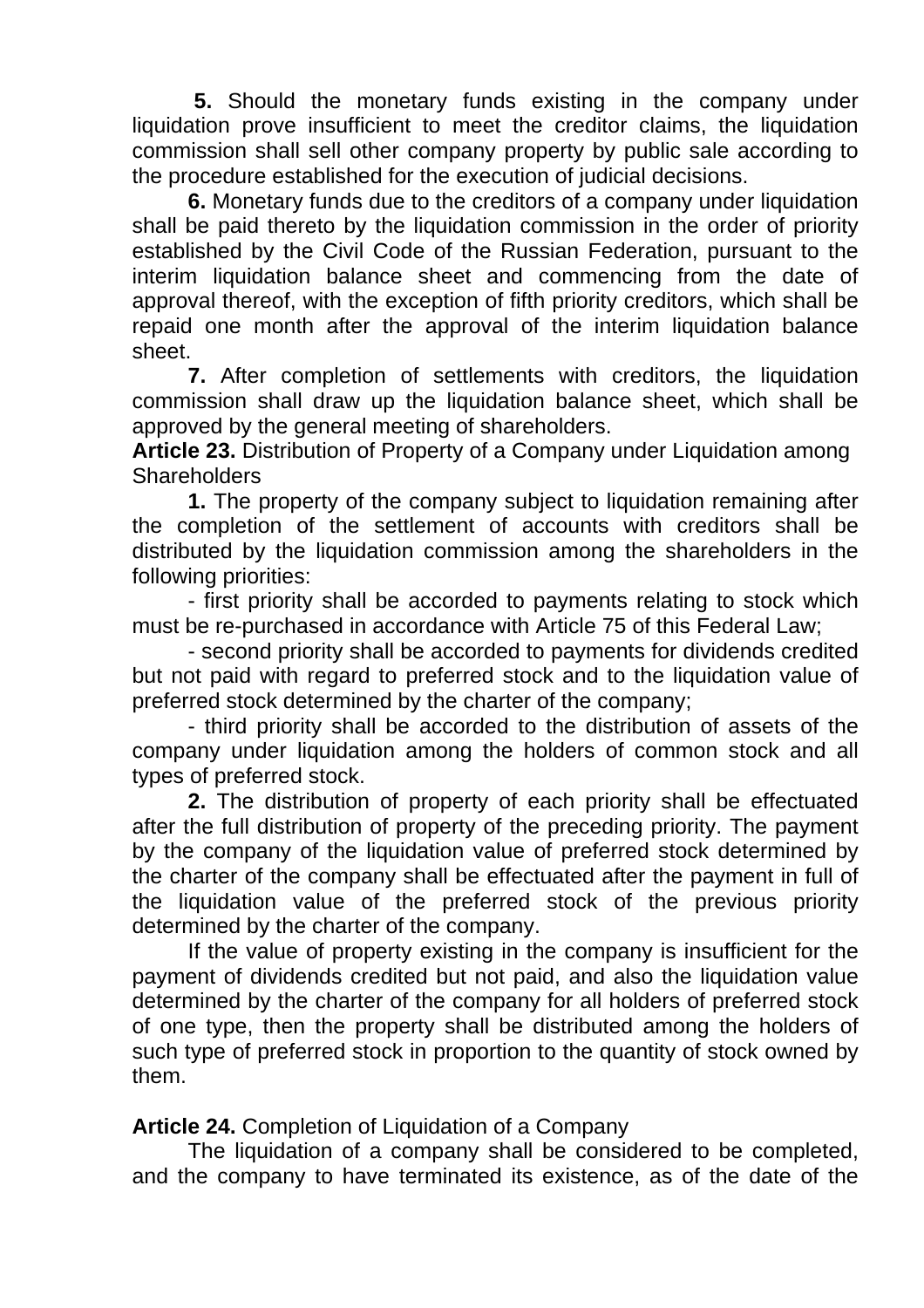respective entry by the body of state registration in the Uniform State Register of Legal Entities.

## **Chapter III. Charter Capital of a Company. Stocks, Bonds, and Other Issues Securities of a Company. Net Assets of a Company**

**Article 25.** Charter Capital and Stock of a Company

**1.** The company shall float ordinary shares and be entitled to float one or several types of preferred shares.

The par value of all common stock of the company must be equal.

The charter capital of a company shall determine the minimum amount of the property of a company securing the interests of its creditors.

**2.** A company shall have the right to issue common stock, and also one or several types of preferred stock. The par value of the preferred stock issued must not exceed 25 per cent of the charter capital of the company.

When founding a company, all of its stock must be distributed among the founders.

All stock certificates of a company shall be inscribed.

**3.** If, in the course of exercising a priority right to acquire shares sold by a shareholder of a closed company, a priority right to acquire additional shares and also in share consolidation, the shareholder cannot acquire an integral number of shares, fractions of shares shall be created (hereinafter referred to as "fractional shares").

The fractional share confers on its owner the rights provided by a share of a relevant category (type) within the scope corresponding to the part of a full share it represents.

For the purposes of recording the total number of floated shares in the charter of a company all floated fractional shares shall be added up. If a fractional number is obtained as the result thereof the number of the shares floated shall be shown as a fractional number in the charter of the company.

Fractional shares shall be traded on an equal basis with full shares. If a person acquires two or more fractional shares of a certain category (type) these shares shall make up one full and/or a fractional share equal to the sum of these fractional shares.

**Article 26.** Minimum Charter Capital of a Company

The minimum charter capital of an open company shall be equal to not less than a thousand times the minimum amount for payment of labor established by a federal law on the date of registration of the company, and of a closed company, not less than one hundred times the amount of payment of labor established by a federal law on the date of state registration of the company.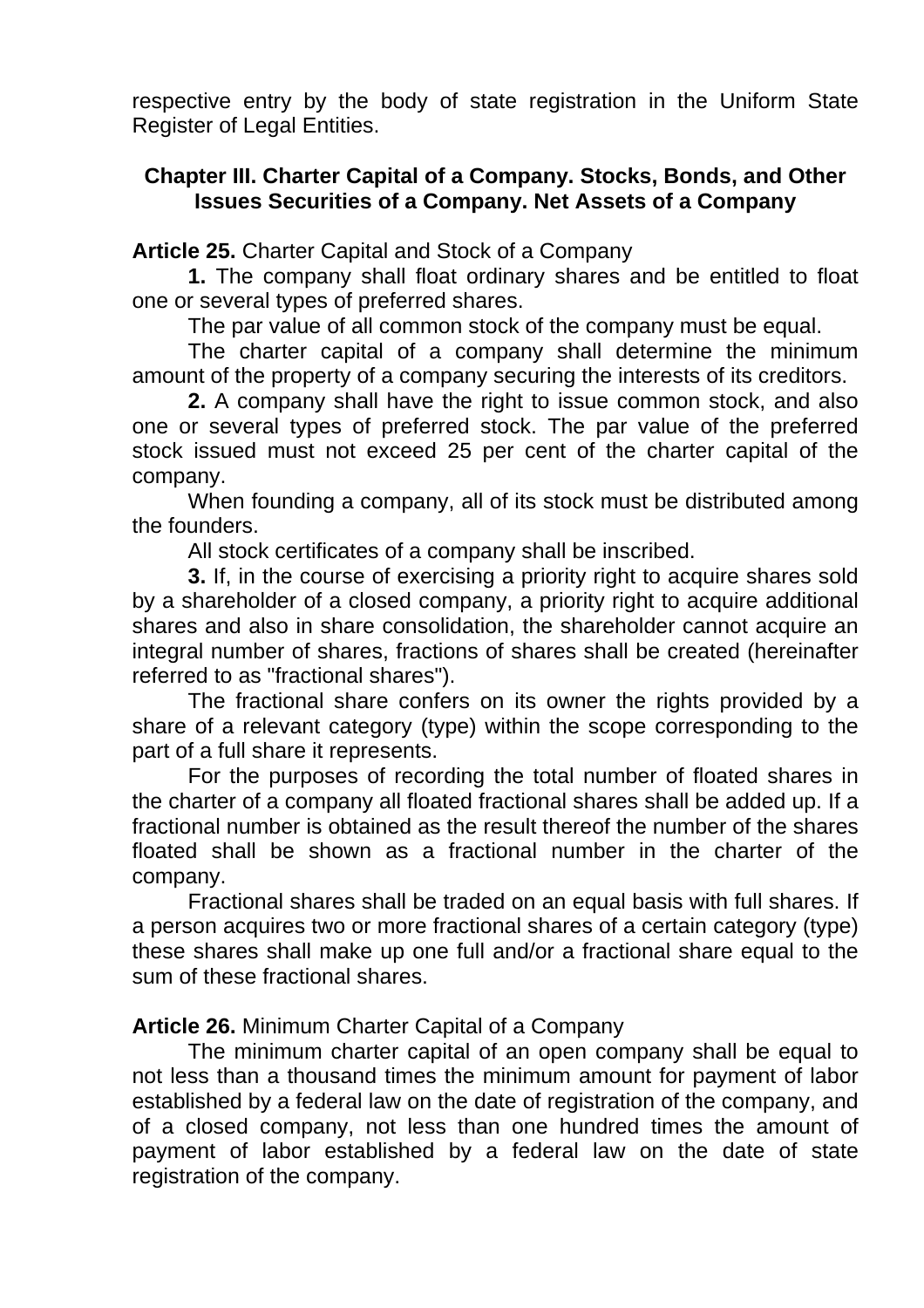# **Article 27.** Issued and Declared Stock of a Company

**1.** The charter of a company shall determine the quantity and face value of the shares acquired by shareholders (floated shares) and the rights conferred by these shares. Shares acquired or bought back by the company and also shares of the company of which ownership has come to the company under Article 34 of the present Federal Law shall be deemed floated until their redemption.

The charter of a company may determine the quantity, face value, categories (types) of the shares the company is entitled to float in addition to the floated shares (announced shares) and the rights conferred by these shares. If the charter of a company lacks such provisions the company shall not be entitled to float additional shares.

The charter of a company may set out the procedure and terms for the company to float announced shares.

**2.** A decision concerning the introduction of amendments and addenda to the charter of a company with respect to the provisions provided for by the present Article concerning declared stock of a company except for changes relating to a decrease in their numbers according to the results of additional share floatation, shall be adopted at a general meeting of the shareholders.

If a company issues securities converted into stock of a specified category (or type), then the quantity of declared stock of such category (or type) may not be less than the quantity required for converting during the period of circulation of such securities.

A company shall have no right to adopt a decision concerning the change of rights granted by stock in which securities issued by the company have been converted.

**Article 28.** Increasing the Authorised Capital of a Company

**1.** The authorised capital of a company may be increased by means of increasing the face value of shares or floating additional shares.

**2.** The decision to increase the authorised capital of a company by means of increasing the face value of shares shall be adopted by a general meeting of the shareholders.

The decision to increase the authorised capital of a company by means of floating additional shares shall be adopted by a general meeting of the shareholders or the board of directors (supervisory board) of the company if it has the right to make such a decision under the charter of the company.

The decision of the board of directors (supervisory board) of a company to increase the authorised capital of the company by means of floating additional shares shall be adopted by the board of directors (supervisory board) of the company unanimously by all the members of the board of directors (supervisory board) of the company, with the votes of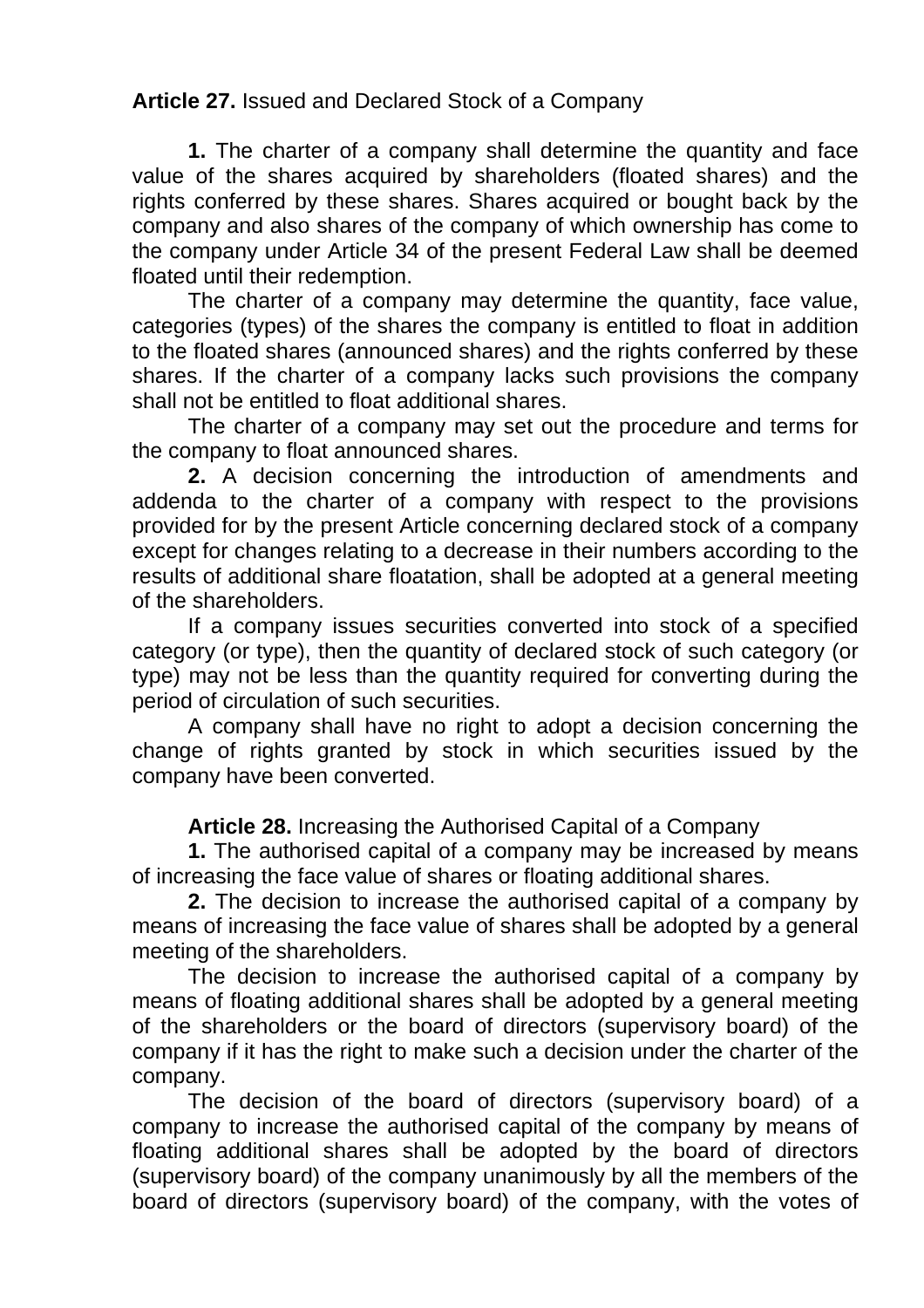former members of the board of directors (supervisory board) of the company not being counted.

**3.** Additional shares may be floated by the company only within the maximum limit of announced shares set by the charter of the company. The decision to increase the authorised capital of a company by means of floating additional shares may be made by a general meeting of the shareholders simultaneously with the introduction of an addendum to the charter of the company in the form of an announced shares clause as required under the present Federal Law for the adoption of such a decision or in the form of an amendment to the announced shares clause.

**4.** The decision to increase the authorised capital of a company by means of floating additional shares shall determine the number of additionally floated ordinary shares and preferred shares of each type within the maximum limit on the number of announced shares of the category (type), the floatation method, the price of floatation of additional shares floated by means of subscription or the procedure for determining it, in particular, the price of floatation or the procedure for determining the price of floatation of additional shares to persons who have a priority right to acquire floated shares, the form of payment for the additional shares floated by subscription and also other floatation terms.

**5.** An increase in the authorised capital of a company by means of floating additional shares may be implemented at the expense of the assets of the company. An increase in the authorised capital of a company by means of increasing the face value of shares shall be implemented only at the expense of the assets of the company.

The amount whereby a company's authorised capital is being increased at the expense of the company's assets shall not exceed the difference between the company's net asset value and the sum of the authorised capital and the reserve fund of the company.

Where the authorised capital of a company is being increased at the expense of its assets by means of floating additional shares these shares shall be distributed among all shareholders. In so doing, each of the shareholders shall receive shares of the same category (type) as the shares he/she owns, in proportion to the number of the shares he/she owns. An increase in the authorised capital of a company at the expense of its assets by means of floating additional shares resulting in the formation of fractional shares is prohibited.

**6.** An increase in the authorised capital of a company established in the course of privatisation by means of issuing additional shares provided that there is a block of shares representing over 25 per cent of votes in the general meeting of shareholders, which is in state or municipal ownership, may be only effected if, in the event of such an increase, the share of the State or of the municipal entity is retained and if not otherwise stipulated by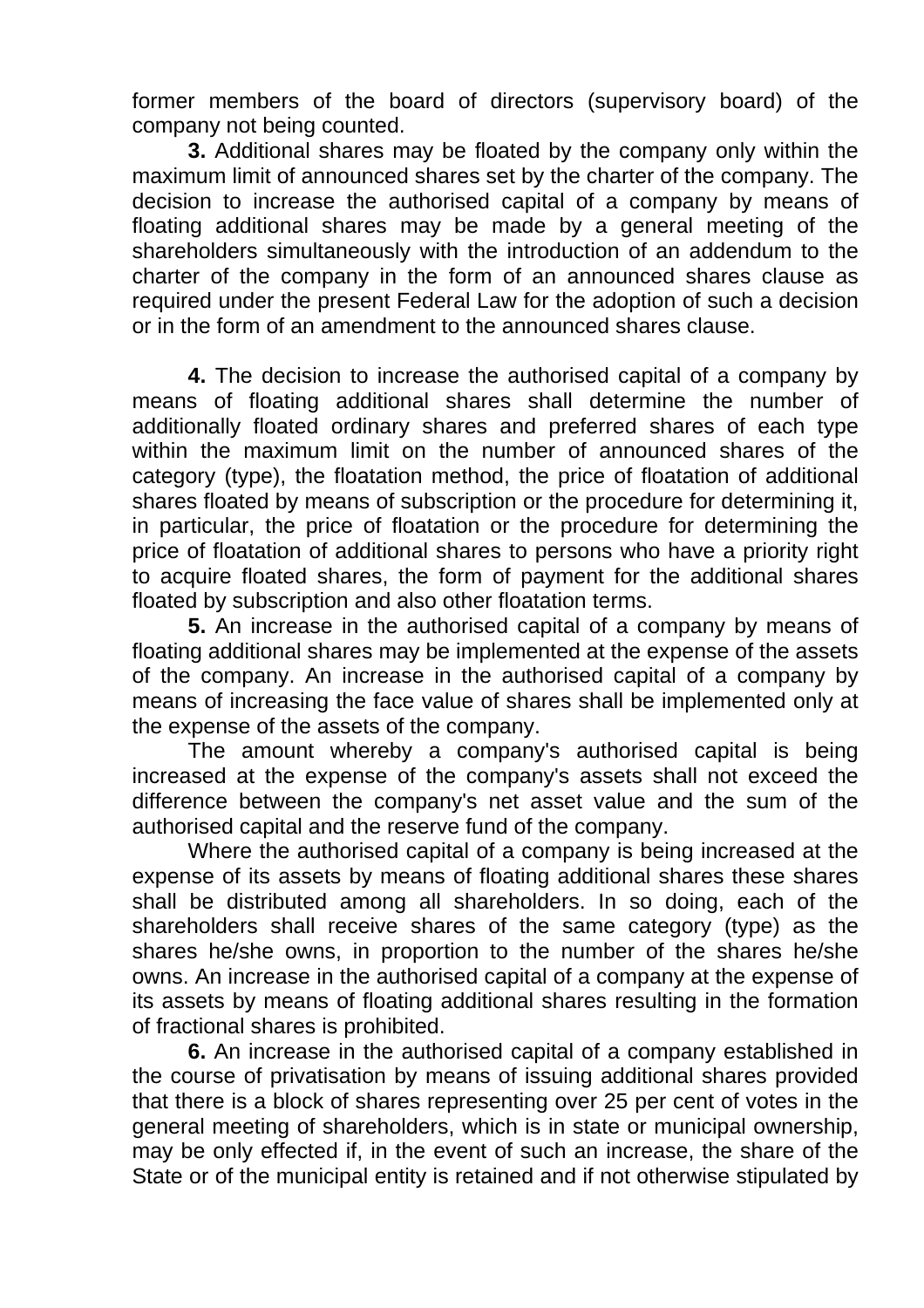Federal Law No. 178-FZ of December 21, 2001 on Privatisation of State and Municipal Property."

**Article 29.** Decrease of Charter Capital of a Company

**1.** The company has the right to reduce its authorised capital and in the cases stipulated in the present Federal Law it shall do so.

The authorised capital of a company may be reduced by means of cutting the face value of shares or the number of shares, in particular, by means of acquiring a portion of the shares in the events stipulated by the present Federal Law.

A reduction in the authorised capital of a company by means of acquisition and redemption of some of the shares is allowed if such an option is envisaged by the charter of the company.

The company shall not be entitled to reduce its authorised capital if this is going to result in an authorised capital amount below the minimum level set in keeping with the present Federal Law as of the date when documents are filed for the purposes of state registration of relevant amendments to the charter of the company and in events when under the present Federal Law the company must reduce its authorised capital, as of the date of the state registration of the company.

**2.** A decision to decrease the charter capital of a company by decreasing the par value of stock or by redeeming stock for the purpose of reducing its total quantity shall be adopted by the general meeting of shareholders.

**3.** The decision on decreasing a company's authorised capital by way of reducing the nominal value of stocks thereof may provide for paying monetary funds to all company's stockholders and (or) for transferring thereto the emissive securities possessed by the company which are floated by another legal entity. With this, the decision must determine the following:

rate of decrease of the company's authorised capital;

categories (types) of the stocks whose nominal value is to be reduced and rate of reduction of the nominal value of each stock;

nominal value of a stock of each category (type) after reduction thereof;

amount of monetary funds to be paid to the company's stockholders in the event of reduction of the nominal value of each stock and (or) number, kind, category (type) of the emissive securities to be passed over to the company's stockholders in the event of reduction of the nominal value of each stock.

The decision to decrease the authorised capital of a company by reducing the nominal value of the company's stocks shall be rendered by a general meeting of the company's stockholders by a three quarters majority of votes of the stockholders possessing voting stocks, who are attending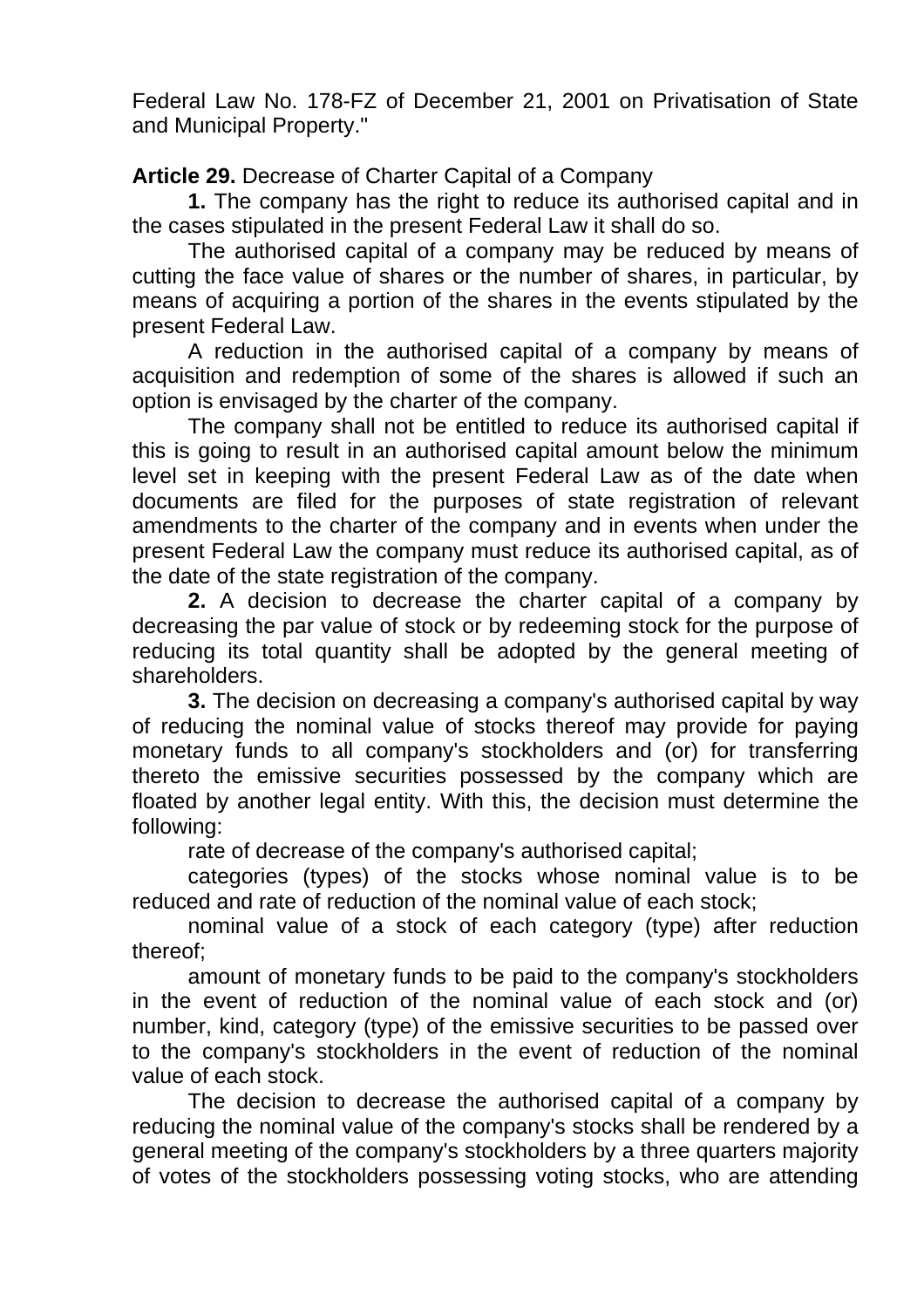the general meeting of the company's shareholders, solely on the proposal of the company's board of directors (or supervisory board).

The decision to decrease the authorised capital of a company by way of reducing the nominal value of the company's stocks and to pass over emissive securities to stockholders thereof must provide for passing over to each company's stockholder emissive securities of the same category (type) which are issued by the same issuer and which are shown as a whole number in proportion to the amount of reduction of the nominal value of the stocks possessed by a stockholder. If the said requirement cannot be fulfilled, the decision of a general meeting of shareholders rendered in compliance with this Item shall not be subject to execution. If the emissive securities acquired in compliance with this Item by a company's stockholders are stocks of another company, the decision on decreasing the company's authorised capital rendered in compliance with this Item may take into account, for the purpose of fulfilling the said requirement, the results of consolidation or splitting of stocks of another company not effected at the time of rendering this decision. The ratio of the amount of decrease of a company's authorised capital to the amount of the company's authorised capital prior to decrease thereof may not be less that the ratio of the monetary funds received by the company's stockholders and (or) the aggregate value of the emissive securities acquired by the company's stockholders to the company's net wealth. The value of the emissive securities possessed by the company and the company's net wealth shall be determined on the basis of the company's business accounting data as of the reporting date for the last quarter preceding the quarter when the company's board of directors (or supervisory board) decided to call the general meting of the company's shareholders whose agenda contained the item of decreasing the company's authorised capital.

The documents for the state registration of amendments and addenda to be made to a company's charter and connected with a decrease of the authorised capital thereof in compliance with the rules of this Item shall be submitted by the company to the body engaged in the state registration of legal entities at the earliest in 90 days as of the time of rendering a decision on decreasing the company's authorised capital.

A list of the persons authorised to receive monetary funds and (or) the emissive securities, acquired by the company's stockholders on the basis of the decision on reduction of the nominal value of stocks, shall be composed as of the date of the state registration of the amendments and addenda to be made to the company's charter, which are connected with the decrease of its authorised capital. If the decision on decreasing a company's authorised capital is rendered subject to the results of consolidation or splitting of stocks of another company, a list of the persons entitled to receive monetary funds and (or) stocks of another company to be acquired by the company's stockholders in compliance with this Item shall be composed as of the date of the state registration of the report on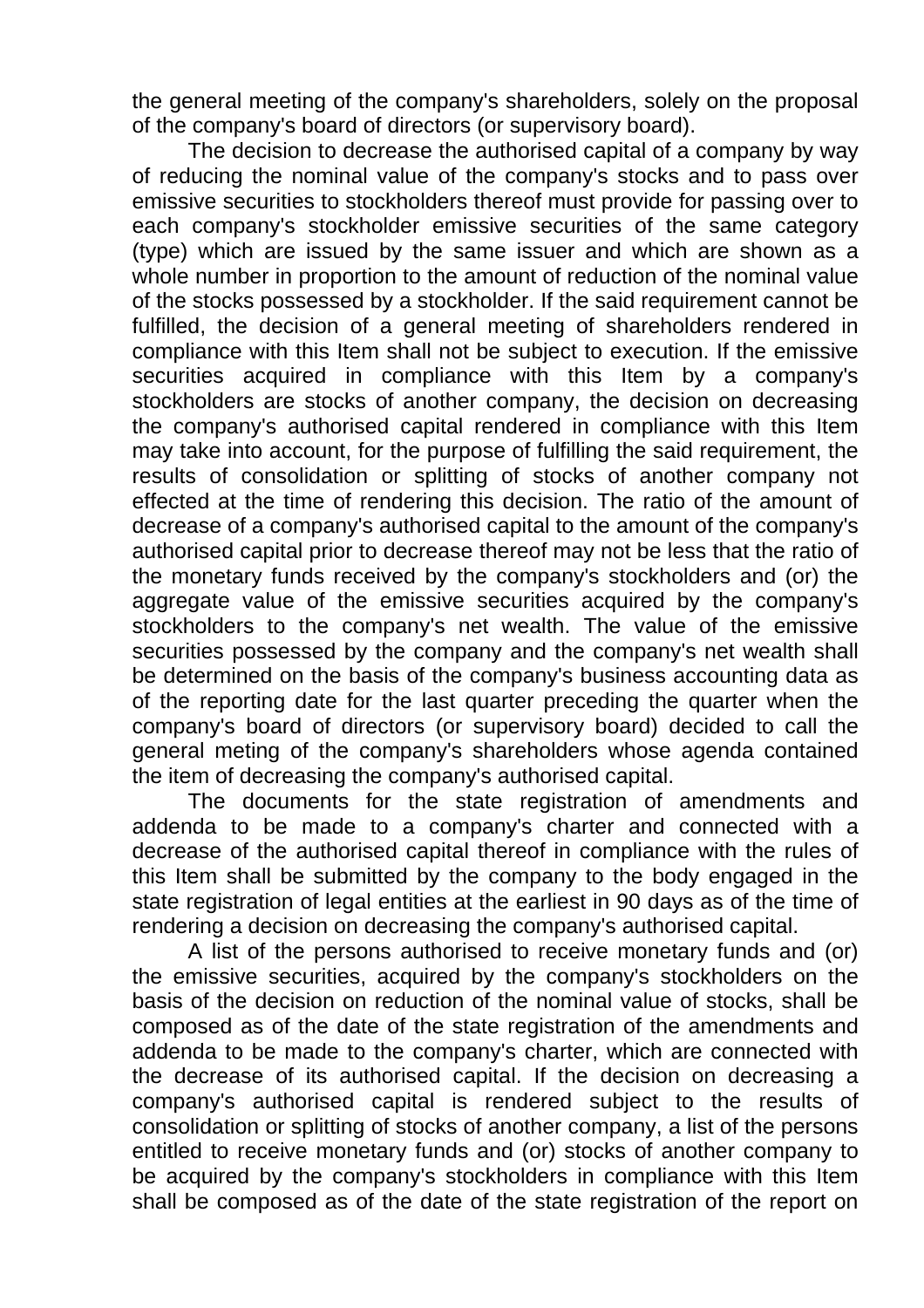the results of issuing the stocks of another company to be floated in the event of consolidation or splitting. The decision on consolidation or splitting of another company's stocks and the decision on decreasing the company's authorised capital may be rendered simultaneously. To compose the said list of persons the nominal holder of stocks shall present data on the persons in whose interests he has the stocks in his possession.

**4.** A company shall not be entitled to render a decision on decreasing the authorised capital in compliance with the rules of Item 3 of this Article in the following cases:

prior to the time of complete payment for the total authorised capital thereof;

prior to the time of paying off all the stocks which must be paid off in compliance with Article 75 of this Federal Law;

if on the date of rendering such decision it has the signs of insolvency (bankruptcy) in compliance with the legislation of the Russian Federation on insolvency (bankruptcy) or if it is to have the above signs as a result of paying the monetary funds and (or) alienation of the emissive securities effected in compliance with the rules of Item 3 of this Article;

if on the date of rendering such decision its net wealth is less than the sum of its authorised capital, reserve fund and the excess of the liquidation value of floated preferred shares, determined by the company's charter, over the nominal value thereof or is to become less than the sum of the authorised capital, reserve fund and the excess of the liquidation value of floated preferred shares, determined by the company's charter, over the nominal value thereof as a result of paying the monetary funds and (or) alienation of the emissive securities effected in compliance with the rules of Item 3 of this Article.

prior to the time of full payment of the dividends which are declared but not paid, including non-paid accumulated dividends on cumulative preference stocks;

in other cases provided for by the federal laws.

**5.** A company shall not be entitled to pay monetary funds and (or) alienate emissive securities in compliance with the rules of Item 3 of this Article in the following cases:

if on the date payment it has the signs of insolvency (bankruptcy) in compliance with the legislation of the Russian Federation on insolvency (bankruptcy) or if it is to have the above signs as a result of paying the monetary funds and (or) alienating the emissive securities in compliance with the rules of Item 3 of this Article;

if on the date of payment its net wealth is less than the sum of its authorised capital, reserve fund and the excess of the liquidation value of floated preferred shares, determined by the company's charter, over the nominal value thereof or is to become less than the sum of the authorised capital, reserve fund and the excess of the liquidation value of floated preferred shares, determined by the company's charter, over the nominal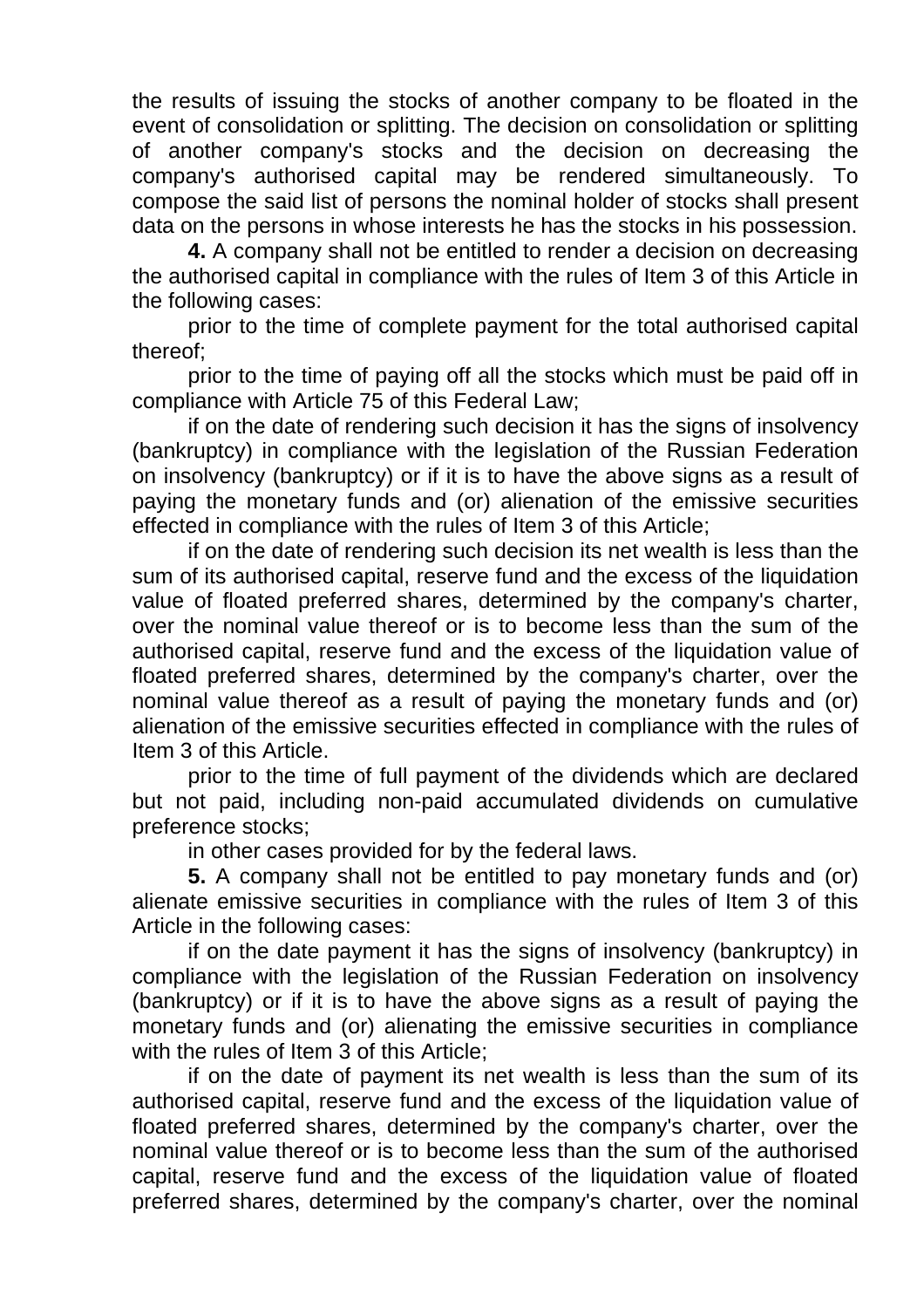value thereof as a result of paying the monetary funds and (or) alienating the emissive securities effected in compliance with the rules of Item 3 of this Article.

in other cases provided for by the federal laws.

Upon termination of the circumstances specified by Paragraphs 2-4 of this Item, a company shall be obliged to pay to the company's stockholders the monetary funds and (or) transfer to them the emissive securities.

**Article 30.** Notifying Creditors of a Cut in the Authorised Capital of a **Company** 

**1.** Within 30 days after the date of a decision whereby the company's authorised capital is reduced the company shall notify its creditors about the authorised capital cut and new authorised capital size in writing and also publish an announcement about the decision so made in a printed journal intended for the publication of information on the state registration of legal entities. In such a case the creditors of the company shall be entitled to demand in writing the termination or discharge of relevant obligations of the company before due and reimbursement of losses, within 30 days after the date when the notice was forwarded to them or within 30 days after the date of publication of the announcement of the decision.

**2.** The state registration of amendments to the charter of a company relating to a cut in its authorised capital shall be effected if there is a proof of the creditors having been notified in compliance with the procedure established by the present article.

**Article 31.** Rights of Holders of Common Stock of a Company

**1.** Each share of common stock shall grant equal rights to its holder.

**2.** Holders of common stock of a company may in accordance with this Federal Law and the charter of the company participate in general meetings of shareholders with the right to vote on all matters within its authority. They also have the right to receive dividends, and in instances of the liquidation of the company, the right to receive some of its assets.

**3.** The conversion of ordinary shares into preferred shares, bonds and other securities is prohibited.

**Article 32.** Rights of Holders of Preferred Stock of a Company

**1.** Holders of preferred stock of a company shall have no right to vote at a general meeting of shareholders, unless otherwise provided for by this Federal Law

Preferred stock of the company of one type shall grant equal rights to its holders and shall have equal par values.

**2.** The amount of dividend and/or value to be paid for preferred stock of each type in the event of the liquidation of a company (liquidation value) must be set out in the charter. The amount of dividends and the liquidation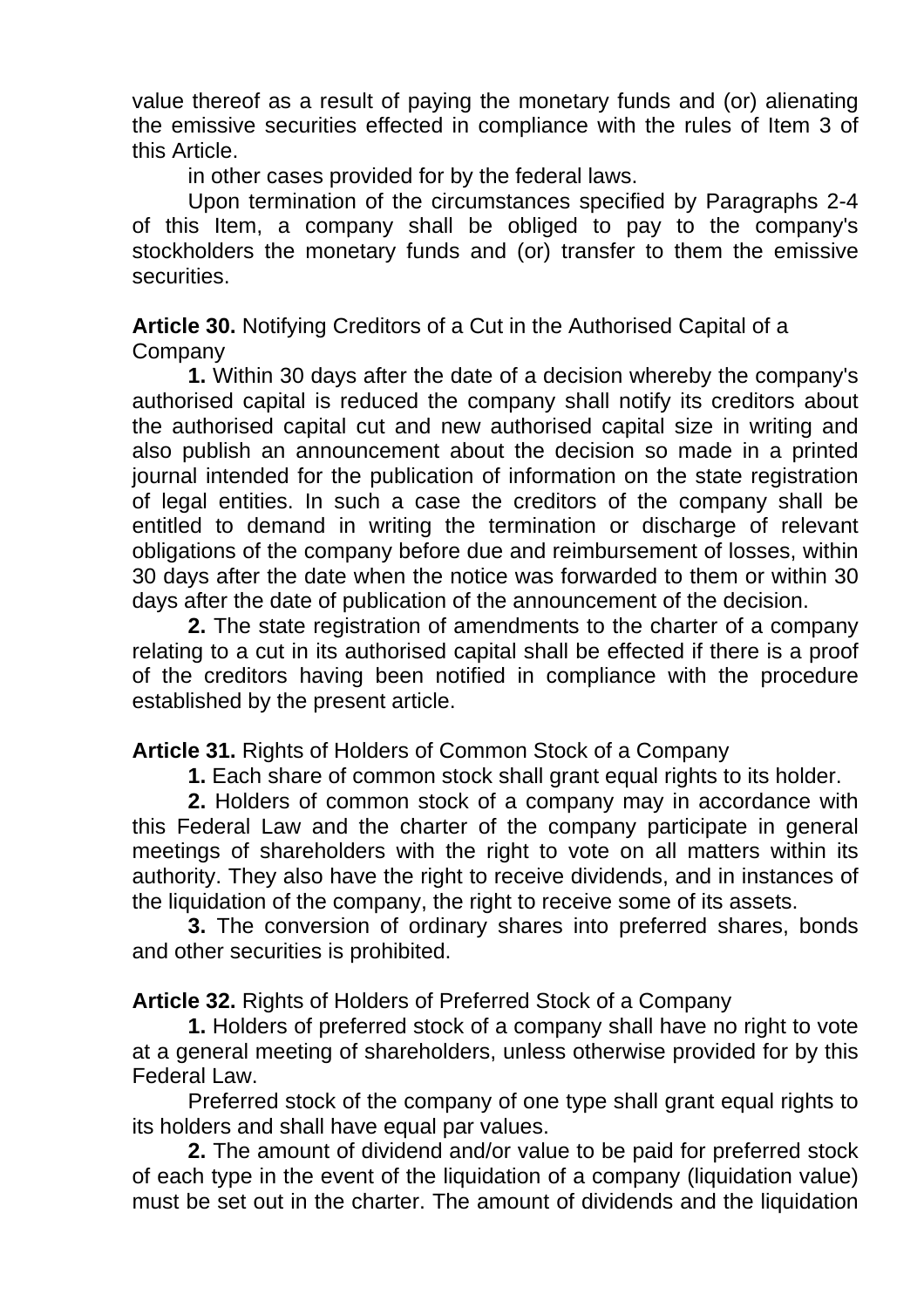value shall be set at a fixed monetary amount or as a percentage of the par value of the preferred stock. The amount of the dividend and the liquidation value for preferred stock shall be considered to be determined also if the procedure for determining them has been established by the charter of the company. The holders of preferred stock for which the dividend amount has not been determined shall have the right to receive dividends equal to the holders of common stock.

If the charter of the company has a provision for preferred shares of two or more types, with a dividend rate being set for each of them, the company's charter shall also establish a dividend disbursement priority rating for each of them, and if the charter of the company has a provision for preferred shares of two and more types in respect of which a liquidation value is set, it shall establish a liquidation value disbursement priority ranking for each of them.

The charter of a company may establish that a dividend which has been disbursed or has been partially disbursed on preferred shares of a specific type, with the rate thereof being set by the charter, shall be accumulated and disbursed within a term determined by the charter (cumulative preferred shares). If no such term is set by the charter of the company preferred shares shall not be deemed cumulative.

**3.** The charter of a company may have a provision for the conversion of preferred shares of a specific type into ordinary shares or into preferred shares of other types at the request of the shareholders who own them or conversion of all shares of the type within a term set by the charter of the company. In such a case the charter of the company as of the time when the decision is made, which is the grounds for floating the converted preferred shares, shall set out a procedure for their conversion, in particular, the quantity, category (type) of the shares into which they are converted and other conversion terms. It is prohibited to amend the said provisions of the charter of the company after the decision is made to float converted preferred shares.

The conversion of preferred shares into bonds and other securities, except for shares, is prohibited. The conversion of preferred shares into ordinary shares and into preferred shares of other types is allowed only if it is envisaged by the charter of the company or in the event of a reorganisation of the company under the present Federal Law.

**4.** Shareholders owning preferred shares shall attend the general meeting of shareholders with a right to vote when the issues of company re-organisation and liquidation are decided.

Shareholders owning preferred shares of a specific type shall acquire voting rights when the general meeting of shareholders decides issue of amending the charter of the company in a way that imposes a limit on the rights of the shareholders owning preferred shares of this type including cases when a dividend rate is set or increased and/or a liquidation value is set or increased, such a dividend or value being disbursable on the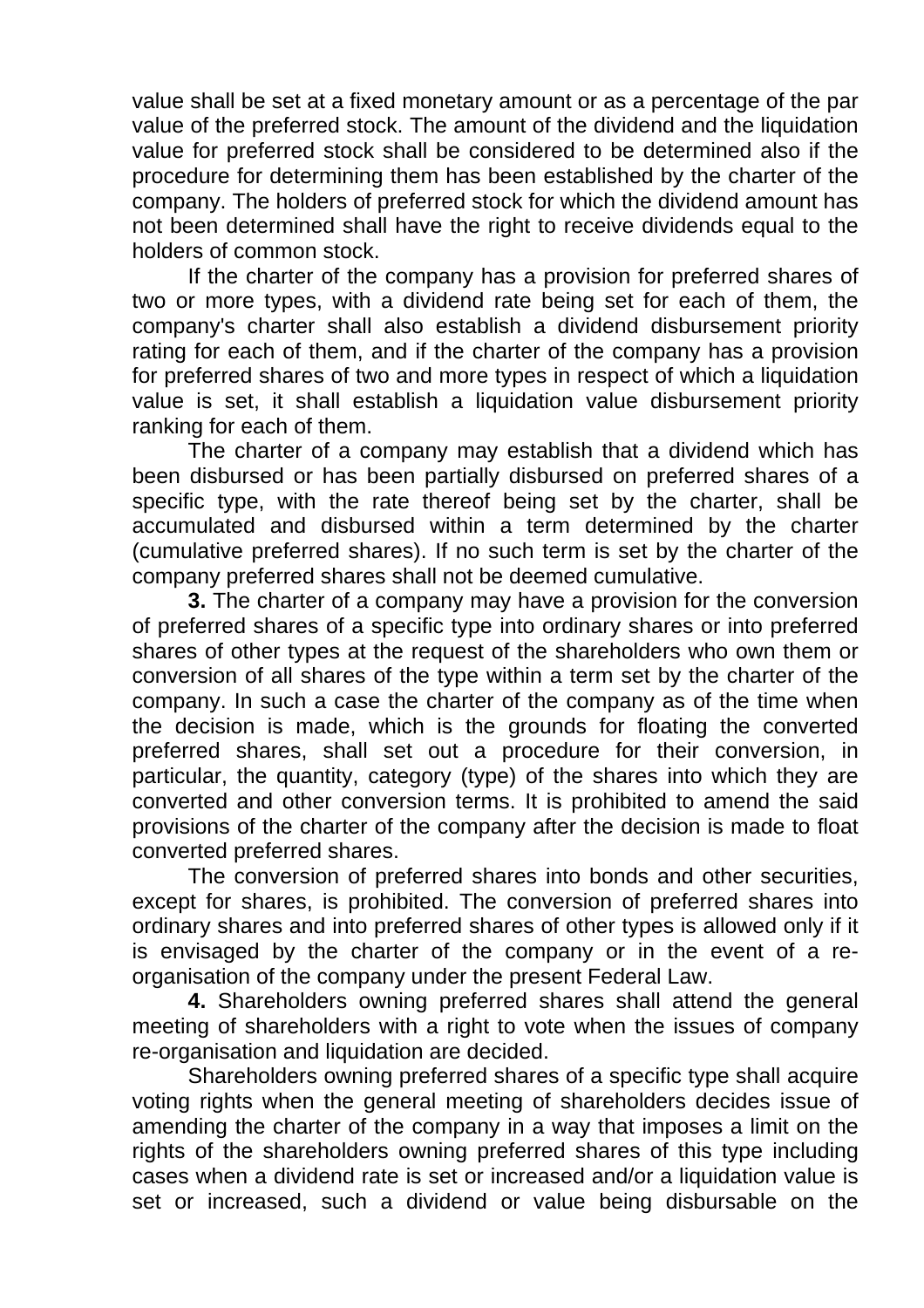preferred shares of preceding priority ranking and also the provision of shareholders owning preferred shares of another type with an advantage in terms of dividend and/or share liquidation value disbursement priority ranking. The decision whereby such amendments are introduced shall be deemed adopted if supported by at least three quarters of the votes of the shareholders owning voting shares who attend the general meeting of shareholders, except for the votes of shareholders owning preferred shares with limited rights, and three quarters of the votes of all shareholders owning preferred shares of each type with limited rights, unless a larger number of shareholder votes is established by the charter of the company for the adoption of such a decision.

**5.** Holders of preferred stock of a specified type, the amount of dividend for which has been determined in the charter of the company, (but not holders of cumulative preferred stock), shall have the right to participate in a general meeting of shareholders with the right to vote in regard to all matters within its authority, beginning with the meeting following the annual general meeting of shareholders at which a meeting of shareholders at which decision was not adopted concerning the payment of dividends for preferred stock of such type. The right of holders of preferred stock of such a type to participate in the general meeting of shareholders shall terminate as of the first payment in full of dividends for such stock.

Holders of cumulative preferred stock of a specified type shall have the right to participate in a general meeting of shareholders with the right to vote on all matters of its authority, beginning with the meeting following the annual general meeting of shareholders at which a decision should have been adopted concerning the payment of accumulated dividends in full for such stock, if such decision was not adopted, or a decision was adopted concerning the payment of dividends, but not in full. The right of holders of cumulative preferred stock of a specified type to participate in the general meeting of shareholders shall terminate upon the payment of all dividends accumulated, in full, with regard to such stock.

**Article 33.** Bonds and Other Issue Securities of a Company

**1.** A company shall have the right to issue bonds and other issue securities provided for by the laws of the Russian Federation on securities.

**2.** The issuance by a company of bonds and other issue securities shall be carried out by decision of the board of directors (or supervisory board) of the company, unless otherwise provided for by the charter of the company.

The floatation of bonds convertible into shares and other securities convertible into shares by a company shall be effected by the decision of a general meeting of shareholders or by the decision of the board of directors (supervisory board) of the company if under the charter of the company it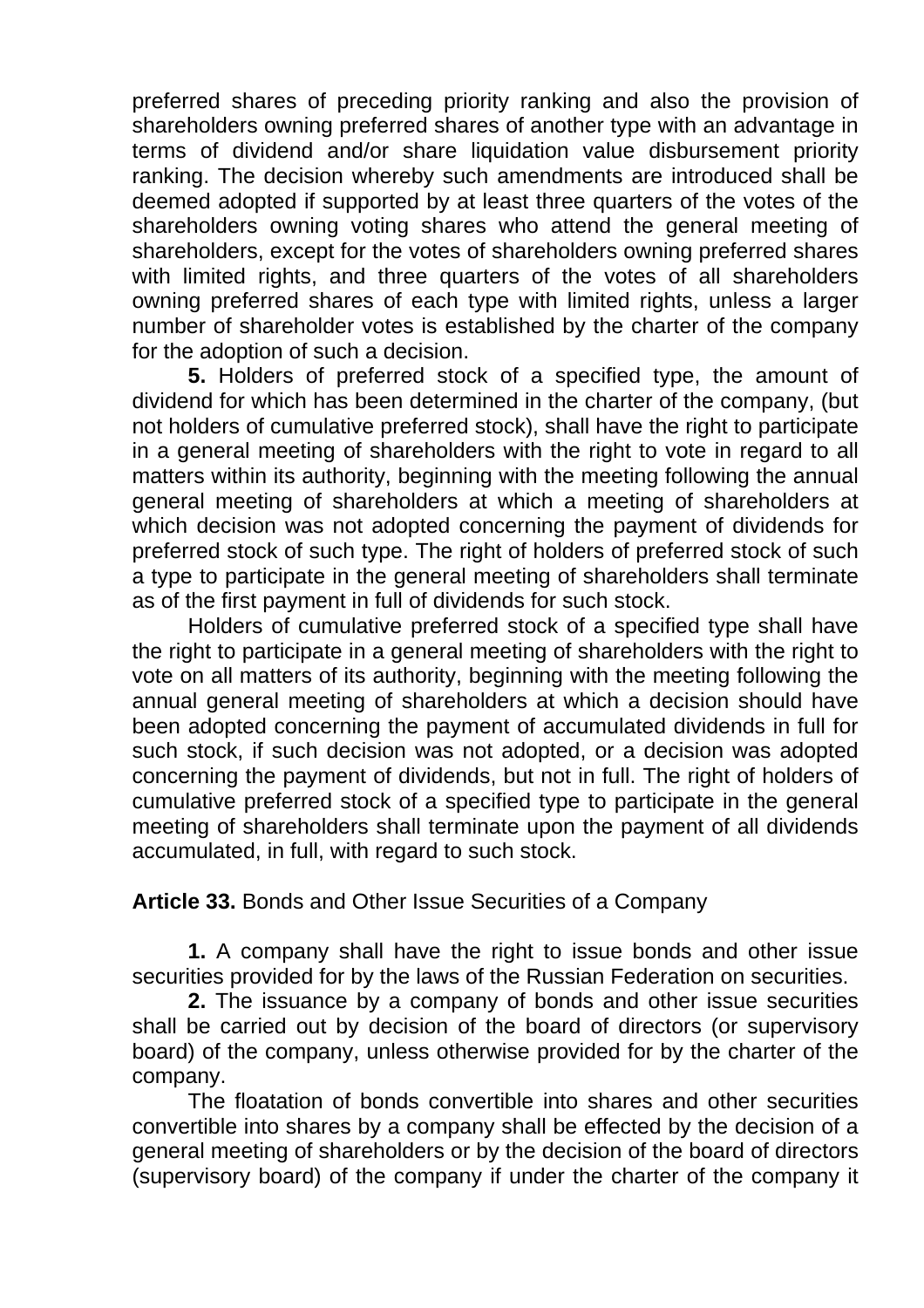has the right to make a decision concerning floatation of bonds convertible into shares and other issued securities convertible into shares.

A decision of the board of directors (supervisory board) of a company on the floatation by the company of bonds convertible into shares and of other serial securities convertible into shares shall be adopted by the board of directors (supervisory board) of the company unanimously by all members of the board of directors (supervisory board) of the company, with the votes of former members of the company's board of directors (supervisory board) not being taken into account.

**3.** A bond shall certify the right of its holder to demand the cancellation of the bond (or payment of par value or par value and interest) within the established periods.

The form, periods, and other conditions for cancellation of the bonds must be determined in the decision on the issuance of the bonds.

Issuance of bonds by a company shall be allowable after paying in full for the authorized capital thereof. A bond must have the nominal value thereof. The nominal value of all bonds issued by a company must not exceed the amount of the company's authorized capital and (or) the amount of the security provided for this purpose to the company by third persons. In the absence of the security provided by third persons, bonds' issuance shall be allowed at earliest on the third year of the jointstock company's existence and on condition of proper endorsement of the company's annual balance sheets for the last two complete financial years. The said restrictions shall not apply to issues of mortgagecovered bonds and in other cases established by the laws on securities.

A company may float bonds with a single period for repayment or bonds with a repayment period by series, within specified periods.

The repayment of bonds may be carried out in cash or with other property, in accordance with the decision concerning their issuance.

A company shall have the right to float bonds secured by the pledge of specified property of the company or bonds under security granted to the company for the purpose of issuing of the bonds by third persons, and bonds without security.

Bonds may be inscribed or bearer. In the event of the issuance of inscribed bonds, a company shall be obliged to keep a register of their holders. Lost inscribed bonds shall be reinstated by the company for a reasonable payment. The rights of a holder of a lost bearer bond shall be reinstated by a court ruling, according to the procedure established by the procedural code of the Russian Federation.

A company shall have the right to envisage the possibility of cancelling bonds at an earlier date, at the wish of the holders thereof. In such a case, the value of the cancellation and the earliest date they may be cancelled must be specified in the decision concerning the issuance of the bonds.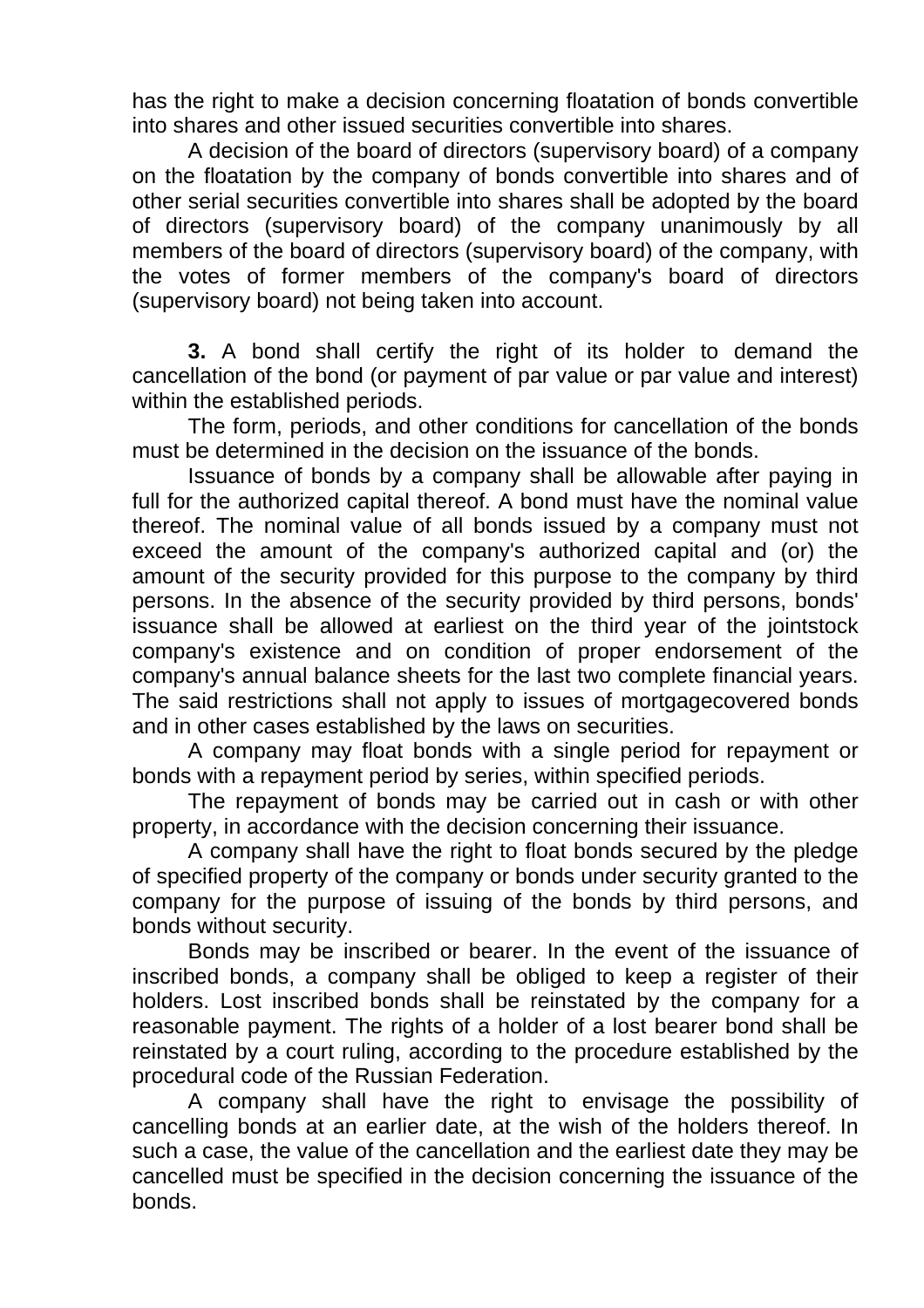**4.** A company shall have no right to issue bonds and other issue securities convertible into stock of the company, if the number of declared stock of the company of specified categories and types is less than the number of stock of such categories and types, the right to acquire which such securities grant.

**Article 34.** Payment for the Shares and Other Issue Securities of a Company at the Floatation Thereof

**1.** The shares of a company floated at the formation of the company shall be paid for in full within one year after the time of the state registration of the company, unless a shorter term is stipulated by the memorandum of association of the company.

At least 50 per cent of the company's shares distributed at the formation thereof shall be paid up within three months after the state registration of the company.

A share owned by a founder of the company shall not confer voting rights unless and until it is paid up in full, except as otherwise laid down in the charter of the company.

If shares are not paid up in full within the term specified by Paragraph 1 of the present item the right of ownership of the shares with floatation price corresponding to the outstanding amount (the value of assets not transferred in payment for shares) shall be transferred to the company. The memorandum of association may envisage the collection of forfeit money (fine, penalty) for a default on the obligation to pay for the shares.

The shares whose ownership has been transferred to the company shall not confer voting rights, shall not be counted during voting and shall not bear dividends. If that is the case, the company within one year as of the date of their acquisition shall be obliged to render a decision on decreasing its authorised capital or, for the purpose of paying for the authorised capital, to sell the acquired stock at a price not lower that their market value on the basis of a decision of the company's board of directors (or supervisory board). If the market value of the stocks is less that their nominal value, these stocks must be sold at the price which is not lower than their nominal value. If the stocks are not sold by a company within one year after their acquisition, the company shall be obliged within a reasonable time period to render a decision on decreasing its authorised capital by way of paying off such stocks. If a company does not render a decision on decreasing its authorised capital within the time period provided for by this Article, the body engaged in the state registration of legal entities, other state bodies or local authorities authorised to raise such claim by the federal laws, shall be entitled to make a claim with court for liquidation of the company.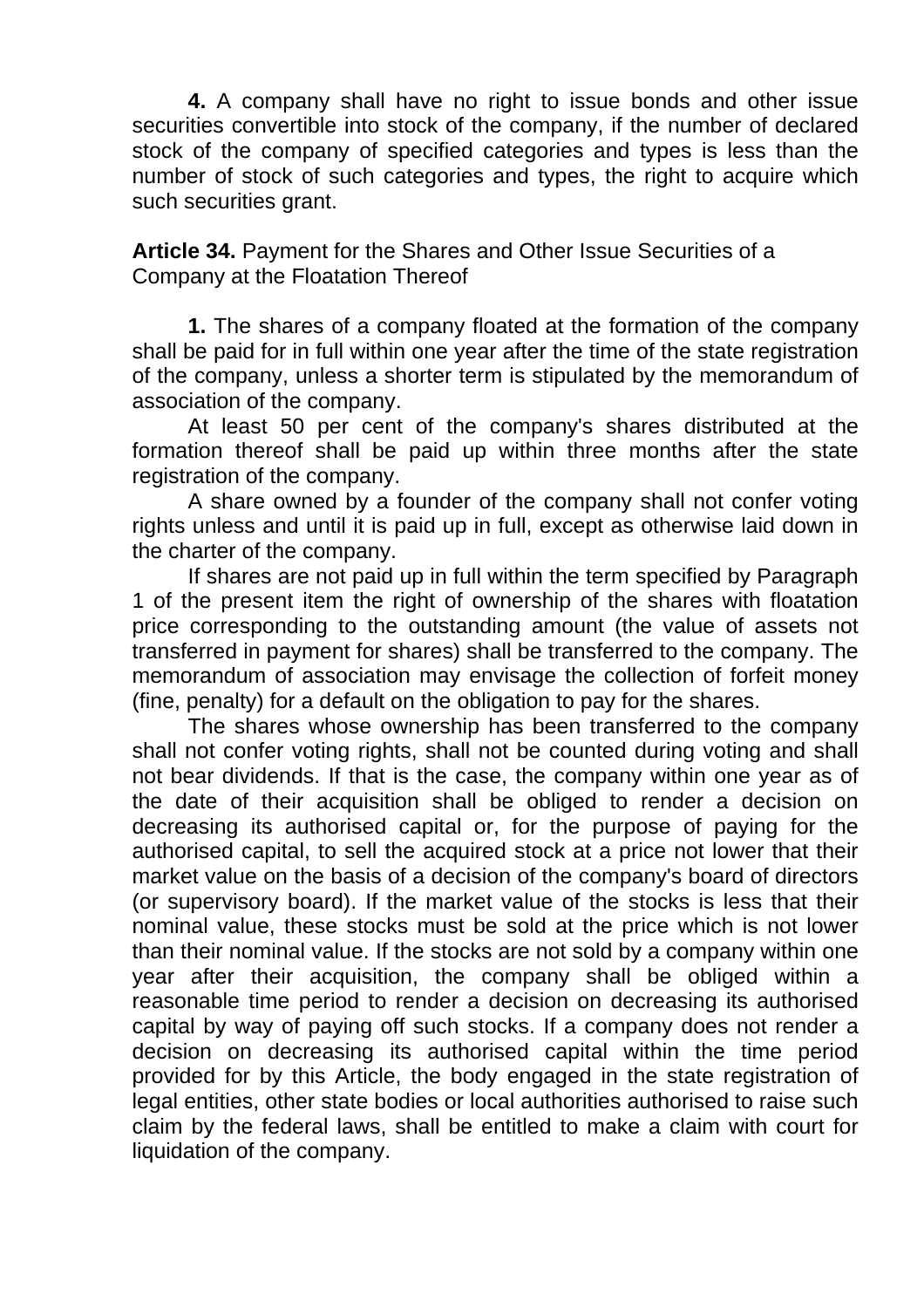A company's additional shares and other issue securities supposed to be floated by subscription shall be floated if they have been paid up in full.

**2.** Payment for the shares distributed among the founders of the company at the formation thereof, additional shares floated by subscription may be effected in money, securities, other assets or property rights or other rights that can be appraised in terms of money. The form of payment for shares of a company at the formation thereof shall be set out in the memorandum of association and that for additional shares by the decision under which they are floated. Payment for other issue securities may be effected only in money.

The charter of a company may contain restrictions on the types of assets in which payment can be made for the company's shares.

**3.** The monetary valuation of assets contributed in payment for shares at the formation of a company shall be completed by agreement of the founders.

When payment for additional shares is effected in non-monetary form the monetary valuation of the assets contributed in payment for the shares shall be done by the board of directors (supervisory board) of the company under Article 77 of the present Federal Law.

When payment for shares is effected in non-monetary form an independent appraiser shall be invited to assess the market value of such assets, if not otherwise established by federal laws. The valuation of assets in terms of money produced by the founders of the company and the board of directors of the company shall not exceed the valuation produced by an independent appraiser.

**Article 35.** Funds and Net Assets of a Company

**1.** A reserve fund in the amount provided for by the charter of the company, but not less than 5 per cent of its charter capital, shall be created in the company.

The company reserve fund shall be formed by means of obligatory annual deductions until the attainment of the amount established by the charter of the company. The amount of annual deductions shall be provided for by the charter of the company, but may not be less than 5 per cent of net profit until the attainment of the amount established by the charter of the company.

The company reserve fund shall be earmarked for the covering of its losses, and also for the cancellation of bonds of the company and the purchase of stock of the company in the event of the absence of other means.

The reserve fund may not be used for other purposes.

**2.** The company charter may provide for the formation from net profit of a special fund for the workers of the company. The assets thereof shall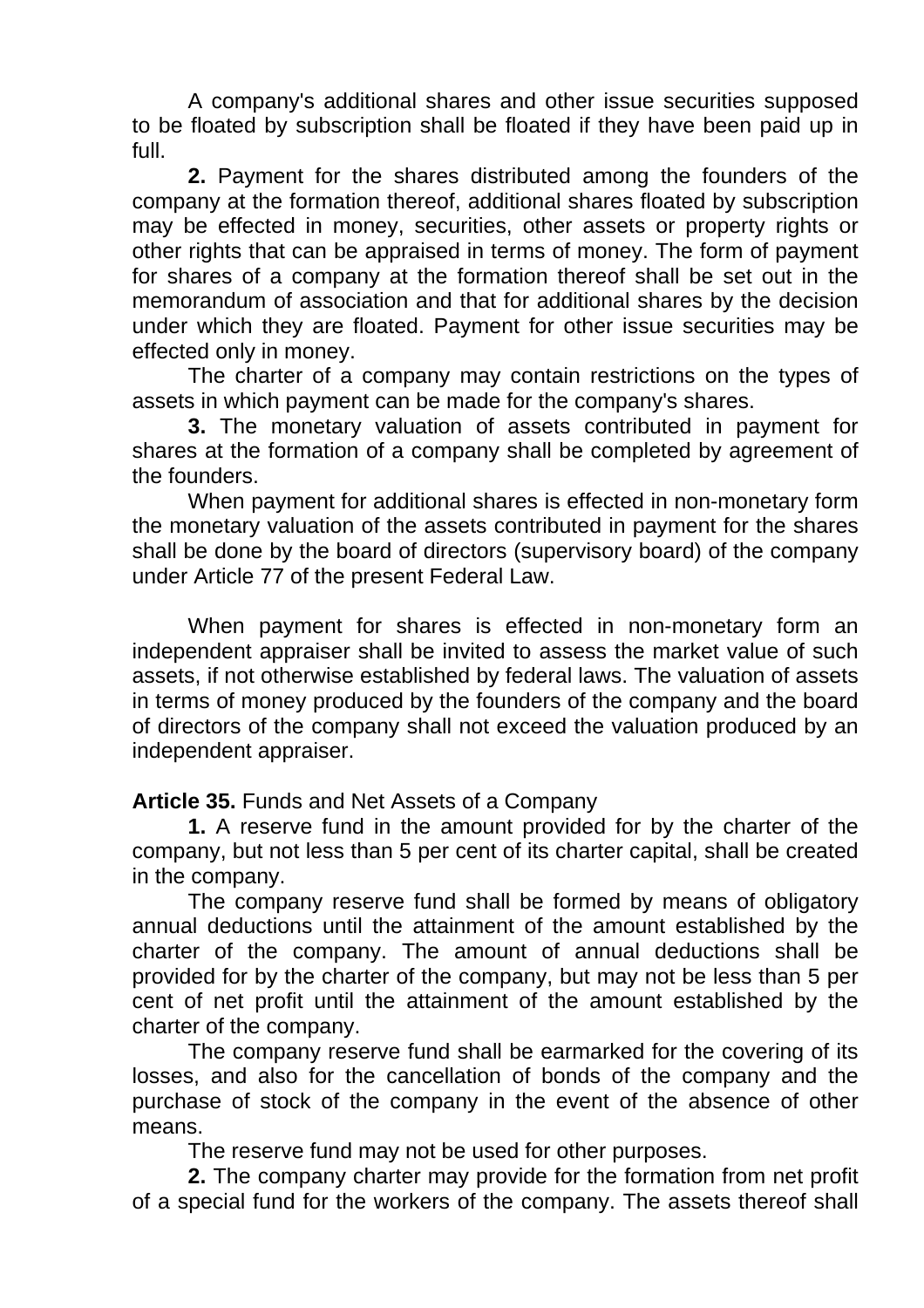be spent exclusively for the acquisition of company stock sold by its shareholders, for subsequent issuing to its workers.

When shares acquired on the account of a company's workers' share distribution fund are provided to employees of the company for a consideration the proceeds shall be allocated towards the maintenance of said fund.

**3.** The company's net assets shall be valued according to the bookkeeping records, according to the procedure established by the Ministry of Finance and the federal executive body in charge of the securities market.

**4.** If, at the end of such evaluation, and each subsequent financial year in accordance with the annual bookkeeping balance sheet proposed for approval to the shareholders of the company or the results of an auditor, verification, the value of net assets of the company proves to be less than its charter capital, then the company shall decrease its charter capital to an amount not exceeding the value of its net assets.

**5.** If, at the end of the second and each subsequent financial year, in accordance with the annual bookkeeping balance sheet proposed for approval to the shareholders of the company or the results of an auditor's verification, the value of net assets of the company proves to be less than the amount of the minimum charter capital specified in Article 26 of this Federal Law, then the company shall be obliged to adopt a decision concerning its liquidation.

**6.** If, in the cases stipulated by Items 4 and 5 of the present article, the company within a reasonable term fails to make a decision to reduce its authorised capital or to liquidate the creditors shall be entitled to claim the termination or discharge before due time of the company's obligations and the reimbursement of losses. In these cases the body responsible for the state registration of legal entities or other governmental bodies or local government bodies which have a right to present such a claim under a federal law shall be entitled to file a petition with court claiming the liquidation of the company.

**7.** A company's board of directors (or supervisory board) shall be entitled to propose to a general meeting of shareholders thereof to decrease the company's authorised capital to the amount which is less that its net wealth, if the results of an audit inspection has shown that the company's net wealth is less than its authorised capital. In this case, a decision of the company's board of directors (or supervisory board) on such proposal must be unanimously adopted by all members of the company's board of directors (or supervisory board). With this, the votes of droppedout members of the company's board of directors (or supervisory board) shall not be taken into account. The company shall be obliged to decrease the authorised capital within a reasonable time period after rendering by a general meeting of the company's shareholders a decision to decrease the authorised capital by a three quarters majority vote of the shareholders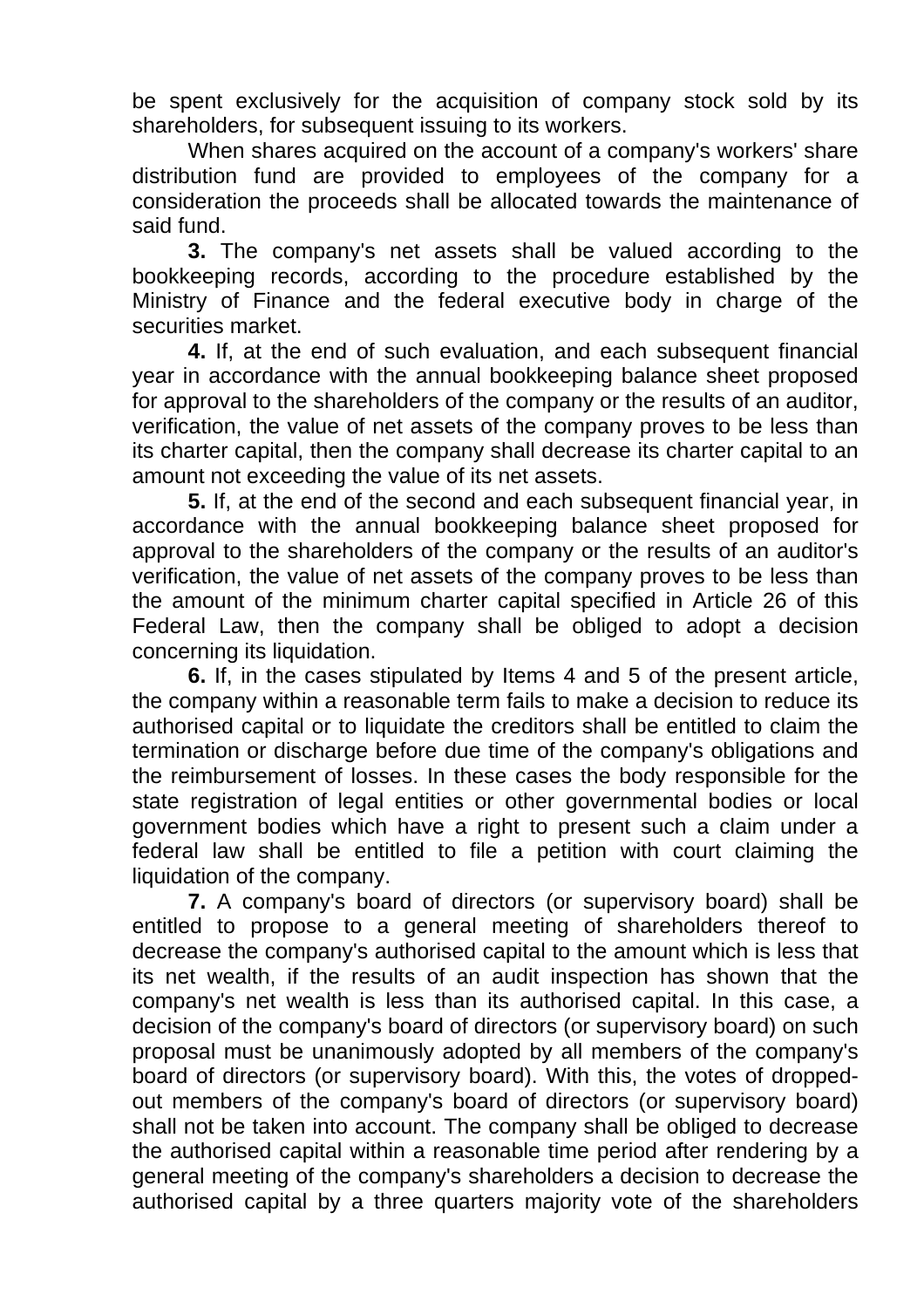thereof possessing voting stocks which are attending the general meeting of stockholders.

**8.** If in the case provided for by Item 7 of this Article, a company within a reasonable time period does not decrease its authorised capital, the body engaged in the state registration of legal entities, other state bodies or local authorities authorised to raise claims for obliging the company to decrease the amount of its authorised capital, shall be entitled to make such claim with court.

### **Chapter IV. Issuance by a Company of Stock and Other Issue Securities**

**Article 36.** The Floatation Price of a Company's Shares

**1.** Payment for the shares of a company at the formation thereof shall be effected by the founders of the company at a price not below the face value of the shares.

Payment for the additional shares of a company floated by subscription shall be effected at a price set by the board of directors (supervisory board) of the company under Article 77 of the present Federal Law but not below their face value.

**2.** The floatation price of additional shares to persons exercising a priority right to acquire shares, may be below the floatation price for other persons but by up to 10 per cent only.

The fee of a broker taking part in the floatation of additional shares of a company by subscription shall not exceed 10 per cent of the floatation price of the shares.

**Article 37.** Procedure for Converting Company's Issue Securities into **Shares** 

**1.** The procedure for converting a company's issue securities into shares shall be established:

by the charter of the company: in respect of preferred share conversion;

by a decision on issuance: in respect of conversion of bonds and other issue securities, except for shares.

The floatation of shares of a company within the maximum limit on the number of announced shares required for conversion of the convertible shares floated by the company and other issue securities of the company shall be effected only by means of such a conversion.

**2.** The terms of and procedure for the conversion of shares and other issue securities of a company at the re-organisation thereof shall be established by relevant decisions and agreements in keeping with the present Federal Law.

**Article 38.** The Floatation Price of Issue Securities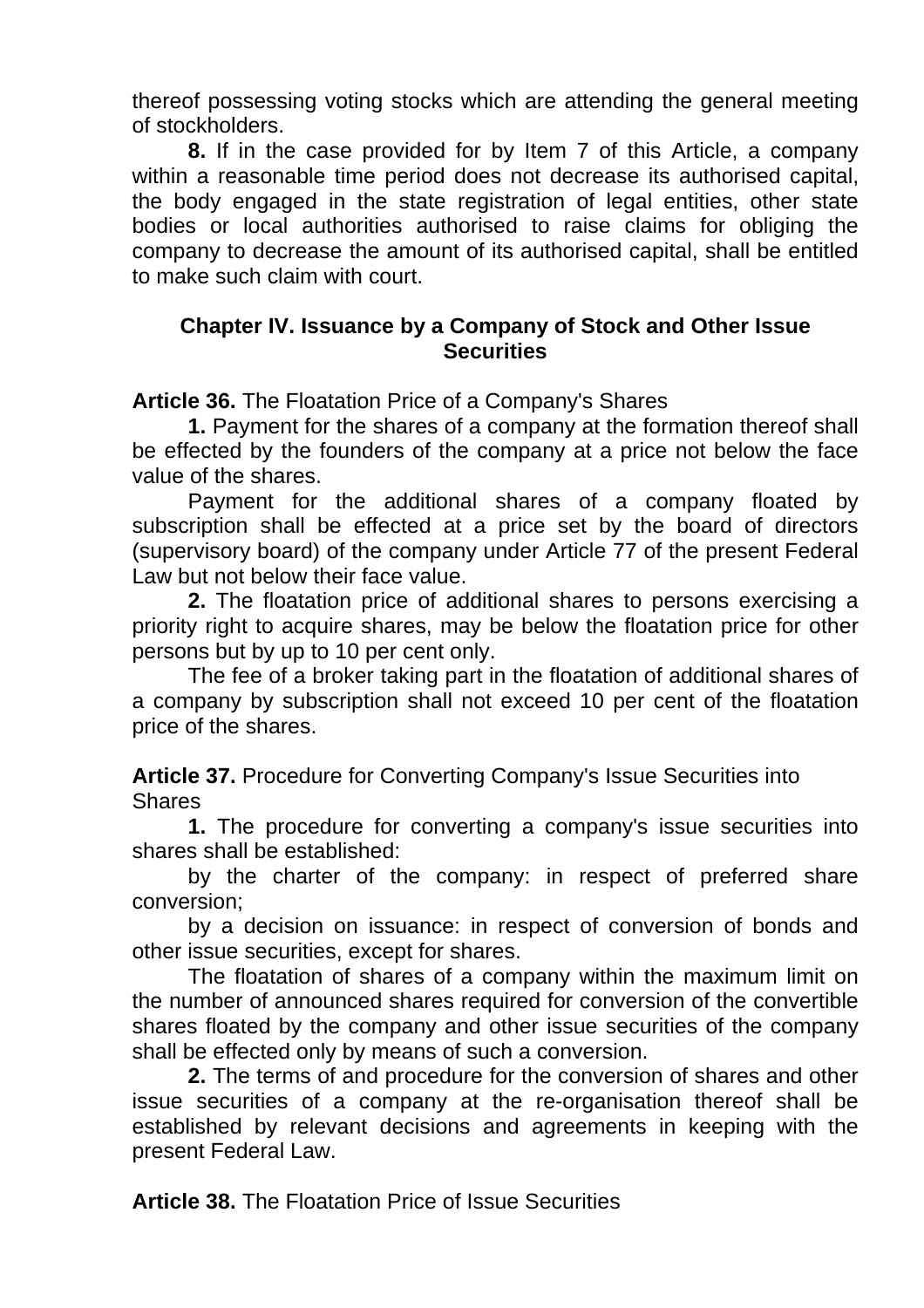**1.** Payment for a company's issue securities floated by subscription shall be effected at a price set by the board of directors (supervisory board) of the company under Article 77 of the present Federal Law. In such a case payment for issue securities converted into shares floated by subscription shall be effected at a price at least equal to the face value of the shares into which these securities are converted.

**2.** The floatation price of securities converted into shares to persons exercising a priority right to acquire such shares, may be below the floatation price for other persons only but by up to 10 per cent.

The fee of a broker taking part in the floatation of issue securities by subscription shall not exceed 10 per cent of the floatation price of these securities.

**Article 39.** The Methods Whereby a Company Floats Its Shares and Other Issue Securities

**1.** The company is entitled to float additional shares and other issue securities by subscription and by conversion. If the authorised capital of a company is increased at the expense of its assets the company shall float additional shares by means of distributing them among its shareholders.

**2.** An open company is entitled to float its shares and issue securities convertible into shares by means of either open or closed subscription. The charter of the company and legal acts of the Russian Federation may restrict closed subscription opportunities for open companies.

A closed company is not entitled to float its shares and issue securities convertible into shares by public subscription or otherwise offer them for acquisition to an unlimited circle of people.

**3.** The floatation of shares (a company's issue securities convertible into shares) by closed subscription shall be effected only by the decision of a general meeting of shareholders whereby the authorised capital of the company is increased by means of floating additional shares (whereby the company's issue securities convertible into shares are floated), such a decision having been adopted by the majority of three quarters of votes of the shareholders owning voting shares and attending the general meeting of shareholders, unless a larger number of votes is required for such a decision by the charter of the company.

**4.** The floatation by public subscription of ordinary shares making up over 25 per cent of the ordinary shares floated earlier shall be effected only by the decision of a general meeting of shareholders adopted by a majority of three quarters of the votes of shareholders owning voting shares and attending the general meeting of shareholders, unless a larger number of votes is required to adopt such a decision by the charter of the company.

The floatation by public subscription of issue securities convertible into ordinary shares making up 25 per cent of the ordinary shares floated earlier where such issue securities are being converted into ordinary shares shall be effected only by the decision of a general meeting of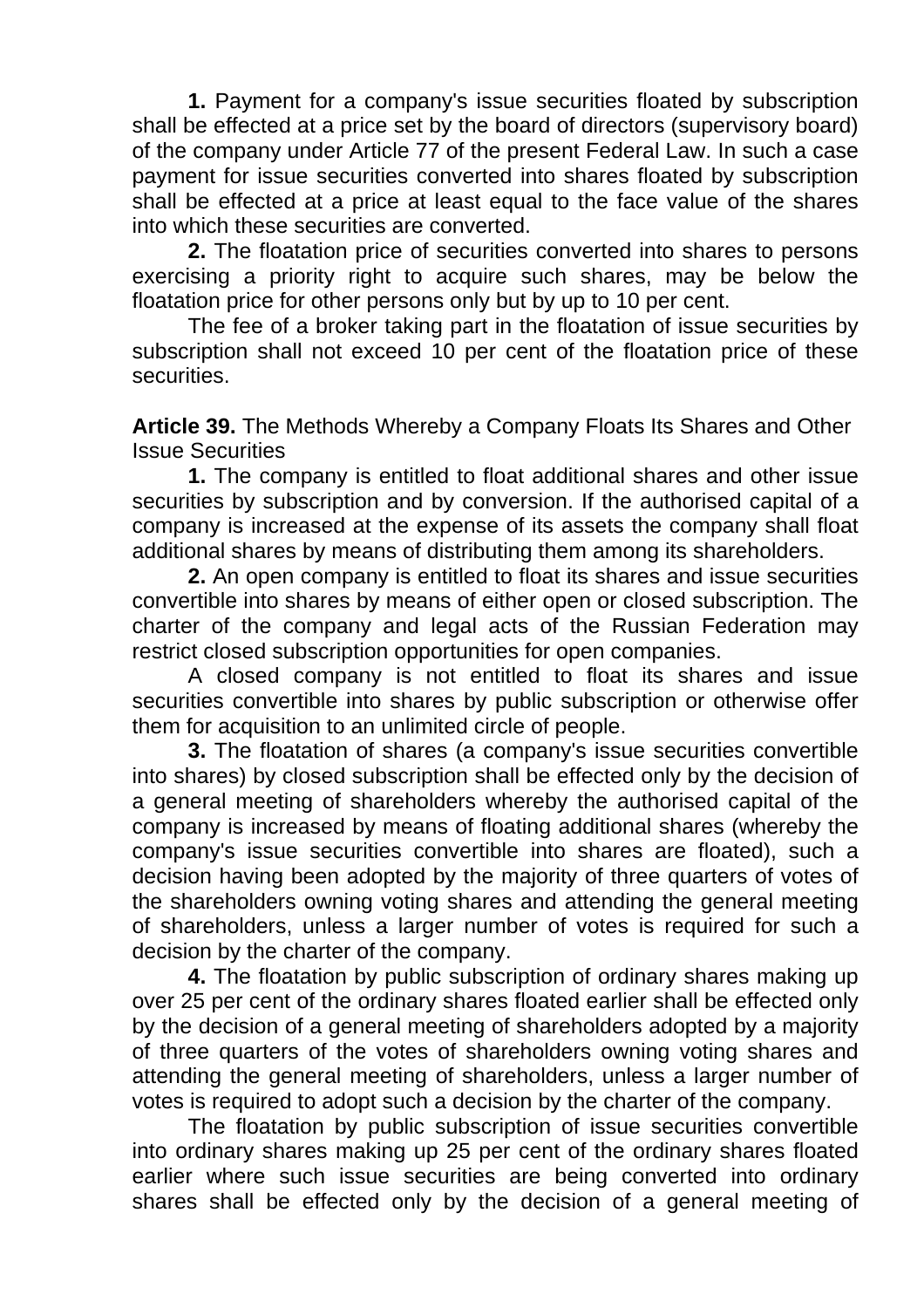shareholders adopted by a majority of three quarters of the votes of shareholders owning voting shares and attending the general meeting of shareholders, unless a larger number of votes is required to adopt such a decision by the charter of the company.

**5.** The floatation of a company's shares and other issue securities shall be effected by the company in compliance with the legal acts of the Russian Federation

**Article 40.** Safeguarding Shareholders' Rights in the Event of Floatation of Company's Shares and Issue Securities Convertible into Shares

**1.** The shareholders of a company shall have a priority right to acquire additional shares and issue securities convertible into shares, floated by public subscription, in proportion to the number of the shares of this category (type) they own.

A company's shareholders who voted against, or who did not take part in voting on the issue of, closed-subscription floating of shares and issue securities convertible into shares shall have a priority right to acquire additional shares and issue securities convertible into shares floated by closed subscription, in proportion to the number of the shares of this category (type) they own. This right shall not extend to the floatation of shares and other issue securities convertible into shares effected by closed subscription only among the shareholders if in this case the shareholders have an opportunity to acquire an integral number of floated shares and other issue securities convertible into shares, in proportion to the number of the shares of relevant category (type) they own.

The present item does not extend to companies having a single shareholder.

**2.** If the decision deemed a ground for floating supplementary shares and serial securities convertible into shares it adopted by a general meeting of the company's shareholders a list of the persons having a priority right to acquire the supplementary shares and serial securities convertible into shares shall be drawn up on the basis of the information available in the register of shareholders as of the date of compilation of the list of the persons entitled to attend the general meeting of shareholders. In other cases a list of the persons having a priority right to acquire the supplementary shares and serial securities convertible into shares shall be drawn up on the basis of the information available in the register of shareholders as of the date of the decision deemed the ground for floating the supplementary shares and the serial securities convertible into shares. For the purpose of drawing up the list of the persons having a priority right to acquire the supplementary shares and serial securities convertible into shares the nominal holder of shares shall provide information on the persons for whose interests the nominal holder holds the shares.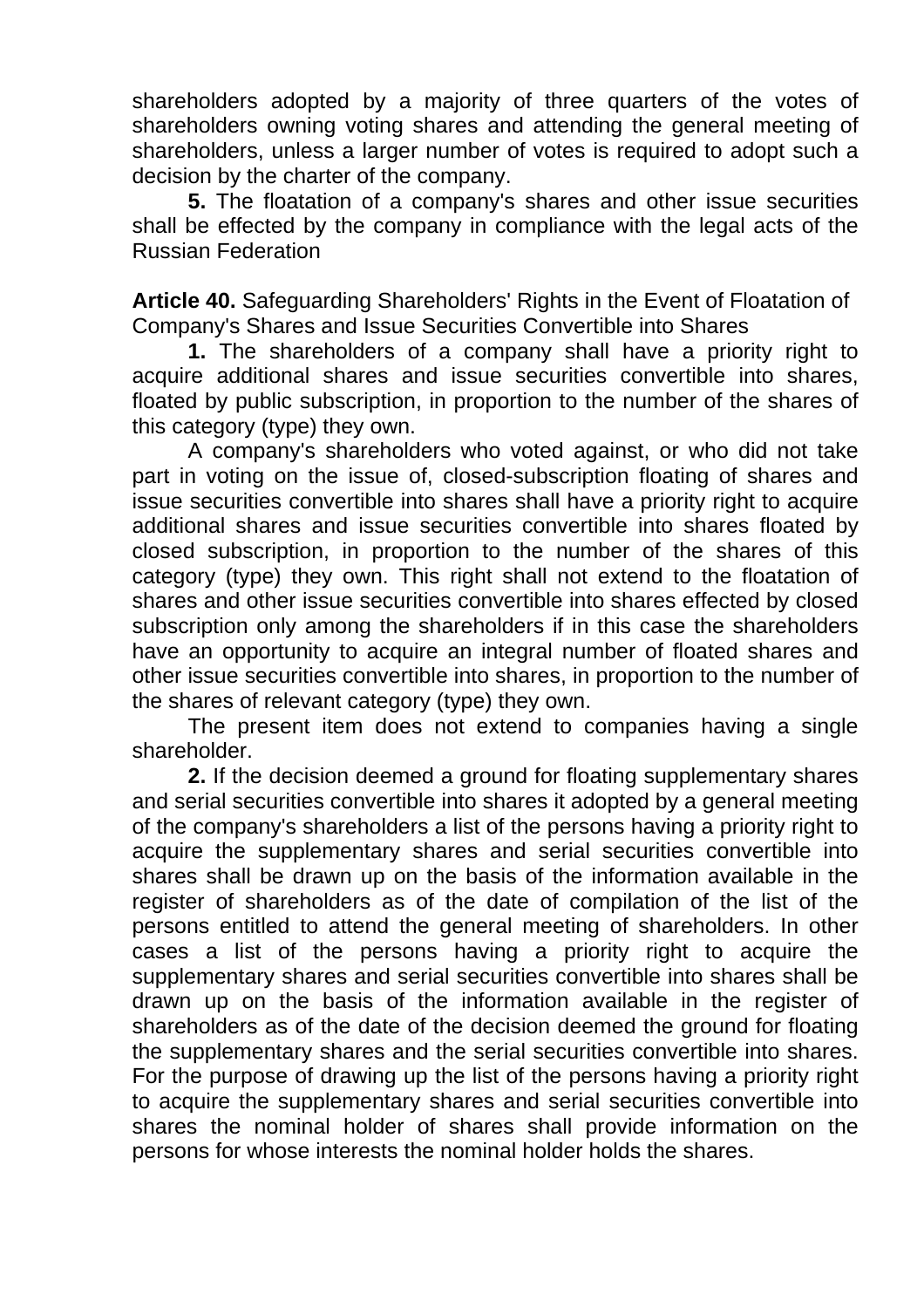**Article 41**. Procedure for Exercising a Priority Right to Acquire Shares and Serial Securities Convertible into Shares

**1.** The persons having a priority right to acquire supplementary shares and serial securities convertible into shares shall be notified of their having an opportunity for exercising the priority right envisaged by Article 40 of the present Federal Law in the procedure envisaged by the present federal law for an announcement about a general meeting of shareholders.

The notification shall contain information on the number of floated shares and serial securities convertible into shares, their floatation price or the procedure for determining the floatation price (including information on their floatation price or on the procedure for determining the floatation price as the priority right of acquisition is exercised), the procedure for assessing the number of securities each person having a right of acquiring them is entitled to acquire, the procedure for filing such persons' applications for acquisition of shares and serial securities convertible into shares with the company, and the term for filing such applications with the company (hereinafter referred to as "the effective term of a priority right").

**2.** The effective term of a priority right shall not be less than 45 days after the time of sending (delivery) or publication of the notice, except as another term is envisaged by the present item.

If the procedure for determining the floatation price established by the decision deemed the ground for floating supplementary shares and serial securities convertible into shares requires that the floatation price be determined after the expiry of the effective term of the priority right such a term shall not be less than 20 days after the time of sending (delivery) or publication of a notice. In this case the notice shall contain information on the term for payment for the securities, this term not being less than five working days after the disclosure of information on floatation price.

**3.** A person having a priority right to acquire supplementary shares and serial securities convertible into shares is entitled to exercise his priority right in full or in part by means of filing an application in writing with the company for acquisition of the shares and serial securities convertible into shares. The application shall contain the name of the person that has filed it, a reference to the person's whereabouts and the number of securities he/she/it acquires.

A document on payment shall be attached to the application for acquisition of shares and serial securities convertible into shares, except for the case envisaged by Paragraph 2 of Item 2 of the present article.

If the decision deemed the ground for floatation of supplementary shares and serial securities convertible into shares has a provision for payment for them being made with non-monetary resources then the persons that exercise a priority right to acquire such securities are entitled at their own discretion to make payment for them with money.

**4.** Until the expiry of the effective term of a priority right the company is not entitled to float supplementary shares and serial securities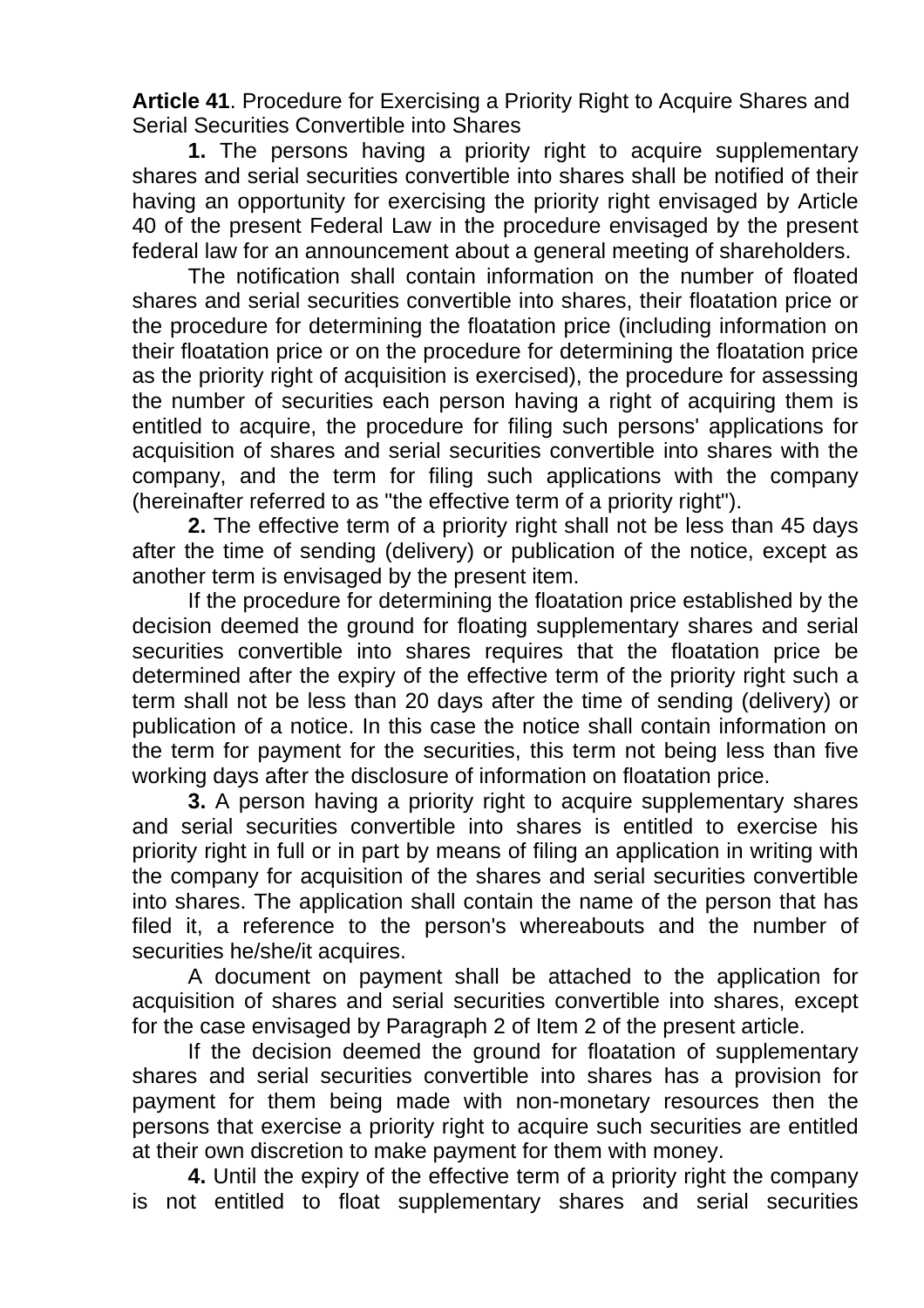convertible into shares to persons not having a priority right to acquire them.

# **Chapter V. Dividends**

**Article 42.** Dividend Disbursement Procedure for a Company

**1.** A company may, as per the results of the first quarter, half-year or nine months of the financial year and/or as per the results of the whole financial year, take decisions on (announce) the payment of dividends on the placed shares, unless otherwise is established by this Federal Law. The decision on the payment (announcement) of dividends as per the results of the first quarter, half year or nine months of the financial year may be taken within three months after the termination of the relevant period.";

**2.** Dividends shall be payable out of the company's net profit. Dividends on preferred shares of certain types may be disbursed at the expense of company funds specifically intended for such a purpose.

**3.** The decisions on the payment (announcement) of dividends including the decisions on the rate of the dividend and the form of its payment on the shares of each category (type) shall be taken by a general meeting of shareholders. The rate of dividends may not exceed the one recommended by the board of directors (the supervisory board) of the company.

**4.** The time and procedure for the payment of dividends shall be determined by the charter of a company or by a decision of the general meeting of shareholders on the payment of dividends. If the charter of a company does not determine the term for the payment of dividends, then the term for their payment must not exceed sixty days from the day of the adoption of the decision on the payment of dividends.

The list of persons having the right to receive dividends shall be drawn up as on the date of the drawing up of the list of persons having the right to participate in the general meeting of shareholders at which the decision is taken on the payment of the relevant dividends. For drawing up the list of persons having the right to receive dividends, the nominal shareholder shall submit the date on the persons in whose interests he owns the shares.

**Article 43.** Limitations on Payment of Dividends

**1.** The company shall not be entitled to adopt a decision (to announce) on disbursement of dividends on shares: until the entire charter capital of the company is paid up in full;

until the purchase of all stock which must be purchased in accordance with Article 76 of this Federal Law;

if, as of the date of such a decision, the company meets the criteria of insolvency (bankruptcy) under the legislation of the Russian Federation on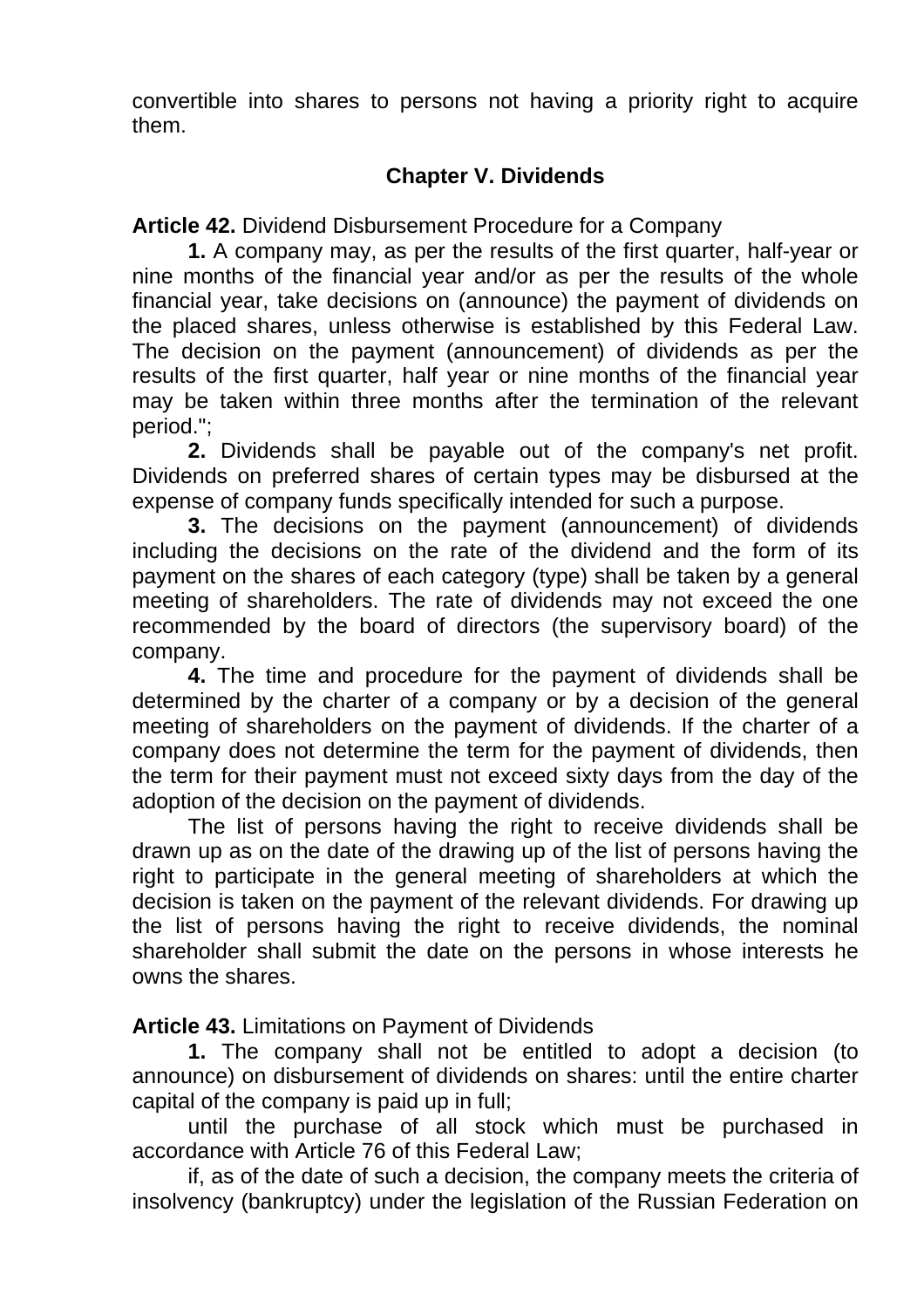insolvency (bankruptcy) or if such is going to occur as a result of the company's disbursing dividends;

if as of the date of such a decision the value of the net assets of the company is less than its charter capital, plus the reserve fund, plus the excess over par value of the liquidation value determined by the charter of the issued preferred stock, or if it becomes less than the amount thereof as a result of the adoption of such a decision;

in the other cases specified in federal law.

**2.** A company may not take a decision on (announce) the payment of dividends (including dividends as per the results of the first quarter, halfyear, or nine months of the financial year) on ordinary shares and preference shares whose rate of dividends has not been determined, if a decision has not been taken on the payment of dividends in full (including accumulated dividends on cumulative preference shares) on all types of preference shares whose rate of dividends (including the dividends as per the results of the first quarter, half-year, or nine months of the financial year) is determined by the charter of the company.

**3.** The company shall not be entitled to adopt a decision (to announce) as to the disbursement of dividends on preferred shares of a specific type in respect of which a dividend rate was determined by the charter of the company, unless a decision has been made to disburse dividends in full (in particular, to disburse in full all accumulated dividends on cumulative preferred shares) on all types of preferred shares which confer an advantage in terms of priority ranking in receiving dividends over the preferred shares of this type.

**4.** The company shall not be entitled to disburse announced dividends on shares:

if the company shows signs of insolvency (bankruptcy) as of the date of disbursement under the legislation of the Russian Federation on insolvency (bankruptcy) or if such are going to appear as result of the dividend disbursement;

if the company's net asset value as of the date of disbursement is less than the sum of its authorised capital, reserve fund and the surplus of the liquidation value of floated preferred shares over their face value set in the charter of the company or it is going to be less than said sum as the result of the dividend disbursement;

in the other cases stipulated by federal law.

In the event of termination of the circumstances described in this point the company shall disburse announced dividends for the benefit of shareholders.

### **Chapter VI. Shareholders Register**

**Article 44.** Register of the Shareholders of a Company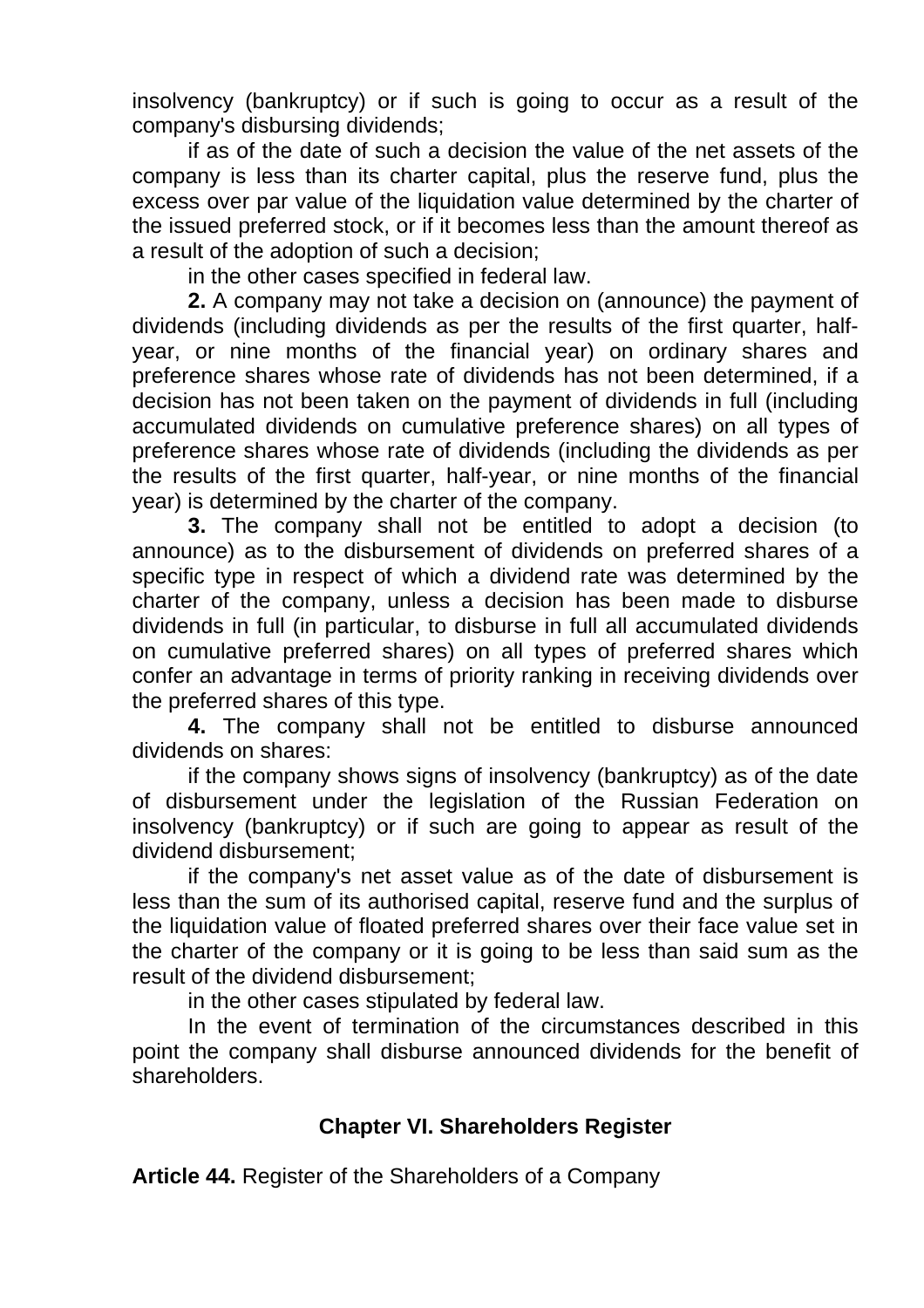**1.** A register of the shareholders of a company shall comprise information on each person registered, the quantity and categories (types) of shares recorded in the name of each registered person, other information as might be required under legal acts of the Russian Federation.

**2.** The company shall ensure the keeping and storing of the register of shareholders in compliance with the legal acts of the Russian Federation from the time of the company's state registration.

**3.** The register of a company's stockholders may be held by this company or registrar.

The register of shareholders of a company having more than 50 shareholders shall be held by a registrar.

**4.** A company that has entrusted the keeping and storing of its register of shareholders to a registrar shall not be relieved from responsibility for the keeping and storing thereof.

**5.** A person registered in the register of shareholders of a company shall promptly notify the holder of the register of shareholders of the company on changes occurring in his details. If he fails to present information on such changes the company and the registrar shall not be responsible for the losses inflicted in connection therewith.

**Article 45.** Making Entries in the Shareholders Register

**1.** An entry in the register of a company's shareholders shall be made upon the request of a shareholder, a nominal shareholder or, in the instances provided for by this Federal Law, of other persons at the latest in three days as of the date of submitting the documents stipulated by normative legal acts of the Russian Federation. Normative legal acts of the Russian Federation may establish a shorter time period for making an entry in the register of a company's shareholders.

**2.** A refusal to make an entry in the shareholders register of a company shall not be permitted, except for in instances provided for by the laws of the Russian Federation. In the event of a refusal to make an entry in the shareholders register of the company, the holder of such register shall not later than five days from the presentation of the demand to make an entry in the shareholders register of the company send to the person demanding the making of the entry a reasoned explanation concerning the refusal to make the entry.

The refusal to make an entry in the shareholders register of a company may be appealed in court. By decision of the court the holder of the shareholders register of a company shall be obliged to make the respective entry in the said register.

**Article 46.** Extract from the Register of Shareholders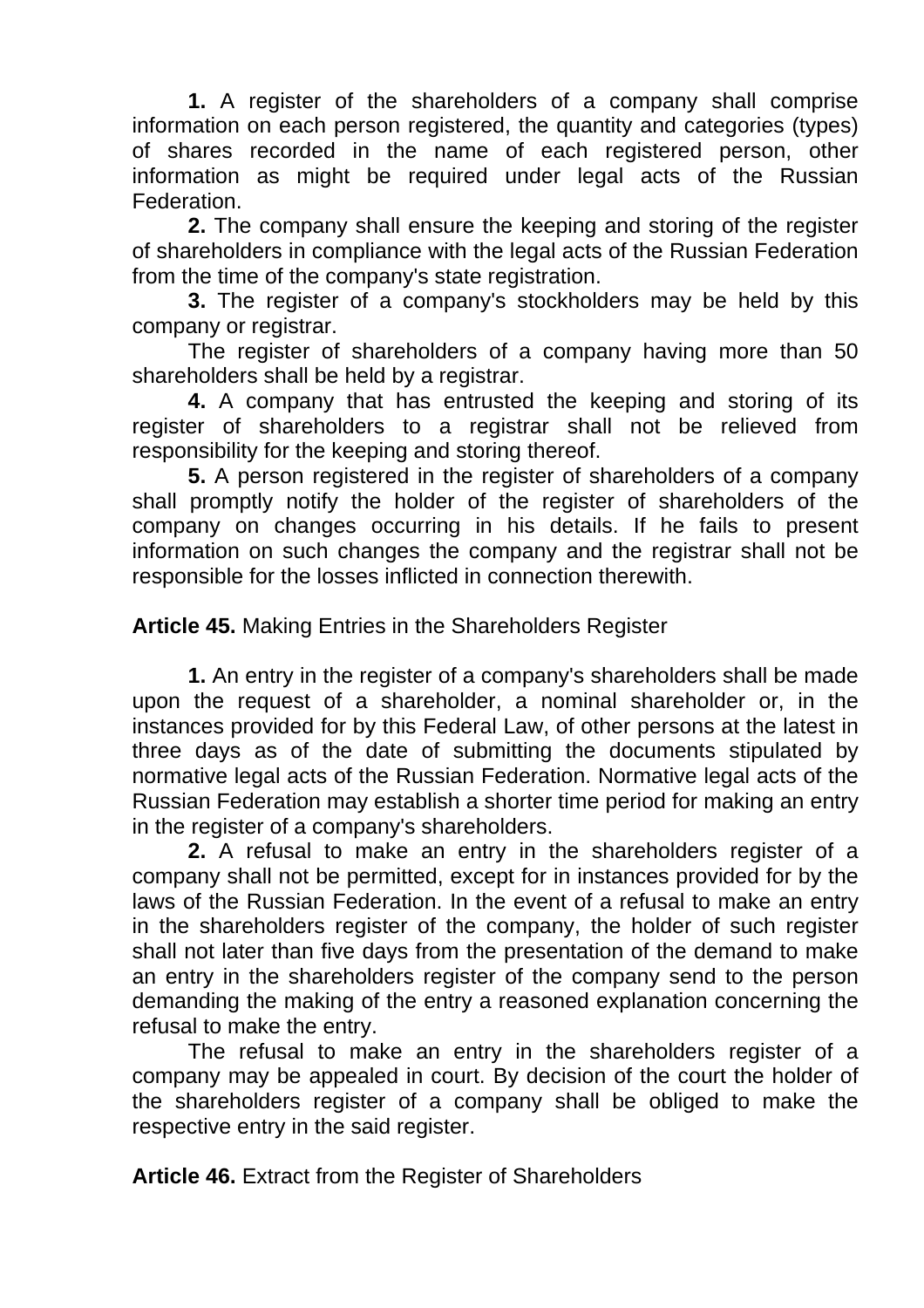The holder of the shareholders register of a company shall at the demand of a shareholder or proxy holder of stock be obliged to confirm his rights to stock by means of the issuance of an extract from the shareholders register.

# **Chapter VII. General Meeting of Shareholders**

**Article 47.** The General Meeting of Shareholders

**1.** The general meeting of shareholders shall be the paramount managerial body of the company.

The company shall hold an annual general meeting of shareholders every year.

The annual general meeting of shareholders shall be convened on the dates stipulated by the charter of the company but at least two months after and within six months after the end of the financial year. The annual general meeting of shareholders shall decide the issues of election of the board of directors (supervisory board) of the company, the company's audit commission, the endorsement of the company's auditor, the issues specified in Subitem 11 Item 1 Article 48 of the present Federal Law and also other issues within the scope of responsibility of the general meeting of shareholders. General meetings of shareholders held apart from the annual general meeting shall be deemed extraordinary.

**2.** The federal executive body in charge of the securities market may establish other standards governing the procedure for preparing, convening and holding a general meeting of shareholders in addition to those set out in the present Federal Law.

**3.** In a company where all voting shares are owned by one shareholder decisions on issues relating to the scope of responsibility of the general meeting of shareholders shall be made solely by this shareholder in writing. In this case the provisions of the present chapter governing the procedure and term for preparing, convening and holding a general meeting of shareholders shall not apply, except for the provisions concerning the date of the annual general meeting of shareholders.

**Article 48.** Authority of the General Meeting of Shareholders

**1.** The following shall be deemed to be within the scope of scope of responsibility of the general meeting of shareholders:

1) amending the constitution of the company or endorsing a new version of the constitution of the company;

2) re-organising the company;

3) liquidating the company, appointing a liquidation commission and endorsing an interim and the final liquidation balance sheets;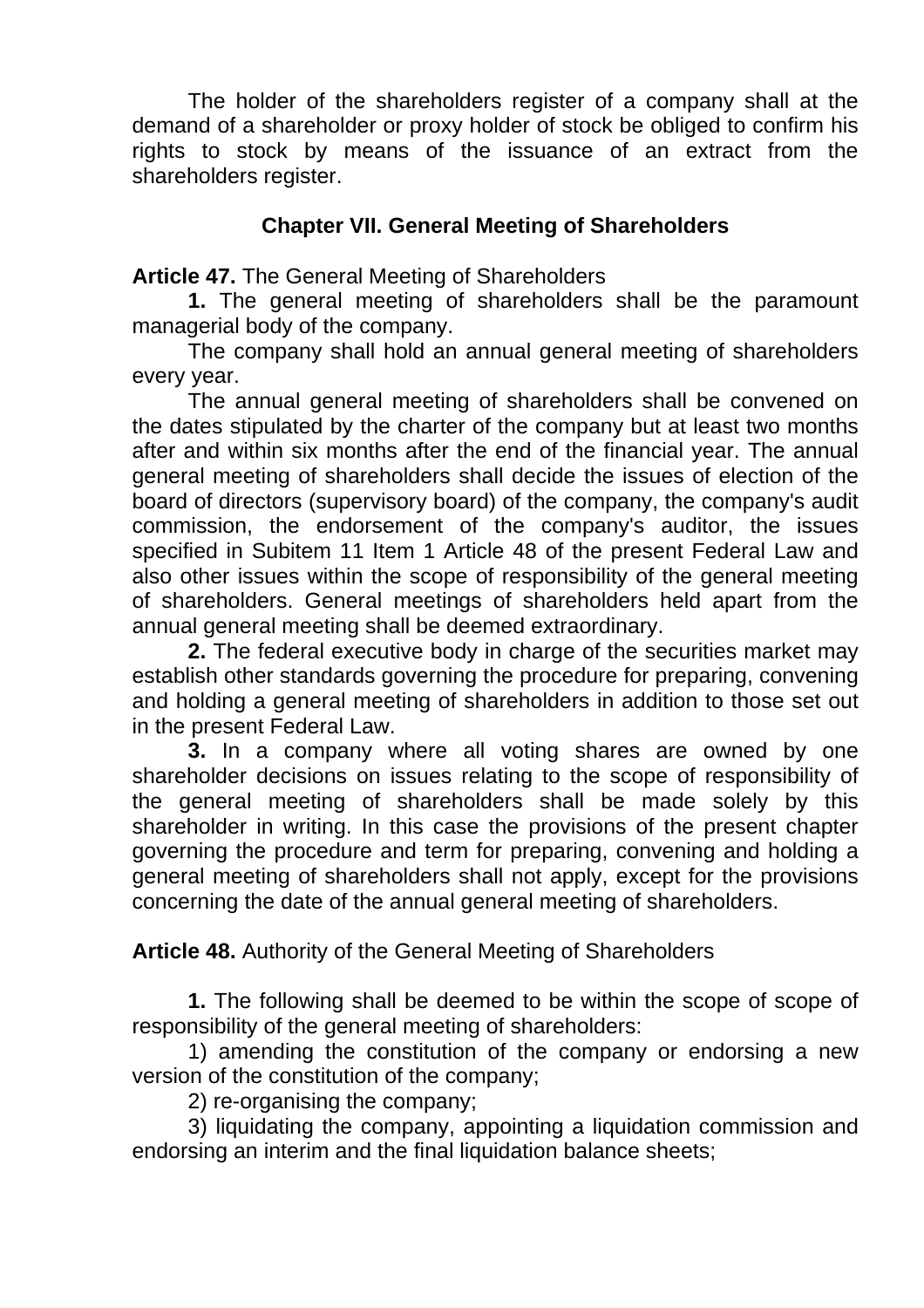4) determining the quantitative composition of the board of directors (supervisory board) of the company, electing its members and terminating their powers before due date;

5) determining the quantity, face value, category (type) of announced shares and the rights conferred by such shares;

6) increasing the authorised capital of the company by means of increasing the face value of shares or floating additional shares, unless the increase of the company's authorised capital by additional share floatation is referred to the scope of responsibility of the board of directors (supervisory board) of the company by the constitution of the company or the present Federal Law;

7) decreasing the authorised capital of the company by means of cutting the face value of shares, acquiring (by the company) a part of shares for the purpose of cutting their total numbers and also redeeming the shares acquired or bought out by the company;

8) forming the company's executive body, terminating its powers before due time, unless the resolution of these matters is put within the scope of responsibility of the company's board of directors (supervisory board) by the constitution of the company;

9) electing the members of the audit commission (the auditor) of the company and terminating their (his) powers before due time;

10) endorsing an auditor for the company;

10.1) payment (announcement) of dividends as per the results of the first quarter, half-year, or nine months of the financial year;

11) approval of the annual reports and of the annual accounting reporting, including the reports on the profits and losses (accounts of profits and losses) of the company, and also the distribution of profit (including the payment (announcement) of dividends, except profit distributed as dividends as per the results of the first quarter, half-year, or nine months of the financial year) and of the losses of the company as per the results of the financial year;

12) setting out a procedure for holding the general meeting of shareholders;

13) electing the members of counts commission and terminating their powers before due time;

14) fractionalising and consolidating shares;

15) making decision as to the approval of deals in the cases stipulated by Article 83 of the present Federal Law;

16) making decisions as to the approval of large-scale deals in the cases stipulated by Article 79 of the present Federal Law;

17) the company's acquisition of floated shares in the cases stipulated by the present Federal Law;

18) making decisions on having a stake in financial-industrial groups, associations and other unions of commercial organisations;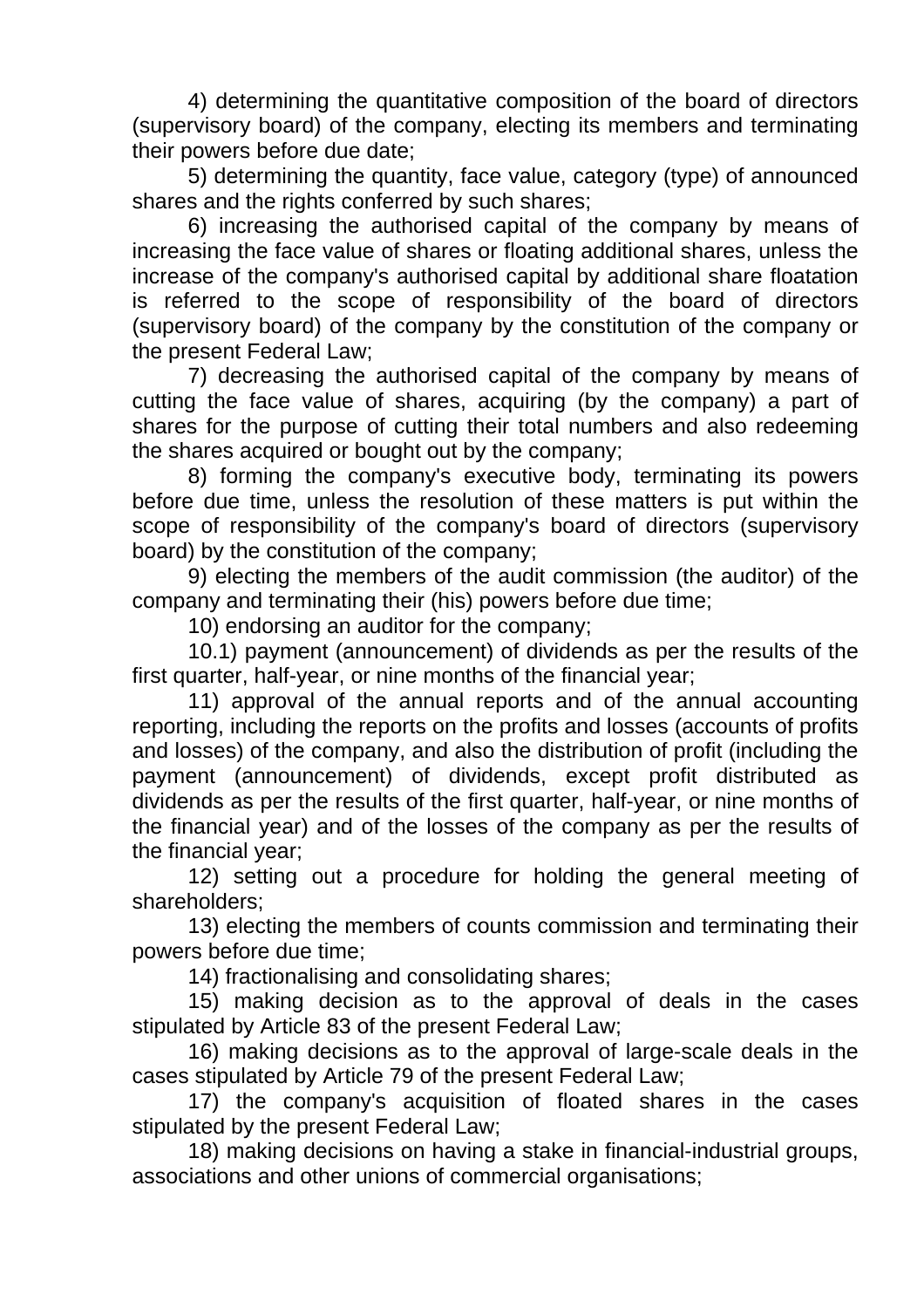19) endorsing the in-house documents governing the operation of the company's bodies;

20) resolving other issues under the present Federal Law.

**2.** The issues put within the scope of responsibility of the general meeting of shareholders shall not be referred to the executive body of the company to be resolved by it.

The issues put within the scope of responsibility of the general meeting of shareholders shall not be referred to the board of directors (supervisory board) of the company to be resolved by it, except for the issues specified in the present Federal Law.

**3.** The general meeting of shareholders shall have no right to consider and adopt decisions with regard to matters not referred to its authority by this Federal Law.

**Article 49.** Decision of General Meeting of Shareholders

**1.** With the exception of instances established by federal laws, the following persons shall have the right to vote at a general meeting of shareholders with regard to matters put up for voting:

holders of common stock of the company;

holders of preferred stock of the company in the instances provided for by this Federal Law.

Voting stock of the company shall be common stock or preferred stock granting to the holder thereof the right to vote.

**2.** The decision of a general meeting of shareholders with regard to a matter put up for voting shall be adopted by a majority vote of the holders of voting stock of the company participating in the meeting, unless a larger number of votes is required by this Federal Law otherwise established.

The counting of votes at a general meeting of shareholders with regard to a matter put up for voting, and the right of vote when deciding who possesses it shall be carried out with regard to all voting stock jointly, unless otherwise provided for by this Federal Law.

**3.** A decision with regard to the matters specified in Subclauses 2, 6, and 14 through 19 of Clause 1 of Article 48 of this Federal Law shall be adopted by a general meeting of shareholders only upon the proposal of the board of directors (or supervisory board), unless otherwise provided for by the charter of the company.

**4.** Decision on the issues specified in Subitems 1 - 3 , 5 and 17 of Item 1 Article 48 of the present Federal Law shall be adopted by a general meeting of shareholders by the majority of three quarters of the votes of shareholders owning voting shares and attending the general meeting of shareholders.

**5.** The procedure for the adoption by the general meeting of shareholders of a decision regarding the procedure for conducting the general meeting of shareholders shall be established by the charter of the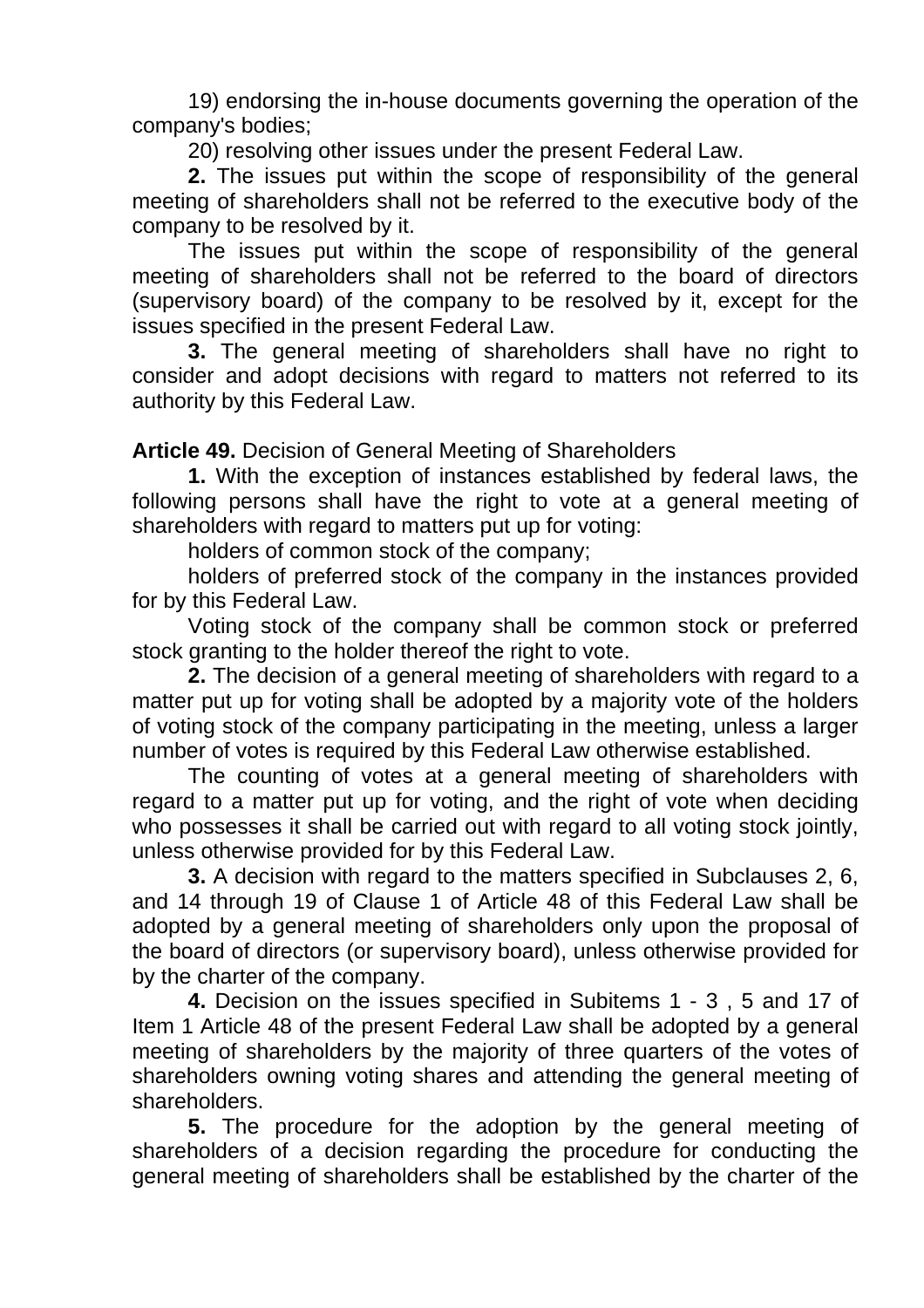company or by the internal documents of the company approved by resolution of the general meeting of shareholders.

**6.** The general meeting of shareholders shall have no right to adopt decisions with regard to matters not included on the agenda of the meeting, nor to change the agenda.

**7.** A shareholder shall have the right to appeal to a court a decision adopted by the general meeting of shareholders in violation of the requirements of this Federal Law, other laws of the Russian Federation, and the charter of the company, if he did not take part in the general meeting of shareholders or he voted against the adoption of such decision and his rights and legal interests were violated by the said decision. The court shall have the right, taking into account all the circumstances of the case, to leave the decision appealed in force, if the vote of such shareholder could not influence the results of the voting, the violation permitted was not material, and the decision did not injure the particular shareholder. Such an application may be filed with the court within six months after the date when the shareholder learned or was supposed to learn about the decision so made.

**8.** A decision on each of the issues mentioned in Subitems 2, 6, 7 and 14 of Item 1 of Article 48 of this Federal Law may contain an indication as to the time period upon whose expiry such decision is not subject to execution. The running of the said period shall be terminated as of the time of:

the state registration of one of the companies established by way of a company's re-organisation in form of division - for rendering by a general meeting of shareholders a decision on a company's reorganisation in the form of division;

making an entry to the comprehensive state register of legal entities on termination of the acceding company's activities - for rendering a decision by a general meeting of shareholders on a company's reorganisation in the form of accession;

the state registration of a legal entity established by way of a company's re-organisation - for rendering a decision by a general meeting of shareholders on the company's re-organisation on the form of merger, devolution or transformation;

the state registration of an issue (additional issue) of securities - for rendering a decision by a general meeting of shareholders on increasing a company's authorised capital by way of increasing the nominal value of stocks or floating additional stock, a decision by a general meeting of shareholders on decreasing a company's authorised capital by way of reducing the nominal value of stocks or a decision by a general meeting of shareholders on stocks' splitting or consolidation;

acquisition of al least one stock - for rendering a decision by a general meeting of shareholders on decreasing a company's authorised capital by way of acquisition by the company of a part of its own stocks for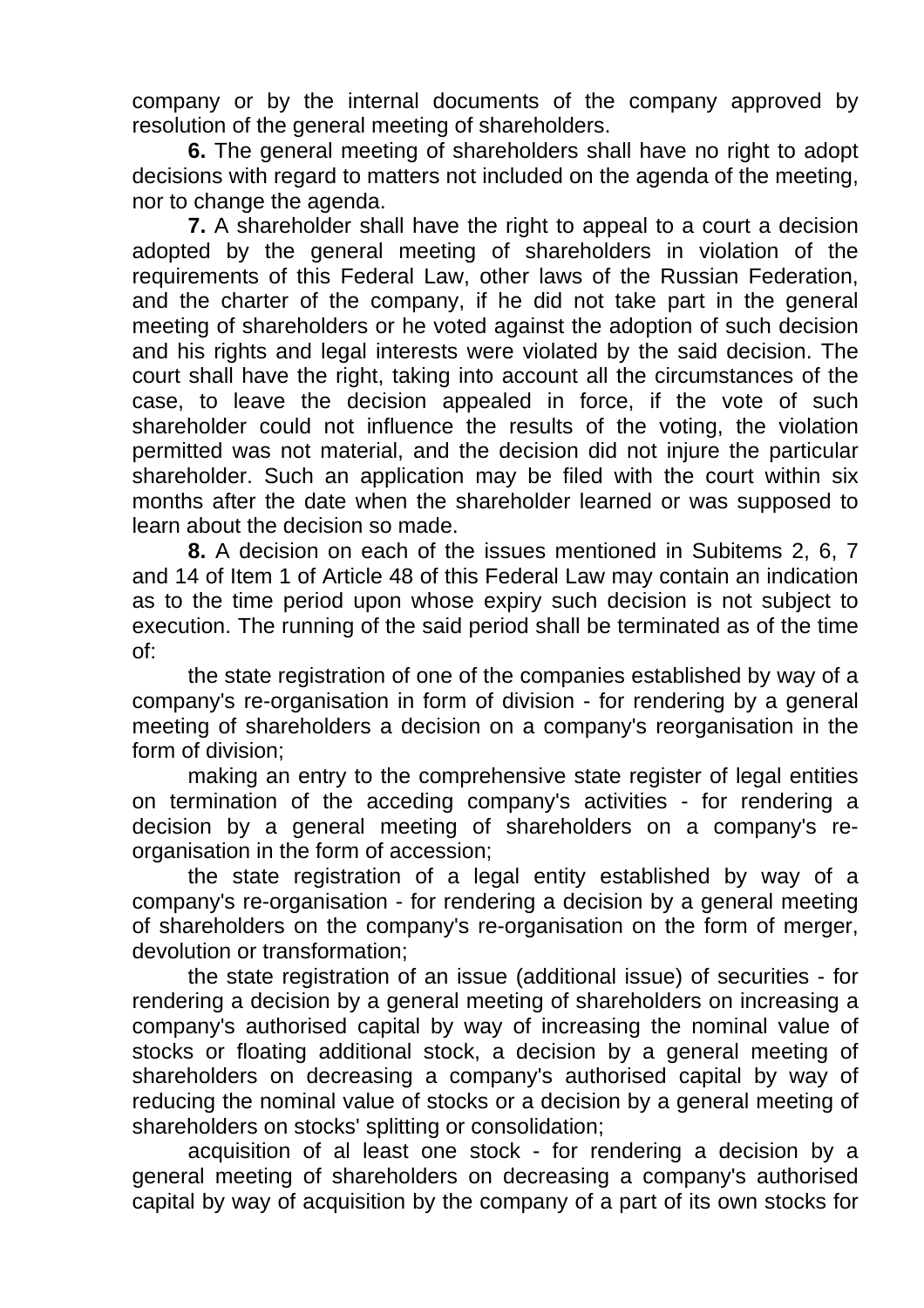the purpose of reduction of their total number or by way of paying off the stocks acquired or redeemed by the company.

A decision of a general meeting of shareholders on re-organisation of a company in the form of devolution may provide for the time period upon whose expiry such decision is not subject to execution in respect of the company to be established or the companies to be established whose state registration was not effected within this time period. In such case, a company's re-organisation in the form of devolution shall be deemed completed as of the time of the state registration within the period provided for by this Item of the last company from among the companies to be established by way of such re-organisation.

**Article 50.** The General Meeting of Shareholders in the Form of Postal Voting

**1.** A decision of the general meeting of shareholders may be adopted by postal voting without holding a meeting (joint attendance of shareholders for the purpose of discussing an agenda and adopting decisions on the matters put up for vote).

**2.** A general meeting of shareholders of which the agenda includes the issues of election of the board of directors (supervisory board) of the company, the audit commission of the company, endorsement of an auditor for the company and also the issues specified in Subitem 11 Item 1 Article 48 of the present Federal Law shall not be held by post voting.

**Article 51.** Right to Participate in a General Meeting of Shareholders

**1.** The list of persons entitled to attend the general meeting of shareholders shall be drawn up on the basis of data of the shareholders register of the company. In the event the special right of participation of the Russian Federation, a Russian region or a municipal entity in the management of the company ("golden share") is being exercised the list shall also include representatives of the Russian Federation, the Russian region or the municipal entity.

The date of compilation of the list of persons entitled to attend the general meeting of shareholders shall not be set before the date of the decision to hold a general meeting of shareholders and more than 50 days, or in the case stipulated by Item 2 Article 53 of the present Federal Law, 85 days, prior to the date of a general meeting of shareholders.

If a general meeting of shareholders is conducted in which ballots received by the company in accordance with Paragraph Two of Item 1 of Article 58 of this Federal Law participate in determining the quorum and the voting, then the date of drawing up the list of persons entitled to attend the general meeting of shareholders shall be established not less than 35 days before the date of holding the general meeting of shareholders.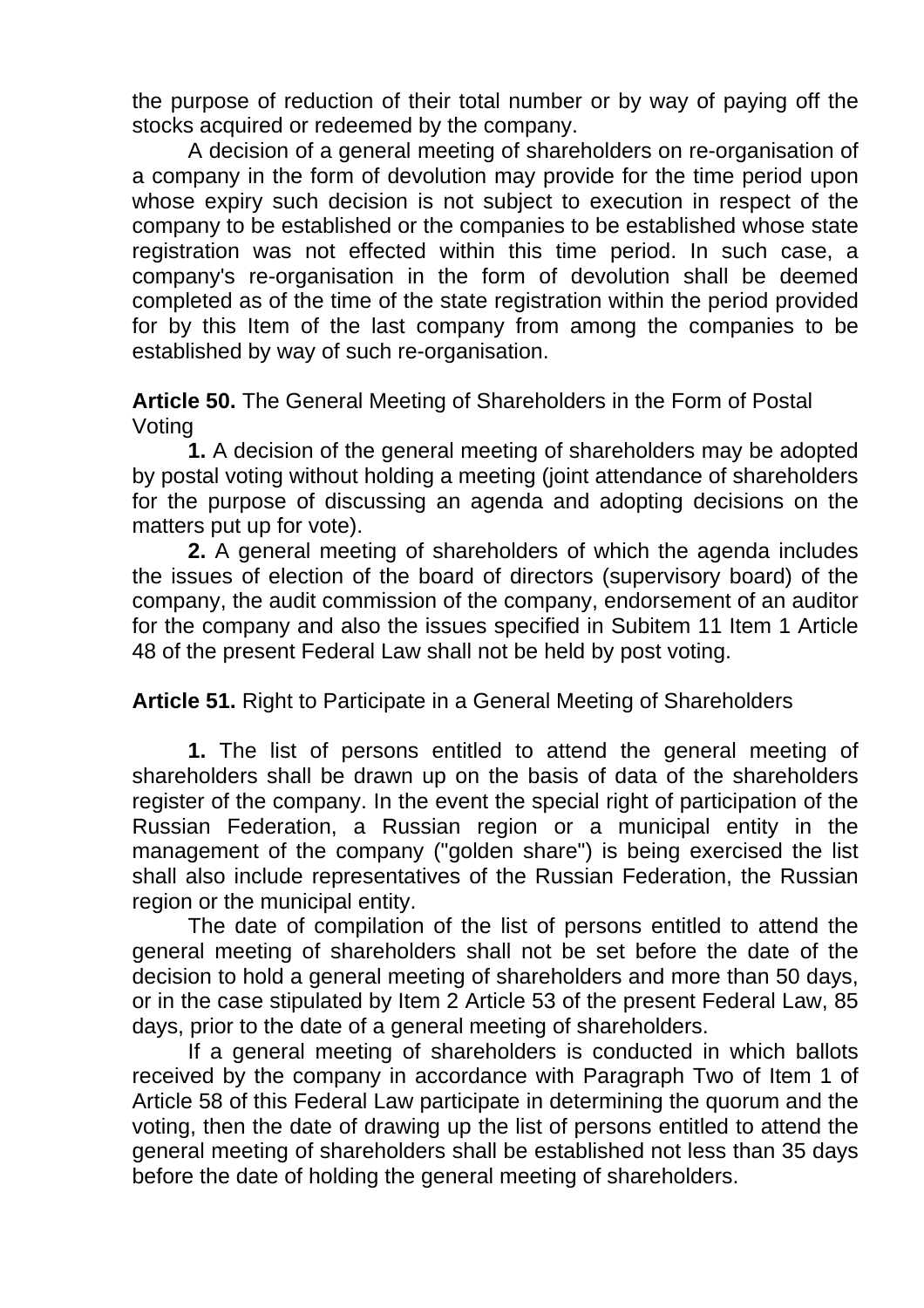**2.** The proxy holder of stock shall submit data concerning the persons in whose interests he possesses stock on the date of drawing up the list in order to draw up the list of persons entitled to attend the general meeting of shareholders.

**3.** The list of persons entitled to attend the general meeting of shareholders shall contain the name of each such person, its identification details, information on the quantity and category (type) of the shares whereby the person has voting rights, the postal address in the Russian Federation to which a notice of a forthcoming general meeting of shareholders, ballot papers if voting requires ballot paper mailing and a report on the results of voting are to be sent.

**4.** The list of persons entitled to attend the general meeting of shareholders shall be provided by the company at the request of the persons included in the list and having at least one per cent of votes. In this case the details of the documents and the postal addresses of the persons included in the list shall be provided only on the consent of such persons.

On the application of any person concerned the company shall within three days provide an abstract from the list of persons entitled to attend the general meeting of shareholders comprising information on this person or a statement to the effect that this person is not on the list of persons entitled to attend the general meeting of shareholders.

**5.** Changes in the list of persons entitled to attend the general meeting of shareholders may be made only in the event of the reinstatement of violated rights of persons not included in said list on the date of its drawing up or the correction of errors permitted when drawing it up.

**Article 52.** Information on a Forthcoming General Meeting of Shareholders

**1.** An announcement of a forthcoming general meeting of shareholders shall be made at least 20 days prior to the meeting and an announcement of a forthcoming general meeting of shareholders having on its agenda the issue of re-organisation of the company, at least 30 days prior to the meeting.

In the cases provided for by Items 2 and 8 of Article 53 of this Federal Law an announcement of a forthcoming extraordinary meeting of shareholders must be made at latest 70 days before the date of its holding.

Within said term the announcement of a forthcoming general meeting of shareholders shall be forwarded to each of the persons on the list of persons entitled to attend the general meeting of shareholders, by registered mail, unless another method is specified in the charter of the company for sending this message in writing, or delivered to each of the said persons against their signatures, or if there is a provision to this effect in the charter of the company, published in a printed publication specified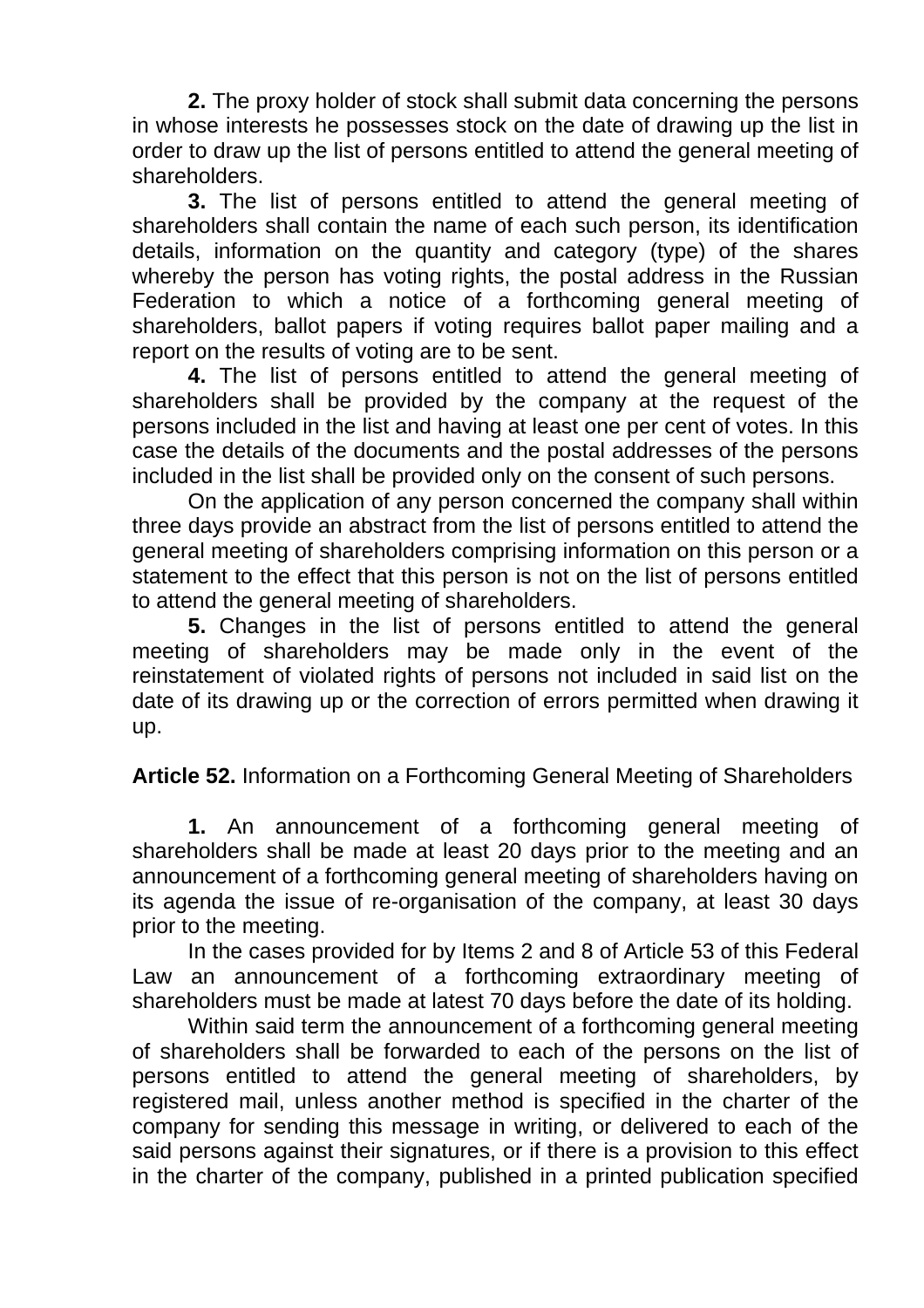by the charter of the company as available to all the shareholders of the company.

The company has the right to additionally notify shareholders of a forthcoming general meeting of shareholders via other mass media (television, radio).

**2.** The following shall be indicated in an announcement of a forthcoming general meeting of shareholders:

the full name of the company and its location;

the form of the forthcoming general meeting of shareholders (meeting or postal voting);

the date, place and time of the forthcoming general meeting of shareholders and in the event completed ballot papers can be sent to the company under Item 3 Article 60 of the present Federal Law, the postal address to which they can be mailed, or in the event of the general meeting of shareholders being held in the form of voting, the deadline for receipt of ballot papers and the postal address to which completed ballot papers must be mailed;

the date of compilation of the list of persons entitled to attend the general meeting of shareholders;

the agenda of the general meeting of shareholders;

the procedure for getting familiarised with information (materials) offered in preparation for the general meeting of shareholders and the address (addresses) where one can familiarise oneself with them.

**3.** The information (materials) that must be presented to persons entitled to attend the general meeting of shareholders in preparation for holding such a meeting shall be as follows: annual financial statements, in particular, an auditor's report, statement of the company's in-house audit commission on the results of verification of annual financial statements, information on nominees to the company's executive bodies, board of directors (supervisory board), in-house audit commission, vote counting commission, draft amendments to the charter of the company or a new version of the charter of the company, draft in-house documents of the company, draft decisions of the general meeting of shareholders and also the information (documents) stipulated by the charter of the company.

A list of additional information (materials) which must be offered to persons entitled to attend the general meeting of shareholders in preparation for a general meeting of shareholders may be established by the federal executive body in charge of the securities market.

The information (materials) envisaged in the present article shall within 20 days, or in the event of a general meeting of shareholders having on its agenda the issue of re-organisation of the company, within 30 days prior to the date of the general meeting of shareholders be available for the persons entitled to attend the general meeting of shareholders so that they can familiarise themselves with them on the premises of the executive body of the company or in other places the addresses of which are indicated in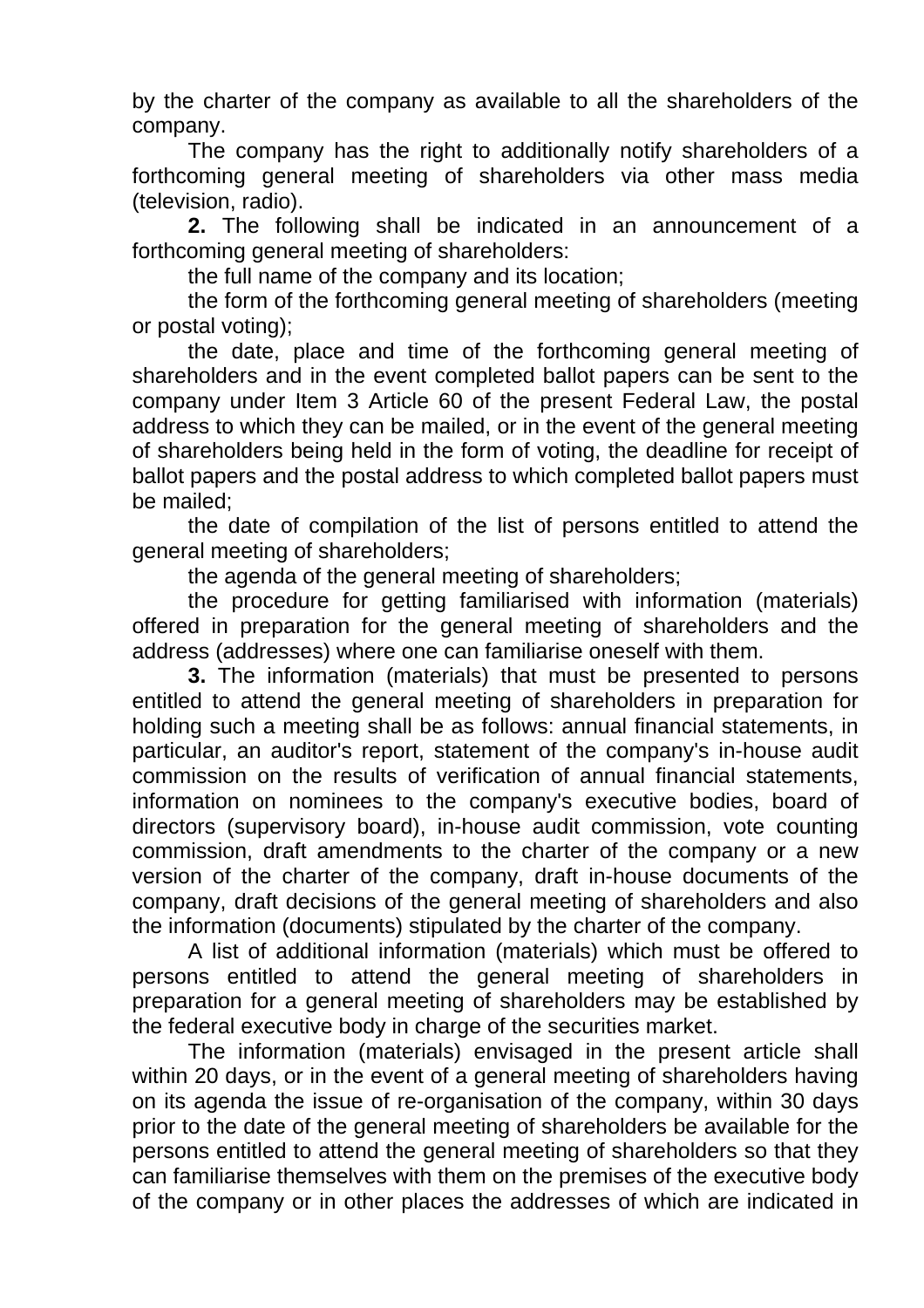the announcement on the forthcoming general meeting of shareholders. The information (materials) must be made available to the persons attending the general meeting of shareholders, during the meeting.

Where a person entitled to attend the general meeting of shareholders so requests the company shall provide copies of the aforesaid documents thereto. The payment charged by the company for these copies shall not exceed the cost thereof.

**4.** If a person registered in the register of shareholders of a company is the nominal holder of shares the announcement of a forthcoming general meeting of shareholders shall be forwarded to the address of the nominal holder of shares if no other postal address is indicated in the list of persons entitled to attend the general meeting of shareholders for mailing an announcement of a forthcoming general meeting of shareholders. If an announcement of a forthcoming general meeting of shareholders has been forwarded to the nominal holder of shares he shall bring it to the notice of his clients in compliance with the procedure and within a term established by legal acts of the Russian Federation or a contract with a client.

**Article 53.** Proposals for the Agenda of a General Meeting of Shareholders

**1.** Shareholders (a shareholder) owning in their aggregate at least two per cent of the voting shares of a company shall be entitled to put issues on the agenda of an annual general meeting of the company and nominate candidates to the board of directors (supervisory board) of the company, collective executive body, in-house audit commission and the accounts commission of the company, the number of which cannot exceed the number of members of a relevant body and also a candidate to the position of sole executive body. Such proposals shall be passed to the company within 30 days after the end of the financial year, unless a later deadline is set by the charter of the company.

**2.** If an agenda proposed for an extraordinary general meeting of shareholders includes the issue of election of members of the board of directors (supervisory board) of the company shareholders (a shareholder) of the company who own in aggregate at least two per cent of the voting shares of the company shall be entitled to propose nominees for election to the board of directors (supervisory board) of the company in a number not exceeding the number of members of the board of directors (supervisory board) of the company. Such proposals shall be passed to the company at least 30 days prior to the date of the extraordinary general meeting of shareholders, unless a later deadline is set by the charter of the company.

**3.** A proposal for putting issues on the agenda of a general meeting of shareholders and a proposal concerning nominees shall be filed in writing including indication of the name of the shareholders (shareholder) who file them, the quantity and category (type) of shares they own and the signatures of the shareholders (shareholder).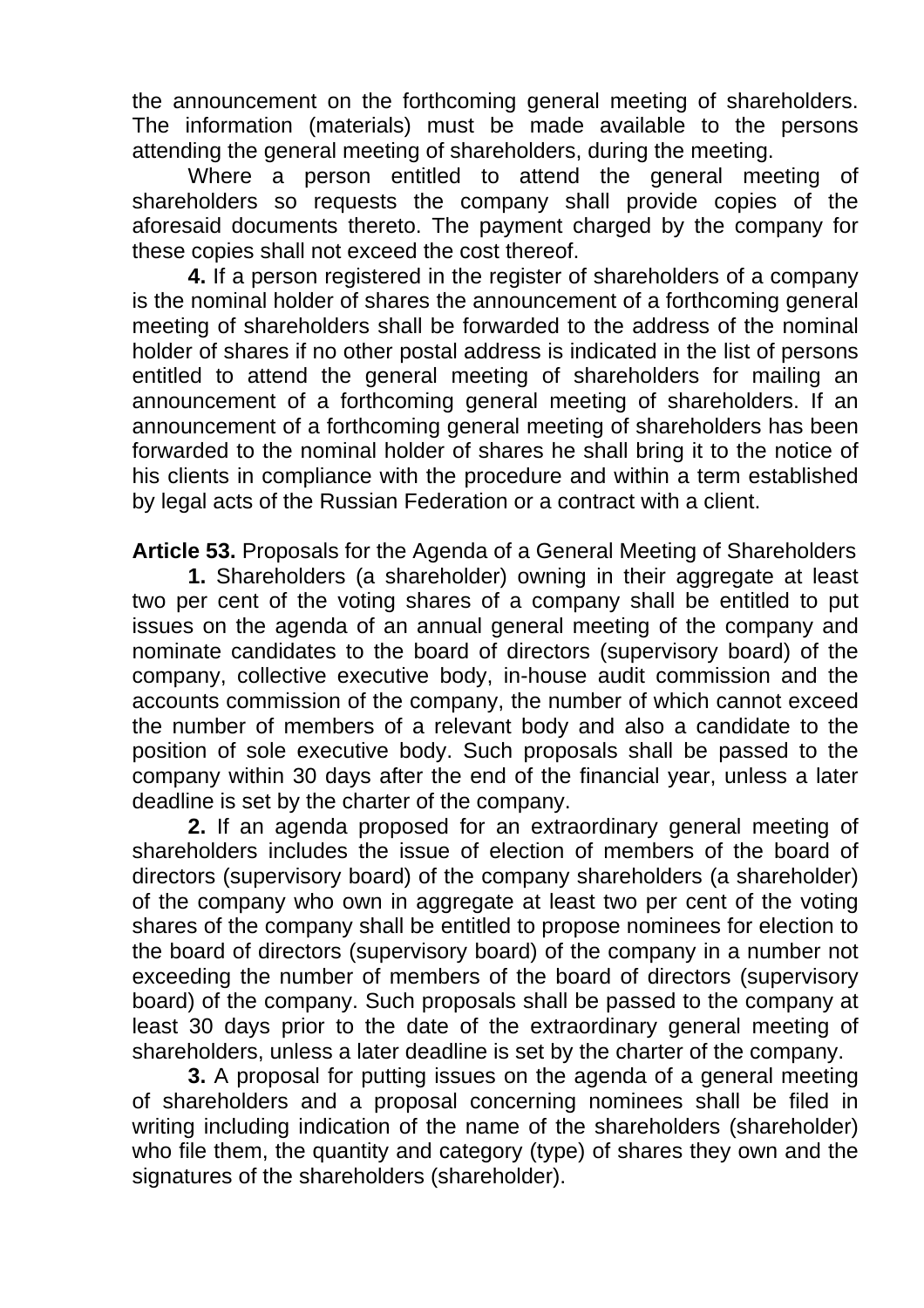**4.** A proposal for putting issues on the agenda of a general meeting of shareholders shall formulate each item being proposed and a proposal concerning nominees shall state the name of each nominee and data of the document certifying his identity (series and (or) number of the document, date and place of its issuance and the body that has issued it), the name of the body to which he/she is proposed for election and also other information on him/her as stipulated by the charter or in-house documents of the company. A proposal for putting issues on the agenda of a general meeting of shareholders may include a proposed decision on each proposed issue.

**5.** The board of directors (supervisory board) of the company shall consider the proposals it receives and decide as to their inclusion in the agenda of the general meeting of shareholders or refusal to include them in such an agenda, within five days after the expiration of the terms specified in Items 1 and 2 of the present article. An issue proposed by shareholders (shareholder) shall be included in the agenda of the general meeting of shareholders and nominees shall be included in the list of nominees for voting in the elections to a relevant body of the company, except for cases when:

the shareholders (shareholder) have failed to observe the terms specified in Items 1 and 2 of the present article;

the shareholder (shareholders) do not own the quantity of the company's voting shares required under Items 1 and 2 of the present article;

the proposal does not comply with the provisions of Items 3 and 4 of the present article;

the issue proposed for inclusion in the agenda of the general meeting of shareholders is beyond its scope of responsibility and/or does not comply with the provisions of the present Federal Law and other legal acts of the Russian Federation.

**6.** A substantiated decision of the board of directors (supervisory board) of the company to refuse the inclusion of a proposed item in the agenda of a general meeting of shareholders or a nominee in the list of nominees for voting on the elections to a certain body of the company shall be forwarded to the shareholders (shareholder) who made the proposal or put forward the nominee, within three days after the date of the decision.

A decision of the board of directors (supervisory board) of the company to refuse the inclusion of an issue in the agenda of the general meeting of shareholders or a nominee in a list of nominees for voting in the election to a certain body of the company and also the evasion by the board of directors (supervisory board) of the company of decision-making shall be subject to court appeal.

**7.** The board of directors (supervisory board) of a company shall not be entitled to amend the wording of issues proposed for the agenda of a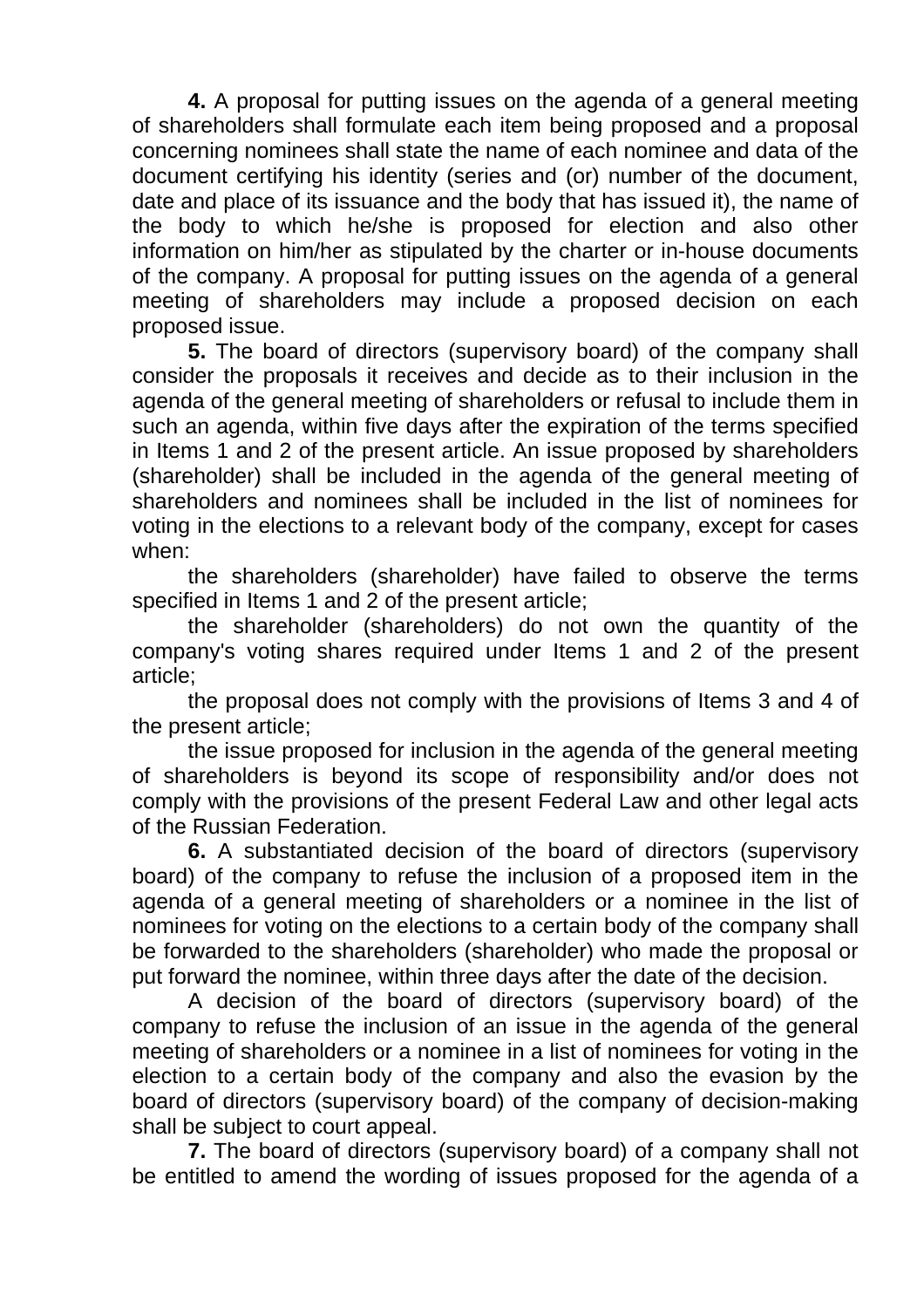general meeting of shareholders and the wording of decisions on such issues.

Apart from issues proposed for inclusion in the agenda of a general meeting of shareholders by shareholders and also in the event of lack of such proposals, the lack or insufficient number of nominees proposed by shareholders in respect of a certain body the board of directors (supervisory board) of the company shall be entitled to put issues in the agenda of the general meeting of shareholders or nominees in a list of nominees at their own discretion.

**8.** If the supposed agenda of a general meeting of shareholders contains the item of a company's re-organisation in the form of merger, devolution or division and the item of election of the board of directors (or supervisory board) of a company to be established by way of reorganisation in the form of merger, devoluation or division, the stockholder or stockholders possessing on aggregate at least 2 per cent of voting stock of the company to be re-organised, shall be entitled to nominate candidates for members of the board of directors (or supervisory board) of the company to be established, of its collective executive body and the inspection commission or a candidate for the inspector whose number may not exceed the quantitative composition of the appropriate body specified by an announcement of a general meeting of the company's shareholders in compliance with a draft charter of the company to be established, as well as to nominate a candidate for the office of the personal executive body of the company to be established.

If the supposed agenda of a general meting of shareholders contains the item of a company's re-organisation in the form of merger, the stockholder or stockholders possessing on aggregate at least 2 per cent of voting stocks of the company to be re-organised, shall be entitled to nominate candidates for election to the board of directors (or supervisory board) of the company to be established in the form of re-organisation in the form of merger, whose number may not exceed that of the members of the board of directors (or supervisory board) of the company to be established elected by the appropriate company, which is specified by an announcement of a general meeting of the company's shareholders in compliance with the contract of merger.

Proposals as to the nomination of candidates must come to the company to be re-organised at latest 45 days before the date of holding a general meeting of shareholders of the company to be re-organised.

A decision on the inclusion of the persons nominated as candidates by stockholders or by the board of directors (or supervisory board) of the company to be re-organised into the list of members of the collective executive body or the inspection commission, or a decision on endorsing the inspector and on endorsing the person exercising the functions of the personal executive body of each company to be established by way of reorganisation in the form of merger, division or devolution shall be rendered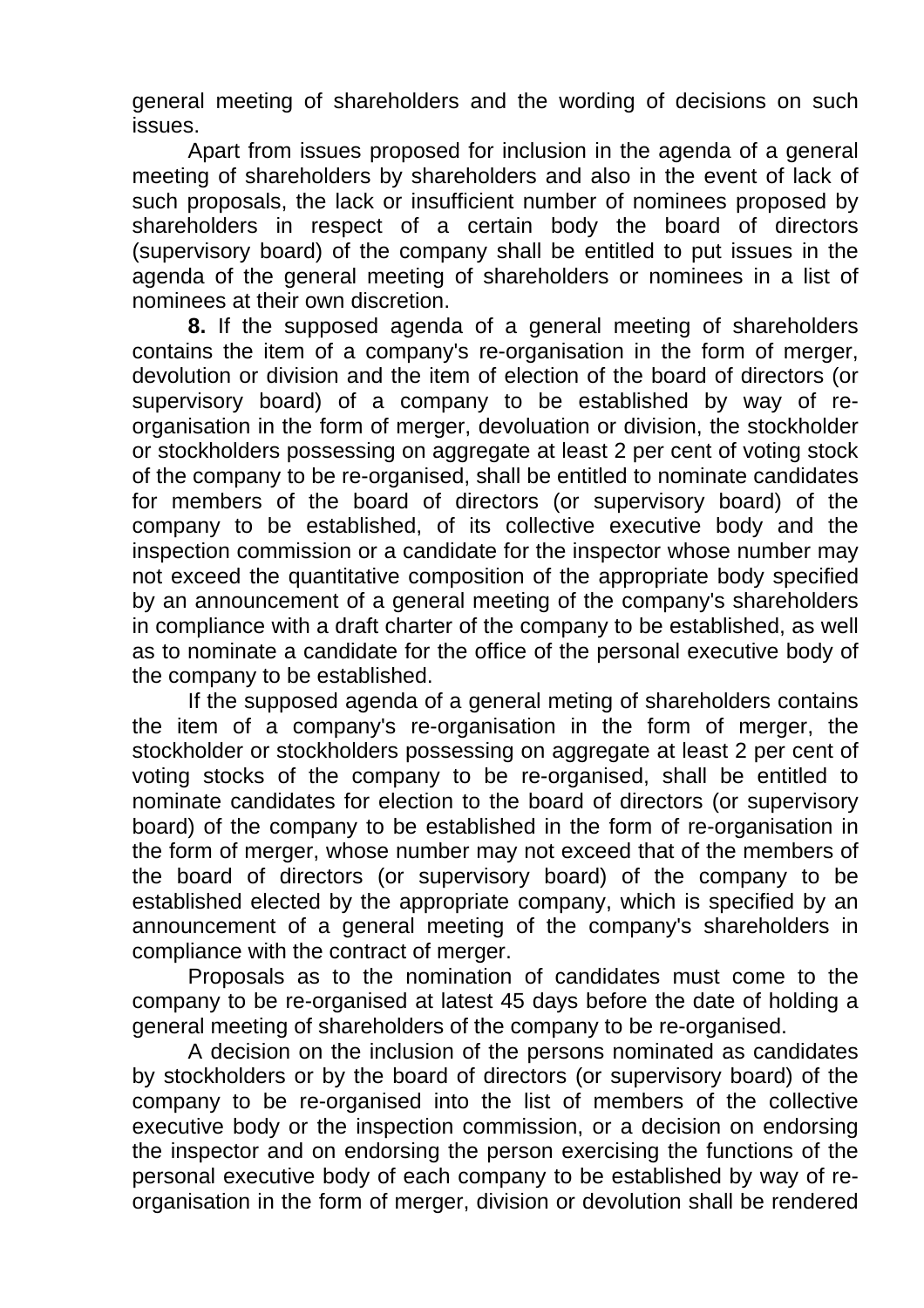by a three quarters majority of votes of members of the board of directors (or supervisory board) of the company to be re-organised. With this, the votes of dropped-out members of the board of directors (or supervisory board) of this company shall not be taken into account.

**Article 54.** Preparation for Holding a General Meeting of Shareholders

**1.** While preparing for a general meeting of shareholders the board of directors (supervisory board) of a company shall determine the following:

the form of the general meeting of shareholders (a meeting or postal voting);

the date, place, time of the forthcoming general meeting of shareholders and if completed ballot papers may be sent to the company under Item 3 Article 60 of the present Federal Law, a postal address to which completed ballot papers can be mailed, or in the case when the general meeting of shareholders is done by postal voting, the deadline for receipt of ballot papers and a postal address to which completed ballot papers must be sent;

the date when the list of persons entitled to attend the general meeting of shareholders is drawn up;

the agenda of the general meeting of shareholders;

the procedure for informing shareholders of the forthcoming general meeting of shareholders;

a list of information (materials) to be offered to shareholders in preparation for the forthcoming general meeting of shareholders and the procedure for the provision thereof;

the form and text of a ballot paper if voting is going to be done using ballot papers.

**2.** The agenda of a general meeting of shareholders shall by all means include the issues of election of the board of directors (supervisory board) of the company, in-house audit commission of the company, endorsement of an auditor for the company and also the issues specified in Subitem 11 Item 1 Article 48 of the present Federal Law.

**Article 55.** Extraordinary General Meetings of Shareholders

**1.** An extraordinary general meeting of shareholders shall be convened by the decision of the board of directors (supervisory board) of a company on its own initiative, at the request of the in-house audit commission, an auditor for the company or shareholders (shareholder) who own at least ten per cent of the voting shares of the company as of the date of the request.

The convocation of a general meeting of shareholders at the request of the in-house audit commission of the company, an auditor of the company or shareholders (shareholder) owning at least ten per cent of the voting shares of the company shall be effected by the board of directors (supervisory board) of the company. In the event that the functions of the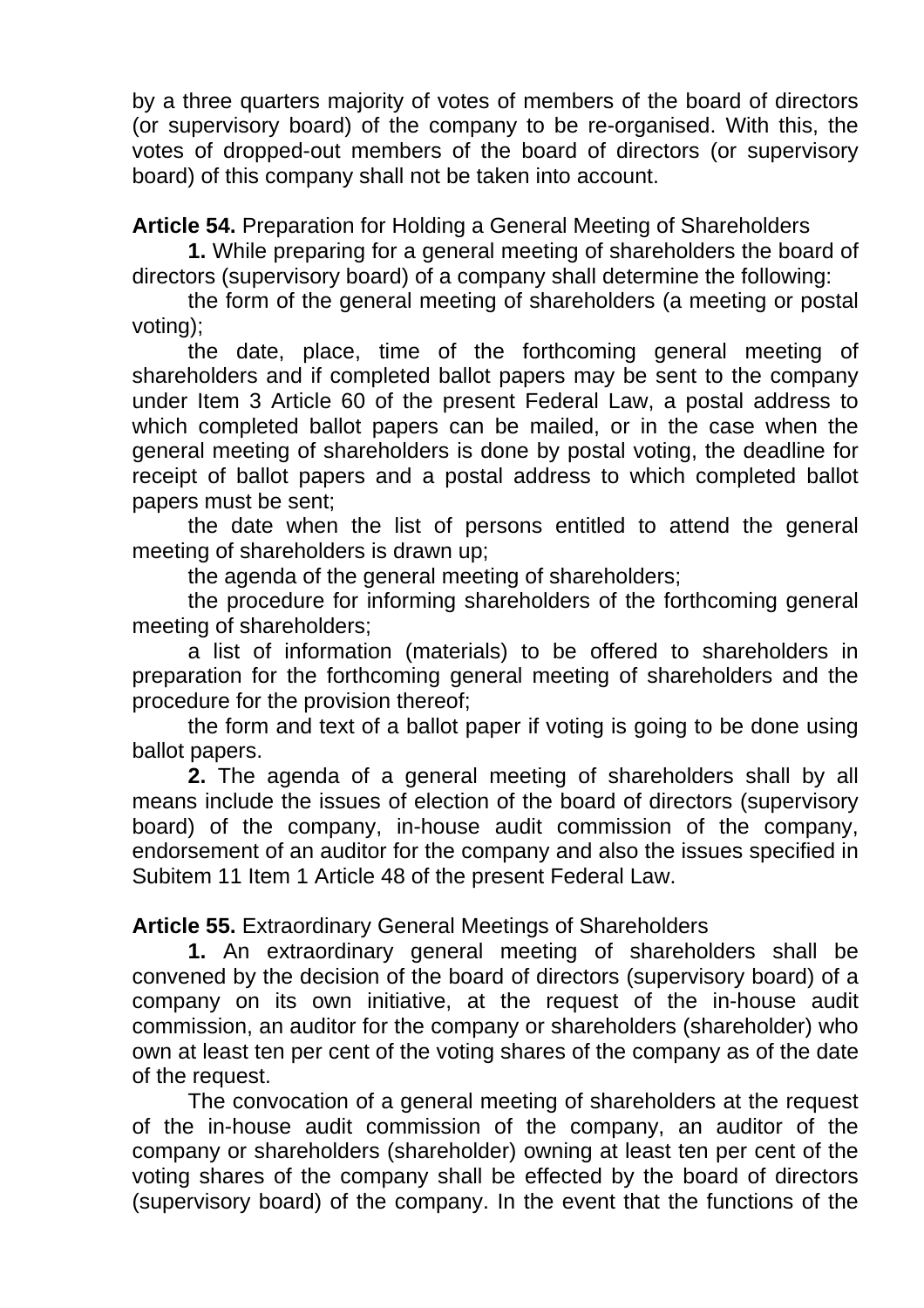board of directors (supervisory council) of the company are performed by a general meeting of shareholders, the calling of a special general meeting of shareholders at the request of the indicated persons shall be carried out by the person or body of the company whose competence, under the statute of the company, is to decide on holding a general meeting of shareholders and on approving its agenda.

**2.** An extraordinary general meeting of shareholders convened on the request of the in-house audit commission of the company, an auditor of the company or shareholders (shareholder) owning at least ten per cent of the voting shares of the company shall be held within 40 days after the filing of a request for convocation of an extraordinary general meeting of shareholders.

If the agenda proposed for the extraordinary general meeting of shareholders includes the issue of election of members of the board of directors (supervisory board) of the company such a general meeting of shareholders shall be convened within 70 days after the filing of the request for convocation of a general meeting of shareholders, unless a shorter term is required by the charter of the company.

**3.** In cases when under Articles 68 - 70 of the present Federal Law the board of directors (supervisory board) of a company must make a decision to convene an extraordinary general meeting of shareholders such a general meeting of shareholders shall be convened within 40 days after the date when the decision to convene it was adopted by the board of directors (supervisory board) of the company, unless a shorter term is envisaged by the charter of the company.

In cases when under the present Federal Law the board of directors (supervisory board) of a company must make a decision to convene an extraordinary general meeting of shareholders for the purpose of electing members of the board of directors (supervisory board) of the company such a general meeting of shareholders shall be convened within 90 days after the date when the decision to convene it was adopted by the board of directors (supervisory board) of the company, unless a shorter term is envisaged by the charter of the company.

**4.** The request for convocation of an extraordinary general meeting of shareholders shall include issues to be put on the agenda thereof. The request for convocation of an extraordinary general meeting of shareholders may include the wording of decisions on each of such issues and also a proposal for the form of the general meeting of shareholders. If the request for convocation of an extraordinary general meeting of shareholders contains a proposal concerning nominees such a proposal shall be subject to the relevant provisions of Article 53 of the present Federal Law.

The board of directors (supervisory board) of a company is not entitled to amend the wording of agenda items or decisions on such items or to change the proposed form of holding the extraordinary general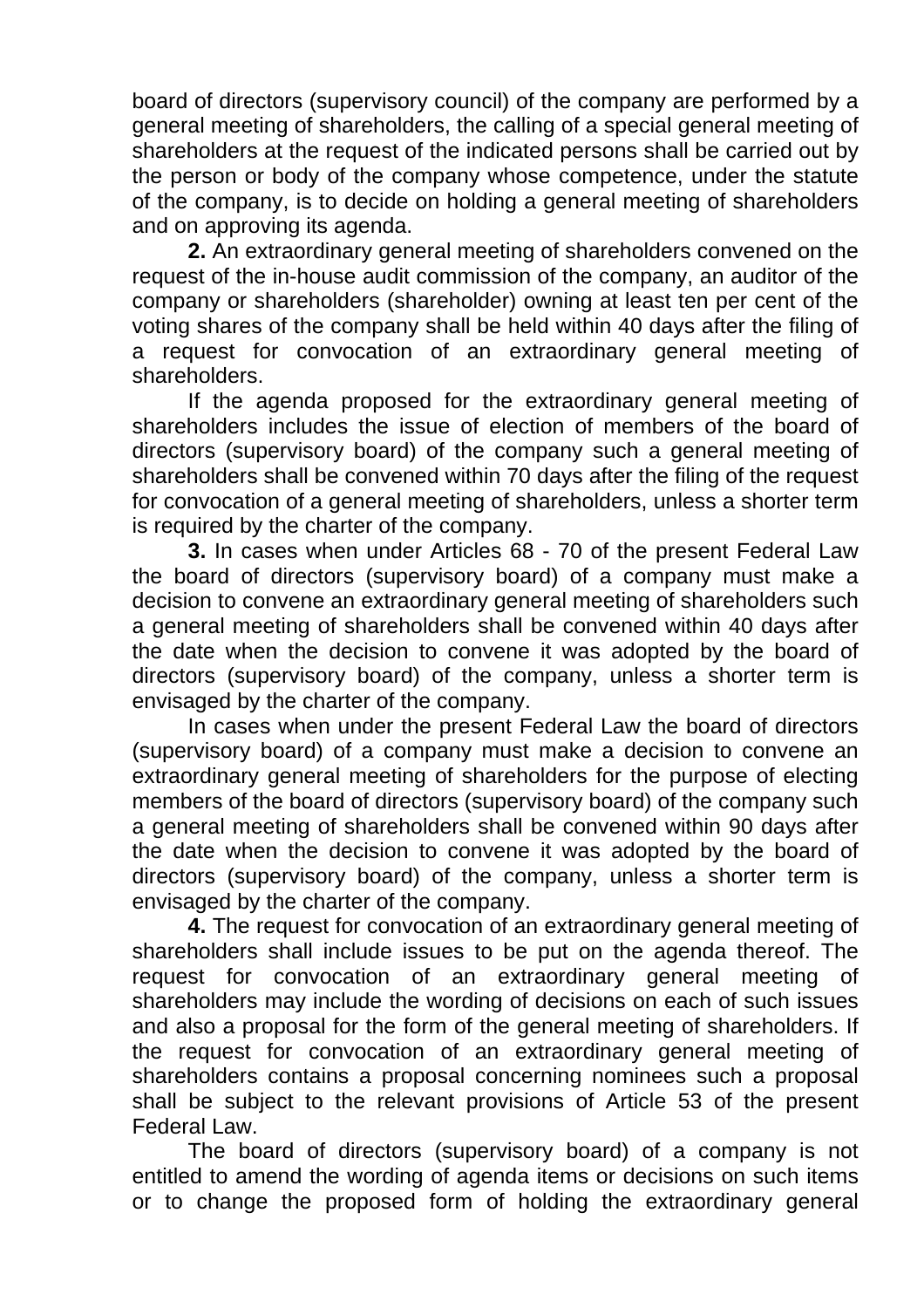meeting of shareholders convened at the request of the in-house audit commission, an auditor of the company or shareholders (shareholder) owning at least ten per cent of the voting shares of the company.

**5.** If the request for convening an extraordinary general meeting of shareholders has been initiated by shareholders (shareholder) it shall contain the names of the shareholders (shareholder) which demand the convocation of such a general meeting of shareholders and an indication of the quantity, category (type) of the shares they own.

The request for convening an extraordinary general meeting of shareholders shall be signed by the persons (person) requesting the convocation of the extraordinary general meeting of shareholders.

**6.** Within five days after the date when a request for convocation of an extraordinary general meeting of shareholders was filed by the in house audit commission of the company, an auditor of the company or shareholders (shareholder) owning at least ten per cent of the voting shares of the company, the board of directors (supervisory board) of the company shall adopt a decision to convene the extraordinary general meeting of shareholders or to refuse to convene it.

The decision to refuse to convene an extraordinary general meeting of shareholders at the request of the in-house audit commission of a company, an auditor for the company or shareholders (shareholder) owning at least ten per cent of the voting shares of the company may be adopted if:

the procedure established by the present Article and/or Item 1 of Article 84.3 of this Federal Law for filing a request for convocation of an extraordinary general meeting of shareholders has not been observed;

the shareholders (shareholder) requesting the convocation of an extraordinary general meeting of shareholders do not own the quantity of the company's voting shares required by Item 1 of the present article;

none of the issues proposed for the agenda of the extraordinary general meeting of shareholders is within the scope of responsibility thereof and/or complies with the provisions of the present Federal Law and other legal acts of the Russian Federation.

**7.** The decision of the board of directors (supervisory board) of a company to convene an extraordinary general meeting of shareholders or the substantiated decision to refuse to convene such a meeting shall be forwarded to the persons who requested the convocation thereof, within three days after the date of the decision.

The decision of the board of directors (supervisory board) of a company to refuse to convene an extraordinary general meeting of shareholders shall be subject to court appeal.

**8.** If the board of directors fails to adopt a decision to convene an extraordinary general meeting of shareholders or adopts a decision to refuse to convene it, within the term established by the present Federal Law, the extraordinary general meeting of shareholders may be convened by the bodies and persons demanding the convocation thereof. In such a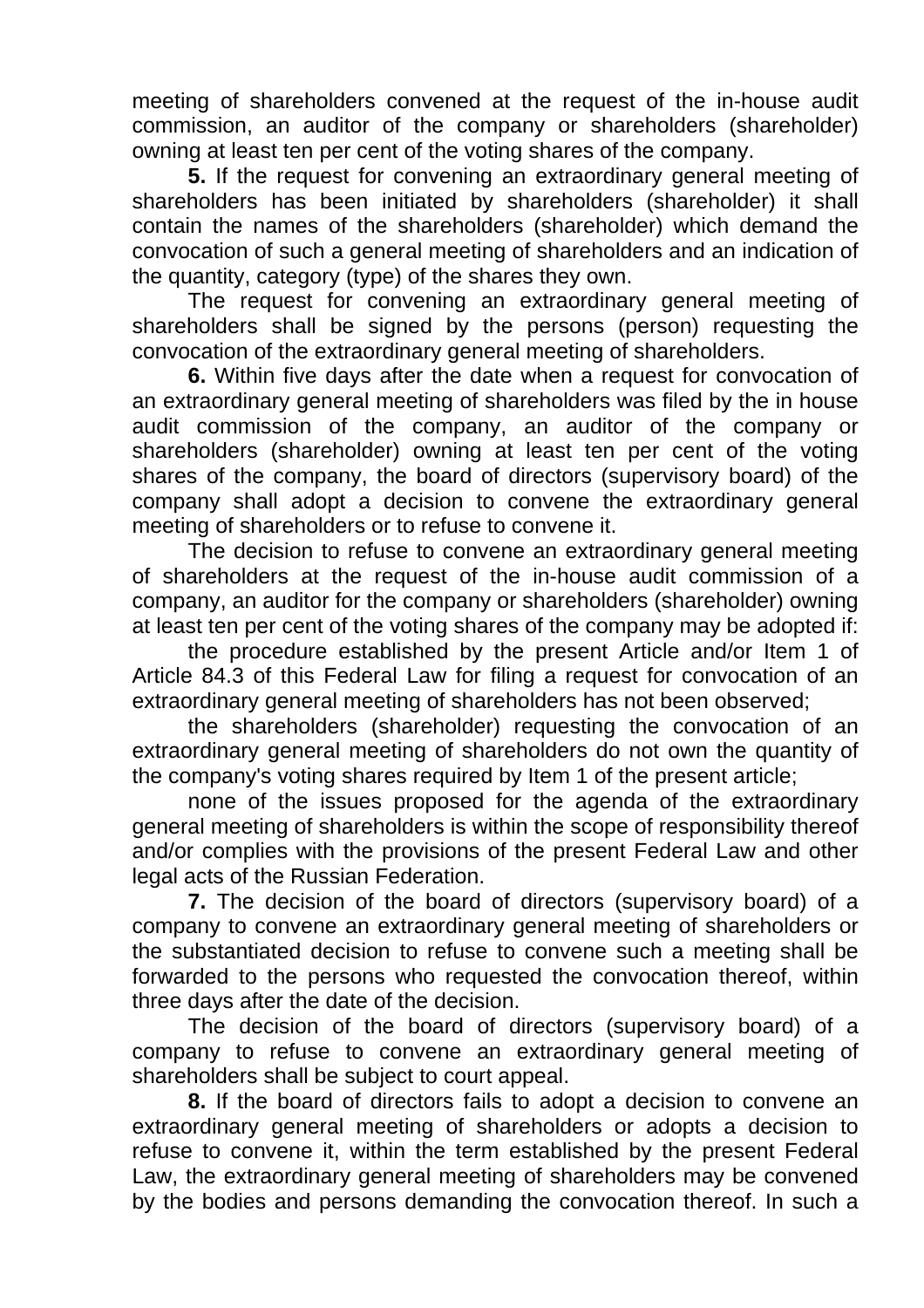case the bodies and persons convening the extraordinary general meeting of shareholders have the powers stipulated by the present Federal Law which are required for convening and holding a general meeting of shareholders. In such a case the expenses incurred for the preparation and holding of the general meeting of shareholders may be reimbursed at the decision of a general meeting of shareholders by the company.

### **Article 56.** Counting Commission

**1.** A counting commission, the quantitative and personal composition of which shall be approved by the general meeting of shareholders, shall be created in any company with more than one hundred holders of voting stock.

In a company having its register of shareholders held by a registrar the latter may be vested with responsibility for performing the functions of a vote counting commission. In a company with more than 500 shareholders owning voting shares the functions of a vote counting commission shall be performed by the registrar.

**2.** Not less than three persons may be on the counting commission. Members of the board of directors (or supervisory board), members of the audit commission (or internal auditor), members of a collegial executive body, a one-person executive body of the company, and likewise the management organization or manager, and also persons nominated as candidates for such offices are excluded from the counting commission composition.

**3.** If the effective term of powers of the vote counting commission has expired or the number of its members has become less than three and also when less than three members of the vote counting commission report for performing their duties the registrar may be asked to carry out the functions of the counts commission.

**4.** The counting commission shall verify powers and register persons attending the general meeting of shareholders, determine the quorum of the general meeting of shareholders, explain matters arising in connection with the realization by shareholders (or their representatives) of the right to vote at a general meeting, explain the procedure of voting with regard to matters submitted for voting, ensure the established procedure of voting and the right of shareholders to participate in the voting, count the votes, and total up the results of the voting, draw up minutes on the results of the voting, and transfer the ballots for voting to the archives.

**Article 57.** Procedure for Participation of Shareholders in a General Meeting of Shareholders

**1.** The right to participate in a general meeting of shareholders shall be carried out by the shareholder, either personally or through his representative.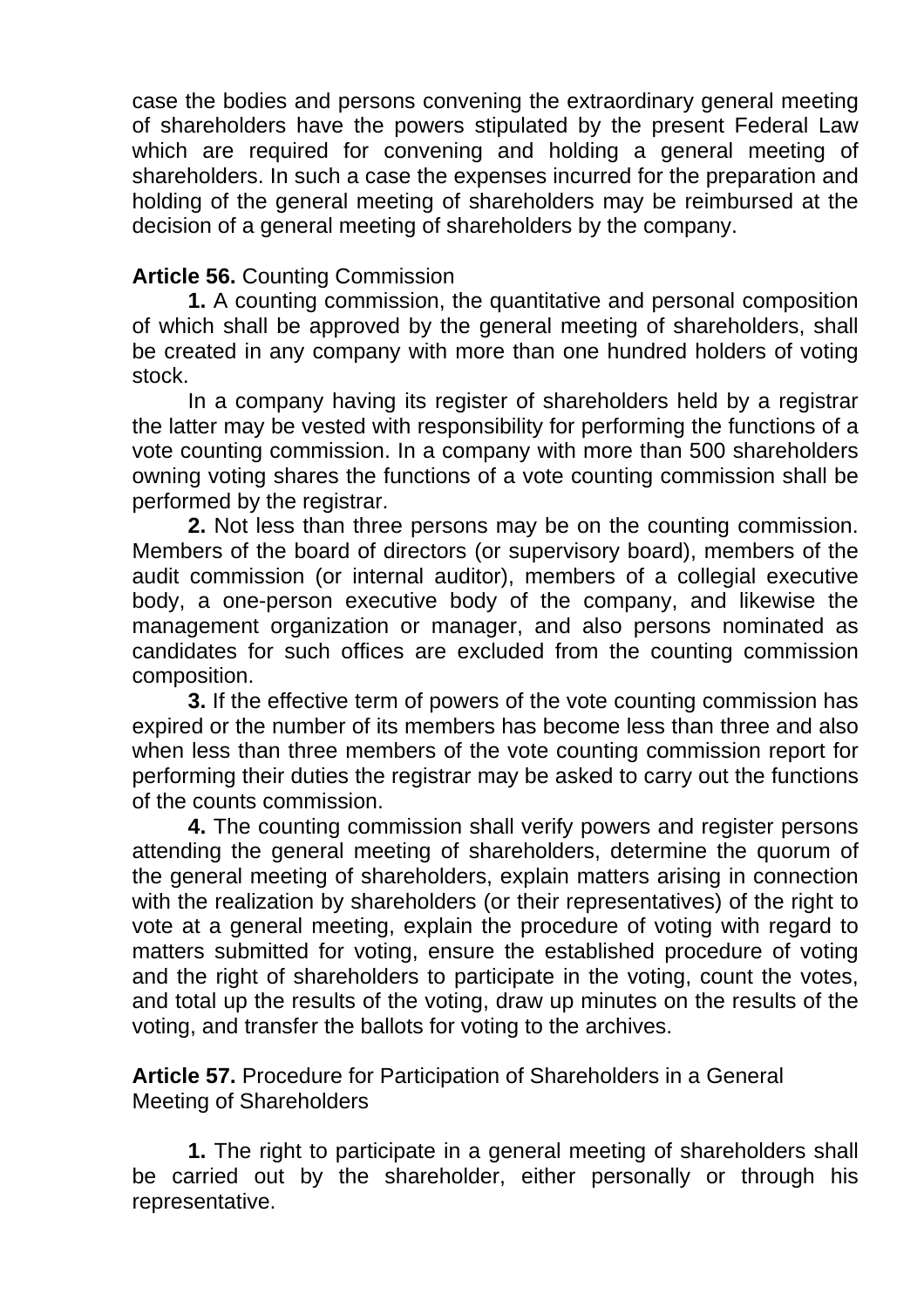A shareholder shall have the right at any time to replace his representative at a general meeting of shareholders, or personally to take part in the general meeting of shareholders.

The representative of a shareholder at a general meeting of shareholders shall operate in accordance with his powers, based on the instructions of federal laws or acts of duly empowered State agencies of agencies of local self-government, or of a power of attorney drawn up in writing. A power of attorney for voting must contain information on representing person and representative (in respect of a natural person name, data of the document certifying the identity (series and (or) number of the document, date and place of issuance, body that has issued the document) and in respect of a legal entity - denomination and data on the location thereof). A power of attorney for voting must be formalized in accordance with the requirements of Clauses 4 and 5 of Article 185 of the Civil Code of the Russian Federation or certified by a notary.

**2.** In the event of the transfer of stock after the date of drawing up the list persons having a right to attend the general meeting of shareholders and before the date of conducting the general meeting of shareholders, the person included in this list having the right to participate in the general meeting of shareholders shall be obliged to issue to the acquirer a power of attorney for voting or to vote at the general meeting in accordance with the instructions of the acquirer of the stock. Said rule also shall apply to each subsequent instance of the transfer of a stock.

**3.** If a share of stock is held in common ownership by several persons, then the powers relating to voting at the general meeting of shareholders shall be carried out at their discretion by one of the common owners, or by their common representative. The powers of each of said persons must be duly formalized.

**Article 58.** The Quorum of a General Meeting of Shareholders

**1.** The general meeting or shareholders shall be deemed competent (deemed to have a quorum) if it is attended by shareholders owning in their aggregate more than half of the votes of floated voting shares of the company.

The "shareholders attending a general meeting of shareholders" shall be deemed the shareholders who have registered for the purpose of attending the meeting and the shareholders whose ballot papers were received at least two days prior to the date of the general meeting of shareholders. In the case of a general meeting of shareholders held in the form of postal voting the "shareholders attending a general meeting of shareholders" shall be deemed the shareholders whose ballot papers were received prior to the deadline for receipt of ballot papers.

**2.** If the agenda of a general meeting of shareholders includes issues to be voted on by various classes of voters the quorum for adoption of a decision on these issues shall be determined separately. In such a case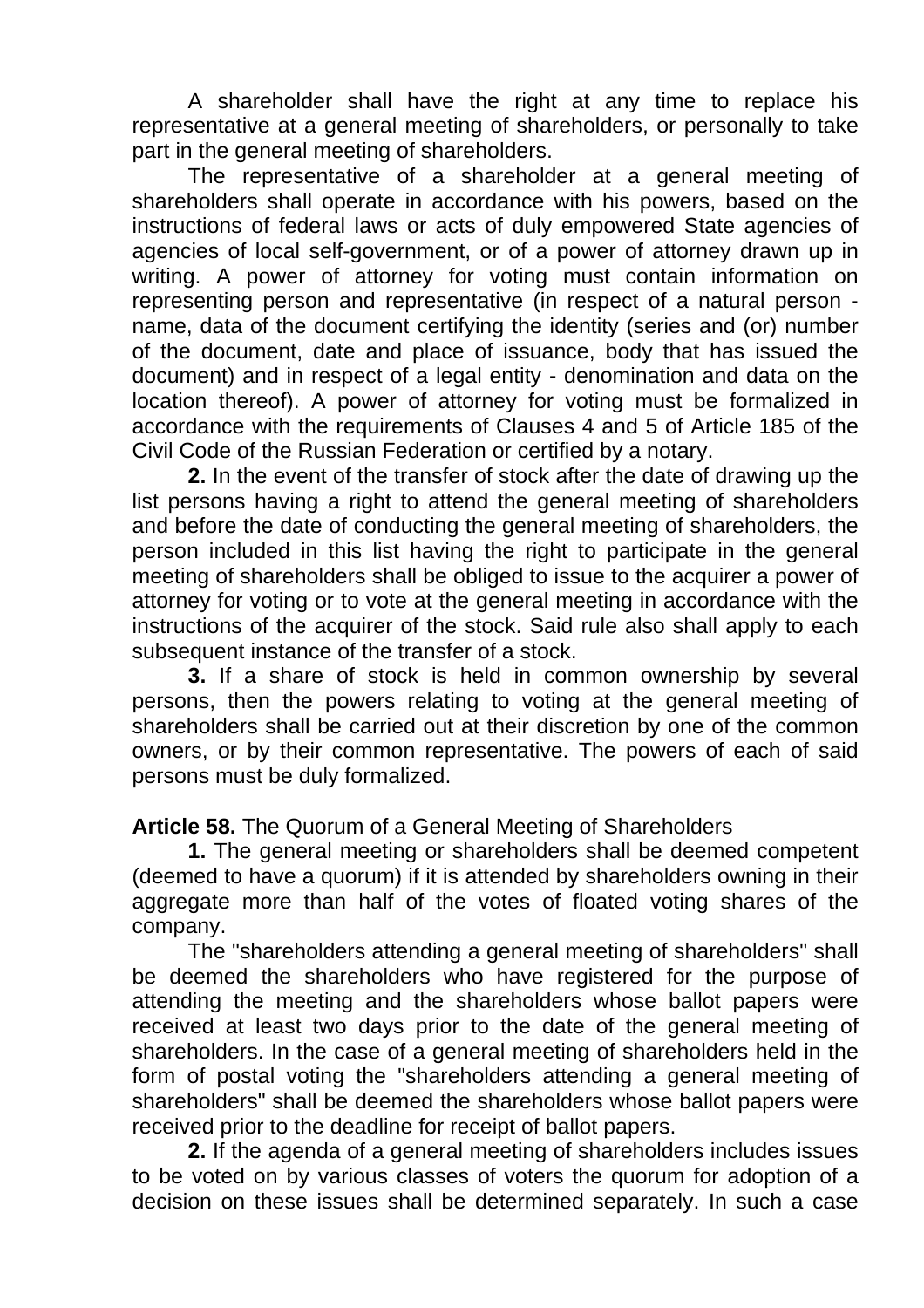the lack of a quorum for adopting a decision on issues voted on by one class of voters shall not be an obstacle for adopting a decision on issues voted by a different class of voters for which a quorum is available.!SUB 5803

**3.** If there is no quorum for holding an annual general meeting of shareholders a repeated general meeting of shareholders with the same agenda shall be convened. If there is no quorum for holding an extraordinary general meeting of shareholders a repeated general meeting of shareholders with the same agenda may be convened.

A repeated general meeting of shareholders shall be competent (shall be deemed to have a quorum) if attended by shareholders owing in their aggregate at least 30 per cent of the votes of floated voting shares of the company. The charter of a company with more than 500 thousand shareholders may envisage a smaller quorum for holding a repeated general meeting of shareholders.

An announcement of convocation of a repeated general meeting of shareholders shall be issued under Article 52 of the present Federal Law. In such a case the provisions of Paragraph 2 Item 1 Article 52 of the present Federal Law shall not apply. The delivery, forwarding and publication of ballot papers in the case of a repeated general meeting of shareholders shall be effected in compliance with the provisions of Article 60 of the present Federal Law.

**4.** When a repeated general meeting of shareholders is held within 40 days after a failed general meeting of shareholders the persons entitled to attend the general meeting of shareholders shall be designated according to the list of the persons entitled to attend the failed general meeting of shareholders.

### **Article 59.** Voting at a General Meeting of Shareholders

Voting at a general meeting of shareholders shall be carried out according to the principle of "one share - one vote", except for conducting of a cumulative vote in the case stipulated by for by this Federal Law.

### **Article 60.** The Ballot Paper

**1.** Voting on the agenda of a general meeting of shareholders may be done using ballot papers.

Voting on the agenda of a general meeting of shareholders of a company with more than 100 shareholders owning voting shares and also voting on the agenda of a general meeting of shareholders held in the form of postal voting shall be effected only using ballot papers.

**2.** A ballot paper shall be handed out against a signature to every person mentioned in the list of persons entitled to attend the general meeting of shareholders (a representative thereof) registered for the purpose of attending a general meeting of shareholders, except for the cases specified in Paragraph 2 of the present item.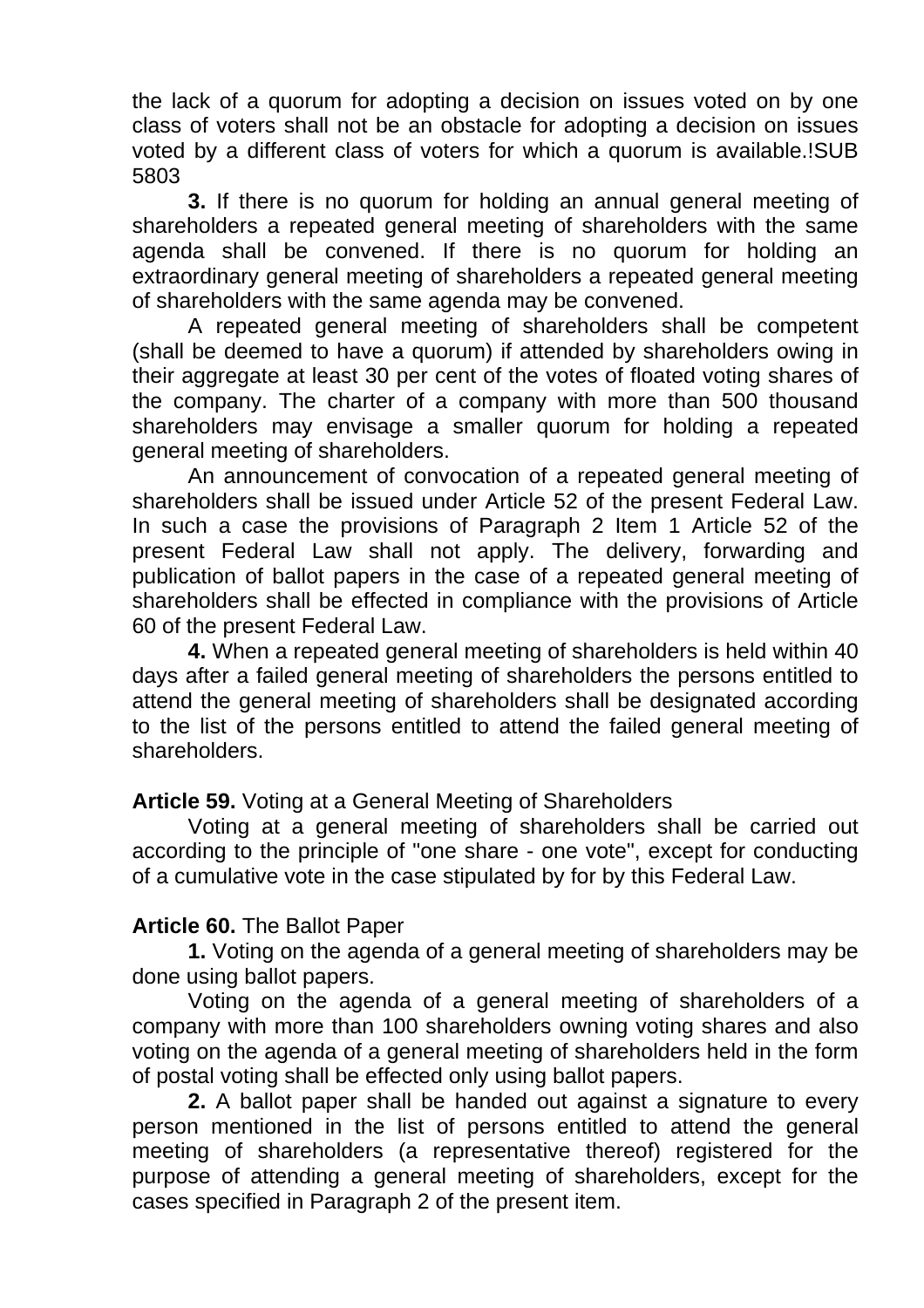Where a general meeting of shareholders is held in the form of postal voting and a general meeting of shareholders of a company with 1,000 and more shareholders owning voting shares and also of another company of which the charter envisages a compulsory forwarding (delivery) of ballot papers before a general meeting of shareholders, a ballot paper shall be forwarded or delivered against a signature to each person mentioned in the list of persons entitled to attend the general meeting of shareholders, not later than 20 days prior to the date of the general meeting of shareholders.

The ballot paper shall be forwarded by registered mail, unless another forwarding method is stipulated by the charter of the company.

The charter of a company having more than 500 thousand shareholders may envisage publication of ballot paper forms in a printed publication designated by the company to which all the shareholders of the company have access.

**3.** When a general meeting of shareholders is being held, except for a general meeting of shareholders held in the form of postal voting, by companies forwarding (delivering) ballot papers or publication of ballot paper forms in keeping with Item 2 of the present article, the persons included in the list of persons entitled to attend the general meeting of shareholders (representatives thereof) shall be entitled to attend such a meeting or send completed ballot papers to the company. In such a case, when the quorum is being determined and voting results are being calculated, account shall be taken of the votes represented by the ballot papers received by the company at least two days prior to the date of the general meeting of shareholders.

**4.** The ballot paper shall comprise the following:

the full company name of the company and its location;

the form of the general meeting of shareholders (a meeting or mail voting);

the date, place and time of the general meeting of shareholders and in cases when, under item 3 of the present article, completed ballot papers may be mailed to the company, a postal address to which ballot papers may be mailed, or in cases when the general meeting of shareholders is held in the form of postal voting, the deadline for receipt of ballot papers and a postal address to which completed ballot papers are to be sent;

the wording of decisions on each issue (the name of each nominee) on which voting is done using a given ballot paper;

voting options for each agenda item expressed with the words "for", "against" or "abstain";

an indication that the ballot paper must be signed by the shareholder.

In the event of cumulative voting the ballot paper shall contain an indication to this effect and an explanation of the meaning of cumulative voting.

**Article 61.** Counting Votes in Ballot Voting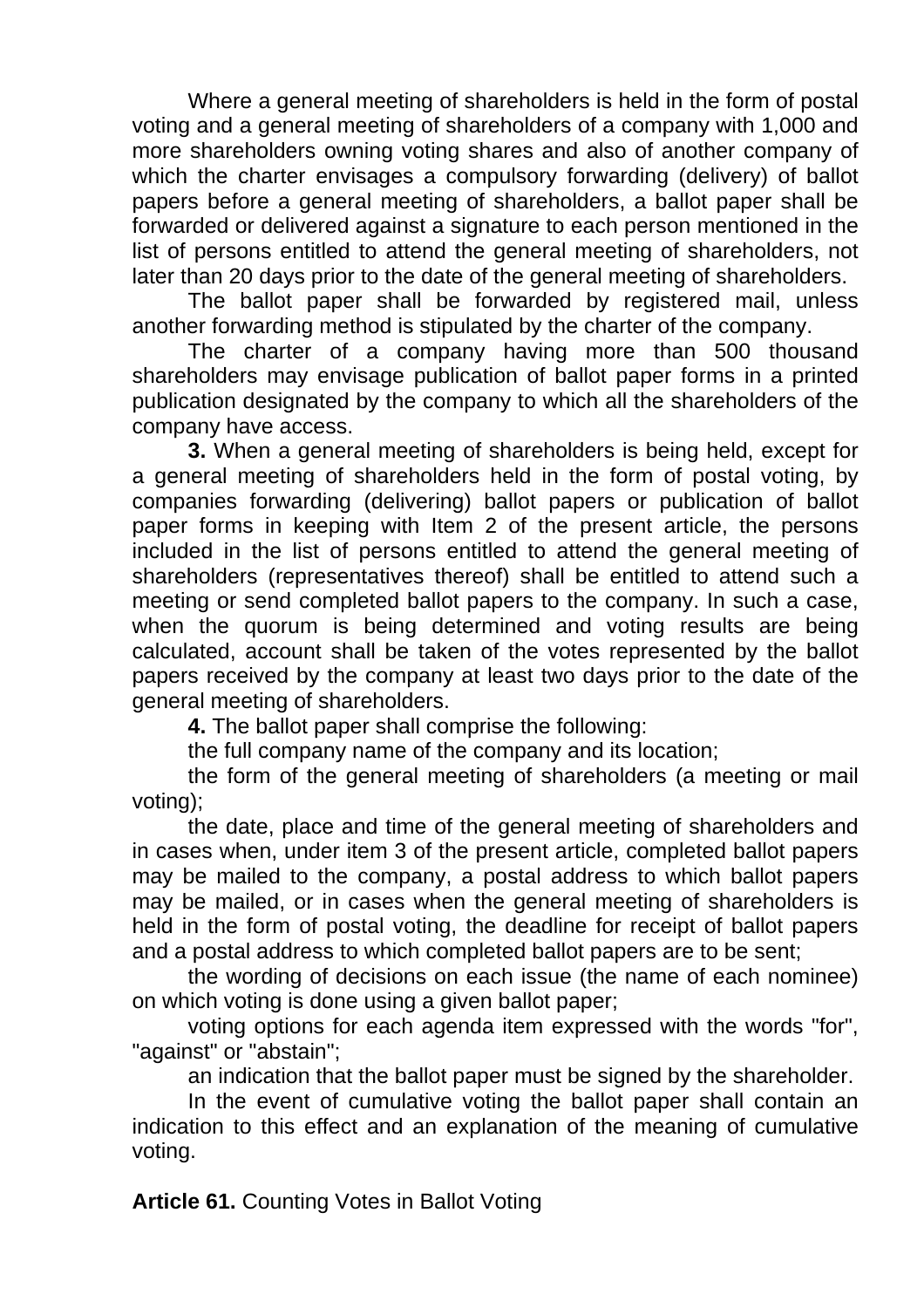In the event of voting carried out by ballots, the votes shall only be counted with regard to those matters for which the voter has given one of the possible votes. Ballots for voting which are filled out in a violation of the aforesaid requirement shall be deemed invalid and the votes shall not be counted with regard to the matters contained therein.

If a ballot for voting contains several matters issued on the ballot, then the failure to comply with the aforesaid requirement with respect to one or several matters shall not invalidate any correctly formulated votes on other matters.

**Article 62.** Minutes and Report on the Results of Voting

**1.** The counting commission shall draw up minutes with regard to the results of voting, signed by the members of the counting commission or by the person fulfilling the functions thereof. The minutes of voting results shall be compiled within 15 days after the closing of the general meeting of shareholders or the deadline for receipt of ballot papers where the general meeting of shareholders is held by postal voting.

**2.** After drawing up the minutes concerning the results of the voting and signing the minutes of the general meeting of shareholders, the ballots for voting shall be sealed by the counting commission and handed over to the company archives for storage.

**3.** The minutes concerning the results of the voting shall be subject to being attached to the minutes of the general meeting of shareholders.

**4.** The decisions adopted by a general meeting of shareholders and also the results of voting shall be announced at the general meeting of shareholders during which the voting was held or made available within ten days after the execution of minutes on the results of voting in the form of a report on the results of voting for the purpose of informing the persons included in the list of persons entitled to attend the general meeting of shareholders, in the manner envisaged for a notice of a forthcoming general meeting of shareholders.

**Article 63.** Minutes of a General Meeting of Shareholders

**1.** The minutes of a general meeting of shareholders shall be drawn up not later than 15 days after the closing of the general meeting of shareholders, in two copies. Both copies shall be signed by the person presiding at the general meeting of shareholders and by the secretary of the general meeting of shareholders.

**2.** There shall be specified in the minutes of a general meeting of shareholders:

the place and time of holding the general meeting of shareholders;

the total quantity of votes which the holders of voting stock of the company possess;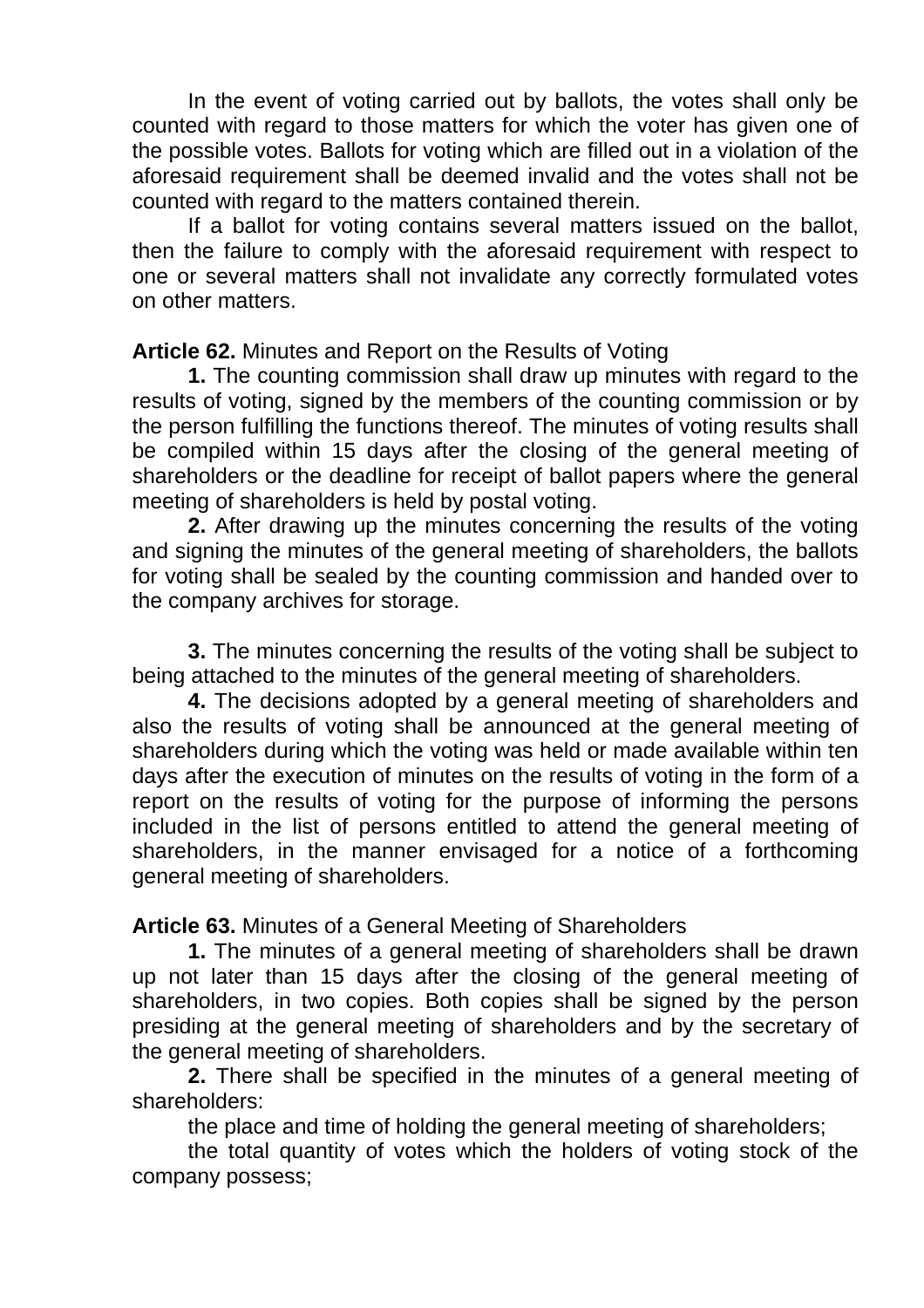the quantity of votes which the shareholders taking part in the meeting possessed;

the chairman (or presidium) and secretary of the meeting and the agenda of the meeting.

The basic points of the speeches, the matters put up for voting, the results of the voting with regard to them, and the decisions adopted by the meeting must be contained in the minutes of the general meeting of shareholders of the company.

### **Chapter VIII. Board of Directors (or Supervisory Board) of a Company and Executive Body of a Company**

**Article 64.** Board of Directors (or Supervisory Board) of a Company

**1.** The board of directors (or supervisory board) shall exercise general direction over the activity of the company, except for the deciding of matters relegated by this Federal Law to the authority of the general meeting of shareholders.

In a company with less than fifty holders of voting stock, the charter of the company may provide that the functions of the board of directors of the company (or supervisory board) shall be carried out by the general meeting of shareholders. In such event, the charter of the company must contain an instruction concerning the specified person or body of the company to whose authority the decision of the issue of conducting a general meeting of shareholders and the approval of its agenda is relegated.

**2.** By decision of the general meeting of shareholders, the members of the board of directors (or supervisory board) of the company may in the period during which they perform their duties be paid remuneration and/or their expenses connected with their performance of the functions of members of the board of directors (or supervisory board) may be compensated. The amounts of such remuneration and contributory compensation shall be established by decision of the general meeting of shareholders.

**Article 65.** The Scope of Responsibility of the Board of Directors (Supervisory Board) of a Company

**1.** The scope of responsibility of the board of directors (supervisory board) of a company shall include the resolution of issues of the general running of the company, except for issues deemed under the present Federal Law to be within the scope of responsibility of the general meeting of shareholders.

The following matters shall be within the scope of responsibility of the board of directors (supervisory board) of a company: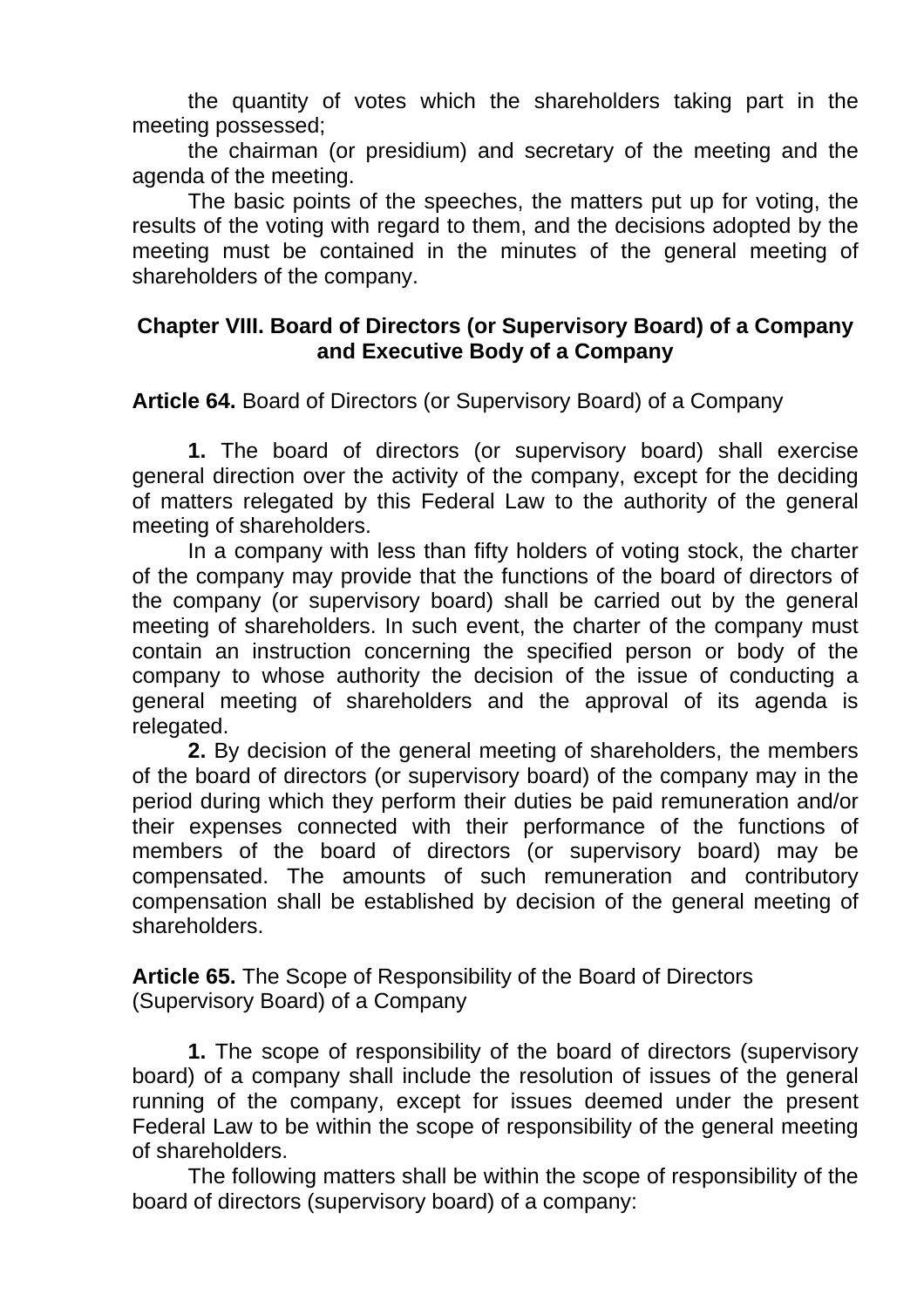1) setting out priority guidelines of the company's development;

2) convening annual and extraordinary general meetings of shareholders, except for the cases specified in Item 8 Article 55 of the present Federal Law;

3) endorsing the agenda of a general meeting of shareholders;

4) setting a date for the compilation of the list of persons entitled to attend a general meeting of shareholders and other matters deemed to be the responsibility of the board of directors (supervisory board) of a company under the provisions of Chapter VII of the present Federal Law and connected with the preparation and holding of a general meeting of shareholders;

5) increasing the authorised capital of the company by means of the company floating additional shares within the maximum limits of the quantity and categories (types) of announced shares if this is within its scope of responsibility under the present Federal Law;

6) the floating of bonds and other issue securities by the company in the cases specified by the present Federal Law;

7) assessing the price (valuation in terms of money) of assets, the floatation price and the buy-out price of issue securities in the cases specified in the present Federal Law;

8) acquiring shares, bonds and other securities floated by the company, in the cases specified by the present Federal Law;

9) forming an additional body of the company and terminating before the due date its powers if this is deemed within the scope of its powers under the charter of the company;

10) issuing recommendations as to the amount of remuneration and compensation payable to members of the in-house audit commission of the company and setting the rate of fee payable for the services of an auditor;

11) issuing recommendations as to the rate of dividend on shares and the procedure for the disbursement thereof;

12) using the company's reserve fund and other funds;

13) endorsing in-house documents of the company, except for inhouse documents which under the present Federal Law must be endorsed by the general meeting of shareholders and also other in-house documents of the company which under the charter of the company must be endorsed by the executive bodies of the company;

14) forming branches and opening representative offices of the company;

15) approving large-scale deals in the cases specified in Chapter X of the present Federal Law;

16) approving the deals stipulated by Chapter XI of the present Federal Law;

17) endorsing the registrar of the company and the terms of agreement with the registrar and also rescinding this agreement;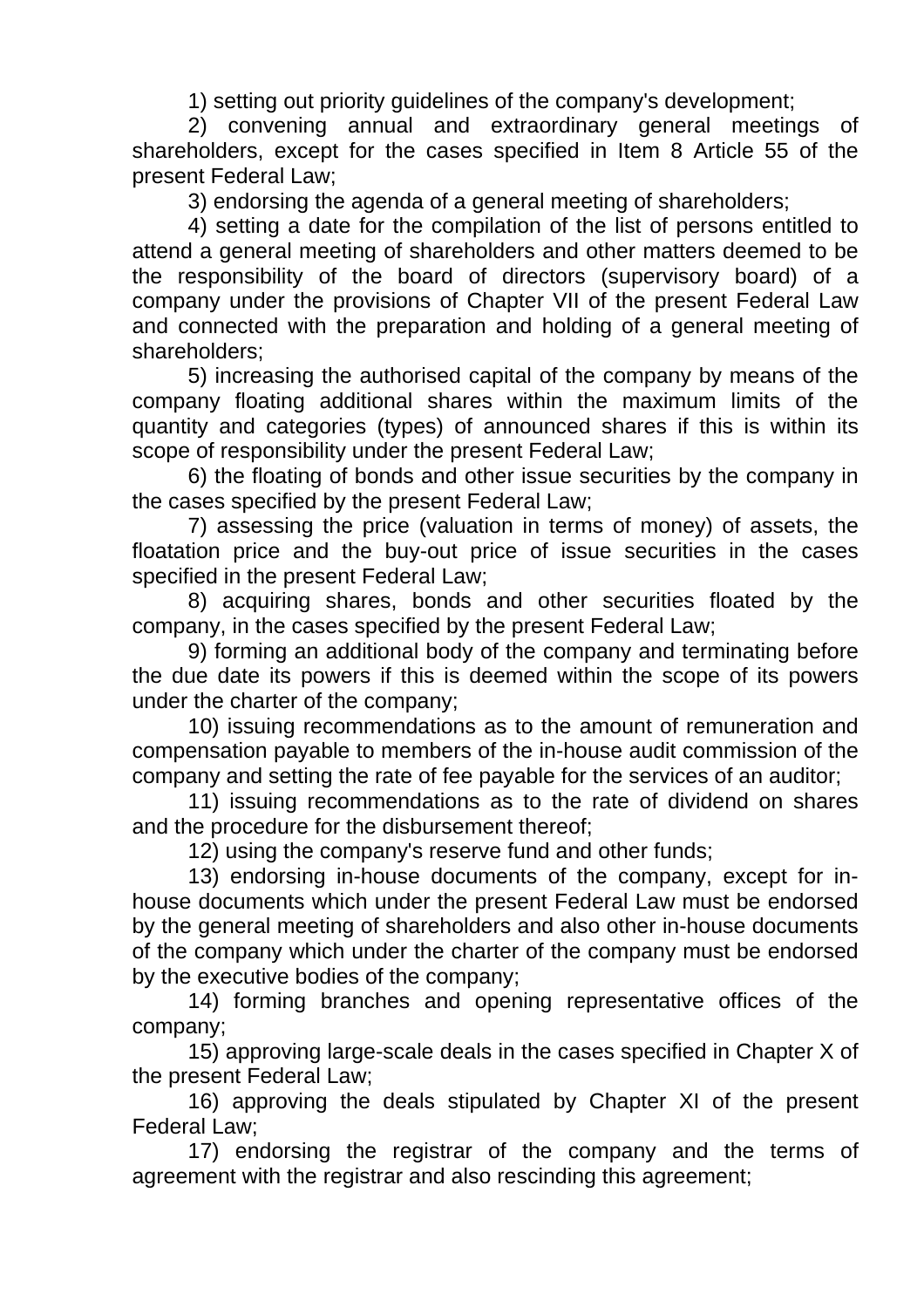17.1) rendering decision on the company's participation and on termination of the company's participation in other organisations (except for the organisations stated in Subitem 18 of Item 1 of Article 48 of this Federal Law), if under the company's charter it does pertain to the scope of authority of the company's executive bodies;

18) other matters envisaged by the present Federal Law and the charter of the company.

**2.** Matters within the scope of responsibility of the board of directors (supervisory board) of a company shall not be assigned to the executive body of the company to be resolved by it.

**Article 66.** Election of the Board of Directors (or Supervisory Board)

**1.** The members of the board of directors (supervisory board) of a company shall be elected by a general meeting of shareholders in the manner envisaged by the present Federal Law and the charter of the company, for a term ending at the time of the next annual general meeting of shareholders. If the general meeting of shareholders was not held when due according to Item 1 Article 47 of the present Federal Law the powers of the board of directors (supervisory board) shall be terminated, except the power to prepare, convene and hold the annual general meeting of shareholders.

Persons elected to the board of directors (or supervisory board) of a company may be re-elected an unlimited number of times.

By decision of a general meeting of shareholders the powers of all members of the board of directors (supervisory board) of the company may be terminated ahead of time.

Members of the board of directors (or supervisory board) of a company to be established by way of re-organisation shall be elected subject to the specifics provided for by Chapter II of this Federal Law.

**2.** Only a natural person may be a member of the board of directors (supervisory board) of a company. A member of the board of directors (supervisory board) of a company shall not be a shareholder of the company.

The members of a collective executive body of the company shall not make up more than one quarter of the members of the board of directors (supervisory board) of the company. A person exercising the functions of a sole executive body shall not be at the same time chairman of the board of directors (supervisory board) of the company.

**3.** The quantitative composition of the board of directors (supervisory board) of the company shall be determined by the statute of the company or by decision of a general meeting of shareholders but may not be less than five members.

For a company with more than one thousand holders of voting stock, the quantitative composition of the board of directors (or supervisory board)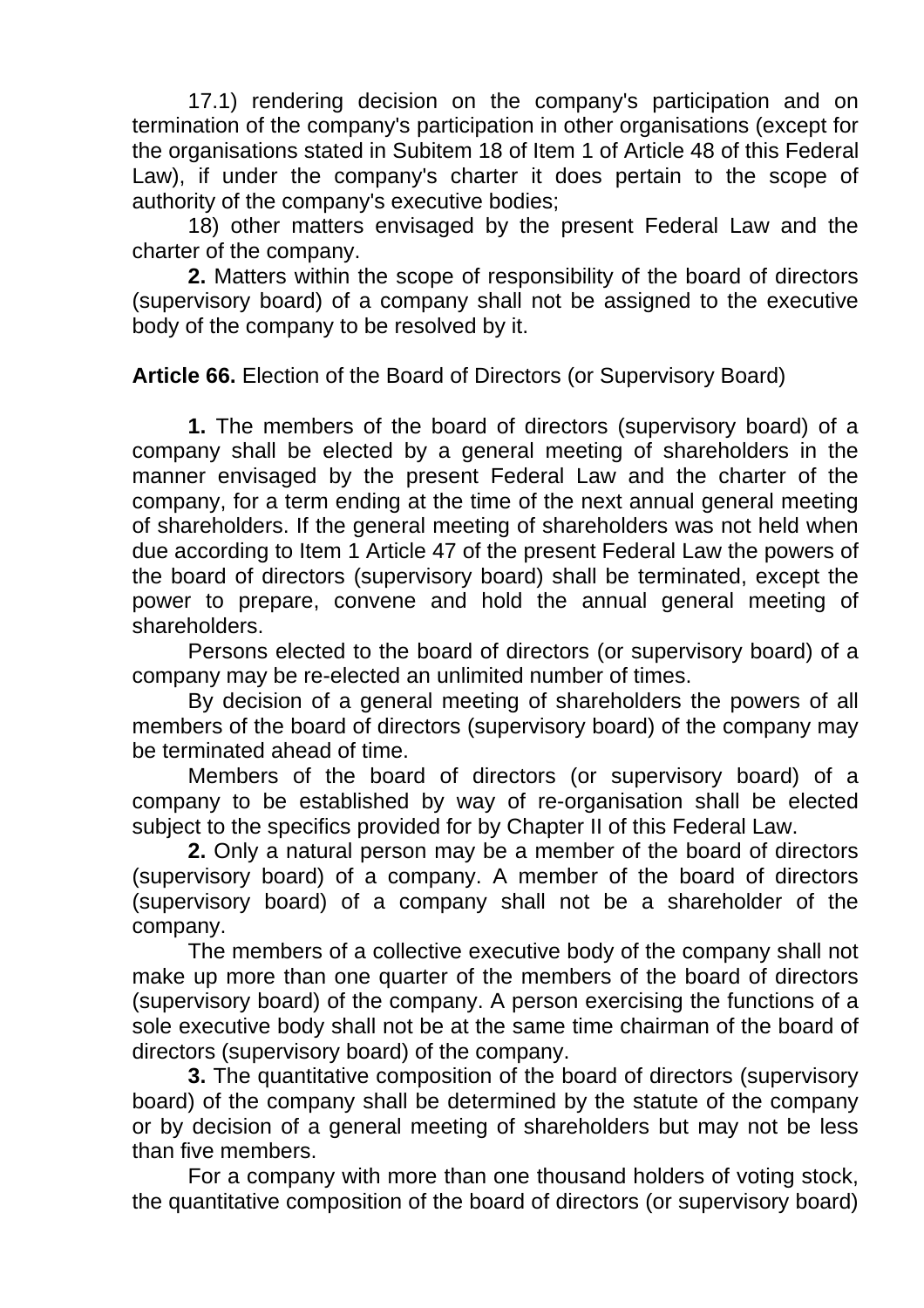of the company may not be less than seven members, and for a company with more than ten thousand holders of common and other voting stock, not less than nine members.

**4.** The election of the members of the board of directors (supervisory board) shall be carried out by cumulative voting.

In cumulative voting the number of votes belonging to each shareholder shall be increased by the number of persons who must be elected to the board of directors (supervisory board) of the company and the shareholder shall be entitled to cast the votes thus received for one candidate or to distribute them among two or more candidates.

The candidates who receive the largest number of votes shall be elected to the board of directors (or supervisory board) of the company.

**Article 67.** Chairman of the Board of Directors (or Supervisory Board)

**1.** The chairman of the board of directors (or supervisory board) shall be elected by the members of the board of directors (or supervisory board) from among their number by a majority vote of the total number of members of the board of directors (or supervisory board) of the company, unless otherwise provided by the charter of the company.

The board of directors (or supervisory board) of a company shall have the right at any time to re-elect its chairman by a majority of vote of the total number of members of the board of directors (or supervisory board), unless otherwise provided by the charter of the company.

**2.** The chairman of the board of directors (or supervisory board) shall organize its work, convene meetings of the board and preside at them, organize the keeping of the minutes at meetings, and preside at the general meeting of shareholders, unless provided otherwise by the charter of the company.

**3.** In the event of the absence of the chairman of the board of directors (or supervisory board), his functions shall be carried out by one of the other members of the board by decision of the board.

**Article 68.** Meeting of the Board of Directors (or Supervisory Board)

**1.** A meeting of the board of directors (or supervisory board) shall be convened by the chairman of the board (or supervisory board) at his own initiative, or at the demand of a member of the board, or of the audit commission (or internal auditor) or the auditor executive body, or other persons, as determined by the charter of the company. The procedure for the convocation and conducting of meetings of the board shall be determined by the charter of the company or an internal document of the company.

The charter or an in-house document of a company may have a clause whereby a written opinion on agenda items of a member of the board of directors (supervisory board) of the company is taken into account when quorum and results of voting are calculated if such a member is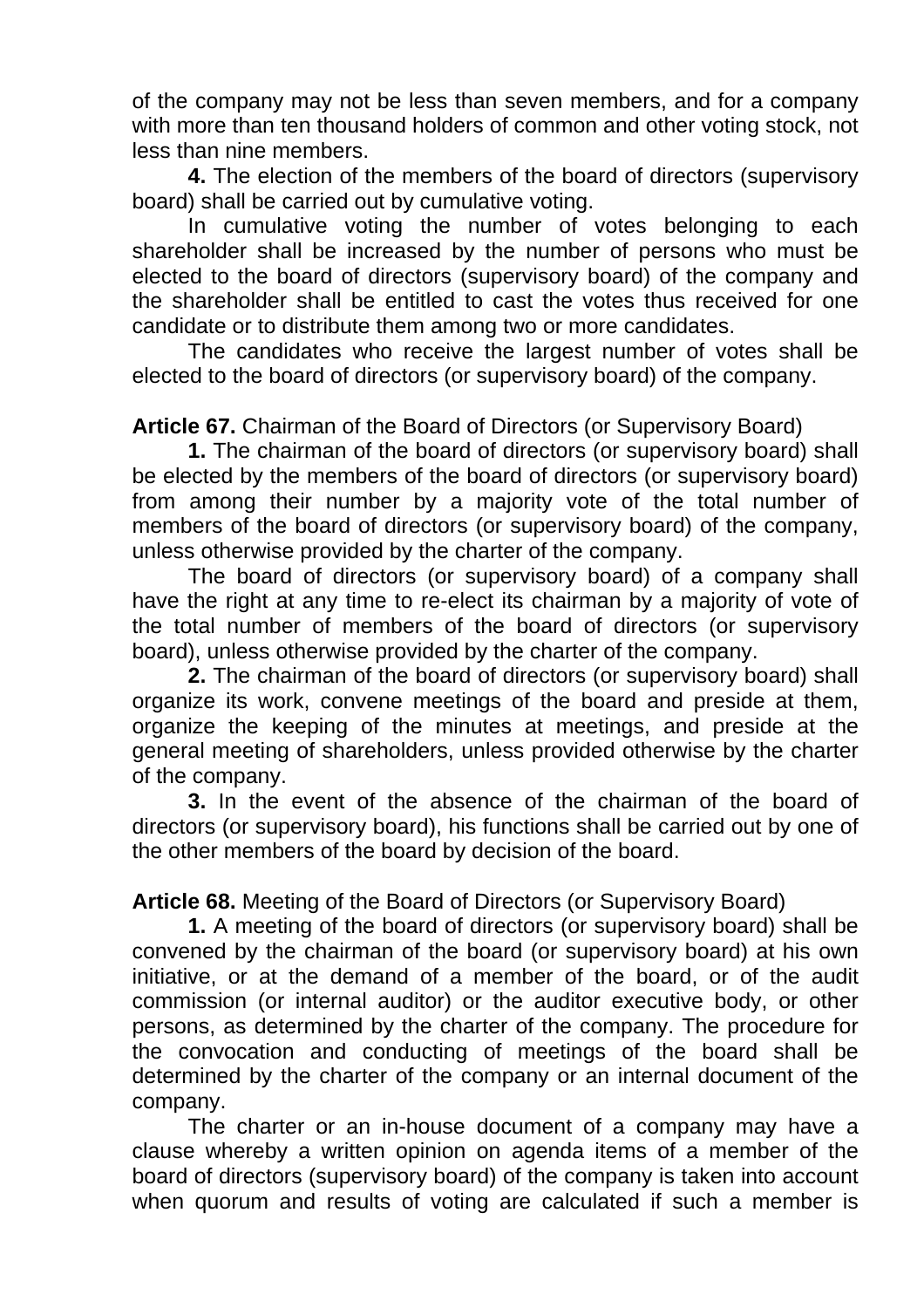absent at a meeting of the board of directors (supervisory board) of the company, and also whereby decisions may be adopted by the board of directors (supervisory board) of the company by postal voting.

**2.** A quorum for conducting a meeting of the board shall be determined by the charter of the company, but must not be less than half of the number of elected members of the board of directors (or supervisory board). When the number of members of the board is less than the quantity making up said quorum the board of directors (supervisory board) of the company shall adopt a decision to convene an extraordinary general meeting of shareholders in order to elect the new members to the board. The remaining members of the board shall have the right to adopt a decision only concerning the convocation of such an extraordinary general meeting of shareholders.

**3.** Decisions shall be adopted at a meeting of the board of directors (or supervisory board) of the company by a majority vote of the members of the board of directors (supervisory board) of the company attending the meeting, unless provided otherwise by this Federal Law, the charter of the company, or an internal document thereof determining the procedure for the convocation and conducting of meetings of the board of directors (or supervisory board). When deciding matters at a meeting of the board, each member of the board of shall have one vote.

A member of the board of directors (supervisory board) of a company is prohibited to transfer his/her vote to another person, in particular, another member of the board of directors (supervisory board) of the company.

The right of a casting vote of the chairman of the board of directors (or supervisory board) of the company in the event of the adoption by the board of directors (or supervisory board) of the company of decisions by a tie vote of members of the board of directors (or supervisory board) of the company may be provided for by the charter of the company.

**4.** Minutes shall be kept at all meetings of the board of directors (or supervisory board).

The minutes of a meeting of the board shall be drawn up not later than three days after the conducting thereof.

There shall be specified in the minutes:

the place and time of holding it;

the persons present at the meeting;

the agenda of the meeting;

the matters put up for voting and the results of the voting with regard to them;

the decisions adopted.

The minutes of a meeting of the board of directors (or supervisory board) shall be signed by the person presiding at the meeting, who shall bear responsibility for the correctness of the drawing up of the minutes.

**5.** A member of the board of directors (supervisory council) of a company who has not taken part in voting or voted against a decision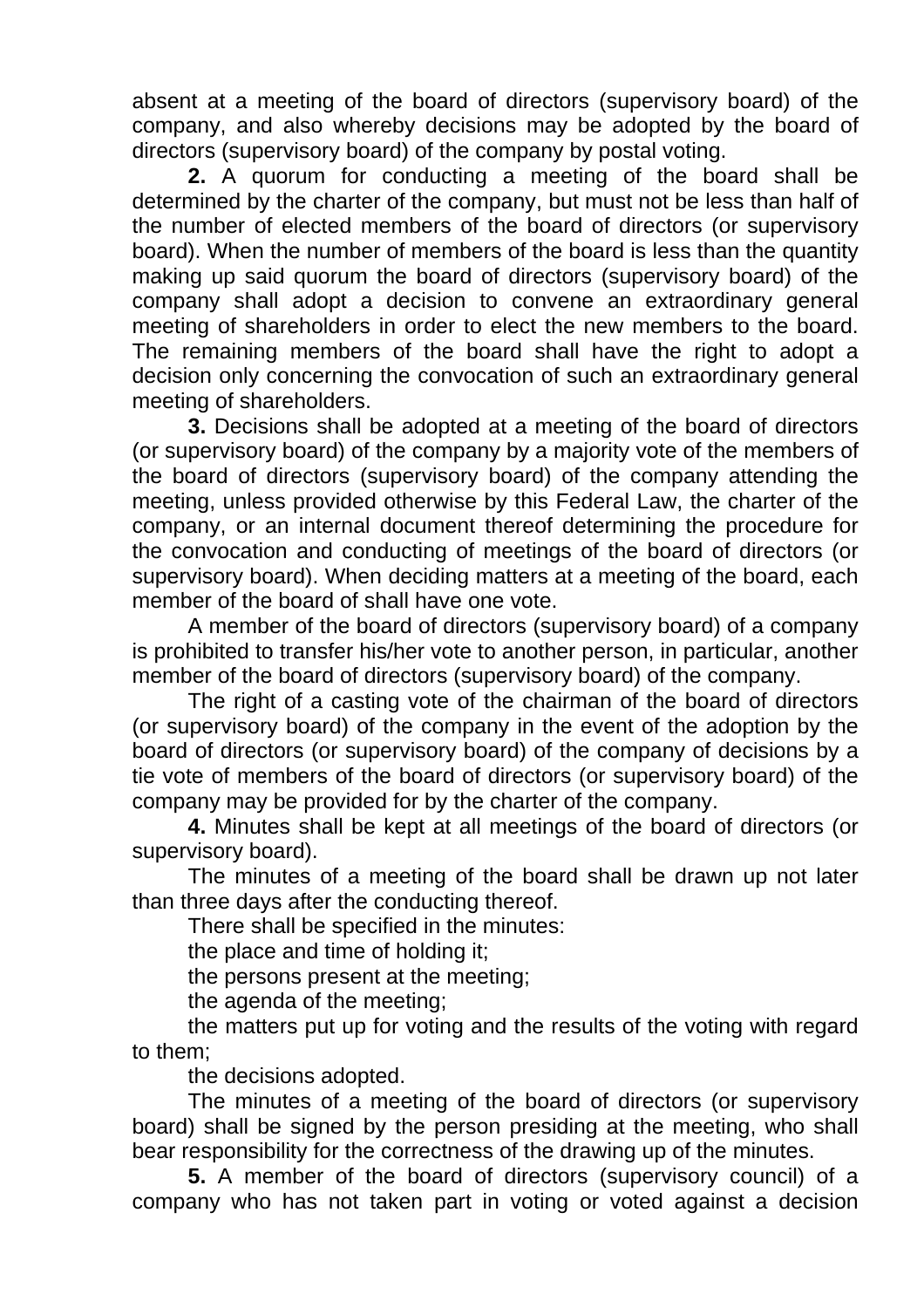adopted by the board of directors (supervisory council) of the company in violation of the procedure established by this Federal Law, by other legal acts of the Russian Federation, or the charter of the company may appeal such decision to the court if such decision has violated his rights and legitimate interests. Such application may be filed to the court during one month from the day when the member of the board of directors (supervisory council) learned or had to learn about the adopted decision.

**Article 69.** Executive Body of a Company. One-person Executive Body of a Company (Director, General Director)

**1.** The everyday running of the company shall be the responsibility of a sole executive body (director, director general) or a sole executive body of the company (director, director general) and a collective executive body (management board, directorate) of the company. The executive bodies shall report to the board of directors (supervisory board) of the company and the general meeting of shareholders.

The authority of a collective body must be determined by the charter of a company, providing for the existence simultaneously of a one-person and a collegial executive body. In such event, the person effectuating the functions of the one-person executive body of the company (director, general director) shall also exercise the functions of chairman of the collegial executive body of the company (management board, directorate).

By the decision of a general meeting of shareholders the powers of the sole executive body of the company may be transferred under a contract to a commercial organisation (management organisation) or an individual entrepreneur (manager). A decision whereby the powers of a sole executive body of a company are transferred to a management organisation or a manager shall be adopted by the general meeting of shareholders only at the proposal of the board of directors (supervisory board) of the company.

**2.** To the authority of the executive body of the company shall be relegated all matters of the direction of the current activity of the company, except for matters relegated to the authority of the general meeting of shareholders or board of directors (or supervisory board).

The executive body of the company shall organize the fulfillment of the decisions of the general meeting of shareholders and board of directors (or supervisory board).

A one-person executive body of a company (director, general director) shall operate in the name of the company without a power of attorney, and this includes his power to represent its interests, conclude transactions in the name of the company, confirm personnel hiring, and issue orders and give instructions binding on all workers of the company.

**3.** The formation of executive bodies of a company and termination of their powers before the due date shall be the responsibility of the general meeting of shareholders, unless the resolution of these matters is within the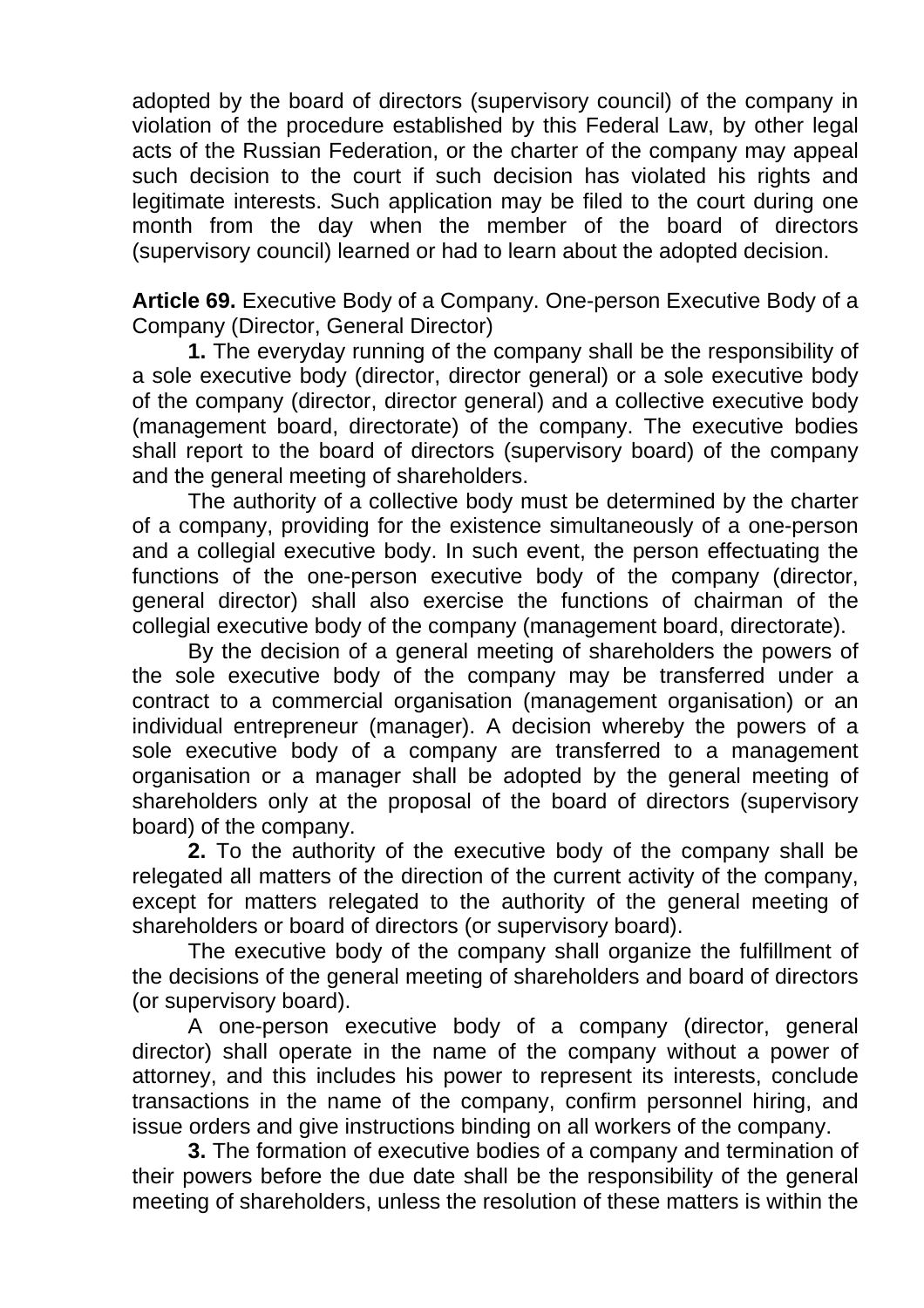scope of responsibility of the board of directors (supervisory board) of the company.

The rights and duties of the one-person executive body of the company (director, general director), members of the collegial executive body of the company (management board, directorate), management organization, or manager with regard to the exercise of the direction of the day-to-day activity of the company shall be determined by this Federal Law, by other laws of the Russian Federation, and by the contract concluded by each of them with the company. The contract shall be signed in the name of the company by the chairman of the board of directors (or supervisory board) or by the person empowered by the board of directors (or supervisory board).

The operation of legislation of the Russian Federation concerning labor shall extend to relations between the company and the one-person executive body of the company (director, general director) and/or members of the collegial executive body of the company (management board, directorate), in that part which is not contrary to the provisions of this Federal Law.

The combining in one person of the functions of a one-person executive body of the company (director, general director) a member of the collegial executive body (management board, directorate), or of an office in the management bodies of other organizations shall be permitted only with the consent of the board of directors (or supervisory board).

The company whose personal executive body's authority is transferred to the management organisation or the manager, shall acquire the rights and assume the civil duties through the management organisation or the manager in compliance with Paragraph One of Item 1 of Article 53 of the Civil Code of the Russian Federation.

**4.** If the formation of executive bodies is not within the scope of responsibility of the board of directors (supervisory board) of the company under the charter of the company the general meeting of shareholders shall be entitled at any time to adopt a decision to terminate before due time the powers of the sole executive body of the company (director, director general), the members of the collective executive body (management board, directorate) of the company. The general meeting of shareholders shall be entitled at any time to adopt a decision to terminate before the due date the powers of the management organisation or manager.

If, under the charter of the company, the formation of executive bodies is within the scope of responsibility of the board of directors (supervisory board) of the company it shall be at any time entitled to adopt a decision to terminate before due date the powers of the sole executive body of the company (director, director general), members of the collective executive body (management board, directorate) and to form new executive bodies.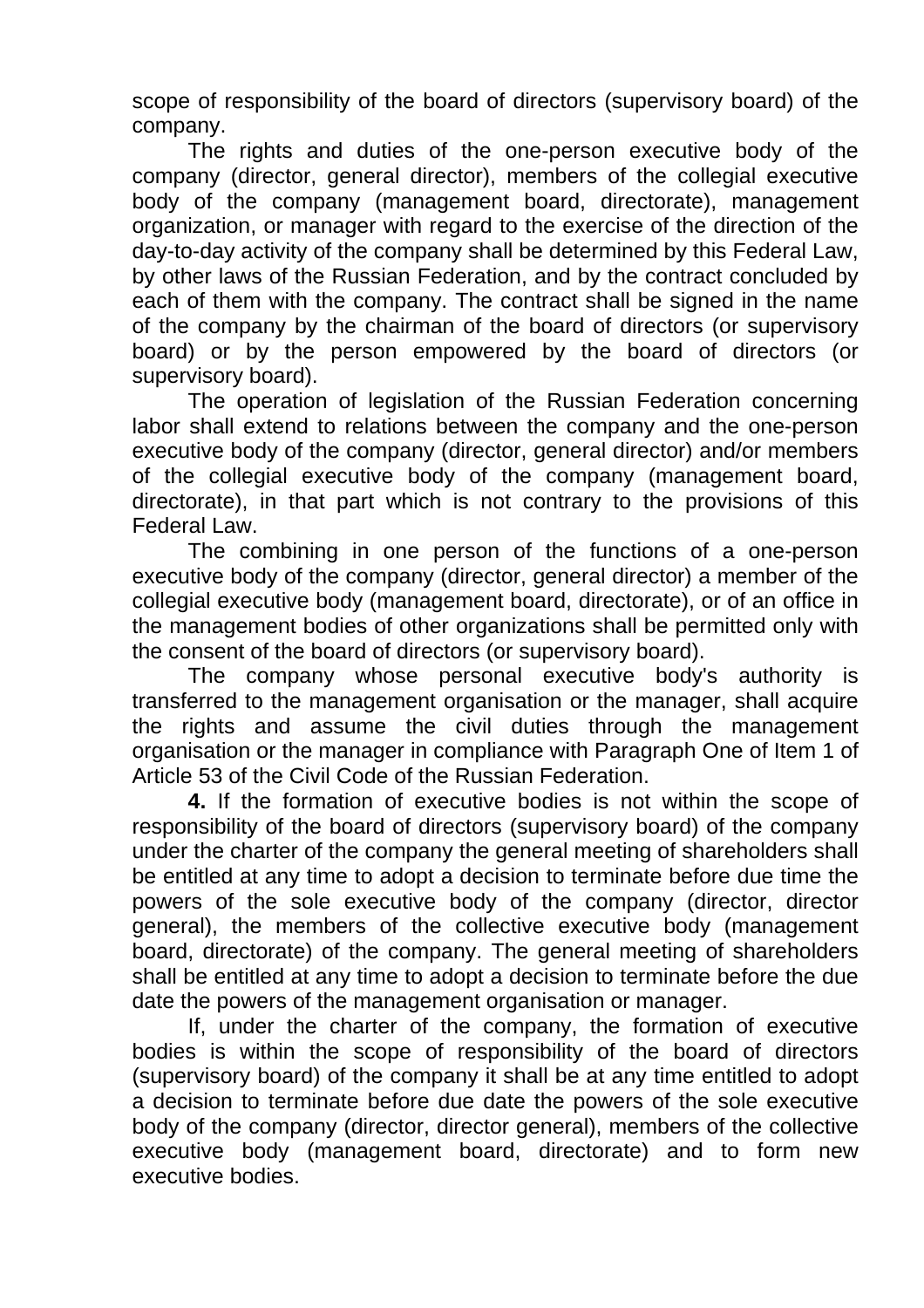In case when the formation of executive bodies is the responsibility of the general meeting of shareholders the charter of the company may envisage a right of the board of directors (supervisory board) of the company to adopt a decision to suspend the powers of the sole executive body of the company (director, director general). The charter of the company may envisage a right of the board of directors (supervisory board) of the company to adopt a decision to suspend the powers of the management organisation or manager. Simultaneously with these decisions, the board of directors (supervisory board) of the company shall adopt a decision to set up an interim sole executive body of the company (director, director general) and convene an extraordinary general meeting of shareholders for the purpose of taking a decision on the termination before the due date of the powers of the sole executive body of the company (director, director general) or of the management organisation (manager) and the formation of a new sole executive body (director, director general) or on the transfer of the powers of the sole executive body of the company (director, director general) to a management organisation or a manager.

Where the formation of executive bodies is the responsibility of the general meeting of shareholders and the sole executive body of the company (director, director general) cannot execute their duties the board of directors (supervisory board) of the company shall be entitled to adopt a decision to set up an interim sole executive body of the company (director, director general) and convene an extraordinary general meeting of shareholders for the purpose of making a decision as to the termination before the due date of the powers of the sole executive body of the company (director, director general) or the management organisation (manager) and the formation of a new executive body of the company or the transfer of the powers of the sole executive body of the company to a management organisation or a manager.

All the decisions mentioned in Paragraphs 3 and 4 of the present item shall be adopted by a majority of three quarters of the votes of members of the board of directors (supervisory board) of a company, with the votes of former members of the board of directors (supervisory board) of the company not being taken into account.

The interim executive bodies of a company shall be responsible for everyday running of the company within the scope of responsibility of the company's executive bodies, unless the scope of responsibility of interim executive bodies of the company is restricted by the charter of the company.

**Article 70.** Collegial Executive Body of a Company (Management Board, Directorate)

**1.** The collegial executive body of a company (management board, directorate) shall operate on the basis of the charter of the company, and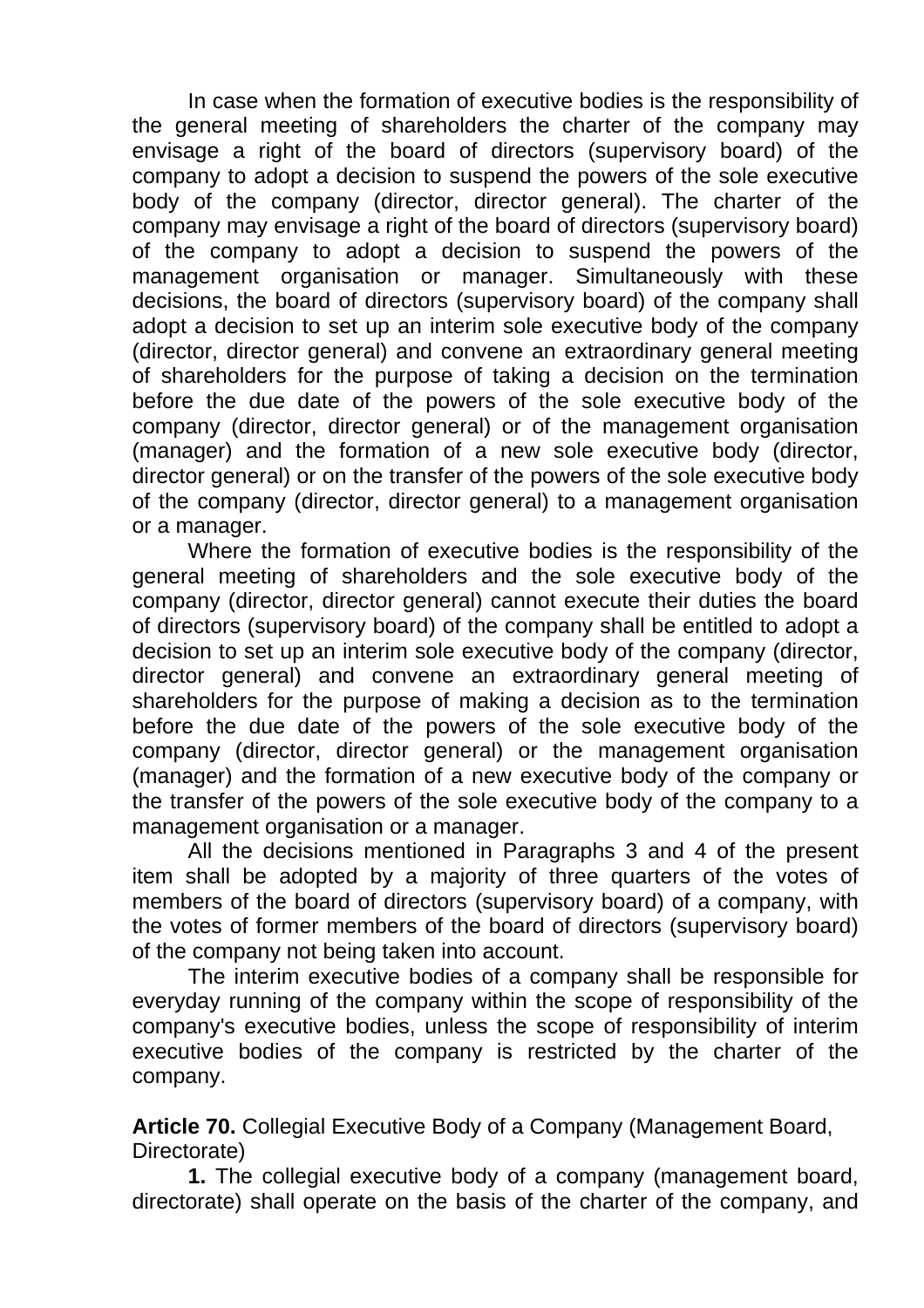also based on internal documents of the company (statute, rules of procedure, or other documents), approved by the general meeting of shareholders in which the periods and procedure for the convocation and conducting of its meetings, as well as the procedure for the adoption of decisions, are established.

**2.** The quorum of a meeting of the collective executive body of a company (board, directorate) shall be determined by the charter of the company or an in-house document of the company and this quorum shall to at least half of the elected members of the collective executive body (management board, directorate) of the company. If the number of members of the collective executive body (management board, directorate) of the company becomes less than the said quorum the board of directors (supervisory board) of the company shall adopt a decision to form an interim collective executive body (management board, directorate) of the company and convene an extraordinary general meeting of shareholders for the purpose of electing a collective executive body (management board, directorate) of the company, or if under the charter of the company it is within the scope of its responsibility, to form a collective executive body (management board, directorate) of the company.

Minutes shall be produced at a meeting of the collective executive body (management board, directory) of a company. The minutes of a meeting of the collective executive body (management board, directorate) of a company shall be presented to the members of the board of directors (supervisory board) of the company, the in-house audit commission of the company and an auditor of the company at their request.

Meetings of the collective executive body (management board, directorate) of a company shall be convened by the person performing the functions of a sole executive body of the company (director, director general) who signs all documents in the name of the company and the minutes of meetings of the collective executive body (management board, directorate) of the company, acts without a power of attorney in the name of the company under the decisions of the collective executive body (management board, directorate) of the company made within the scope of its responsibility.

A member of the collective executive body (management board, directorate) of a company is prohibited to transfer his/her voting right to another person, in particular, another member of this body.

**Article 71.** Responsibility of Members of a Board of Directors (or Supervisory Board), One-person Executive Body (Director, General Director) and/or Members of a Collegial Executive Body Management Board, Directorate), Management Organization, or Manager

**1.** The members of the board of directors (or supervisory board), oneperson executive body (director, general director), an interim sole executive body, members of the collegial executive body (management board,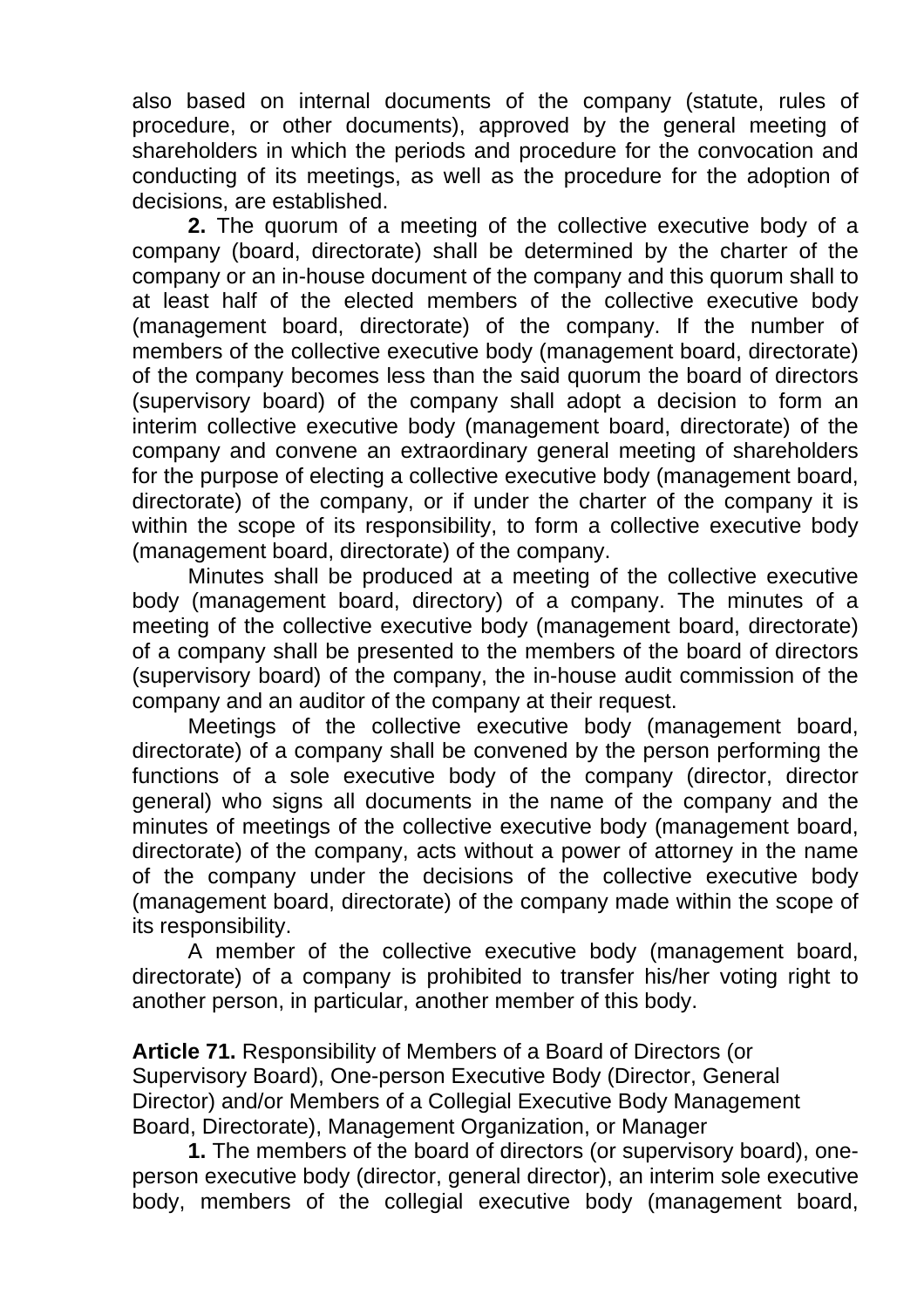directorate), and likewise the management organization or manager must, when exercising their rights and performing duties, operate in the interests of the company and exercise their rights and perform duties with respect to the company reasonably and in good faith.

**2.** Members of the board of directors (or supervisory board), oneperson executive body (director, general director), an interim one-person executive body, members of the collegial executive body (management board, directorate) and likewise the management organisation or manager shall bear responsibility to the company for losses caused to the company due to their at-fault actions (or failure to act), unless other grounds for responsibility have been established by federal laws.

Members of the board of directors (or supervisory board), one-person executive body (director, general director), an interim one-person executive body, members of the collegial executive body (management board, directorate) and likewise the management organisation or manager shall bear responsibility to the company or its shareholders for losses caused to the company due to their at-fault actions (or failure to act), violating the procedure for acquisition of shares of an open joint-stock company provided for by Chapter XI.1 of this Federal Law.

The members of the board of directors (or supervisory board) and of the collegial executive body (management board, directorate) of a company who voted against decisions that entailed losses to the company or who did not take part in the voting shall not bear responsibility.

**3.** When determining the grounds and extent of responsibility of members of the board of directors (or supervisory board), of the oneperson executive body (director, general director) and/or members of the collegial executive body (management board, directorate), and likewise of the management organization or manager, the ordinary course of business and other circumstances bearing on the matter must be taken into account.

**4.** If, in accordance with the provisions of this Article, several persons be liable, their liability to the company and in the instance, provided for by Paragraph Two of Item 2 of this Article, to a shareholder shall be joint and several.

**5.** A company or shareholder(s) possessing in aggregate no less than 1 per cent of placed common stock of the company shall have the right to apply to a court with a suit against a member of the board of directors (or supervisory board), one-person executive body (director, general director), interim one-person executive body (director, director general), member of collegial executive body (management board, directorate) and likewise the management organisation or manager concerning compensation of losses caused to the company in the event noted in Paragraph One of Item 2 of this Article.

A company or shareholder shall have the right to apply to a court with a suit against a member of the board of directors (or supervisory board), one-person executive body (director, general director), interim one-person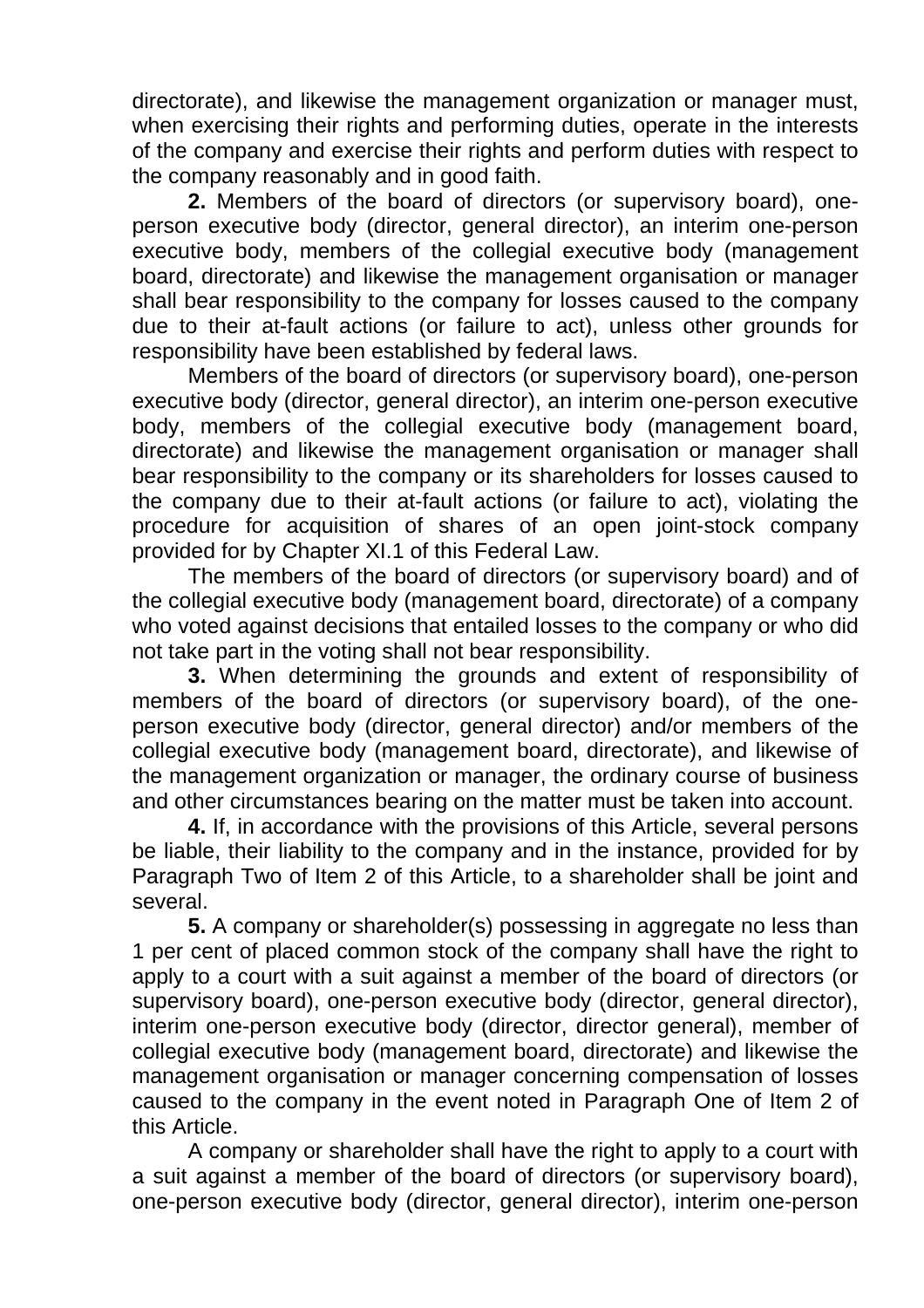executive body (director, director general), member of collegial executive body (management board, directorate) and likewise the management organisation or manager concerning compensation of losses caused thereto in the event noted in Paragraph One of Item 2 of this Article.

**6.** Representatives of the state or a municipal entity in the board of directors (supervisory board) of an open company shall be answerable under the present article along with the other members of the board of directors (supervisory board) of an open company.

## **Chapter IX. Acquisition and Purchase by a Company of Issued Stock**

**Article 72.** Acquisition by a Company of Issued Stock

**1.** A company shall have the right to acquire stock issued by it by a decision of the general meeting of shareholders concerning the decrease of charter capital of the company by means of the acquisition of part of the issued stock, for the purpose of reducing the total quantity thereof, if this has been provided for by the charter of the company.

The company shall have no right to adopt a decision concerning the decrease of charter capital of the company by means of the acquisition of part of the issued stock for the purpose of reducing the total quantity thereof if the par value of the stock remaining in circulation becomes lower than the minimum charter capital provided for by this Federal Law.

**2.** The company, if there is a provision to this effect in its charter, shall be entitled to acquire shares it has floated, by the decision of a general meeting of shareholders or decision of the board of directors (supervisory board) of the company if under the charter of the company the board of directors (supervisory board) of the company has a right to make such a decision.

The company shall not have the right to adopt a decision concerning the acquisition by the company of stock if the par value of the stock of the company in circulation comprises less than 90 percent of the charter capital of the company.

**3.** Stock shares acquired by the company on the basis of a decision adopted by the general meeting of shareholders concerning a decrease in the charter capital of the company by means of acquisition of stock for the purpose of reducing the total quantity thereof shall be canceled when they are acquired.

Shares acquired by the company under Item 2 of the present article shall not confer a voting right, they shall not be taken into account in counting votes and no dividend shall be accrued thereon. Such shares shall be sold at the price not lower than their market value within one year after the date of their acquisition. Otherwise the general meeting of shareholders shall adopt a decision to reduce the authorised capital of the company by redeeming these shares.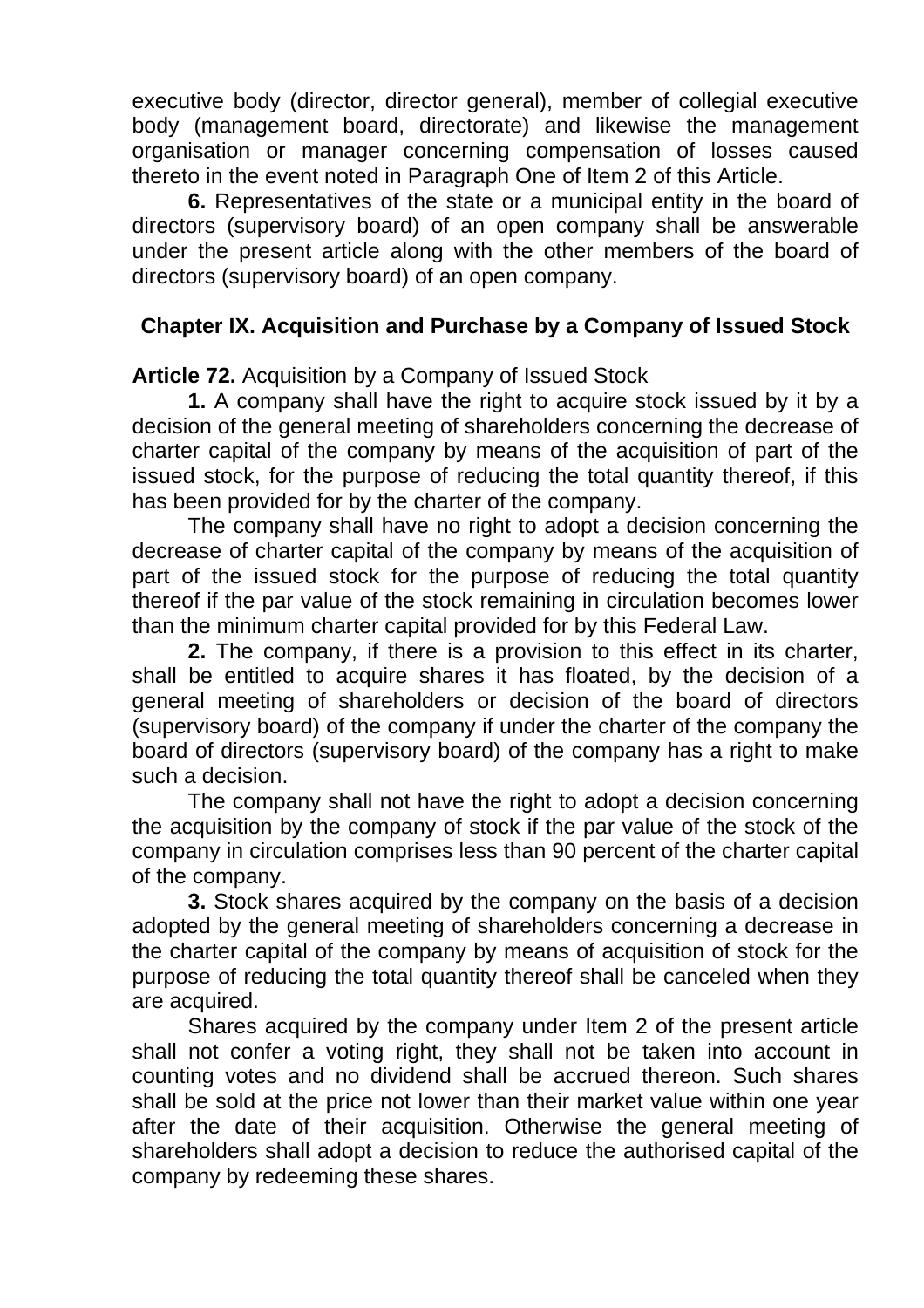**4.** The categories (or types) of stock to be acquired, the quantity of stock to be acquired by the company of each category (or type), the price of acquisition, the form and period for paying up, and also the period during which the acquisition of stock shall be carried out must be determined by the decision on the acquisition of stock.

Unless otherwise provided for by the charter of the company, the paying up of stock in the event of its acquisition shall be carried out in cash. The period during which the acquisition of stock is carried out may not be less than 30 days. The price of acquisition by the company of stock shall be determined in accordance with Article 77 of this Federal Law.

Each holder of stock of specified categories (or types), the decision concerning the acquisition of which is adopted, shall have the right to sell such stock, and the company shall be obliged to purchase it. If the total quantity of stock with respect to which applications have been received concerning their acquisition exceeds the quantity of stock which may be acquired by the company, taking into account the limitations established by this Article, then the stock shall be acquired from the shareholders in proportion to their stated demands.

**5.** Not later than 30 days before the commencement of the period during which the acquisition of stock is carried out, the company shall be obliged to inform the holders of stock of the specified categories (or types). The notice must contain the information specified in paragraph one of Clause 4 of this Article.

**Article 73.** Limitations on Acquisition of Issued Stock by a Company

**1.** A company shall not have the right to acquire common stock issued by it:

until payment up in full of the entire charter capital of the company;

if at the time of their acquisition the company indicia of insolvency (or bankruptcy) in accordance with the laws of the Russian Federation on the insolvency (or bankruptcy) of enterprises, or if said indicia appear as a result of the acquisition of such stock;

if as of its acquisition the value of the net assets of the company is less than its charter capital, reserve fund, and excess of the liquidation value of the issued preferred stock over the par value determined by the charter, or becomes less than the amount thereof as a result of the acquisition of the stock.

**2.** A company shall not have the right to exercise the acquisition of preferred stock of a specified type issued by it:

until payment up in full of the entire charter capital of the company;

if at the time of their acquisition the company bears indicia of insolvency (or bankruptcy) in accordance with the laws of the Russian Federation on the insolvency (or bankruptcy) of enterprises, or if said indicia appear as a result of the acquisition of such stock;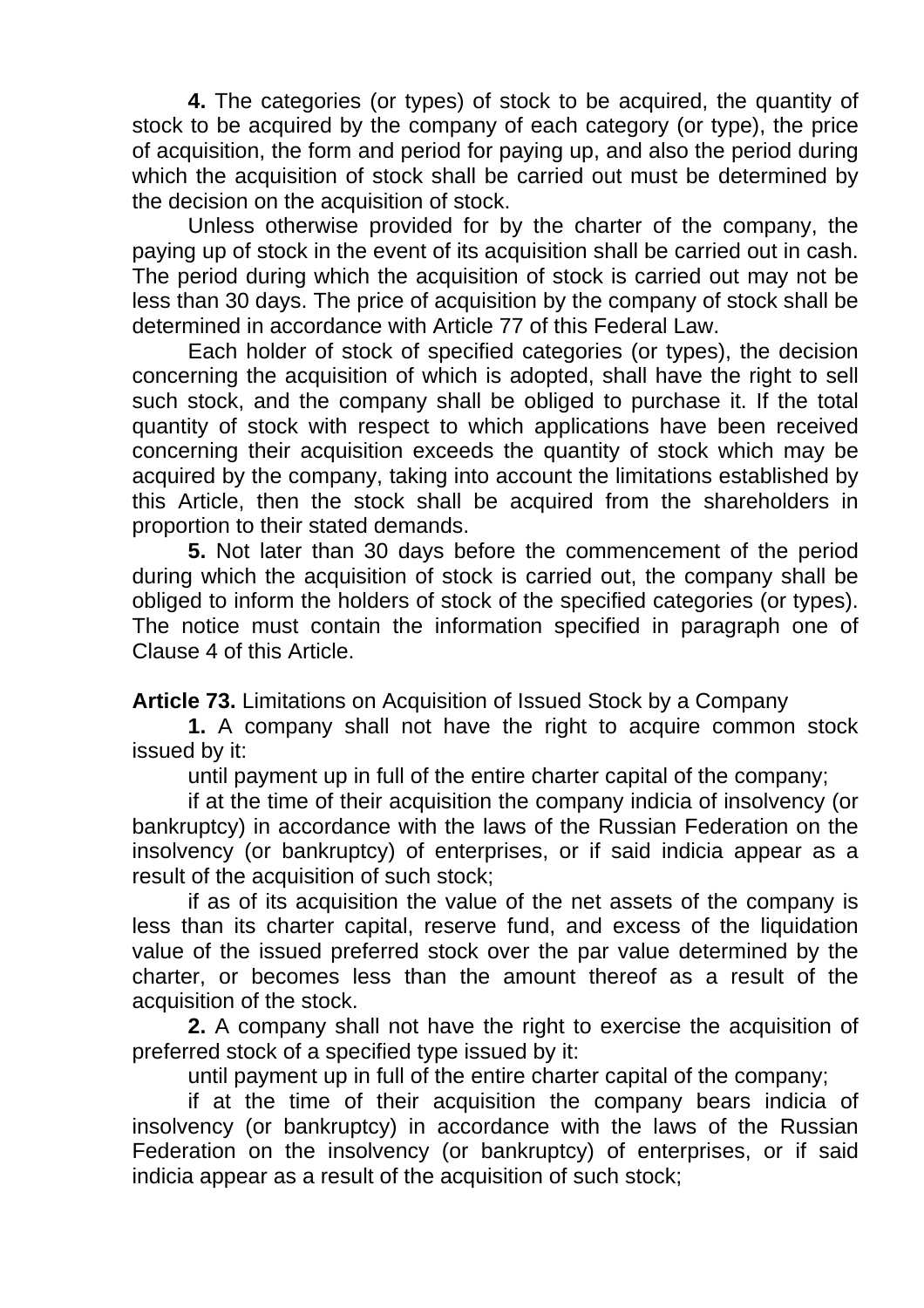if at the time of their acquisition the value of the net assets of the company is less than its charter capital, reserve fund, and excess of the liquidation value of the issued preferred stock over the par value determined by the charter, the holders of which possess a preference in priority of payment of the liquidation value over the holders of types of preferred stock subject to acquisition, or if it becomes less than this amount as a result of the acquisition of the stock.

**3.** A company shall not have the right to acquire issued stock before the purchase of all stock, the demands concerning the purchase of which have been submitted in accordance with Article 76 of this Federal Law.

**Article 74.** Consolidation and Splitting of Stock

**1.** By decision of the general meeting of shareholders, a company shall have the right to consolidate issued stock, as a result of which two or more stock shares of the company shall be converted into one new stock share of the same category (or type). In such a case, respective changes relative to the par value and quantity of the the company's floated and announced shares of a relevant category (type) shall be made in the charter of the company.

**2.** By decision of the general meeting of shareholders, a company shall have the right to carry out the splitting of issued stock of the company, as a result of which one stock share of the company is converted into two or more stock shares of the same category (or type). In such a case, respective changes regarding to the par value and quantity of the the company's floated and announced shares of a relevant category (type) shall be made in the charter of the company.

**Article 75.** Purchase of Stock by a Company at the Demand of **Shareholders** 

**1.** Holders of voting stock shall have the right to demand the purchase by the company of all or part of the stock owned by them in instances of:

reorganization of the company or the conclusion of a large-scale transaction, the decision concerning the endorsement of which is adopted by the general meeting of shareholders in accordance with Clause 3 of Article 79 of this Federal Law, if they voted against the adoption of the decision concerning its reorganization or the endorsement of the said transaction, or if they did not take part in the voting on such matters;

amendments and addenda to the charter of the company or approval of a restated version of the charter of the company which limit their rights, if they voted against the adoption of the respective decision or did not take part in the voting.

**2.** The list of shareholders who have the right to demand the purchase by the company of stock owned by them shall be drawn up on the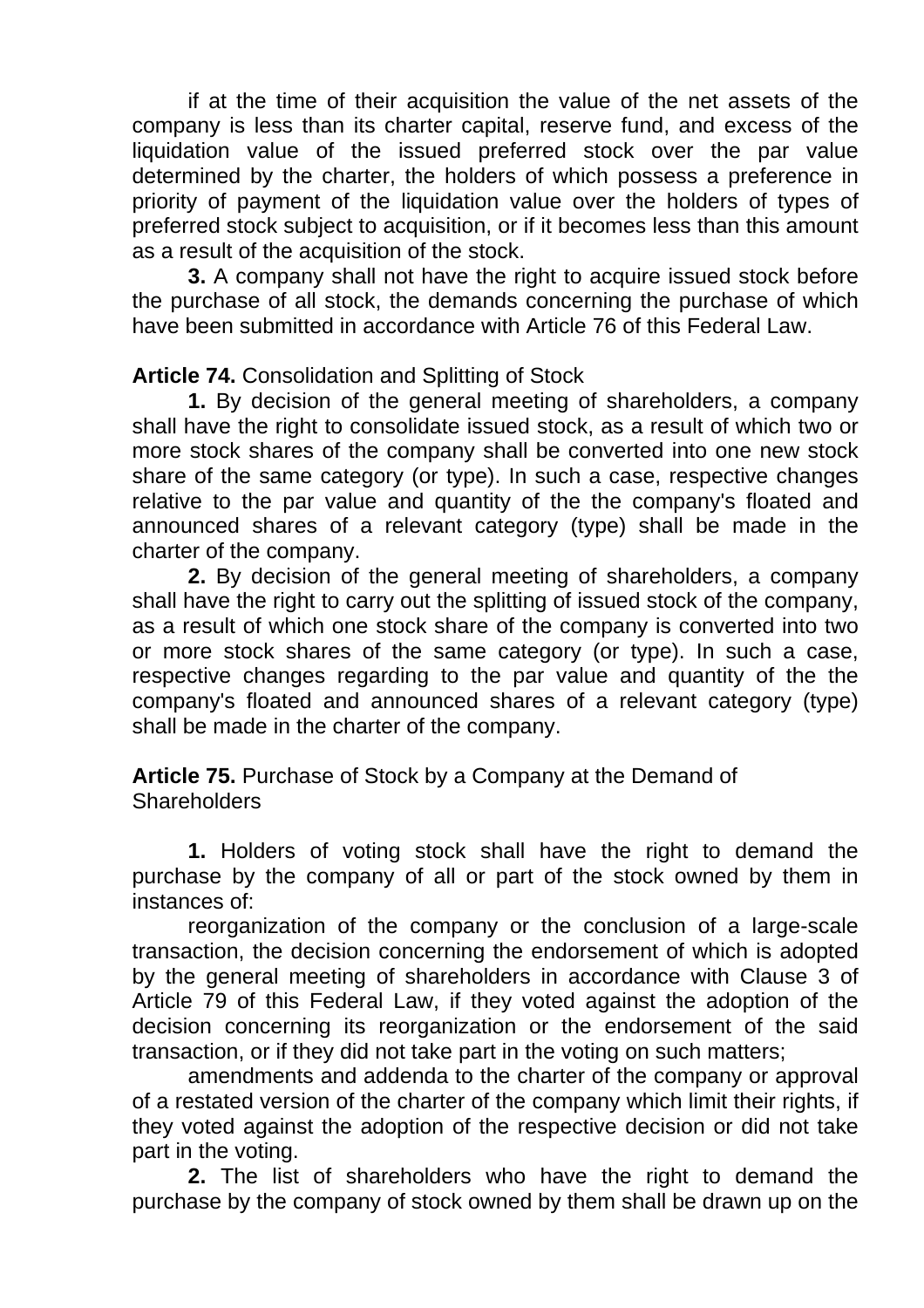basis of data from the shareholders register on the day of drawing up the list of persons who have the right to participate in the general meeting of shareholders, the agenda for which includes the matters, the voting with regard to which in accordance with this Federal Law may give rise to right to demand the purchase of the stock.

**3.** The buy-out of shares shall be effected by the company at a price determined by the board of directors (supervisory board) of the company but not below the market price which is to be assessed by an independent appraiser with no account taken of its variation resulting from the actions of the company which caused the occurrence of a right to claim share valuation and buy-out.

**Article 76.** Procedure for Exercise by Shareholders of the Right to Demand Purchase by a Company of Stock Owned by Them

**1.** A company shall be obliged to give notice to shareholders about the existence of their right to demand the purchase by the company of stock owned by them, the price, and the procedure for the exercise of the purchase.

**2.** The notice to the shareholders concerning the holding of a general meeting of shareholders, the agenda of which includes the matters, voting with regard to which may in accordance with this Federal Law give rise to the right to demand the purchase by the company of stock, must contain the information specified in Clause 1 of this Article.

**3.** A stockholder's demand in writing for redemption of the stocks owned by him shall be sent to the company, indicating the stockholder's place of residence (location) and the number of stocks whose redemption he demands. The signature of the stockholder being a natural person, as well as of his representative, on the stockholder's demand for redeeming the stocks owned by him and on the withdrawal of the said demand must be attested and certified by a notary public or by the holder of the register of the company's stockholders.

The demands of shareholders concerning the purchase by the company of stock owned by them must be submitted to the company not later than 45 days from the date of the adoption of the respective decision by the general meeting of shareholders.

As of the time of receiving by a company a stockholder's demand for redeeming the stocks owned by him up and pending the time of making an entry to the register of the company's stockholders on the transfer of ownership of the stocks to be redeemed to the company or pending the stockholder's withdrawal of his demand for redeeming these stocks, the stockholder shall not be entitled to make transactions with third persons connected with alienation or charging of these stocks, and the holder of the said register shall make the appropriate entry to the register of the company's stockholders. A stockholder's withdrawal of his demand for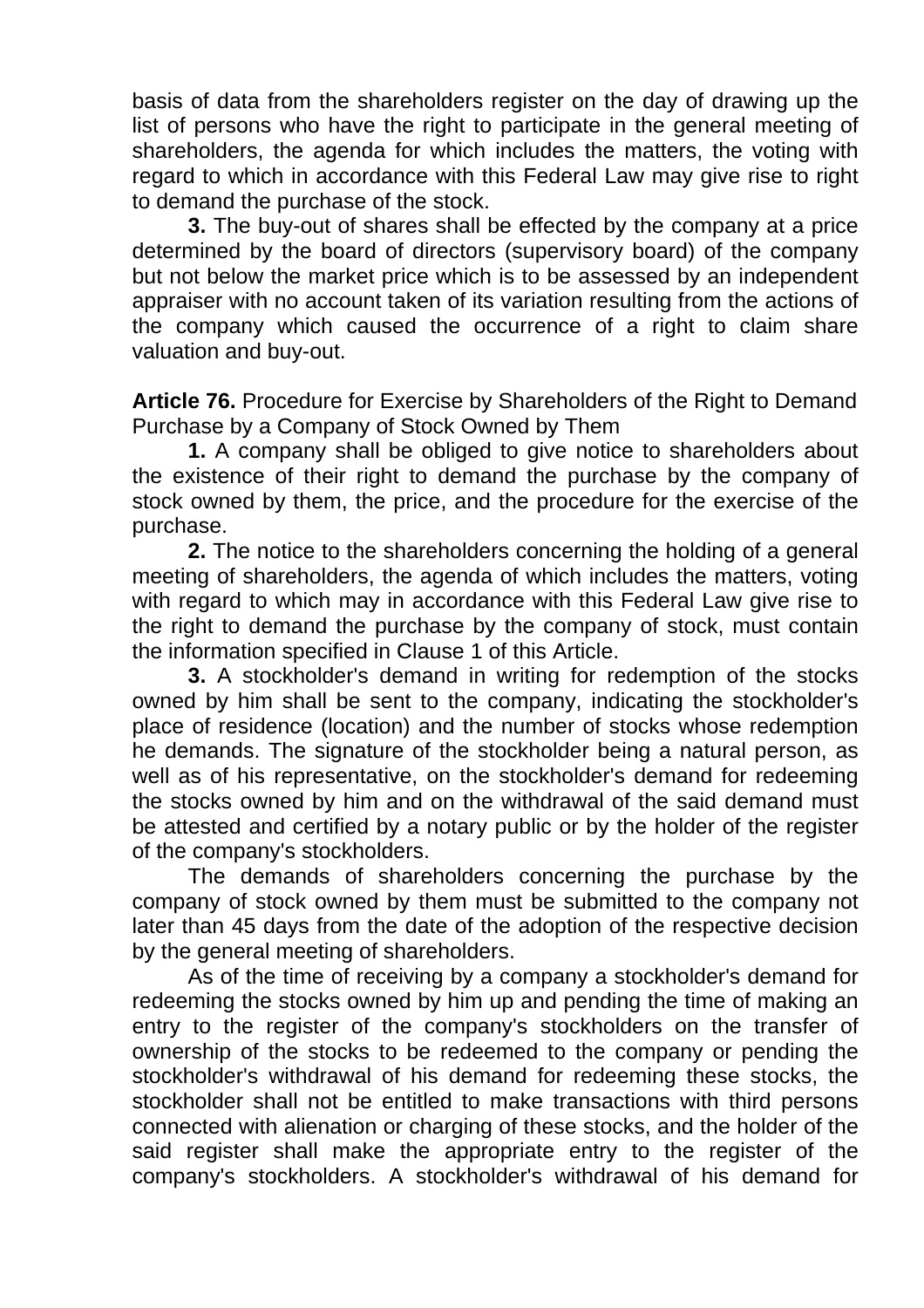redeeming the stocks owned by him must come to the company within the time period provided for by Paragraph Two of this Item.

**4.** Upon the expiry of the time period specified by Paragraph Two of Item 3 of this Article the company shall be obliged within 30 days to redeem stocks from the stockholders that have submitted demands for their redemption.

The company's board of directors (or supervisory board) at the latest in 50 days as of the date of adopting the appropriate decision by a general meting of shareholders shall endorse a report on the results of stockholders' submitting demands for redeeming the stocks owned by them.

The holder of the register of the company's stockholders shall make an entry to this register on the transfer of ownership of the stocks to be redeemed to the company on the basis of a report on the results of submitting by a stockholder or stockholders demands for redeeming the stocks owned by them, endorsed by the company's board of directors (or supervisory board) and on the basis of demands of a stockholder or stockholders for redeeming the stocks owned by them, as well as of the documents proving the discharge by the company of its duty to pay monetary funds to the stockholder or stockholders who have submitted demands for redeeming the stocks owned by them.

**5.** The purchase of stock by the company shall be carried out at the price specified in the communication concerning the conducting of the general meeting, the agenda of which shall include the matters, voting with regard to which may in accordance with this Federal Law give rise to the right to demand the purchase of stock by the company. The total amount of assets directed by the company towards the purchase of the stock may not exceed 10 percent of the value of the net assets of the company on the date of the adoption of the decision which gives rise to the right of the shareholders to demand the purchase by the company of the stock owned by them. If the total quantity of stock with respect to which demands have been stated concerning purchase exceed the quantity of stock which may be purchased by the company taking into account the above-established limitations, then the stock shall be purchased from the shareholders in proportion to the stated demands.

**6.** The stocks redeemed by the company shall be at the disposal thereof. The said stocks shall not grant the right of vote, shall not be counted when voting and dividends shall not be charged on them. The said stocks must be sold at a price not lower than the market one at the latest in one year as of the date of the transfer of ownership of the stocks to be redeemed to the company, otherwise a general meeting of stockholders must render a decision on decrease of the company's authorised capital by way of paying off the said stocks.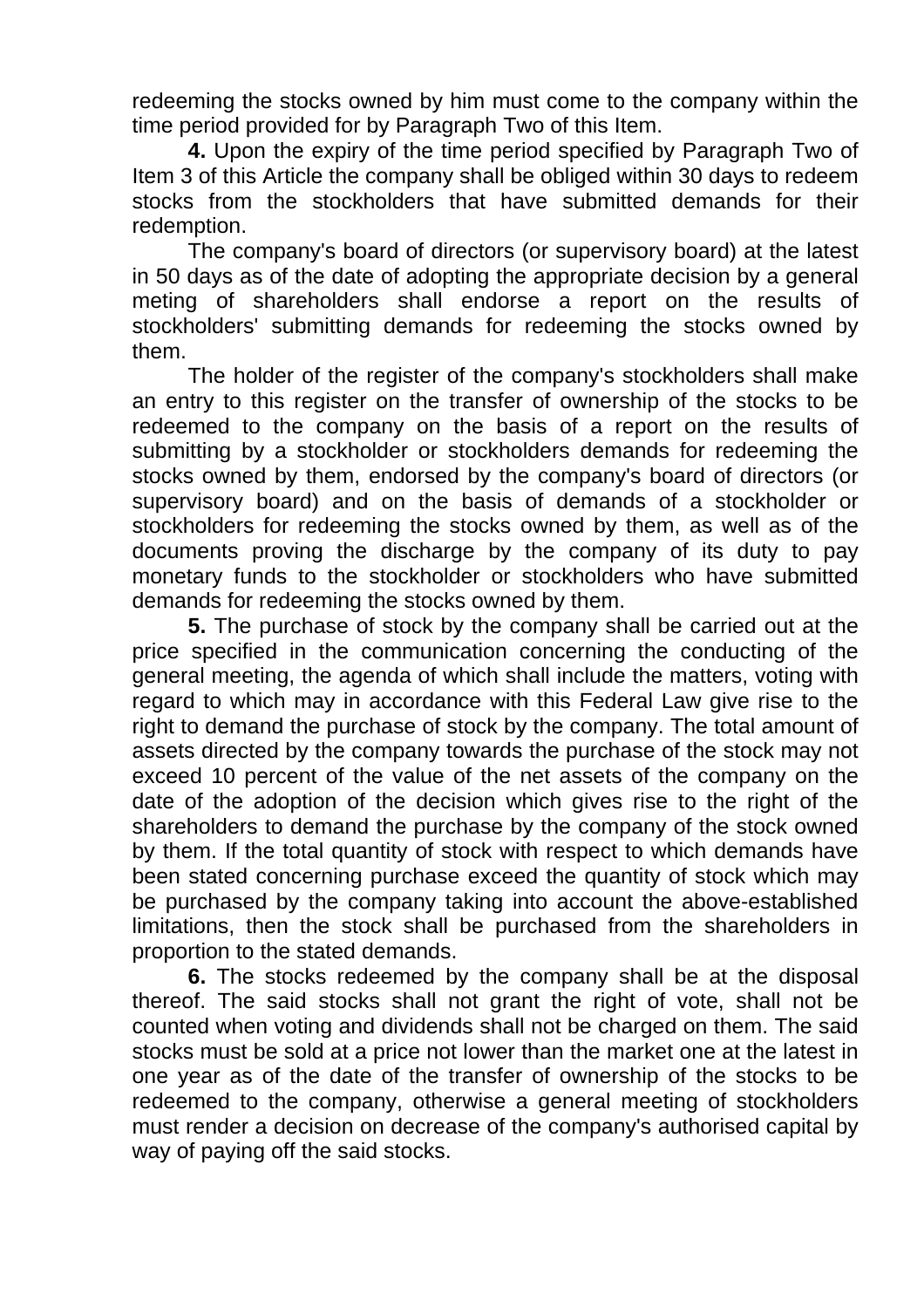**Article 77.** Determination of the Price (Valuation in Monetary Terms) of **Property** 

**1.** Where under the present Federal Law the price (valuation in terms of money) of assets and also the floatation price or buy-out price of issue securities of a company are determined by a decision of the board of directors (supervisory board) of the company they shall be set on the basis of their market value.

If the person interested in accomplishing one or several deals in which the price (valuation in terms of money) of an asset is determined by the board of directors (supervisory board) of a company is a member of the board of directors (supervisory board) of the company the price (valuation in terms of money) of the asset shall be determined by a decision of the members of the board of directors (supervisory board) of the company who are not interested in the accomplishment of the deal. In a company with 1,000 and more shareholders the price (valuation in terms of money) of an asset shall be determined by independent directors who are not interested in the accomplishment of the deal.

Where the number of uninterested directors is less that the quorum established by the charter for holding a sitting of the board of directors (or supervisory board) and (or) where all members of the board of directors (or supervisory board) are not independent directors, the price (valuation in monetary terms) of property may be determined by the decision of a general meeting of shareholders adopted in the procedure provided for by Item 4 of Article 83 of this Federal Law.

**2.** An independent appraiser may be invited to assess the market value of an asset.

The invitation of an independent appraiser for determining the market value shall be compulsory for determining the price for which shares are bought out by the company, from shareholders who own them, under Article 76 of the present Federal Law and also in the other cases if it is directly stipulated by the present Federal Law.

Where the floatation price of securities is being determined, for which the purchasing or demand price and supply price are published in the press on a regular basis, there is no compulsory requirement for an independent appraiser to be invited, and for the purpose of assessing the market value of such securities this purchasing price or demand price and supply price thereof shall be taken into account.

**3.** Where from 2 to 50 per cent inclusive of a company's voting stocks are owned by the State and (or) a municipal formation and the price (valuation in monetary terms) of property, price of floating the company's emissive securities, price of repurchase of the company's stocks (hereinafter referred to as of the price of units) are determined in compliance with this Article by the company's board of directors (or supervisory board), it shall be obligatory to notify the federal executive body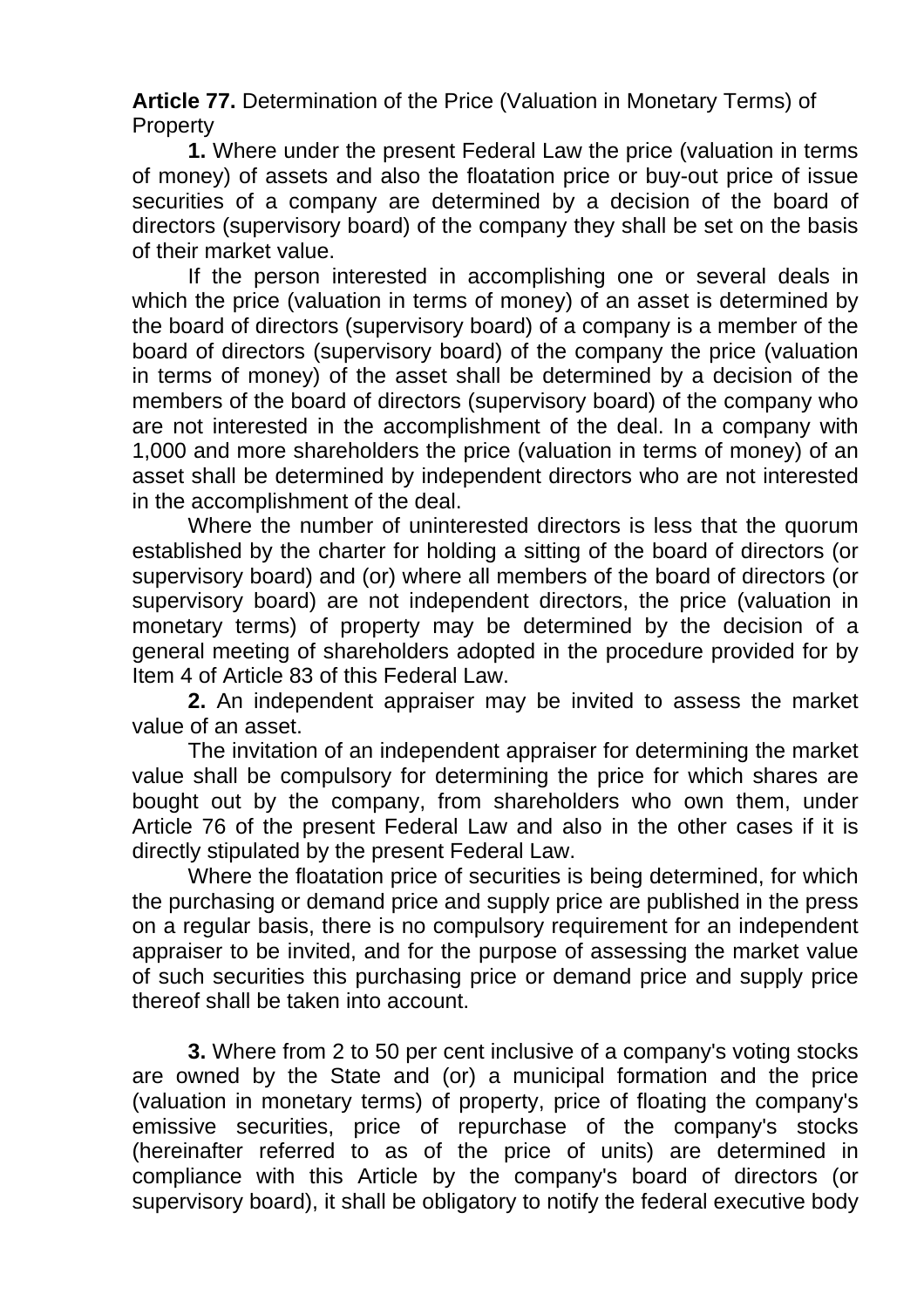authorised by the Government of the Russian Federation (hereinafter referred to as the authorised body) of the decision on determination of the price of units rendered by the company's board of directors (or supervisory board).

The following shall be submitted to the authorised body within the time period of three working days at most as of the date of rendering by the board of directors (or supervisory board) a decision on determination of the price of units:

a copy of the decision of the company's board of directors (or supervisory board) on determination of the price of units;

a copy of the appraiser's report on evaluation, if his attraction for evaluation of the price of units is obligatory under this Federal Law and in other cases, where an appraiser has been attracted for determining the price of units;

other documents (copies of the documents) containing information on determination of the price of units prepared by the company, its stockholders or the company's contractor, if under this Federal Law an appraiser's attraction is not obligatory and an appraiser has not been attracted for determining the price of units.

The authorized body within the time period of 20 days at most as of the date of receiving the said documents shall be entitled to send to the company its reasoned opinion.

The authorised body shall consider the submitted documents and shall verify them as to the compliance:

of the evaluation report prepared by the appraiser with the evaluation standards and the legislation on evaluation activity;

of the decision of the company's board of directors (or supervisory board) on determination of the price of units with the existing market price of similar units, if under this Federal Law an appraiser's attraction is not obligatory.

A reasoned opinion of the authorised body shall be sent:

to the company in the event of rendering by the authorised body the decision on non-compliance of the price of the units determined by the company's board of directors (or supervisory board) in conformity to this Article without attracting an appraiser, with the existing market price of similar units. In the event of receiving such opinion, the company's board of directors (or supervisory board) shall render a decision on the refusal to make a transaction or shall render a decision on determination of the price of the units with the obligatory attraction of an appraiser and observance of the procedure established by this Article;

to the self-regulated organisation of appraisers of which the appraiser who has effected the evaluation, is a member, in the event of rendering by the authorised body a decision on non-compliance of the evaluation report prepared by the appraiser with the evaluation standards and the legislation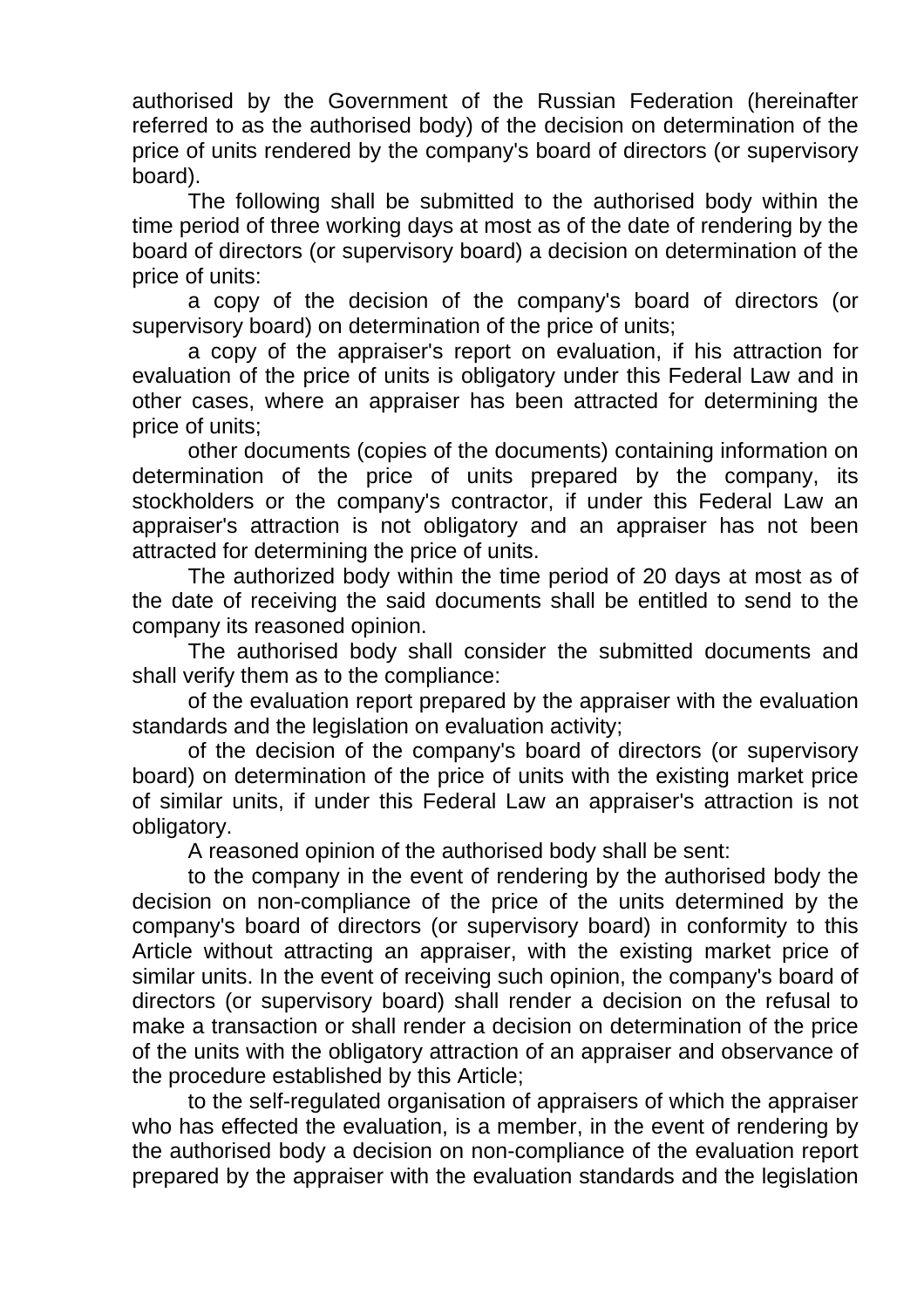on evaluation activity, for an expert examination of the appropriate evaluation report by the self-regulated organisation.

An opinion of the authorised body may be appealed against judicially on the basis of a company's claim.

In the event of sending a reasoned opinion to a self-regulated organisation of appraisers, the authorised body shall issue an order to suspend execution of the decision of the board of directors (or supervisory board) on determination of the price of units for the time period of conducting an expert examination of the appropriate evaluation report and shall concurrently send to the company a notification in respect of addressing the self-regulated organization of appraisers for conducting such expert examination attaching thereto the said order and a copy of the reasoned opinion sent. The self-regulated organisation shall conduct such expert examination and on the basis of it shall send its opinion to the authorised body and the company within the time period of 20 days at most as of the date of receiving the reasoned opinion. If the self-regulated organisation of appraisers sends a negative opinion based on the results of the expert examination, the price of units determined by the company's board of directors (or supervisory board) in compliance with this Article shall be declared incorrect.

The authorised body shall be entitled to dispute the results of an expert examination in a judicial procedure.

If the authorised body has not sent to the company an opinion within the time period established by this Article, the price of units shall be declared correct and recommended for making a transaction.

The transaction made by a company in contravention of the procedure established by this Article or whose price is incorrect under this Article, can be declared invalid on the basis of a claim of the authorised body within six months as of the date when the authorised body learned or should have learned of making the transaction.

A court shall be entitled, subject to all the circumstances of the case, to deny declaring the transaction invalid, if the company can prove that the violations made are not major and the transaction has not entailed the infliction of damage to society, State and (or) a municipal formation.

#### **Chapter X. Large-Scale Transactions**

#### **Article 78.** Major Deals

**1.** A "major deal" means a deal (in particular, a loan, credit, charge, surety) or several interconnected deals, relating to the acquisition, alienation or possibility of alienation of assets by a company directly or indirectly, with the value of the assets being 25 per cent or more of the balance sheet value of the company's assets appraised according to its financial statements as of the last accounting date, except for deals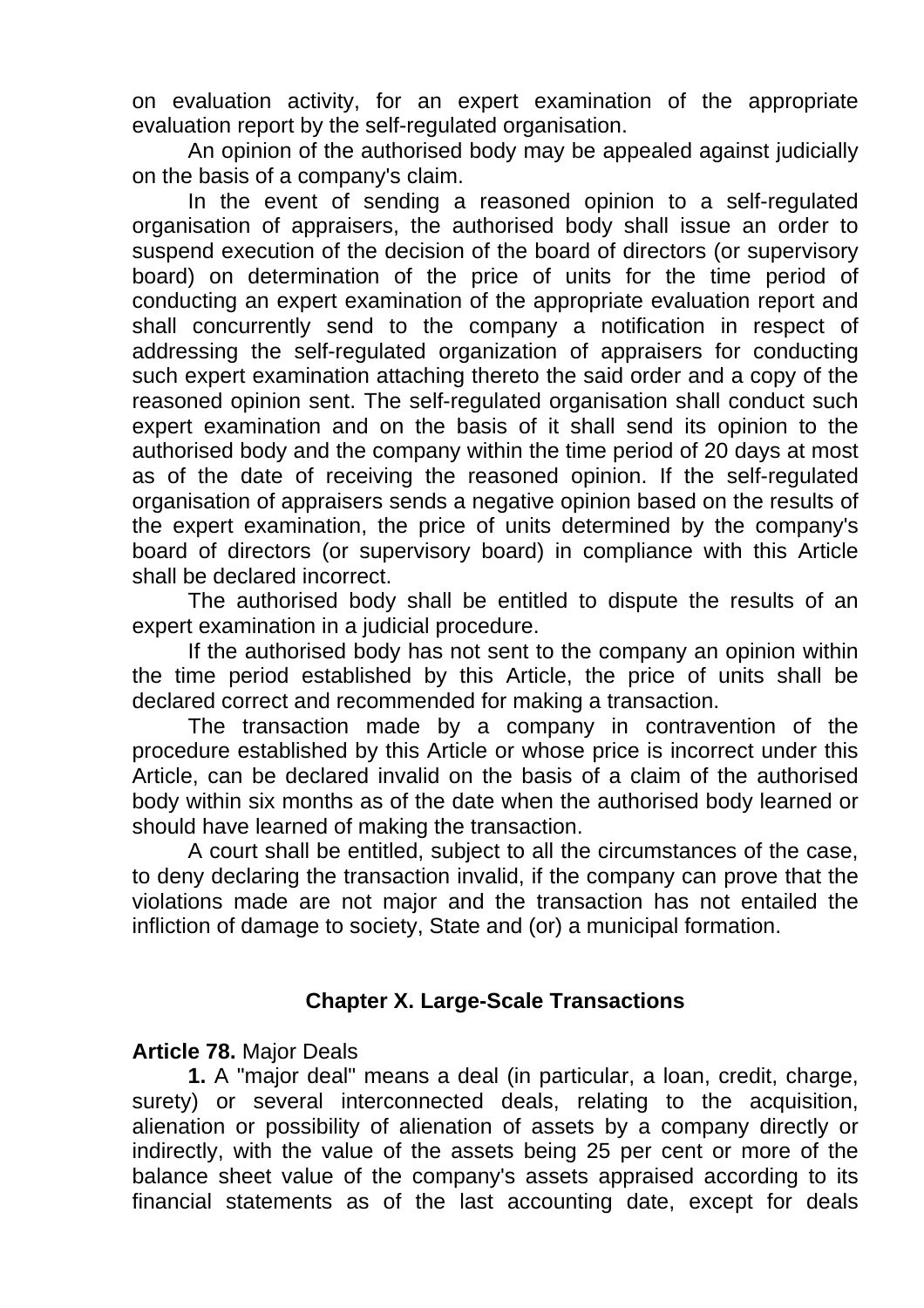accomplished in the course of the ordinary economic activity of the company, deals relating to the floatation by subscription (sale) of the company's ordinary shares and deals relating to the floatation of issue securities converted into ordinary shares of the company. The charter of the company may also establish other cases when the major deal approval procedure as envisaged by the present Federal Law extends to deals accomplished by the company.

In the event of alienation or the possibility of alienation of assets comparison shall be made between the balance sheet value of the company's assets and the value of such former assets determined according to accounting data and in the event of acquisition of assets, the purchase price thereof.

**2.** For the purpose of the board of directors (supervisory board) of a company and the general meeting of shareholders adopting a decision to approve a major deal the price of the assets (services) being alienated or acquired shall be determined by the board of directors (supervisory board) of the company in keeping with Article 77 of the present Federal Law.

**Article 79.** Procedure for the Approval of a Major Deal

**1.** A major deal shall be approved by the board of directors (supervisory board) of a company or the general meeting of shareholders in keeping with the present article.

**2.** A decision to approve a major deal of which the subject matter is assets worth 25 to 50 per cent of the balance sheet value of the company's assets shall be adopted by all the members of the board of directors (supervisory board) of the company unanimously, with the votes of former members of the board of directors (supervisory board) of the company not being taken into account.

If a unanimous decision of the board of directors (supervisory board) of the company has not been reached in respect of the approval of a major deal the matter of approving the deal may be referred by the board of directors (supervisory board) of the company to the general meeting of shareholders for consideration and decision. In such a case the decision to approve the major deal shall be adopted by the general meeting of shareholders by a majority vote of the shareholders owning voting shares and attending the general meeting of shareholders.

**3.** The decision to approve a major deal of which the subject matter is assets worth over 50 per cent of the balance sheet value of the company's assets shall be adopted by a general meeting of shareholders by a majority of three quarters of the votes of shareholders owning voting shares and attending the general meeting of shareholders.

**4.** The decision whereby a major deal is approved shall comprise an indication of the person (s) being a party (parties)to the deal, the beneficiary (beneficiaries), the price, subject matter of the deal and its other significant terms and conditions.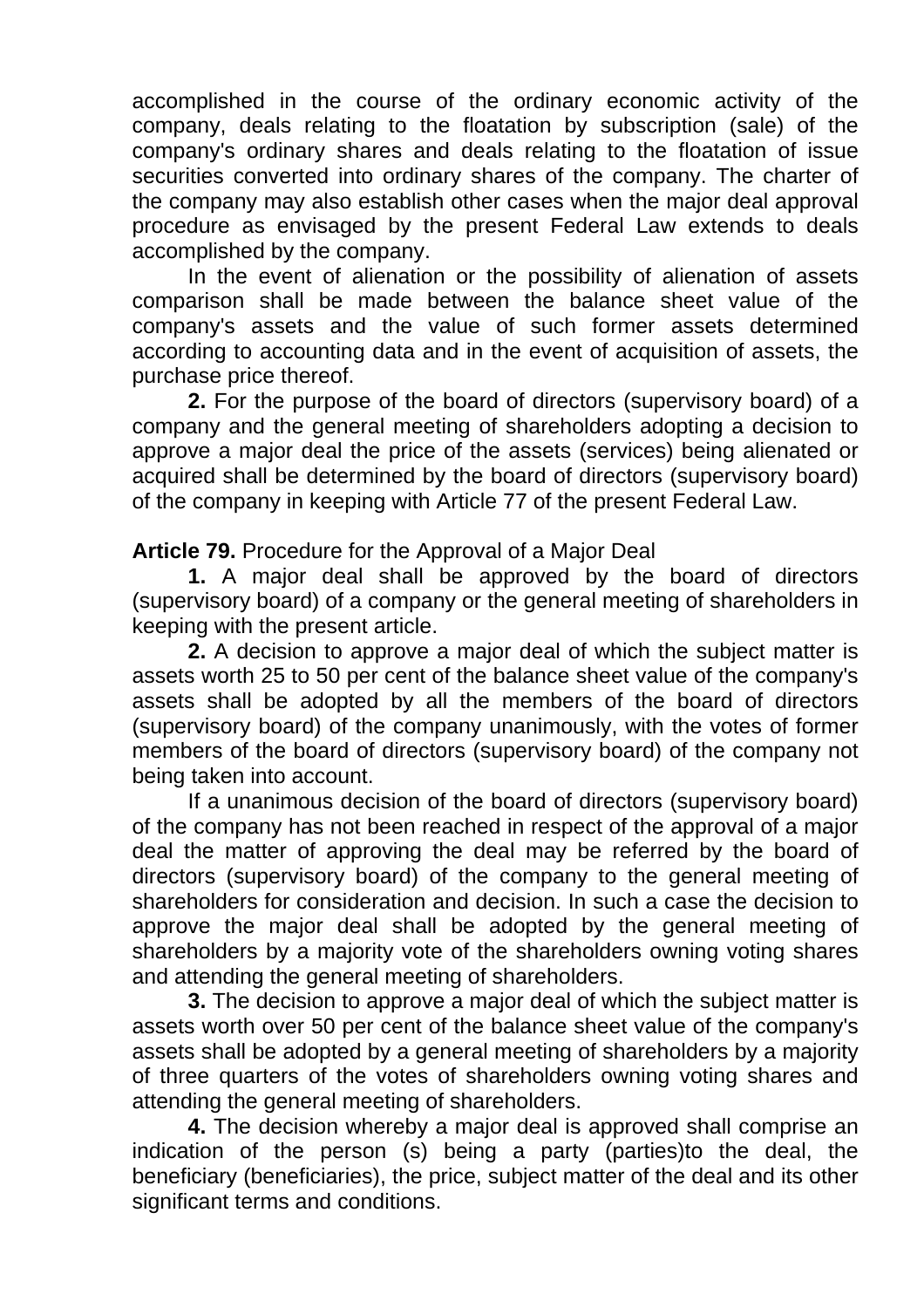**5.** If a major deal is at the same time a deal in which somebody is interested the procedure for the accomplishment of the deal shall be subject only to the provisions of Chapter IX of the present Federal Law.

**6.** A major deal accomplished in breach of the provisions of the present article may be recognised as null and void on the company's or a shareholder's complaint.

**7.** The provisions of the present article shall not apply to companies composed of one shareholder who at the same time performs the functions of a sole executive body.

**Article 80.** Abolished from July 1, 2006.

# **Chapter XI. Interest in Conclusion of a Transaction by a Company**

**Article 81.** Interested Party Deals

**1.** Deals (in particular, a loan, credit, charge, surety) in the accomplishment of which a member of the board of directors (supervisory board) of a company, a person performing the functions of a sole executive body of a company, in particular, of the management organisation or manager, a member of the collective executive body of a company or a shareholder of a company is interested and has jointly with its affiliated person 20 or more per cent of the voting shares of the company as well as a person entitled to issue directions binding thereon, shall be accomplished by the company in compliance with the provisions of the present chapter.

The said persons shall be deemed interested in the accomplishment of a deal by the company in cases when they themselves, the spouses, parents, children, siblings and half brothers and sisters, step-parents and step-children and/or their affiliated persons:

are a party, beneficiary, mediator or representative in the deal;

own (each on his/her own or in their aggregate) 20 and more per cent of the shares (stake, interest) of a legal entity being a party, beneficiary, mediator or representative in the deal;

hold positions in the managerial bodies of a legal entity being a party, beneficiary, mediator or representative in the deal and also positions in the managerial bodies of the management organisation of such a legal entity;

in the other cases stipulated by the charter of the company.

**2.** The provisions of the present chapter shall not apply to:

companies composed of one shareholder who at the same time performs the functions of a sole executive body;

deals in the accomplishment of which all the shareholders of the company are interested;

in the case of exercise of a priority right of acquisition of shares floated by the company and serial securities convertible into shares;

in the case of acquisition or buy-out of floated shares by the company;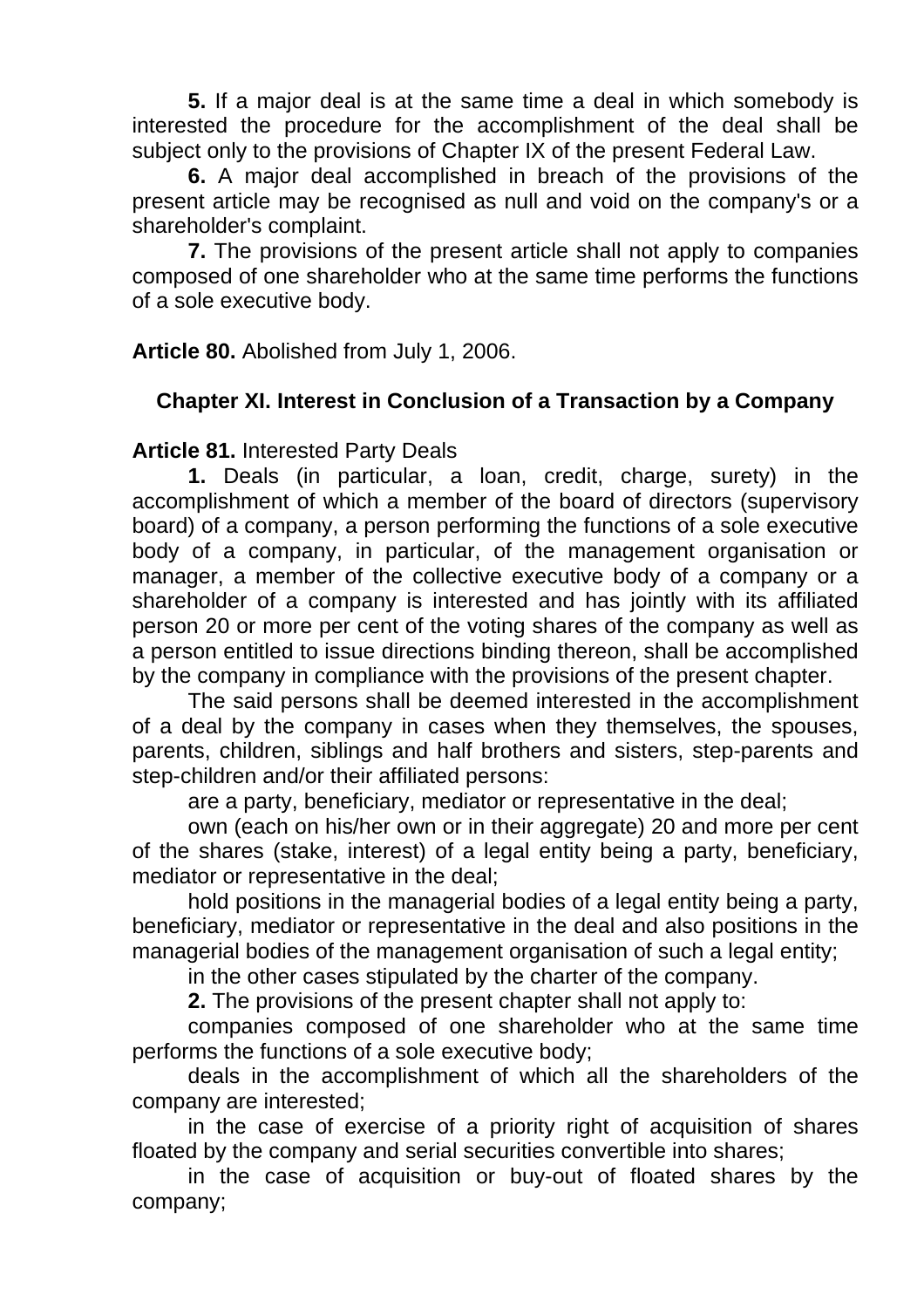in the case of a re-organisation of the company in the form of a merger (affiliation) of companies;

to transactions whose carrying out is obligatory for the company in accordance with federal laws and/or other legal acts of the Russian Federation and the settlements on which are made at fixed prices and tariffs established by the bodies authorised in the field of the state regulation of prices and tariffs.

**Article 82.** Information on an Interest in the Conclusion of a Transaction by a Company

The persons specified in Article 81 of this Federal Law shall be obliged to bring to the information of the board of directors (or supervisory board), audit commission (or internal auditor) and the auditor information concerning:

legal entities in which they possess autonomously or jointly with their affiliated person(s) 20 percent or more of the voting stock (or participatory shares, shares);

legal entities in whose management bodies they hold office;

transactions known to them to be concluded or proposed in which they may be deemed to be interested persons.

**Article 83.** Procedure for the Approval of an Interested Party Deal

**1.** An interested party deal shall be approved before its accomplishment, by the board of directors (supervisory board) of the company or the by general meeting of shareholders in keeping with the present article.

**2.** In a company having 1,000 and less shareholders owning voting shares the decision to approve an interested party deal shall be adopted by the board of directors (supervisory board) of the company by a majority of votes of the directors who are not interested in the accomplishment thereof. If the number of the directors who are not interested makes up less than the quorum required by the charter for holding a meeting of the board of directors (supervisory board) of the company a decision on this matter shall be adopted by the general meeting of shareholders in compliance with the procedure set out in Item 4 of the present article.

**3.** In a company having over 1,000 shareholders owning voting shares the decision to approve a interested party deal shall be adopted by the board of directors (supervisory board) of the company by the majority vote of independent directors not interested in the accomplishment thereof. If all the members of the board of directors (supervisory board) of the company are deemed interested persons and/or are not independent directors the deal may be approved by the general meeting of shareholders adopted in the manner described in Item 4 of the present article.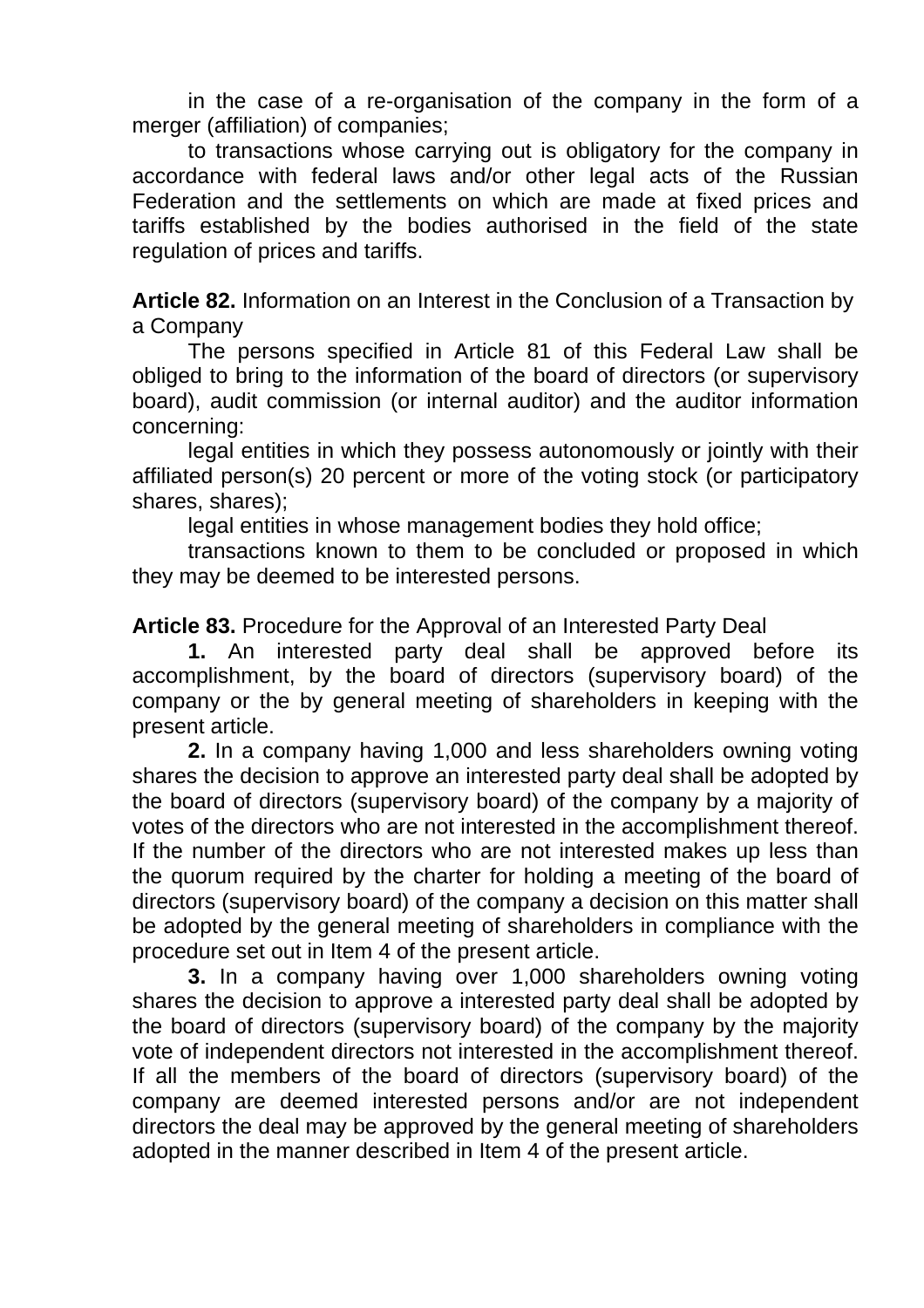An "independent director" means a member of the board of directors (supervisory board) of a company who in the year preceding the year of the decision is not and had not been:

a person performing the functions of sole executive body of the company, in particular, its executive, member of the collective executive body, a person occupying positions in the managerial bodies of the management organisation;

a person whose spouse, parents, children, sibling and half brothers and sisters, step-parents and step-children are persons who occupy positions in the said managerial bodies of the company, the management organisation or are managers of the company;

an affiliated person of the company, except for a member of the board of directors (supervisory board) of the company.

**4.** The decision to approve an interested party deal shall be adopted by the general meeting of shareholders by a majority of votes of all the shareholders not interested in the deal who are owners of voting shares, in the following cases:

if the subject matter of the deal or several interconnected deals is assets of which the value according to accounting data (the offer price of the asset) makes up two and more per cent of the balance sheet value of the company's assets according to its financial statements as of the last accounting date, except for the deals specified in Paragraphs 3 and 4 of the present item;

if the deal or several interconnected deals are a floatation by subscription or a sale of shares making up over two per cent of ordinary shares floated earlier by the company and ordinary shares into which can be converted issue securities floated earlier, such issue securities convertible into shares;

if the deal or several interconnected deals are a floatation by subscription of issue securities convertible into shares which can be converted into ordinary shares making up over two per cent of ordinary shares floated earlier by the company and ordinary shares that can be obtained from issue securities floated earlier, such issue securities convertible into shares.

**5.** An interested party deal shall not required the approval of general meeting of shareholders specified in Item 4 of the present article in cases when the terms of such a deal do not significantly differ from the terms of similar deals concluded by the company and an interested person in the course of ordinary business activity of the company that had been pursued until the time when the interested person was recognised as such. This exception shall only extend to interested party deals which were accomplished within the period of time after the time when the interested person is recognised as such and until the time of the next annual general meeting of shareholders.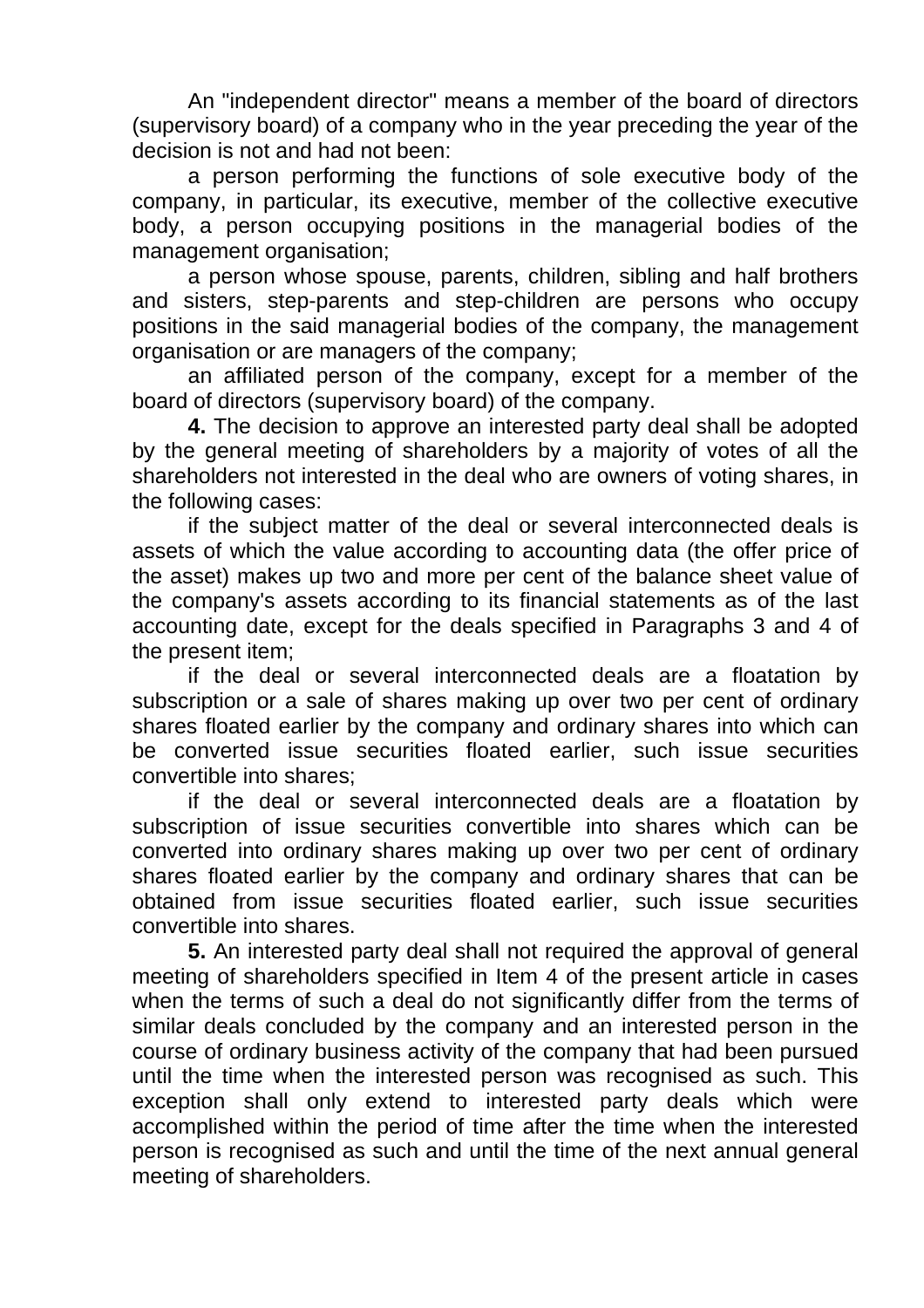**6.** The decision to approve of an interested party deal shall include an indication of the person (s) being parties thereto, beneficiary (beneficiaries), the price, subject matter of the deal and other significant terms and conditions thereof.

The general meeting of shareholders may adopt a decision to approve a deal (deals) between a company and an interested person which can be concluded in the future in the course of the company's ordinary economic activity. In such a case the decision of the general meeting of shareholders shall also specify the maximum amount of the deal (s). Such a decision shall remain in force until the next annual general meeting of shareholders.

**7.** For the purpose of the board of directors (supervisory board) of a company and the general meeting of shareholders adopting a decision to approve an deal the price of alienated or acquired assets or services shall be determined by the board of directors (supervisory board) of the company under Article 77 of the present Federal Law.

**8.** Additional provisions governing the procedure for the making of an interested party deal may be established by the federal executive body in charge of the securities market.

**Article 84.** Consequences of Failure to Comply with Requirements for Transaction, in Conclusion of Which There Is an Interest

**1.** A transaction in the conclusion of which there is an interest concluded with a violation of the requirements for a transaction provided for by the present Federal Law may be deemed to be invalid on a complaint filed by the company or a shareholder.

**2.** The interested person shall bear responsibility to the company in the amount of losses caused by him to the company. If several persons bear responsibility, their responsibility to the company shall be joint and several.

#### **Chapter XI.1. Acquisition of More Than 30 Per Cent of Shares of an Open Company**

**Article 84.1.** Voluntary Offer to Acquire Over 30 Per Cent of Shares of an Open Company

**1.** The person intending to acquire more than 30 per cent of the total number of common stock and preference stock of an open company entitling one to vote in compliance with Item 5 of Article 32 of this Federal Law, subject to the stock possessed by this person and by affiliated persons thereof, shall have the right to send to the open company a public offer, addressed to the shareholders possessing shares of appropriate categories (types), to acquire the shares of the public company that they have in their ownership (hereinafter also referred to as a voluntary offer).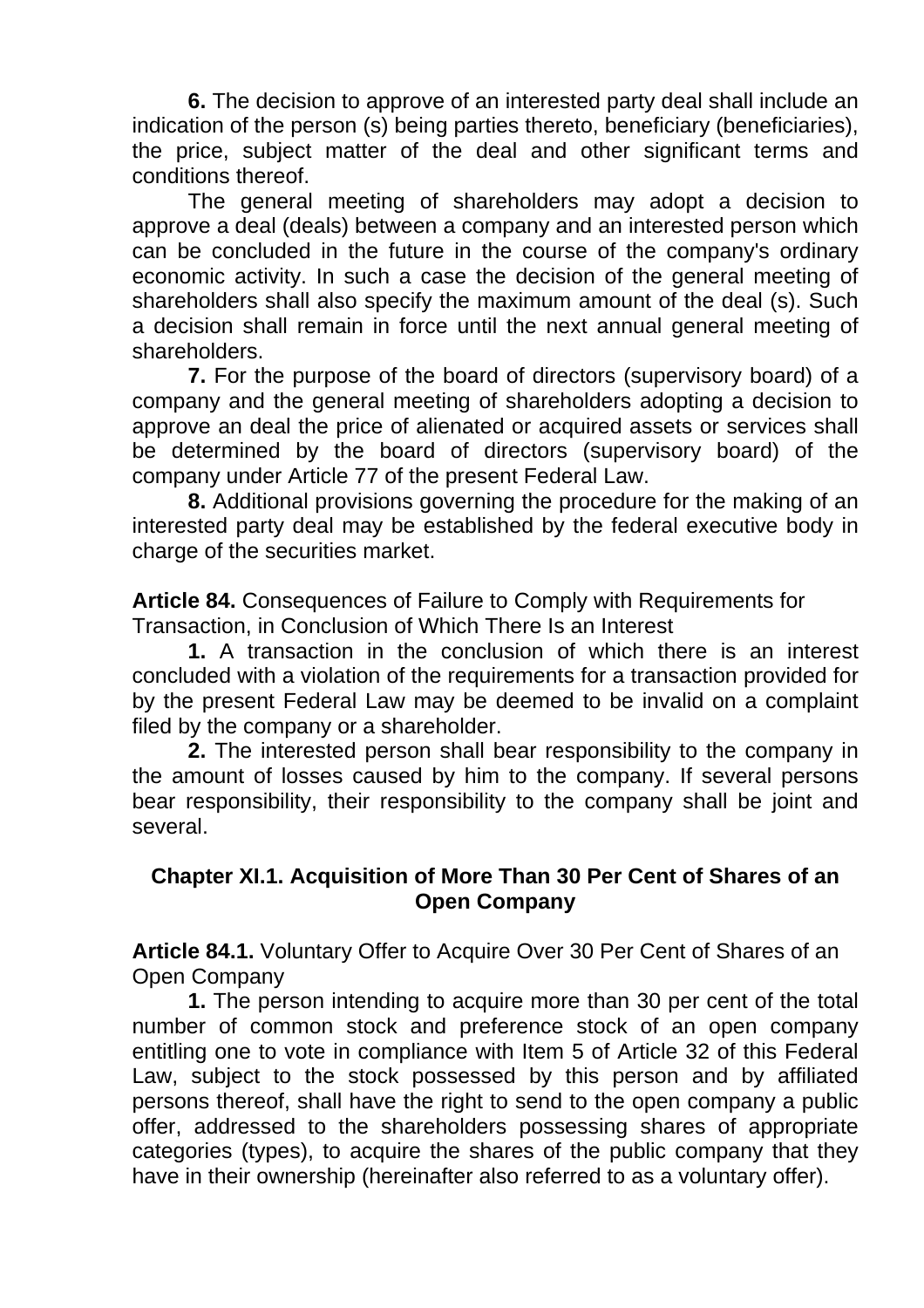A public offer may likewise contain an offer to owners of issuable securities convertible into the shares, specified in Paragraph One of this Item, to acquire such securities that they have in their ownership.

A voluntary offer shall be deemed made to all holders of the appropriate securities as of the time of its receipt by an open company.

**2.** The following must be indicated in a voluntary offer:

name or denomination of the person making the voluntary offer and other data provided for by Item 3 of this Article, as well as information on his place of residence or location;

name or denomination of shareholders of the open company that are affiliated persons of the person that has sent the voluntary offer;

number of shares of the open company possessed by the person that has sent the voluntary offer and by affiliated persons thereof;

kind, category (type) and number of the securities to be acquired;

bid for the securities to be acquired or procedure for determining it. In the event that in the voluntary offer there is indicated the procedure for determining the price of the securities being acquired, then there must be ensured a uniform price of the acquisition of securities of this kind or category (type) for all their holders;

the period, procedure and form of payment for the securities being acquired. The voluntary offer must stipulate the payment with money for the securities being acquired. The voluntary offer may provide the opportunity for the holder of the securities being acquired, of choosing the form of payment for the securities being acquired with money or with other securities;

time period for accepting a voluntary offer (the time period within which an application for sale of securities must be received by the person that has sent the voluntary offer) that may not be less than 70 days and more that 90 days as of the time of receipt of the voluntary offer by an open company;

postal address to which an application for sale of securities must be sent;

procedure for transfer of securities and time period within which the securities must be entered into the personal account (depo account) of the person that has sent the voluntary offer;

data on the person that has sent the voluntary offer to be shown in an order to transfer securities;

data on the guarantor that has granted a bank guarantee in compliance with Item 5 of this Article and on the terms of the bank guarantee.

If the person that has sent a voluntary offer acts in the interests of a third person but in his own name, the voluntary offer must likewise contain the name or denomination of the person in whose interests the person, that has the sent the voluntary offer, acts.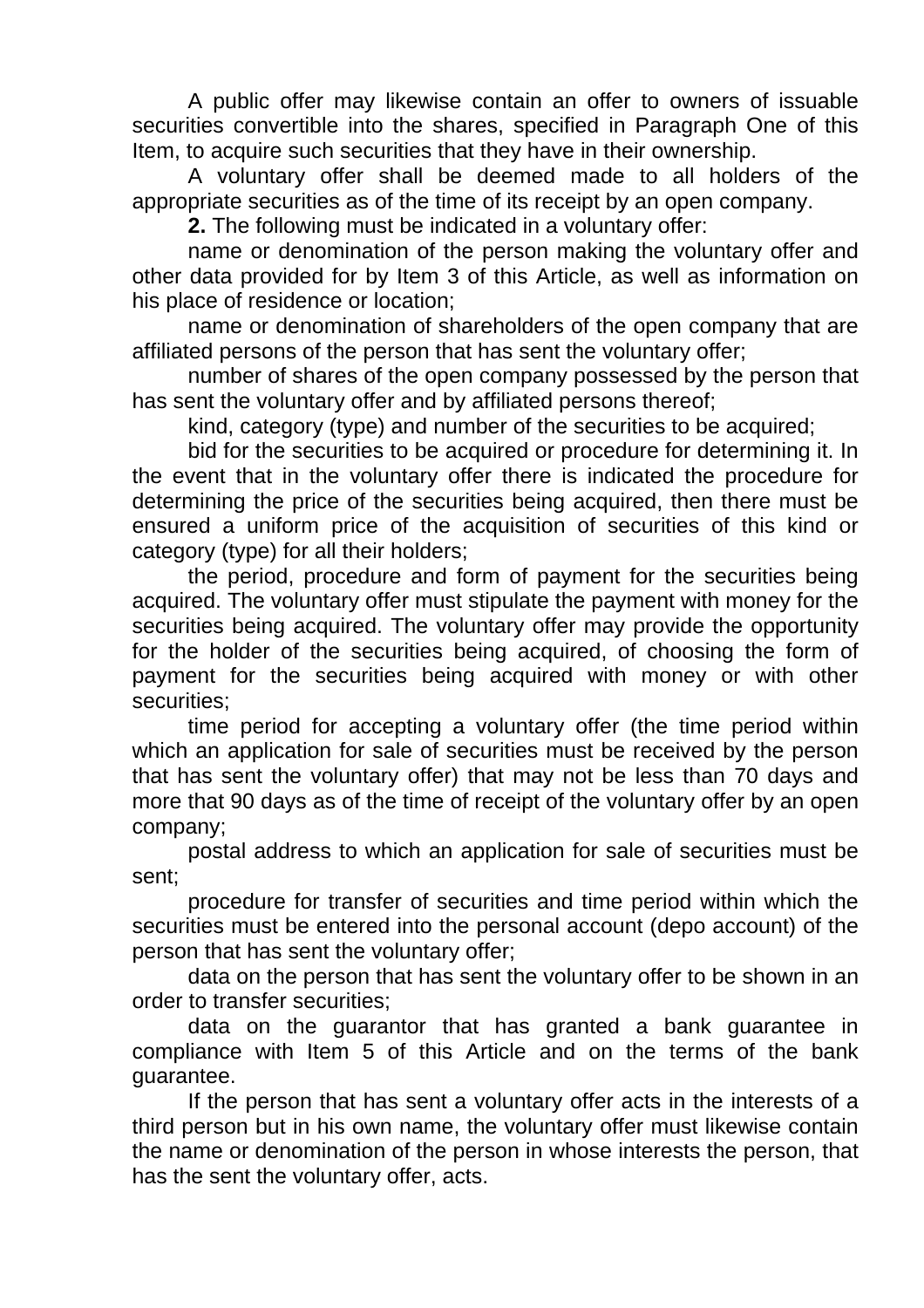A voluntary offer concerning acquisition of securities circulating in auctions arranged by trade promoters on the securities market must contain a note, made by the federal executive body in charge of the securities market, on the date of submission thereto the preliminary notification provided for by Article 84.9 of this Federal Law.

**3.** If the person that has sent a voluntary offer is a legal entity, the voluntary offer shall be likewise shown data on all persons that:

independently or jointly with their affiliated persons have 20 and more per cent of votes in the supreme governing body of this legal entity;

have 10 and more per cent of votes in the supreme governing body of this legal entity and are registered in the states and on the territories that grant a privileged tax treatment and (or) do not provide for disclosure and supply of information when making financial operations (in off-shore zones). For this, information on the persons, in whose interests the stock (shares) of a legal entity registered on the territory of an offshore zone are possessed, shall be likewise provided.

**4.** A voluntary offer may likewise indicate other data and terms that are not indicated in Items 2 and 3 of this Article, including the minimum number of securities in respect of which applications for sale must be filed, the address to which applications for sale of securities must be personally submitted, the plans of the person that has sent the voluntary offer in respect of the open company, including plans thereof in respect of the company's employees.

**5.** To a voluntary offer must be attached a bank guarantee providing for the guarantor's commitment to pay previous holders of the securities the price of sold securities in the event of a failure of the person that has sent the voluntary offer to discharge the duty of paying for acquired securities in due time. This bank guarantee may not be withdrawn, and may not contain a requirement for submission by beneficiaries of documents that are not provided for by this Chapter. The duration of the bank guarantee must expire at the earliest in six months after the end of the time period for payment for acquired securities specified in the voluntary offer.

**6.** A public offer to acquire the shares of an open company indicated in Item 1 of this Article, whose acceptance results in the intent of the person that has made the public offer to acquire over 30 per cent of the total number of such shares subject to the shares possessed by this person and by affiliated persons thereof, may be made solely in the procedure provided for by this Chapter.

It shall not be allowable for the said person to invite offers concerning acquisition of such share of stock or to invite offers concerning acquisition of such stock without indication of their number.

The person that has sent a voluntary offer shall not be entitled to acquire the stock, in respect of which such offer is made, under terms that differ from the terms of the voluntary offer prior to the expiry of the time period for acceptance thereof.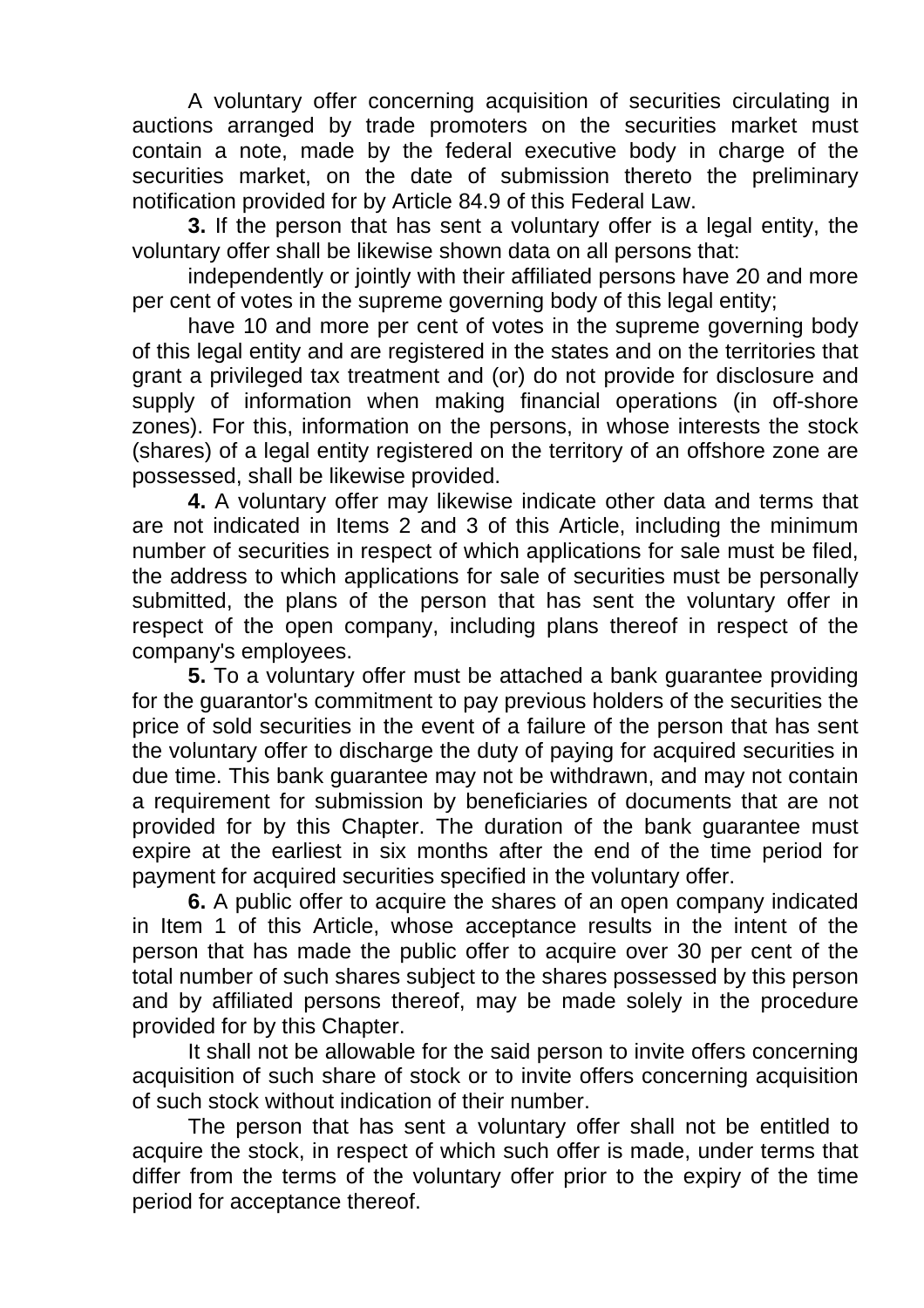In the event of making transactions in defiance of the requirements of this Item, the results, provided for by Item 6 of Article 84.3 of this Federal Law, shall ensue.

**7.** The provisions of this Chapter shall not apply when acquiring over 30 per cent of stocks of a joint-stock company established in compliance with Federal Law No. 156-GZ of November 29, 2001 on Investment Funds.

**Article 84.2.** Obligatory Offer to Acquire the Stocks of an Open Company, a Well as Other Issuable Securities Convertible into Stocks of the Open **Company** 

**1.** A person that has acquired over 30 per cent of the total number of the stocks of an open company indicated in Item 1 of Article 84.1 of this Federal Law subject to the stocks, possessed by this person and affiliated persons thereof, shall be obliged within 35 days, as of the time of making the appropriate receipt entry into the personal account (depo account) or from the moment when the person learned or had to learn that he independently or jointly with his affiliated persons owns the indicated number of such shares, to send to the stockholders possessing the remaining stocks of the appropriate categories (types) and to holders of the issuable securities convertible into such stocks, a public offer to acquire such securities thereof (hereinafter referred to as an obligatory offer).

An obligatory offer shall be deemed made to all holders of the appropriate securities as of the time of its receipt by an open company.

Before the expiry of the time period for acceptance of an obligatory offer the person, that sent the obligatory offer, shall not be entitled to acquire the securities, in respect of which the obligatory offer is made, under terms that differ from those of the obligatory offer.

**2.** The following must be indicated in a voluntary offer:

name or denomination of the person making the obligatory offer and other data provided for by Item 3 of Article 84.1 of this Federal Law, as well as information on its place of residence or location;

name or denomination of the shareholders of an open company which are affiliated persons of the person that sent the obligatory offer;

number of shares of an open company possessed by the person that sent the obligatory offer and by affiliated persons thereof;

kind, category (type) and number of the securities to be acquired;

bid for the securities to be acquired or procedure for determining it (taking into account the requirements of paragraph six of Item 2 of Article 84.1 of this Federal Law), as well as its substantiation, including data on the compliance of the bid for the securities to be acquired with the requirements of Item 4 of this Article;

time period for acceptance of the obligatory offer (time period within which an application for sale of securities must be received by the person that has sent the obligatory offer) that may not be less than 70 and more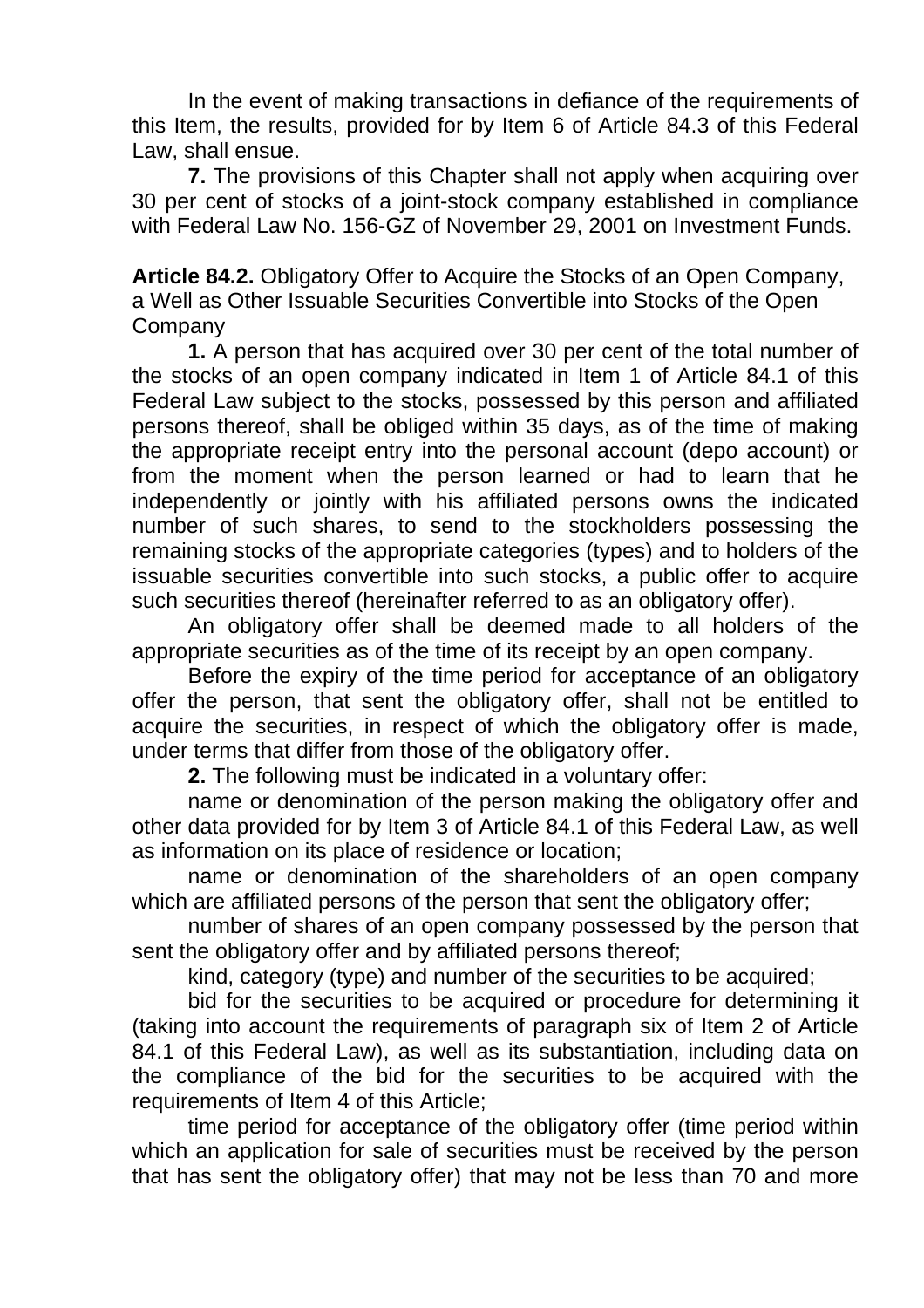than 80 days as of the time of an open company receiving the obligatory offer;

postal address to which an application for sale of securities must be sent;

time period within which the securities must be entered to the personal account (depo account) of the person that has sent the obligatory offer. For this, the said time period may not be less that 15 days as of the date of expiry of the time period for acceptance of the obligatory offer;

time period for payment for the securities that may not be more than 15 days as of time of making the appropriate receipt entry on the personal account (depo account) of the person that sent the obligatory offer;

data on the person that sent the obligatory offer to be shown in an order to transfer securities;

data on the guarantor that has granted a bank guarantee in compliance with Item 3 of this Article and on the terms of the bank guarantee.

In the event of an independent appraiser determining the market value of securities, a copy of a report of the independent appraiser on the market value of the securities to be purchased must be attached to the obligatory offer sent to an open company.

An obligatory offer concerning acquisition of securities circulating in auctions, arranged by trade promoters on the securities market, must contain a note, made by the federal executive body in charge of the securities market, on the date of submitting thereto the preliminary notification provided for by Article 84.9 of this Federal Law.

An obligatory offer may contain plans of the person that has sent the obligatory offer in respect of the open company, including plans in respect of the employees thereof, as well as the address at which applications for sale of securities can be personally presented.

It shall not be allowable to state in an obligatory offer terms that are not provided for by this Item.

**3.** A bank guarantee complying with the requirements of Item 5 of Article 84.1 of this Federal Law must be attached to an obligatory offer.

**4.** The price of the securities to be acquired which is based on an obligatory offer may not be less that the average weighted price thereof determined on the basis of the results of auctions arranged by a trade promoter on the securities market within the six months preceding the date of sending the obligatory offer to the federal executive body in charge of the securities market in compliance with Items 1 and 2 of Article 84.9 of this Federal Law. If securities circulate in auctions arranged by two and more trade promoters on the securities market, their average weighted price shall be determined on the basis of the results of actions arranged by all the trade promoters on the securities market where the said securities have circulated six and more months.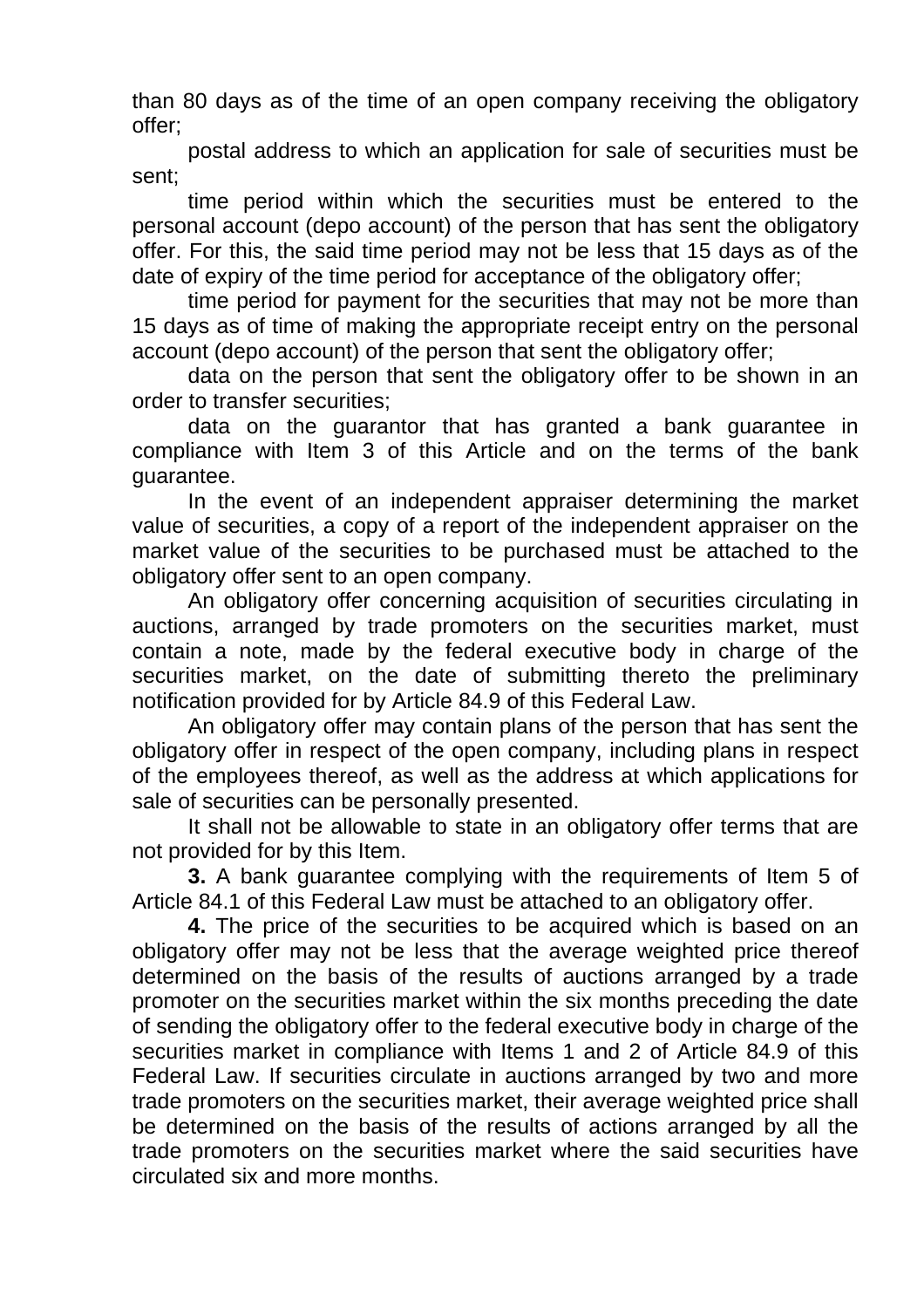If securities do not circulate in auctions arranged by trade promoters on the securities market or have circulated in auctions of trade promoters on the securities market for less that six months, the price of the securities to be acquired may not be less that the market value thereof determined by an independent appraiser. For this the market value of one appropriate stock (other security) shall be assessed.

If within six months preceding the date of sending to an open company an obligatory offer the person that sent the obligatory offer or affiliated persons thereof, has acquired or undertaken to acquire the appropriate securities, the price of the securities to be acquired may not be less that the maximum price at which the said persons acquired or undertook to acquire these securities.

**5.** An obligatory offer must provide for payment for the securities to be acquired in monetary funds.

An obligatory offer may provide for an opportunity to chose the form of payment for holders of the securities to be acquired to chose the form of payment for these securities in monetary funds or in other securities.

The value in monetary terms of the securities that may be used for payment for the securities to be acquired must not exceed the average weighted price determined on the basis of the results of auctions arranged by trade promoters on the securities market within the six months preceding the date of sending the obligatory offer to the open company or, if securities do not circulate in auctions of trade promoters on the securities market or have circulated in auctions of trade promoters on the securities market for less than six months, it must not exceed their market value determined by an independent appraiser. The documents, proving the value of the said securities in monetary terms, shall be attached to the obligatory offer.

**6.** From the time of acquiring over 30 per cent of the total number of the stocks of an open company, specified in Item 1 of this Article, and up to the date of sending to the open company an obligatory offer complying with the requirements of this Article, the person specified in Item 1 of this Article and affiliated persons thereof shall be entitled to vote solely with respect to the stocks constituting 30 per cent of the said stocks. For this, the remaining stocks, possessed by this person and by affiliated persons thereof, shall not be deemed to be voting shares and shall not be taken into account when mustering a quorum.

**7.** The rules of this Article shall extend to acquisition to a share of the stocks (specified in Item 1 of Article 84.1 of this Federal Law) that exceeds 50 and 75 per cent of the total number of such stocks of an open company. In this case, the restrictions, established by Item 6 of this Article, shall extend solely to the newly acquired stocks exceeding the appropriate share.

**8.** The requirements of this Article shall not apply when: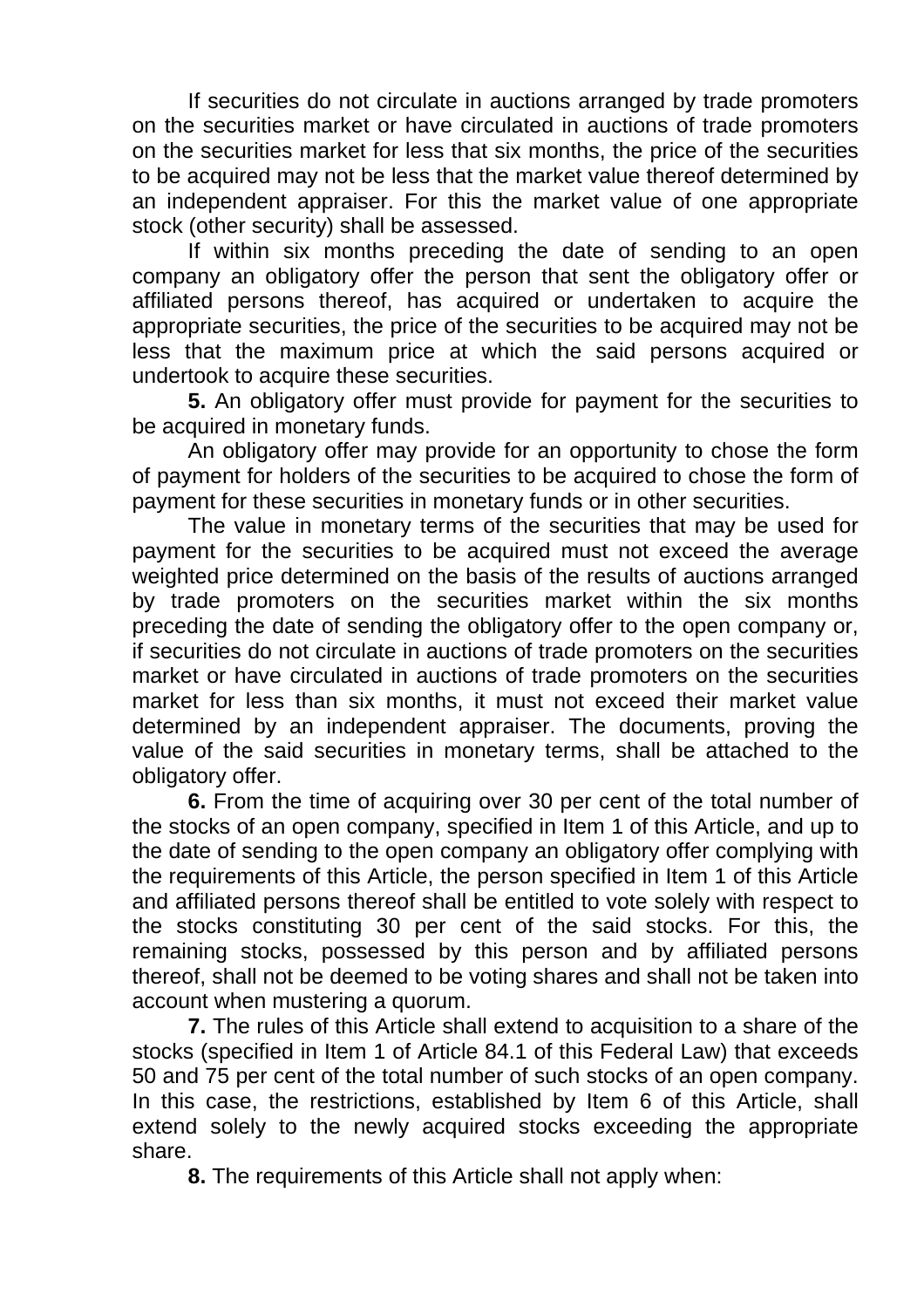acquiring stocks in the event of establishment or re-organisation of an open company;

acquiring stocks on the basis of a previously sent voluntary offer to acquire all the securities of an open company provided for by Item 1 of this Article, if such voluntary offer complies with the requirements contained in Items from 2 to 5 of this Article;

acquiring stocks on the basis of a previously sent obligatory offer;

transfer of stocks by a person to affiliated persons thereof or transfer of stocks to a person by affiliated persons thereof, and also as a result of dividing the common property of spouses and by way of inheritance;

paying off a part of shares of an open company;

acquiring stocks as a result of a stockholder exercising of the priority right to acquisition of additional stocks being placed;

acquiring stocks as a result of their placement by the person indicated in the securities prospectus as the person rendering services of arranging placement and (or) placing stocks, provided that the time period for possession of such securities by this person is six months at most;

sending an open company a notification for holders of securities that they are entitled to demand repurchase of the securities in compliance with Article 84.7 of this Federal Law;

sending an open company a demand to repurchase securities in compliance with Article 84.8 of this Federal Law.

**Article 84.3.** Duties of an Open Company after Receiving a Voluntary or Obligatory Offer. Procedure for Acceptance of a Voluntary or Obligatory **Offer** 

**1.** A voluntary or obligatory offer shall be sent to the securities holders, which it is addressed to, through an open company.

After receiving by an open company a voluntary or obligatory offer, the board of directors (or supervisory board) of the open company shall be obliged to adopt recommendations in respect of the offer received, including assessment of the bid for the securities to be acquired and of probable change of their market value after acquisition thereof, assessment of plans of the person that has sent the voluntary or obligatory offer concerning the open company, and also those in respect of employees thereof.

In the event that the functions of the board of directors (supervisory council) of the company are performed by a general meeting of shareholders, the indicated recommendations may be adopted by a special general meeting of shareholders. In this case the request to hold a special general meeting of shareholders may be submitted to the company not later than 35 days before the expiry of the period for accepting the relevant offer and must contain draft recommendations with respect to the offer received. The recommendations adopted by the special general meeting of shareholders shall be brought to the notice of the persons included in the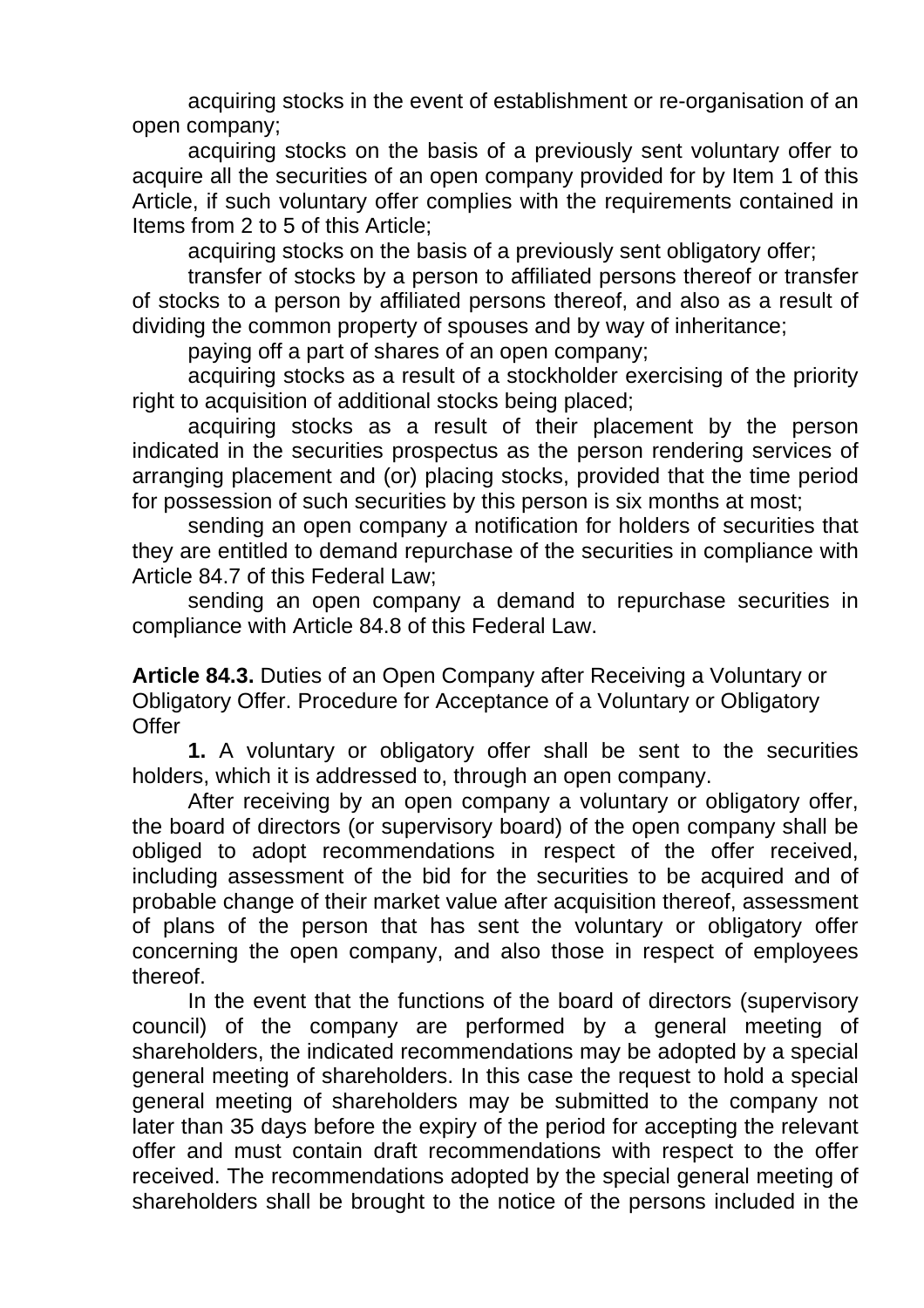list of persons having the right to participate in a general meeting of shareholders in the procedure and within the time stipulated by Item 4 of Article 62 of this Federal Law.

**2.** An open company shall be obliged within 15 days as of the date of receiving a voluntary or obligatory offer to send the said offer together with the recommendations of the board of directors (or supervisory board) of the open company to all securities' holders, to which it is addressed, in the procedure provided for by this Federal Law for sending a notice on holding a general meeting of stockholders. In the event that the functions of the board of directors (supervisory council) of the company are performed by a general meeting of shareholders, the open company must send the voluntary or obligatory offer received to the holders of the securities to whom it is addressed within five days from the date of its receipt.

A list of holders of the securities to be acquired shall be drawn up on the basis of the data of the register of securities owners as of the date of receipt by an open company of a voluntary or obligatory offer. If a nominal holder of securities is registered in the register of securities' holders, the said offers and recommendations shall be sent to the nominal holder for their further sending to the persons in whose interests he possesses the securities.

Where the statutes of an open company specify a printed publication for publishing announcements on holding a general meeting of stockholders, a voluntary or obligatory offer and recommendations of the board of directors (or supervisory board) of an open company must be published by the open company in this printed publication within 15 days as of the date of receiving the voluntary or obligatory offer.

In the event of presentation, by the person that has presented an obligatory offer, of a report of an independent appraiser on the market value of securities to be acquired, an open company, when sending the obligatory offer to securities holders, shall attach thereto a copy of the operative part of the report of an independent appraiser on the market value of the securities to be acquired. The open company shall be obliged to provide access to the report of the independent appraiser on the market value of the securities to be acquired to holders of the securities to be acquired in the procedure established by Item 2 of Article 91 of this Federal Law.

Concurrently with sending a voluntary or obligatory offer to securities holders an open company shall be obliged to send recommendations of the board of directors (or supervisory board) of the open company to the person that sent the appropriate offer.

The outlays of the open company connected with discharge of the duties, provided for by this Item, shall reimbursed by the person that sent a voluntary or obligatory offer.

The requirements of this Item concerning the sending and publishing of the recommendations of the board of directors (supervisory council) of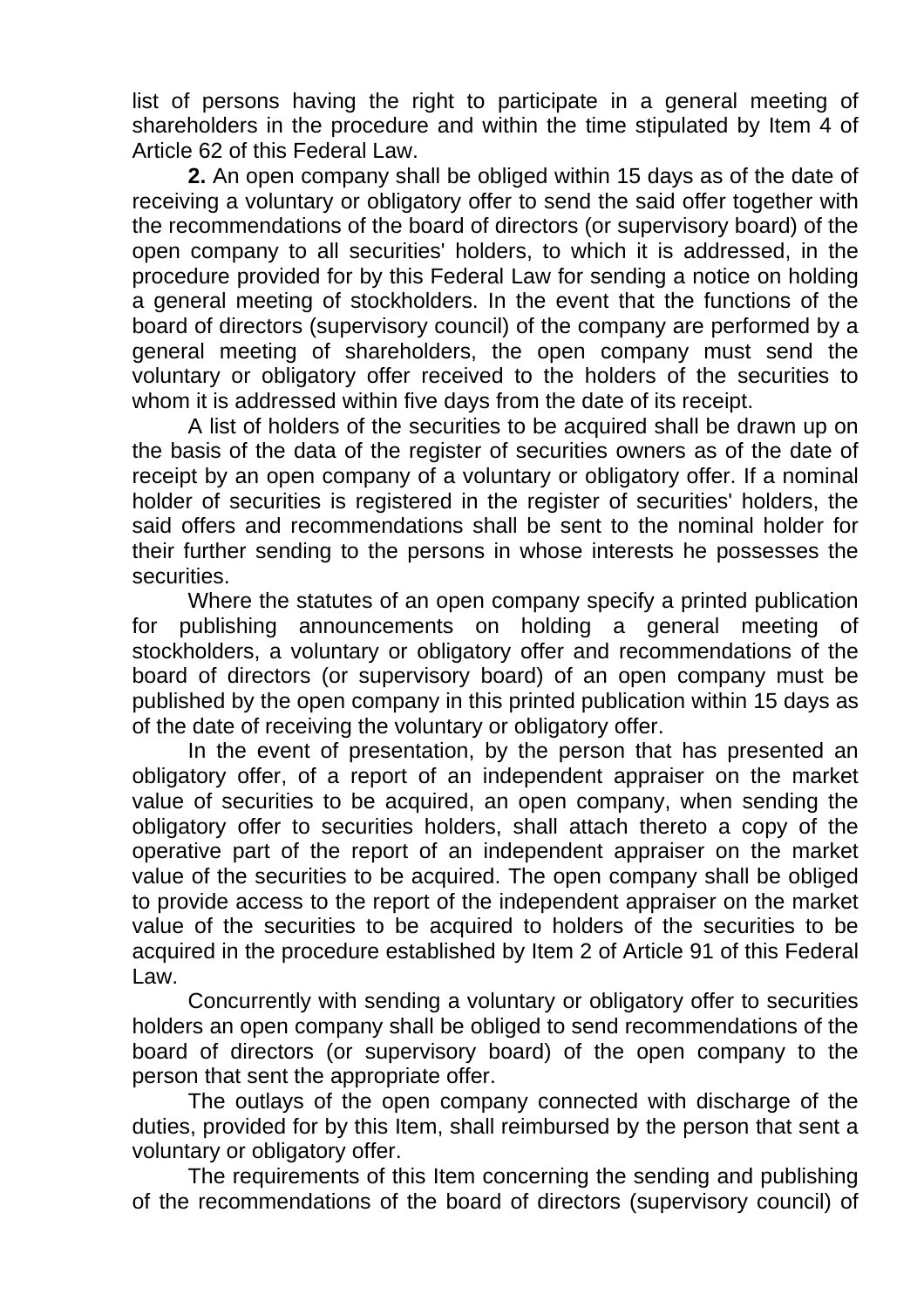an open company shall be applicable to the open companies having such a body of management.

**3.** After sending an open company a voluntary or obligatory offer the person, that sent the appropriate offer, shall have the right to bring information concerning this offer to knowledge of the appropriate securities' owners in any other way. In doing this, the volume and contents of such information must comply with the volume and contents of the data included in the voluntary or obligatory offer.

**4.** The owners of securities, to whom a voluntary or obligatory offer is addressed, shall be entitled to accept it by sending an application for sale of the securities to the postal address indicated in the voluntary or obligatory offer or, if such is provided for by the appropriate offer, by submitting such application in person to the address indicated in the voluntary or obligatory offer.

An application for the sale of securities must show the kind, category (type) and number of the securities that a securities' owner agrees to sell to the person that sent a voluntary or obligatory offer, as well as the chosen form of payment for them. In an application for sale of stocks on the basis of a voluntary offer may be likewise indicated the minimum number of stocks that a stockholder agrees to sell in the instance provided for by Item 5 of this Article.

A securities' holder shall be entitled to withdraw an application for sale of securities before the expiry of the time period for acceptance of a voluntary or obligatory offer in the event of him sending an application for sale of these securities to the person that sent a competitive offer provided for by Article 84.5 of this Federal Law to an open company. In this case, an application for sale of securities shall be withdrawn in the procedure provided for by this Item for acceptance of a voluntary or obligatory offer.

In the event of receipt, before the expiry of the time period for acceptance of a voluntary or obligatory offer, by the person that sent a voluntary or obligatory offer of more than one application of a given securities owner for the sale of securities, the application bearing a later calendar date or, where there is no such date, the application received last shall be seen as valid.

**5.** All applications for sale of securities, received prior to the expiry of the time period for acceptance of a voluntary or obligatory offer, shall be deemed received by the person, that sent a voluntary or obligatory offer, on the date of expiry of said time period.

Where the total number of the stocks, in respect of which applications for their sale are filed, exceeds the number of stocks that the person, which has sent a voluntary offer, intends to acquire, or if the number of stocks, in respect of which applications for their sale are filed, exceeds the number of stocks which the person that has sent a voluntary or obligatory offer is entitled to acquire in compliance with the requirements of the Federal Law on the Procedure for Making Foreign Investments in Economic Companies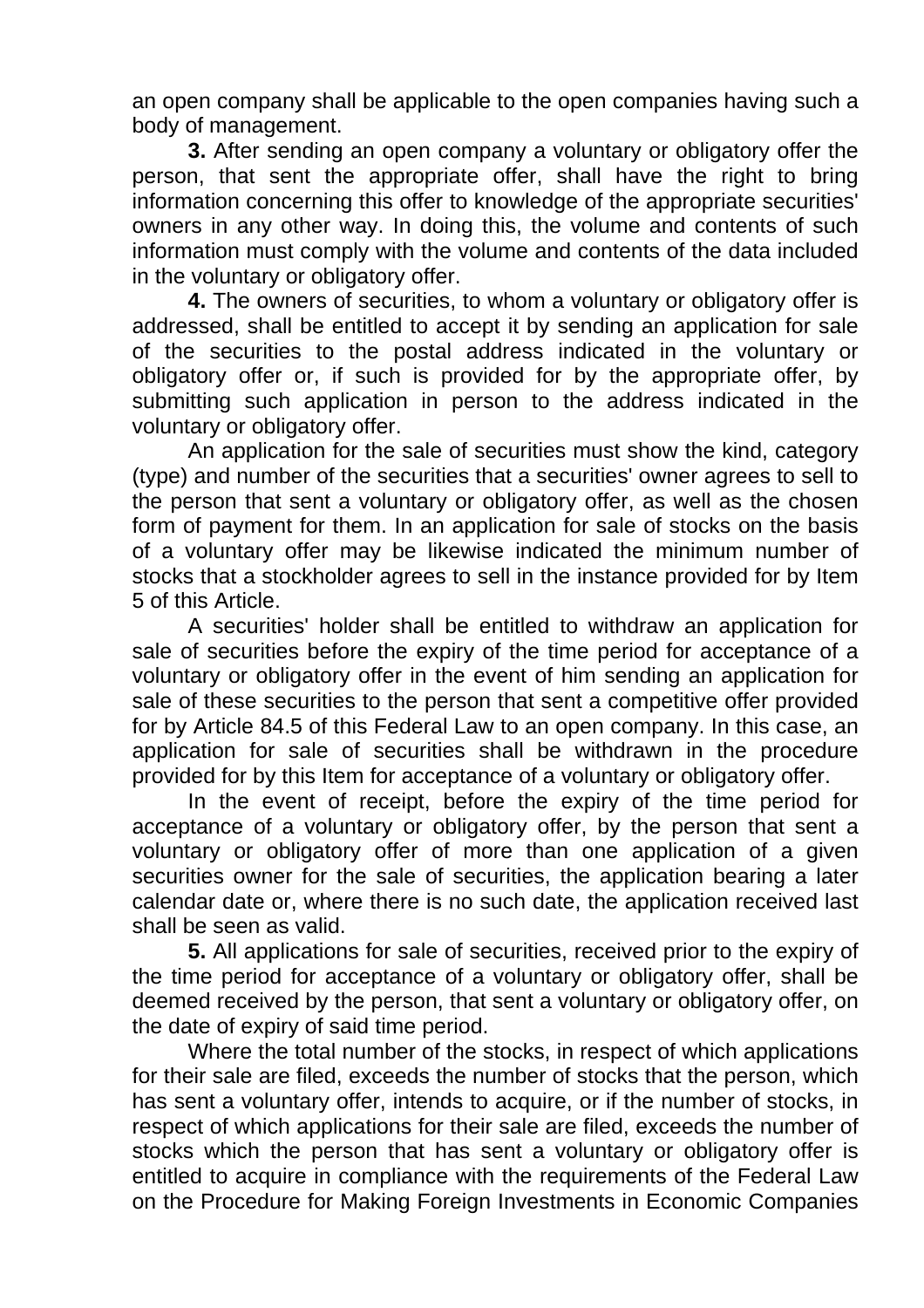Which Are of Strategic Importance for Ensuring the Country's Defence Capacity and State Security, stocks of stockholders shall be acquired in proportion to the number of stocks indicated in the applications, if not otherwise provided for by the voluntary offer or by an application for sale of stocks.

**6.** In the event of non-compliance of a voluntary or obligatory offer or a contract of securities' acquisition, made on the basis of the voluntary or obligatory offer, with the requirements of this Federal Law, the former holder of the securities shall be entitled to demand of the person that sent the appropriate offer reimbursement of damage caused by it.

**7.** A securities' holder shall be obliged to transfer the securities free of any rights of third persons thereto.

**8.** If the securities to be acquired are not entered in the personal account (depo account) of the person that sent a voluntary or obligatory offer within the time period provided for by the appropriate offer, the person, that sent the obligatory or voluntary offer, shall be entitled to renounce unilaterally the contract of securities acquisition.

In the event of failure of the person that sent a voluntary or obligatory offer to discharge the duty of paying in due time for the securities to be acquired, the former owner of the securities shall be entitled at the choice thereof to make a claim to the guarantor that granted the bank guarantee securing the discharge of obligations under the voluntary or obligatory offer, for payment of the price of the securities to be acquired, attaching thereto the documents that prove writing the securities to be acquired off the personal account (depo account) of the securities' owner for their subsequent entry into the personal account (depo account) of the person that sent the voluntary or obligatory offer, or to unilaterally dissolve the contract of securities' acquisition and demand the securities return.

**9.** The person that sent a voluntary or obligatory offer shall be obliged at the latest in 30 days as of the date of expiry of the time period for acceptance of the voluntary or obligatory offer to send to the open company and to the federal executive body in charge of the securities market a report on the outcome of acceptance of the appropriate offer. Requirements with respect to a report on the outcome of acceptance of a voluntary or obligatory offer and to the procedure for submission thereof shall be established by the federal executive body in charge of the securities market.

**Article 84.4.** Modification of a Voluntary or Obligatory Offer

**1.** A person that has sent a voluntary or obligatory offer shall be entitled to make changes to the offer providing for the upward adjustment of the price of the securities to be acquired and (or) for shortening the time period for paying for the securities to be acquired.

In the event of an upward adjustment of the price of the securities to be acquired on the basis of a voluntary or obligatory offer, together with the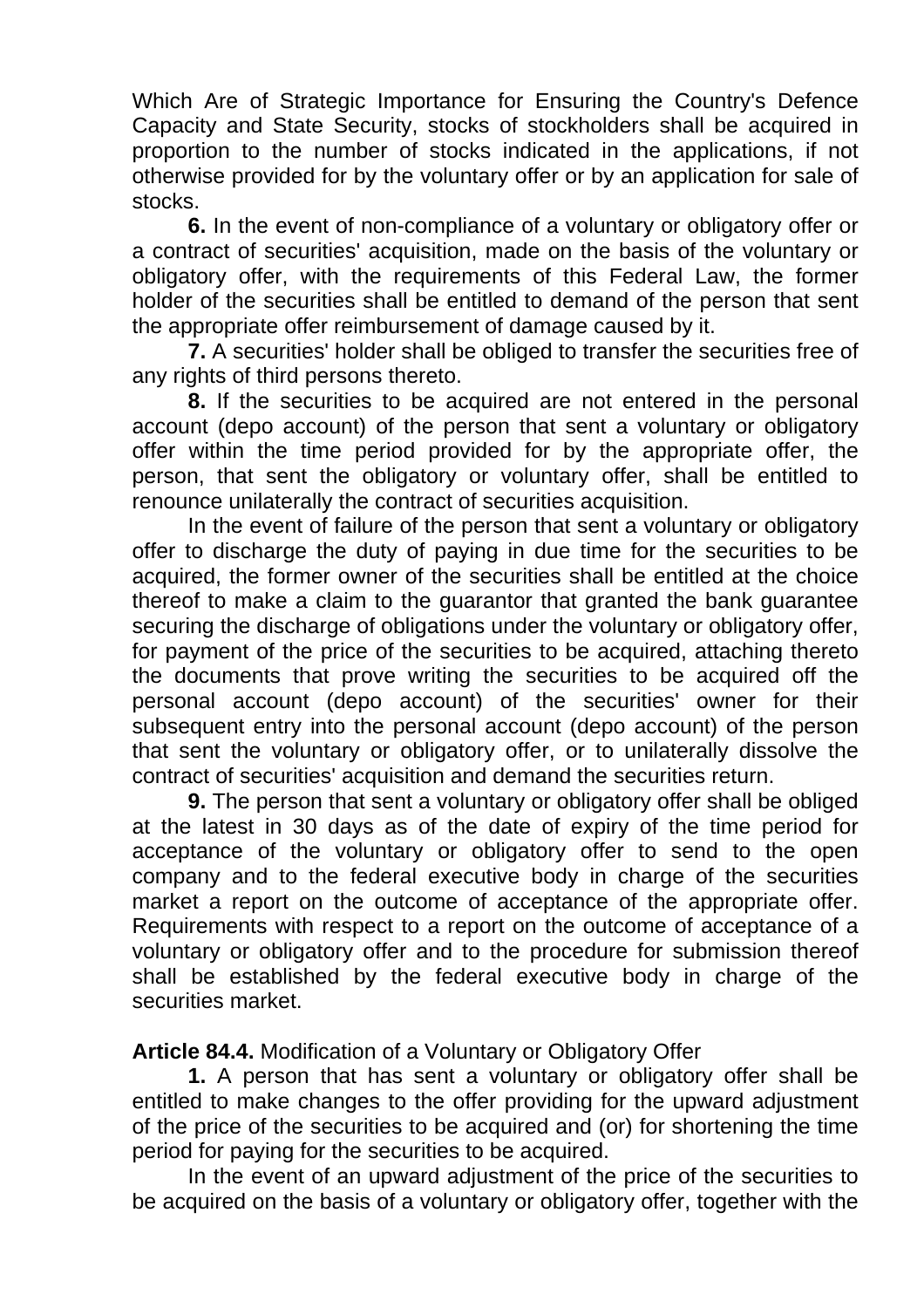appropriate amendments to be made in the voluntary or obligatory offer, shall be presented the bank guarantee securing the discharge of obligations under such offer in full subject to the upward adjustment of the price of the securities to be acquired.

In the event of an open company receiving the competitive offer provided for by Article 84.5 of this Federal Law, the person that sent a voluntary or obligatory offer shall be entitled to prolong the time period for acceptance thereof at most up to the time of expiry of the period for acceptance of the last competitive offer.

Amendments made to a voluntary or obligatory offer shall be effective in respect of all securities' holders, including the securities' holders that have sent applications for sale of securities prior to amending the appropriate offer.

**2.** In the event of the increase or reduction prior to the expiry of the time period for acceptance of a voluntary or obligatory offer by more than 10 per cent of the share of the securities, in respect of which the appropriate offer is sent, by the person, that sent the appropriate offer, subject to the securities possessed by affiliated persons thereof, as well as in the event of amending the data on the person that sent a voluntary or obligatory offer, which are subject to showing, this person shall be obliged to make the appropriate amendments to the voluntary or obligatory offer.

In the event of amending a voluntary or obligatory offer less than 25 days before the expiry of the time period for acceptance of the appropriate offer, this time period shall be extended so that it is 25 days long.

**3.** Amendments to be made to a voluntary or obligatory offer shall be brought to knowledge of the securities' holders and of the person that has sent the competitive offer, provided for by Article 84.5 of this Federal Law, in the procedure established by Item 2 of Article 84.3 of this Federal Law.

### **Article 84.5.** Competitive Offer

**1.** After receipt by an open company of a voluntary or obligatory offer, any person shall be entitled to send another voluntary offer in respect of the appropriate securities (hereinafter referred to as a competitive offer). A competitive offer must be sent to an open company at latest 25 days before the expiry of the time period for acceptance of the last of the offers previously received by the open company.

**2.** The price of the securities to be acquired, indicated in a competitive offer, may not be lower than the price of the securities to be acquired shown in the voluntary or obligatory offer sent before. The number of the securities to be acquired, indicated in a competitive offer, may not be less than the number of the securities to be acquired shown in the previously sent voluntary or obligatory offer, or a competitive offer must provide for acquisition of all securities of the appropriate kind or category (type).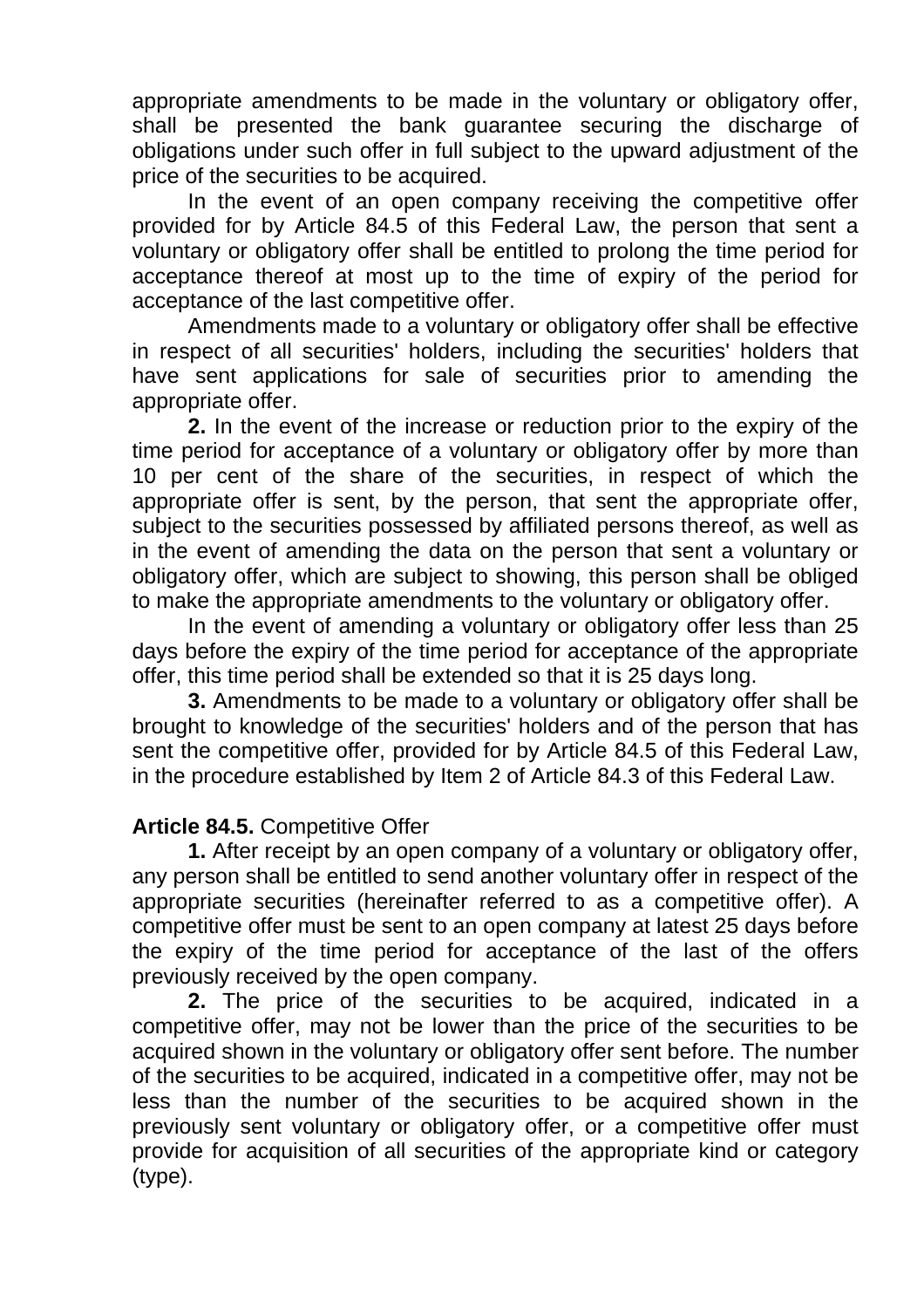**3.** The requirements of Article 84.1 of this Federal Law shall extend to a competitive offer sent before the expiry of the time period for acceptance of a voluntary offer, while the requirements of Article 84.2 of this Federal Law shall extend to a competitive offer sent before the expiry of the time period for acceptance of an obligatory offer. With this, concurrently with sending a competitive offer to securities holders, an open company shall be likewise obliged to send it to the persons that have previously sent the voluntary or obligatory offer with respect to which the appropriate offer received by the open company is a competing offer.

**Article 84.6.** Procedure for the Rendering of Decisions by the Governing Bodies of an Open Company after Receiving a Voluntary or Obligatory **Offer** 

**1.** After the receipt by an open company of a voluntary or obligatory offer a decision on the following issues shall be rendered exclusively by a general meeting of the open company's stockholders:

increase of the authorized capital of the open company by way of placing additional stocks within the limits of the number and categories (types) of declared stocks;

placement by the open company of securities convertible into stocks, including options of the open company;

approval of a transaction or several interrelated transactions connected with acquisition, alienation or probable direct or indirect alienation by the open company of property whose value amounts to 10 or more per cent of the balance sheet value of assets of the open company determined on the basis of data of its business accounting report documents as of the last reporting date, only if such transactions are not made while exercising the ordinary economic activities of the open company or had not been made before receipt by the open company of the voluntary or obligatory offer to acquire publicly circulating securities, or, in the event of receipt by the open company of a voluntary or obligatory offer to acquire publicly circulating securities, - prior to the time of disclosing information on sending the appropriate offer to the open company;

approval of interested party transactions;

acquisition by the open company of placed stocks in the instances provided for by this Federal Law;

increase of remuneration to the persons holding offices in the governing bodies of the open company, setting the terms and conditions of termination of their tenure of office, including establishment or increase of compensation payable to these persons in the event of termination of their authority.

The validity of the restrictions established by this Item shall be terminated upon the expiry of 20 days as of the end of the time period for acceptance of a voluntary or obligatory offer. If prior to this time the person that, as a result of accepting the voluntary or obligatory offer, has acquired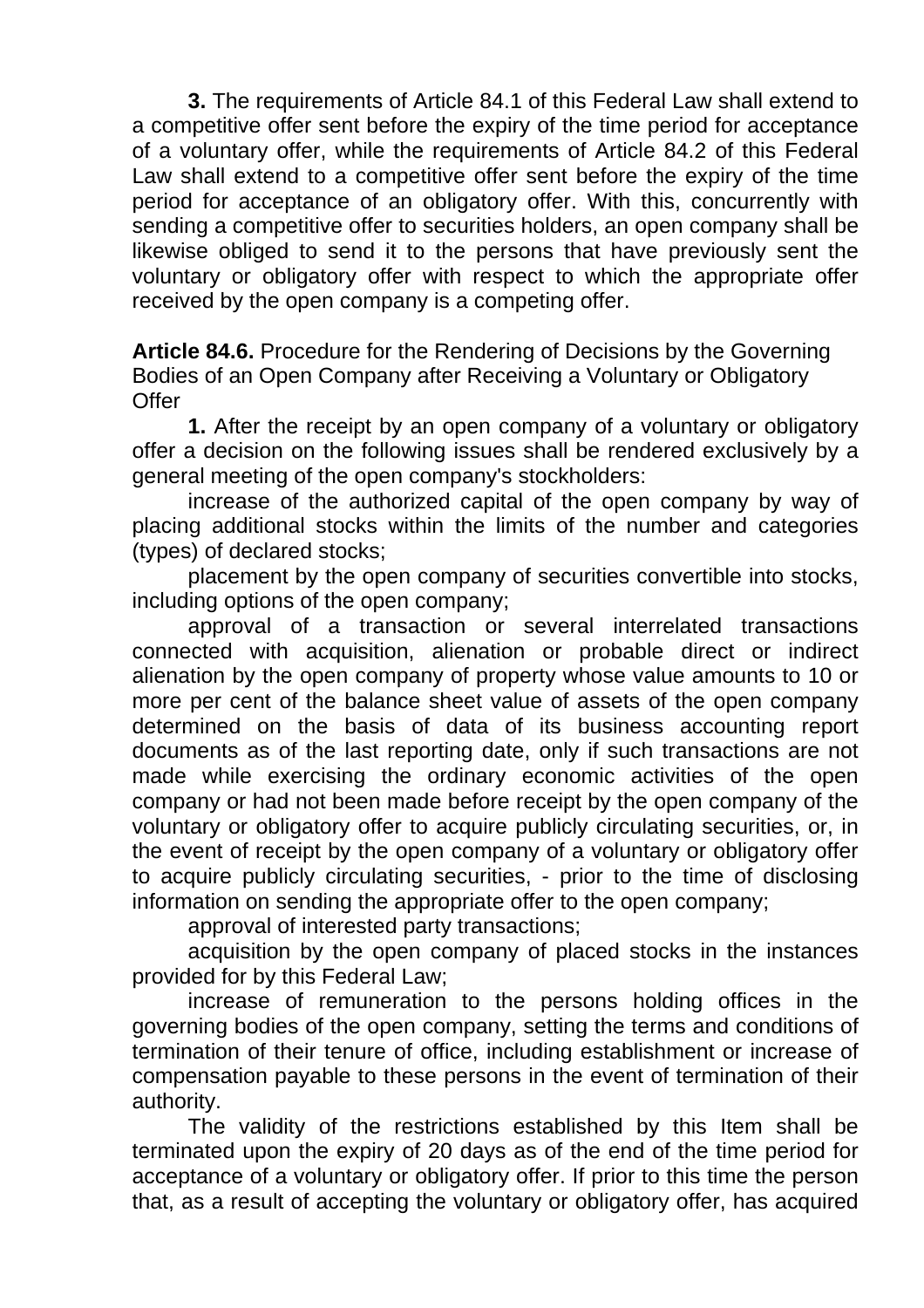over 30 per cent of the total number of the open company's stocks indicated in Item 1 of Article 84.1 of this Federal Law counting the stocks possessed by this person and affiliated persons thereof, demands convocation of an extraordinary general meeting of stockholders of the open company whose agenda includes the election of members of the board of directors (or supervisory board) of the open company, the restrictions established by this Item shall be in effect pending the counting of ballots concerning the election of members of the board of directors (or supervisory board) of the open company at the general meeting of stockholders of the open company where this issue was taken up.

**2.** A transaction made by an open company in defiance of the requirements of Item 1 of this Article may be declared invalid on the basis of a claim made by the open company, a stockholder or the person that has sent a voluntary or obligatory offer.

**Article 84.7.** Repurchase by the Person, That Has Acquired over 95 Per Cent of the Stock of an Open Company, of Securities of the Open Company upon the Request of Their Holders

**1.** A person that, as result of a voluntary offer to acquire all the securities of an open company provided for by Item 1 of Article 84.2 of this Federal Law or of an obligatory offer, has become the owner of over 95 per cent of the total number of the stocks of the open company specified in Item 1 of Article 84.1 of this Federal Law, counting the stocks possessed by this person and affiliated persons thereof, shall be obliged to repurchase the remaining stocks of the open company possessed by other persons, as well as the issuable securities, convertible into such stocks of the open company, upon the request of their holders.

**2.** The person specified in Item 1 of this Article within 35 days as of the date of acquiring the appropriate share of securities shall be obliged to send to the securities' holders entitled to demand the securities' repurchase a notice that they enjoy this right.

The following must be indicated in a notice concerning the right to repurchase securities:

name or denomination of the person indicated in Item 1 of this Article and other data provided for by Item 3 of Article 84.1 of this Federal Law, as well as information on the residence or location thereof;

names or denominations of the stockholders of an open company that are affiliated persons of the person indicated in Item 1 of this Article;

number of the stocks of an open company possessed by the person indicated in Item 1 of this Article and by affiliated persons thereof;

price of the securities to be repurchased or procedure for determining it (taking into account the requirements of paragraph six of Item 2 of Article 84.1 of this Federal Law), as well as its substantiation, including data on the compliance of the bid for the securities to be repurchased with the requirements of Item 6 of this Article;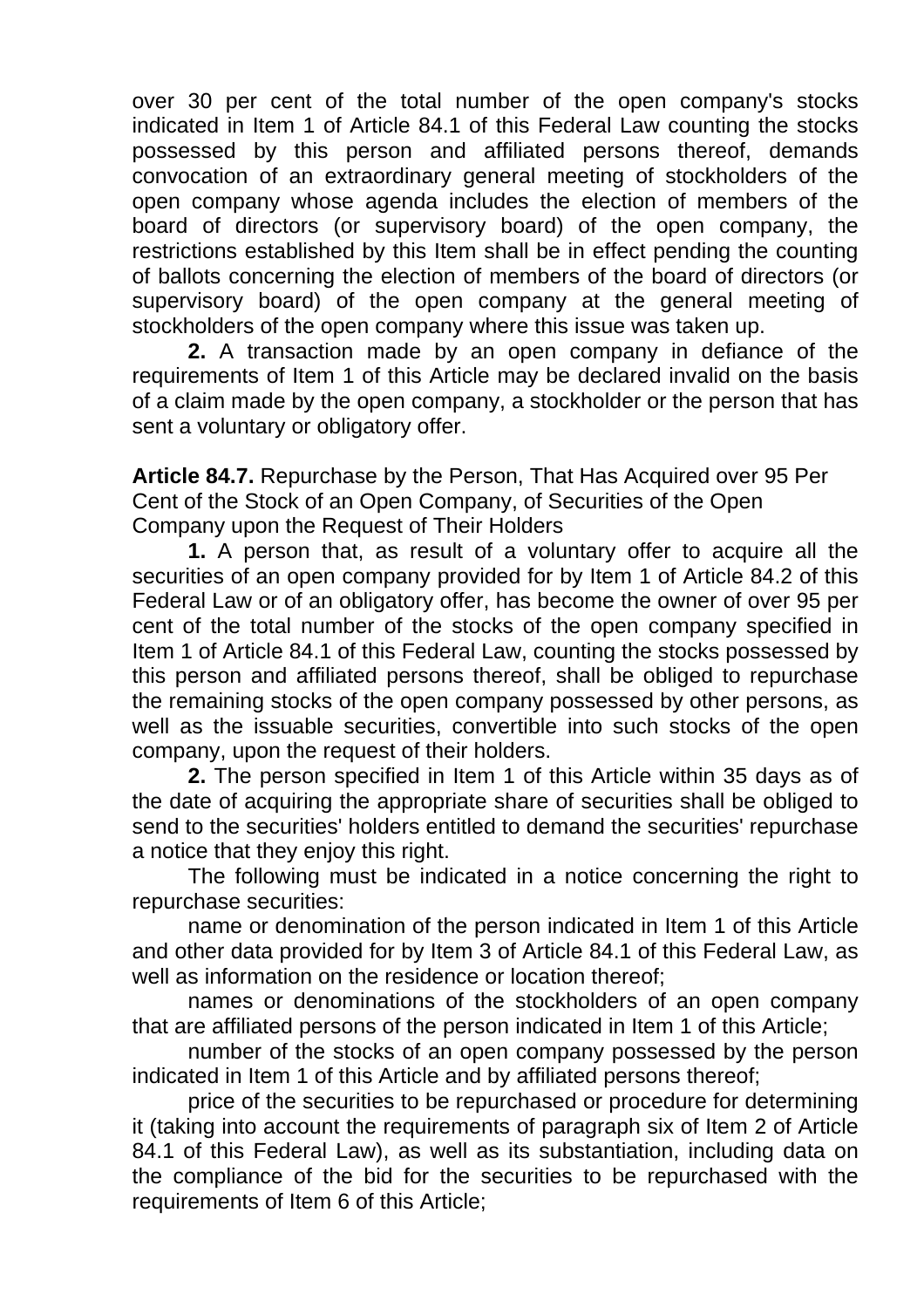procedure for payment for the securities to be acquired;

postal address to which claims for repurchase of securities must be sent;

data on the person specified in Item 1 of this Article that are subject to inclusion in an order to transfer securities;

data on the guarantor granting a bank guarantee in compliance with Item 3 of this Article and the terms and conditions of the bank guarantee.

In the event of an independent appraiser assessing the market value of the securities to be repurchased, a copy of a report of the independent appraiser on the market value of the securities to be repurchased must be attached to a notice concerning the right to demand the securities' repurchase.

A notice concerning the right to demand repurchase of securities must provide for payment for the securities to be repurchased in monetary funds.

A notice concerning the right to demand repurchase of securities must contain a note, made by the federal executive body in charge of the securities market, in respect of the date of submitting thereto the notice provided for by Article 84.9 of this Federal Law.

A notice, concerning the right to demand repurchase of securities shall be sent through the company. The notice received by an open company shall be sent to the securities' holders in the procedure established by Item 2 of Article 84.3 of this Federal Law.

**3.** A bank guarantee, complying with the requirements of Item 5 of Article 84.1 of this Federal Law, must be attached to the notice.

**4.** Claims of securities' holders for repurchase of the securities, possessed by them, may be made at the latest in six months as of the date of sending thereto notices concerning the right to demand repurchase of securities by an open company.

Claims of securities' holders for repurchase of the securities, possessed by them, shall be sent by holders of these securities to the person indicated in Item 1 of this Article with the documents attached thereto that prove the removal of securities to be purchased from the personal account (depo account) of the securities' holder for their subsequent entry to the personal account (depo account) of the person indicated in Item 1 of this Article.

Claims of securities' holders for repurchase of the securities possessed by them must specify the kind, category (type) and number of the securities to be repurchased.

A securities' holder shall be obliged to transfer securities free of any rights of third persons thereto.

**5.** The person, specified in Item 1 of this Article, shall be obliged to pay for the securities to be repurchased in compliance with this Article within 15 days as of the date of receiving the documents provided for by Item 4 of this Article.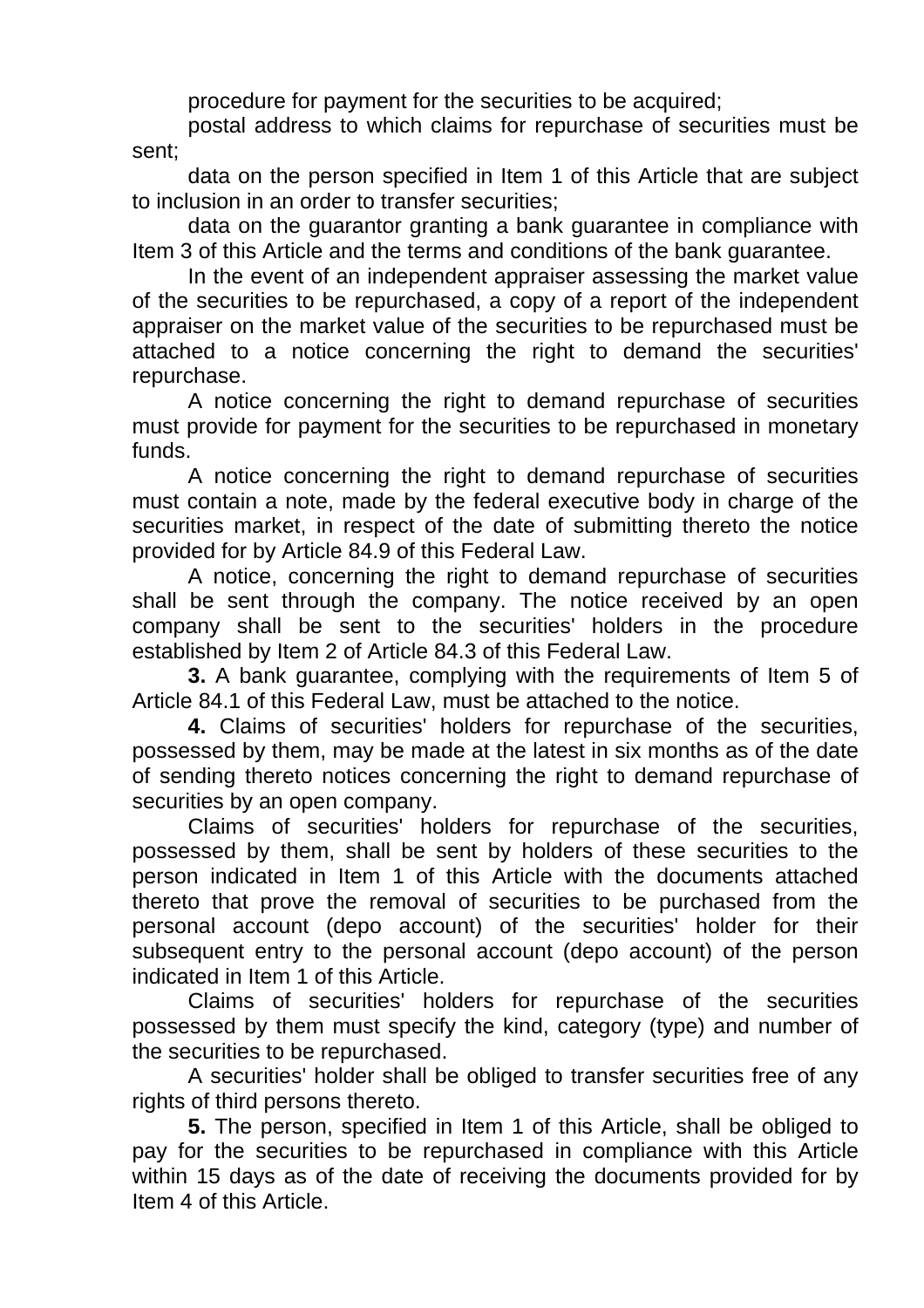**6.** Securities shall be repurchased at the price determined in the procedure provided for by Item 4 of Article 84.2 of this Federal Law. The said price may not be lower than:

the price at which such securities were acquired on the basis of a voluntary or obligatory offer as a result of which the person specified in Item 1 of this Article became the owner of over 95 per cent of the total number of the stocks of an open company indicated in Item 1 of Article 84.1 of this Federal Law counting the stocks possessed by this person and by affiliated persons thereof;

the highest price at which the person indicated in Item 1 of this Article and affiliated persons thereof acquired or undertook to acquire these securities upon the expiry of the time period for acceptance of a voluntary or obligatory offer as a result of which the person indicated in Item 1 of this Article became the owner of over 95 per cent of the total number of stocks of the open company specified in Item 1 of Article 84.1 of this Federal Law counting the stocks possessed by this person and by affiliated persons thereof.

**7.** In the event of failure of the person indicated in Item 1 of this Article to discharge the duty to pay in due time for the securities to be repurchased, the former securities' holder shall be entitled at his choice to make a claim with respect to the guarantor that has granted a bank guarantee in compliance with Item 3 of this Article for paying the price of the securities to be purchased attaching the documents that prove the securities to be repurchased have been removed from the personal account (depo account) of the securities owner for their subsequent entering to the personal account (depo account) of the person indicated in Item 1 of this Article, or to dissolve unilaterally a contract for the securities' acquisition and to demand the securities' return.

**8.** In the event of failure of the person specified in Item 1 of this Article to discharge the duty of sending a notice concerning the right to demand repurchase of securities in compliance with Item 2 of this Article, the owner of the securities subject to repurchase shall be entitled to file a claim for repurchase of the securities in the ownership thereof attaching a copy of the order to transfer the securities to be repurchased to the person indicated in Item 1 of this Article, that was submitted to the holder of the register of securities owners. Such claim may be raised within one year as of the date when the securities owner came to know about his right to demand the securities repurchase but at earliest upon the expiry of the time period indicated in Item 2 of this Article.

As of the time of presenting to the holder of the register of securities owners an order of the securities' owner to transfer the securities to be repurchased to the person indicated in Item 1 of this Article, all operations on the personal account of the securities' owners shall be blocked pending the time of payment for these securities by the person indicated in Item 1 of this Article and presentation to the holder of the register of securities'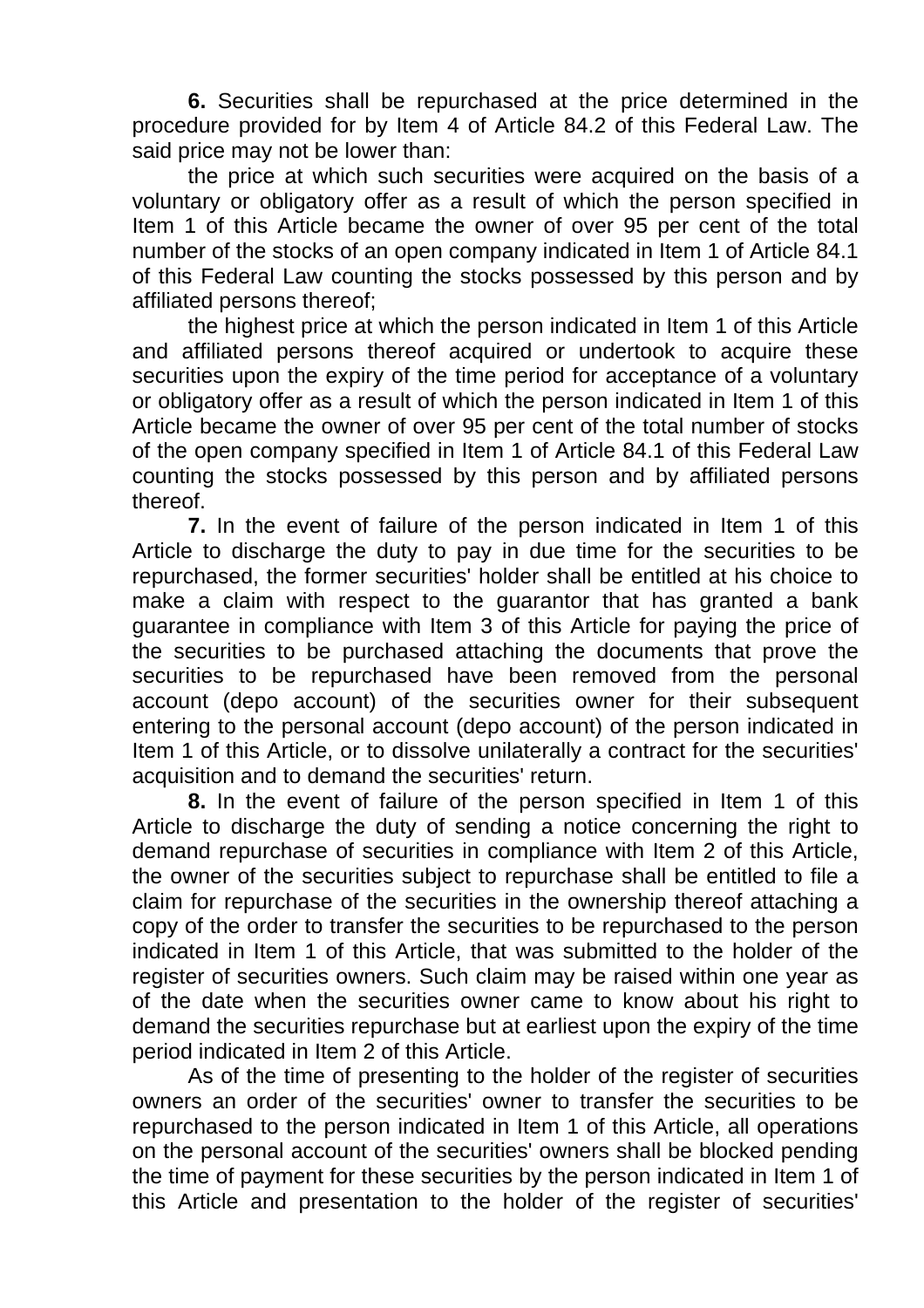owners of the documents proving payment for the securities to be repurchased.

The person, specified in Item 1 of this Article, shall be obliged to pay for the securities to be repurchased within 15 days as of the date of receiving a claim for the securities repurchase.

Within three days after presentation by the person specified in Item 1 of this Article of the documents proving payment for the securities to be repurchased, the registrar shall be obliged to remove the securities to be repurchased from the personal account of the securities holder and enter them onto the personal account of the person indicated in Item 1 of this Article.

Restrictions concerning the disposal of said personal account by the securities owner shall be removed and an order to transfer the securities to be repurchased shall be cancelled, if the person indicated in Item 1 of this Article has not presented to the holder of the register of securities owners the documents proving payment for the securities to be repurchased in the procedure provided for by this Article.

**9.** The person indicated in Item 1 of this Article, instead of discharging the duties, specified in Items from 1 to 7 of this Article, shall be entitled to send to an open company a claim for repurchase of securities in compliance with Article 84.8 of this Federal Law. When doing this, the person indicated in Item 1 of this Article shall be obliged to satisfy the claims of the securities' holders, concerning repurchase of the securities possessed by them, that are raised in compliance with Item 8 of this Article before the person, indicated in Item 1 of this Article sends a claim for the securities' repurchase in compliance with Article 84.8 of this Federal Law to the open company.

**Article 84.8.** Repurchase of Securities of an Open Company upon Request of a Person That Has Acquired over 95 Per cent of the Open Company's **Stocks** 

**1.** The person indicated in Item 1 of Article 84.7 of this Federal Law shall be entitled to repurchase from stockholders possessing the stocks of an open company, specified in Item 1 of Article 84.1 of this Federal Law, as well as from holders of the issuable securities convertible into such stocks of the open company, the said securities.

The person, indicated in Item 1 of Article 84.7 of this Federal Law, shall be entitled to send a claim for repurchase of the said securities to an open company within six months as of the time of expiry of the time period for acceptance of a voluntary offer to acquire all the securities of the open company, provided for by Item 1 of Article 84.2 of this Federal Law, or of an obligatory offer if as a result of the acceptance of the relevant voluntary offer or obligatory offer at least 10 per cent of the total number of the open company's securities, indicated in Item 1 of Article 84.1 of this Federal Law, were acquired.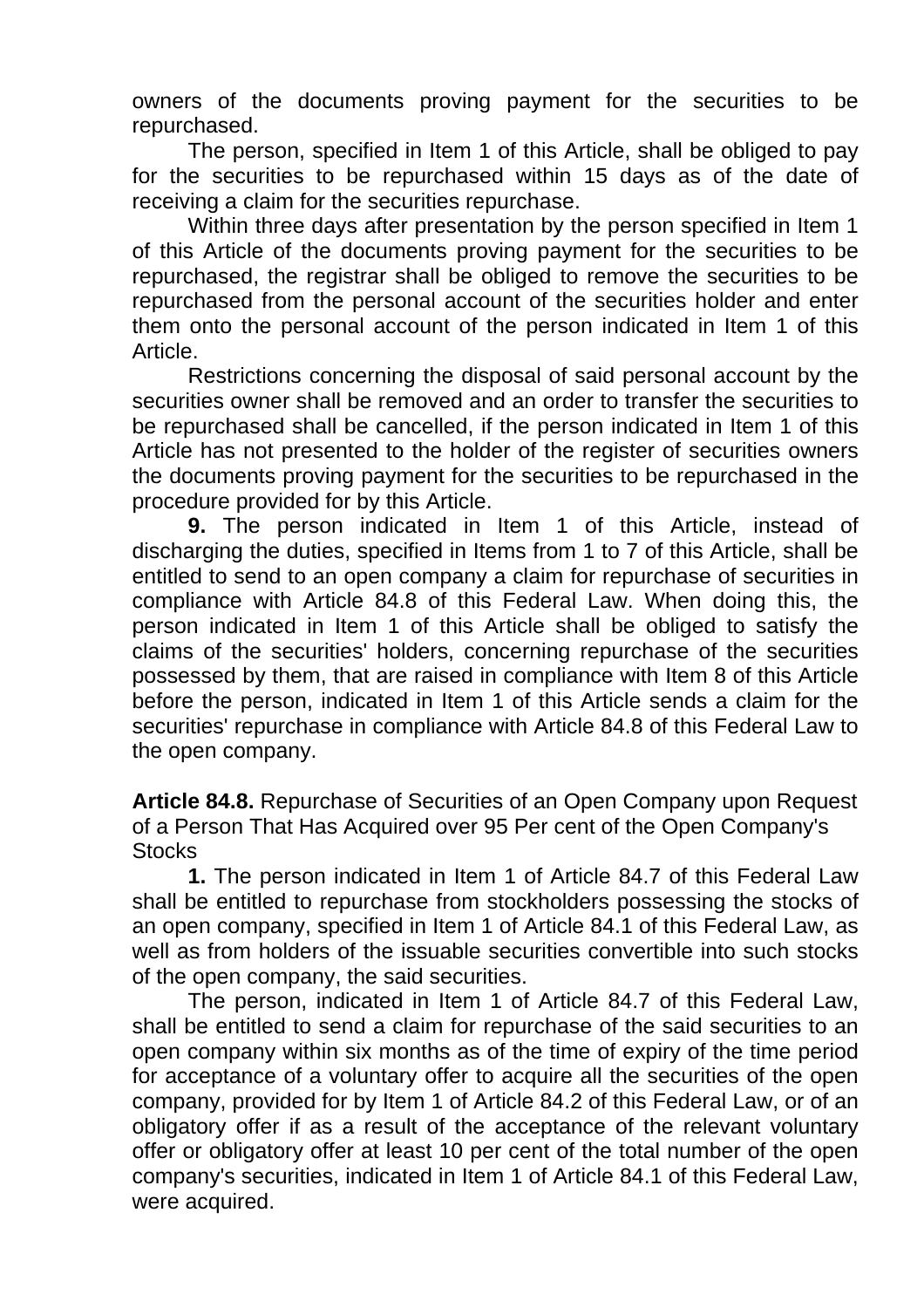A claim for repurchase of securities shall be sent to holders of the securities to be repurchased through the open company.

**2.** The following must be indicated in a claim for repurchase of securities:

name or denomination of the person indicated in Item 1 of this Article and other data provided for by Item 3 of Article 84.1 of this Federal Law, as well as information on the place of residence or location thereof;

name or denomination of the open company's stockholders that are affiliated persons of the person specified in Item 1 of this Article;

number of the open company's stocks possessed by the person indicated in Item 1 of this Article and by affiliated persons thereof;

kind, category (type) of the securities to be purchased;

price of the securities to be purchased and data on the compliance of the bid for them with the requirements of Item 4 of this Article;

date when a list of holders of the securities to be purchased shall be drawn up and which may be fixed at the earliest in 45 days and at latest in 60 days after sending a claim for repurchase of the securities to the open company;

procedure for payment for the securities to be repurchased, including the time period for such payment that may not be more than 25 days as of the date of drawing up a list of owners of the securities to be repurchased. In the event that the securities being purchased have been arrested, then the indicated period shall be calculated from the day when the person mentioned in Item 1 of this Article learned or had to learn that the arrest had been lifted or removed with respect to such securities;

data on the notary public into whose deposit account the funds will be remitted in the instance provided for by Item 7 of this Article.

A claim for repurchase of securities must contain a note, made by the federal executive body in charge of the securities market, on the date of presentation thereto of the preliminary note provided for by Article 84.9 of this Federal Law.

A copy of a report of an independent appraiser on the market value of the securities to be purchased must be attached to the claim for repurchase of securities sent to an open company.

**3.** A received claim for repurchase of securities shall be sent by an open company to holders of the securities to be purchased in the procedure provided for by Item 2 of Article 84.3 of this Federal Law.

If the securities to be repurchased have been the subject of pledge or of another charge, a claim for the securities repurchase shall be likewise sent by an open company to the holder of pledge or to the person in whose interest the charge is made in compliance with the information received from the registrar and nominal securities holders.

Where a registrar holds the register of the securities owners the said claim shall be likewise sent by an open company to the registrar.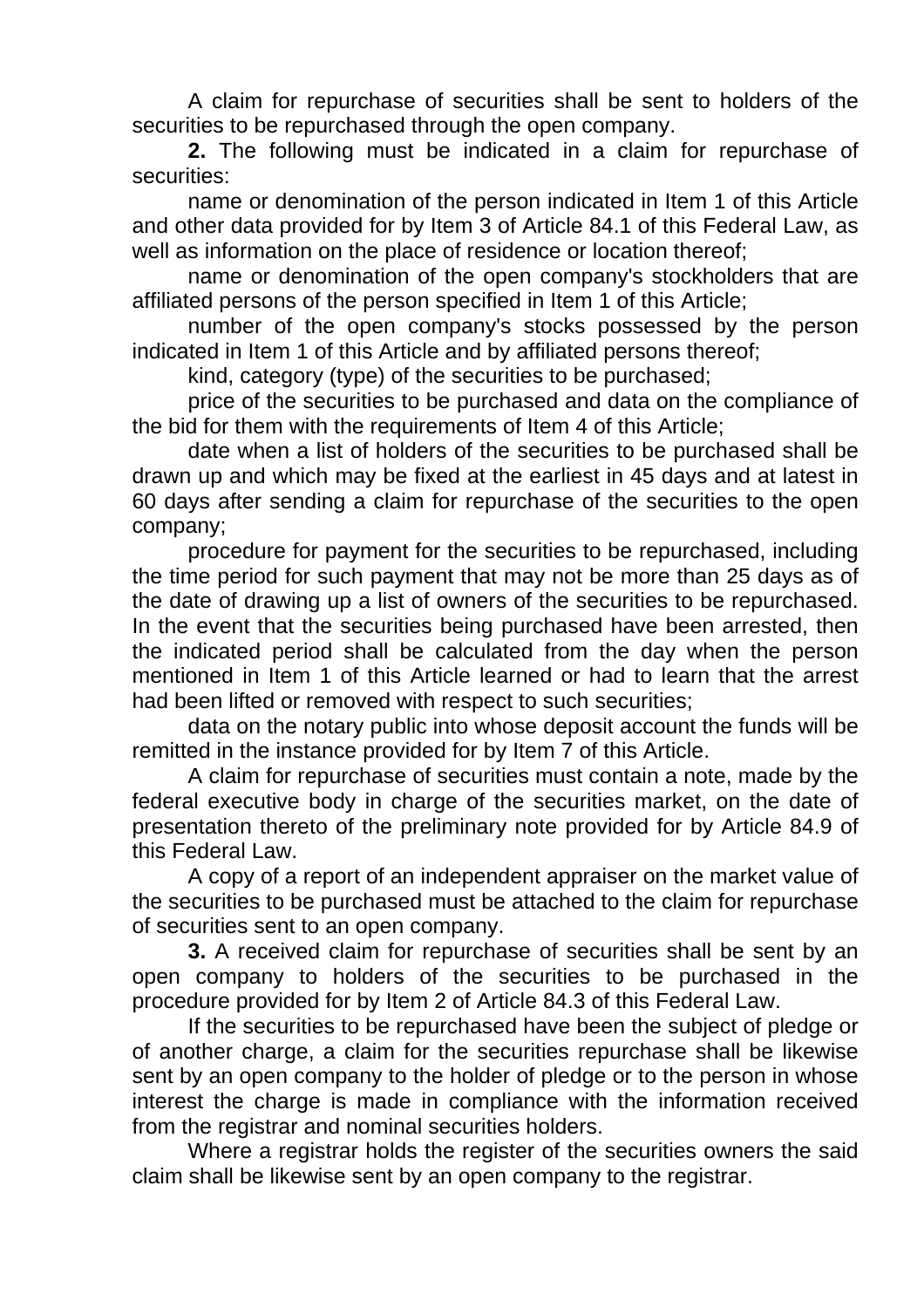The outlays borne by the open company and registrar shall be subject to reimbursement by the person specified in Item 1 of this Article.

**4.** Securities shall be repurchased at a price not lower that the market value of the securities to be repurchased that must be determined by an independent appraiser. With this, the said price may not be lower than:

the price at which the securities were acquired on the basis of a voluntary or obligatory offer as a result of which the person, indicated in Item 1 of Article 84.7 of this Federal Law, became the owner of over 95 per cent of the total number of the stocks of the open company indicated in Item 1 of Article 84.1 of this Federal Law, counting the stocks possessed by this person and by affiliated persons thereof;

the highest price at which the person indicated in Item 1 of this Article or affiliated persons thereof acquired or undertook to acquire these securities upon the expiry of the time period for acceptance of a voluntary or obligatory offer as a result of which the person indicated in Item 1 of this Article 84.7 of this Federal Law became the owner of over 95 per cent of the total number of the stocks of the open company specified in Item 1 of Article 84.1 of this Federal Law, counting the stocks possessed by this person and by affiliated persons thereof.

The securities to be repurchased shall be paid for solely in monetary funds.

The securities holder that does not agree with the price of the securities to repurchased shall be entitled to make a claim with an arbitration court for reimbursement of losses connected with an improper fixing of the price of the securities to be repurchased. Said claim may be raised within six months as of the date when such holder of the securities came to know about removal of the securities to be repurchased from the personal account (depo account) thereof. The securities holder filing the said claim with an arbitration court shall not be a ground for suspension of the securities repurchase or for declaring it invalid.

**5.** An open company, within 14 days as of the date, when a list of holders of the securities to be repurchased is drawn up, shall be obliged to transfer the said list to the person indicated in Item 1 of this Article.

A list of holders of the securities to be repurchased shall be drawn up on the basis of data of the register of the securities holders and dated as specified in a claim for repurchase of the securities. To draw up a list of the securities holders, a nominal securities' holder shall present data on the persons in whose interests he holds the securities.

As of the date of drawing up a list of the securities' owners, the transfer of ownership of the securities to be repurchased and their encumbrance shall not be allowable. All operations with the securities to be repurchased in the register of securities owners, as well as on the appropriate depo accounts, shall be blocked starting from the date specified in a claim for repurchase of the securities.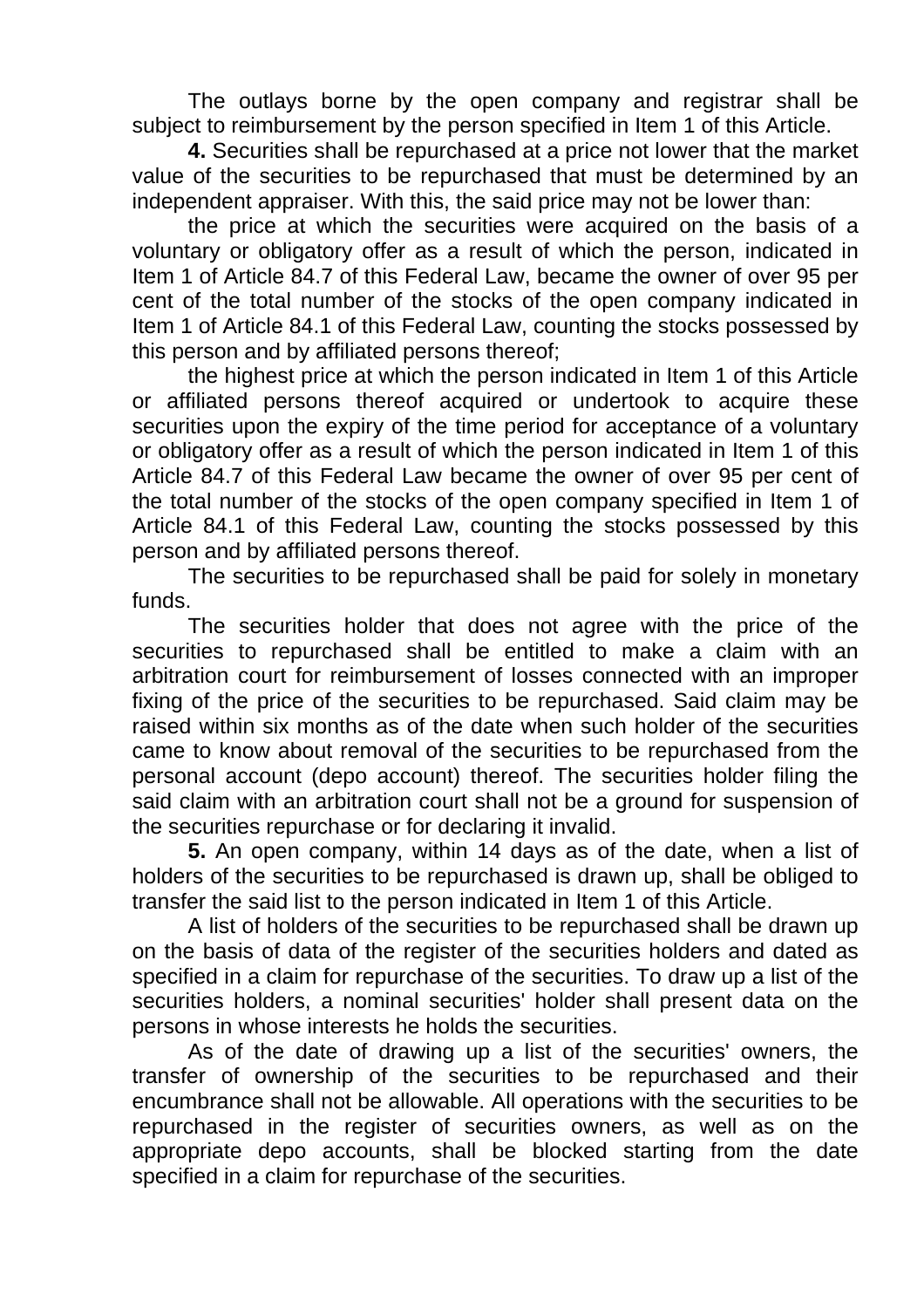Restrictions concerning the disposal of the securities to be repurchased by the securities holder shall be removed if the person, indicated in Item 1 of this Article, has not presented to the holder of the register of securities' owners the documents proving payment for the securities to be repurchased in the procedure provided for by this Article.

**6.** The holder of the securities to be repurchased shall be entitled to send to the person indicated in Item 1 of this Article an application containing the requisite elements of his bank account, to which the monetary funds payable for the securities to be repurchased must be remitted, or the address, to which the postal money order, concerning the securities to be repurchased, must be sent. In doing this, the application shall be deemed sent in due time, if it is received by the person indicated in Item 1 of this Article at the latest on the date when a list of holders of the securities to be repurchased is drawn up and which is shown in a claim for repurchase of the securities.

**7.** The person, specified in Item 1 of this Article, shall be obliged to pay for the securities to be repurchased using the bank requisite elements or the address indicated in applications of the owners of the securities included into the list of holders of the securities to be repurchased drawn up on the date specified in a claim for the securities repurchase.

In the event of non-receipt at the established time of applications of the said securities owners or in the absence in these applications of required information concerning the bank requisite elements or the address to be used for the postal money order, the person, indicated in Item 1 of this Article, shall be obliged to remit monetary funds for the securities to be repurchased to a public notary at the location of the open company. In the event of non-presentation by a nominal holder of data on the persons in whose interests he has securities in his ownership, the person, indicated in Item 1 of this Article, shall be obliged to remit monetary funds for the securities to be repurchased to the nominal holder. Remittance of monetary funds to a nominal holder shall be deemed a proper discharge of the obligation.

**8.** Within three days after submission by the person, indicated in Item 1 of this Article, of the documents proving his payment for the securities to be repurchased, the holder of the register of securities' owners shall be obliged to remove the securities to be purchased from their holders' personal accounts, as well as from the nominal holders' personal accounts, and to enter them onto the personal account of the person indicated in Item 1 of this Article. The write-off of the securities being bought out, from the personal account of the nominal holder in the procedure stipulated by this Article shall be grounds for the nominal holder to make an entry about the termination of the rights to the relevant securities on the depo account of the customer (deponent) without an order of the latter.

**Article 84.9.** State Control over Acquisition of an Open Company's Stocks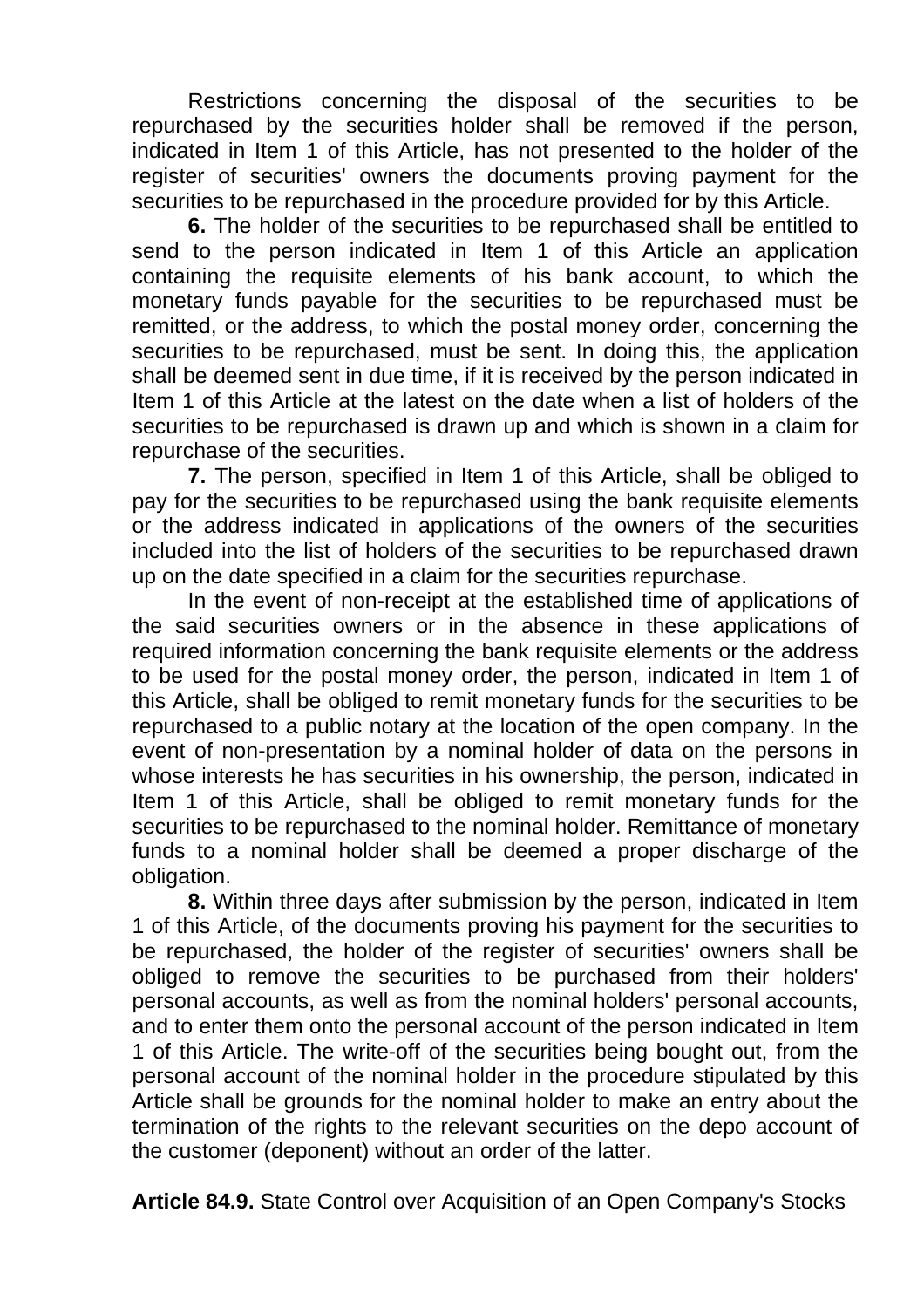**1.** A voluntary or obligatory offer concerning acquisition of securities that circulate in auctions arranged by trade promoters on the securities market, the notice concerning the right to demand repurchase of securities provided for by Article 84.7 of this Federal Law and the claim for repurchase of securities provided for by Article 84.8 of this Federal Law, prior to being sent to an open company, shall be submitted to the federal executive body in charge of the securities market (hereinafter referred to as a preliminary notice).

The federal executive body in charge of the securities market shall be obliged at the time of presentation of said documents to make a note concerning the date of submission the preliminary notice on a copy of the appropriate document kept by the person submitting the said documents.

Upon the expiry of 15 days, as of the time of submitting a preliminary notice to the federal executive body in charge of the securities market, the person intending to make a voluntary or obligatory offer, or send the notice concerning the right to demand repurchase of securities provided for by Article 84.7 of this Federal Law or the claim for repurchase of securities, provided for by Article 84.8 of this Federal Law, shall be entitled to send the appropriate offer, the said notice or claim to an open company, if before the expiry of this time period the federal executive body in charge of the securities market does not send an order to bring the appropriate offer, the said notice or claim into accord with the requirements of this Federal Law for the reasons indicated in Item 4 of this Article.

**2.** A voluntary or obligatory offer concerning acquisition of securities, that do not circulate on the securities market shall be submitted by the person that sent a voluntary or obligatory offer to the federal executive body in charge of the securities market at the latest on the date of sending the appropriate offer to an open company.

**3.** To the federal executive body, together with a voluntary or obligatory offer, the notice concerning the right to demand repurchase of securities, which is provided for by Article 84.7 of this Federal Law, or the claim for repurchase of securities provided for by Article 84.8 of this Federal Law, shall be submitted copies of the documents attached to the appropriate offer, the said notice or claim in compliance with requirements of this Federal Law, which must be attested and certified by a notary public.

**4.** The federal executive body in charge of the securities market shall send to the person that sent a voluntary or obligatory offer, the notice concerning the right to demand repurchase of securities, which is provided for by Article 84.7 of this Federal Law, or the claim for repurchase of securities, provided for by Article 84.8 of this Federal Law, an order to bring the appropriate offer, the said notice or claim into accord with the requirements of this Federal Law in the following cases;

non-submission of the documents required under this Federal Law for sending the appropriate offer, the said notice or claim to an open company;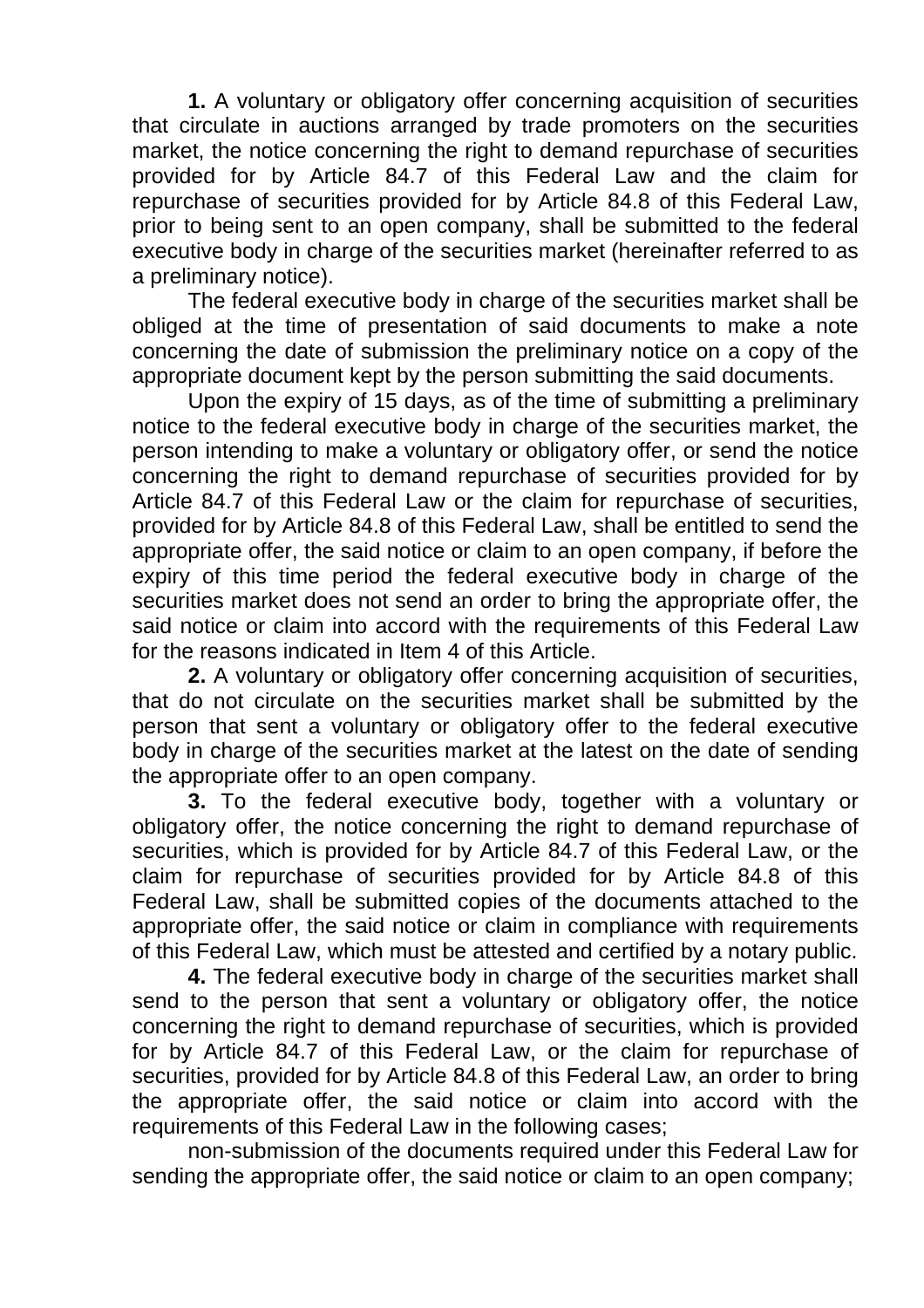absence in the appropriate offer, in the said notice or claim of all data and terms provided for by this Chapter;

non-compliance of the procedure for fixing the price of the securities to be acquired or repurchased with the requirements of this Federal Law, in particular in the event of detecting within six months preceding the date of submission of documents to the federal executive body in charge of the securities market, the fact of fixing prices in respect of the securities to be acquired or repurchased that has caused understatement of the price of the securities to be acquired or repurchased.

An order of the federal executive body in charge of the securities market to bring the appropriate offer, the said notice or claim into accord with this Federal Law may be appealed against with an arbitration court.

**5.** Should the federal executive body in charge of the securities market miss the time for sending the order, it shall be entitled to make a claim with an arbitration court at the location of an open company for bringing the appropriate offer, the said notice or claim into accord with the requirements of this Federal Law for the reasons indicated in Item 4 of this Article.

**6.** Amendments made to a voluntary or obligatory offer in compliance with Article 84.4 of this Federal Law shall be presented to the federal executive body in charge of the securities market by the person making the said amendments at the latest on the date of sending the appropriate amendments to an open company.

**7.** The federal executive body in charge of the securities market shall establish requirements with respect to the procedure for submission to the federal executive body in charge of the securities market of a voluntary or obligatory offer, the notice concerning the right to demand repurchase of securities which is provided for by Article 84.7 of this Federal Law or the claim for repurchase of securities provided for by Article 84.8 of this Federal Law.

**Article 84.10.** Specifics of Preference Stocks Registration

For the purposes of this Chapter, when determining the share of stocks of an open company, registered the preference stocks of the open company granting the right of vote under the statutes thereof shall likewise be, if such preference stocks had been placed before January 1, 2002 or if issuable securities placed before January 1, 2002 have been converted into the preference stocks. With this, each preference stock of an open company granting more than one vote shall be registered in the number corresponding to the number of votes granted by it.

#### **Chapter XII. Control over Financial-Economic Activity of Company**

**Article 85.** Audit Commission (or Internal Auditor) of Company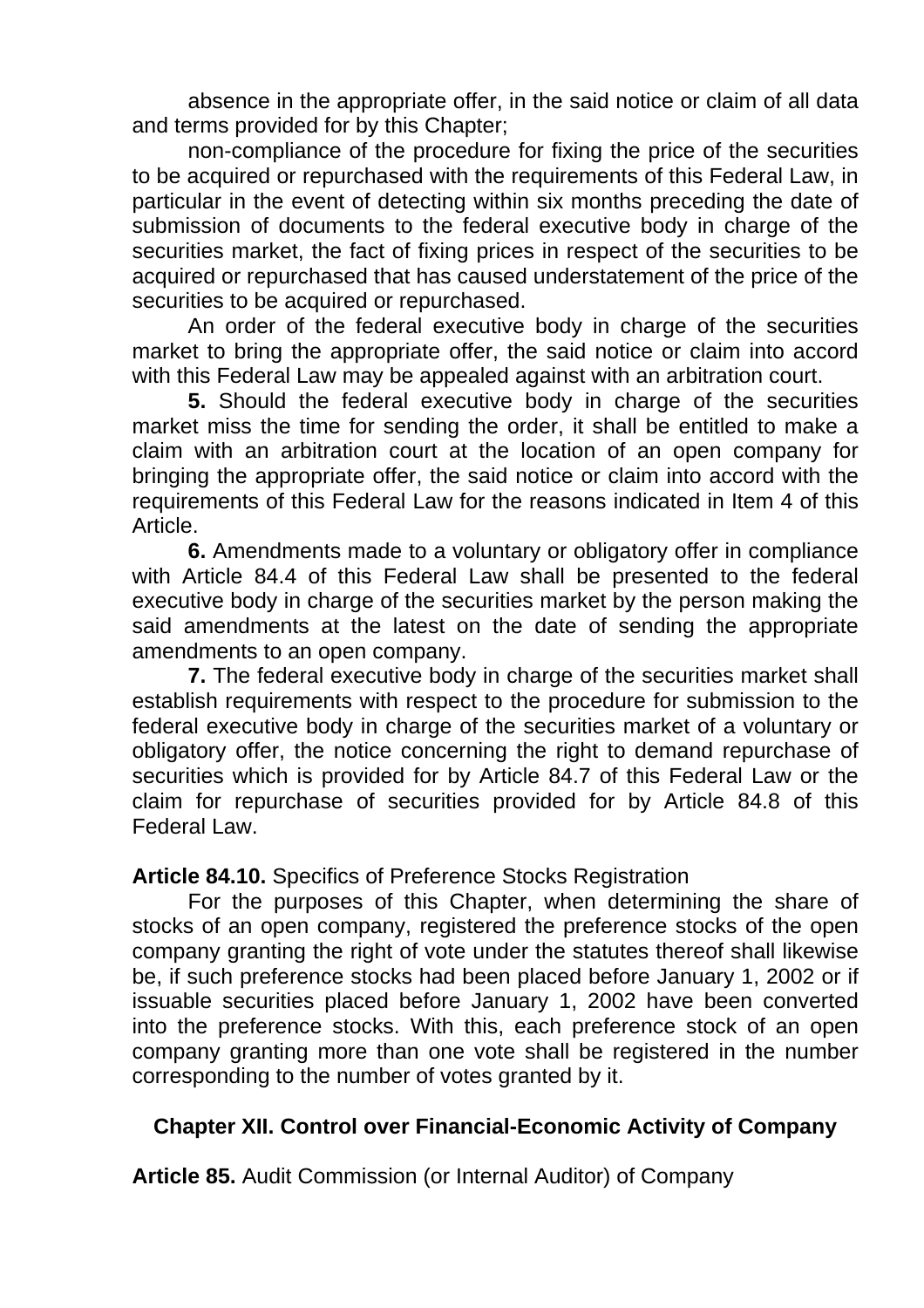**1.** In order to exercise control over the financial-economic activity of the company, an audit commission (or internal auditor) of the company shall be elected by the general meeting of shareholders in accordance with the charter of the company. Members of the inspection commission or the inspector of the company to be established shall be elected subject to the specifics provided for by Chapter II of this Federal Law.

By the decision of a general meeting of shareholders remuneration may be paid to the members of the in-house audit commission of a company during the term of their office and/or their expenses related to the exercise of their duties may be compensated. The amount of such remuneration and compensation shall be set by a decision of a general meeting of shareholders.

**2.** The authority of the audit commission (or internal auditor) of the company with regard to matters not provided for by this Federal Law shall be determined by the charter of the company.

The procedure for the activity of the audit commission (or internal auditor) shall be determined by an internal document of the company approved by the general meeting of shareholders.

**3.** The verification (or audit) of the financial-economic activity of a company shall be carried out with regard to the results of the activity of the company for the year, and also at any time at the initiative of the audit commission (or internal auditor) of the company, decision of the general meeting of shareholders, board of directors (or supervisory board), or at the demand of a shareholder(s) of the company possessing in aggregate not less than 10 per cent of the voting stock of the company.

**4.** At the demand of the audit commission (or internal auditor) of a company the persons holding office in the management bodies of the company shall be obliged to submit documents concerning the financialeconomic activity of the company.

**5.** The audit commission (or internal auditor) of a company shall have the right to demand the convocation of an extraordinary general meeting of shareholders in accordance with Article 55 of this Federal Law.

**6.** The members of the audit commission (or internal auditor) of the company may not be simultaneously members of the board of directors (or supervisory board) of the company, nor hold other offices in the management bodies of the company.

Stock owned by members of the board of directors (or supervisory board) of the company or to persons holding office in the management bodies of the company may not participate in the voting when electing members of the audit commission (or internal auditor) of the company.

#### **Article 86.** Auditor of Company

**1.** The auditor (citizen or auditing organization) of a company shall exercise the verification of the financial-economic activity of a company in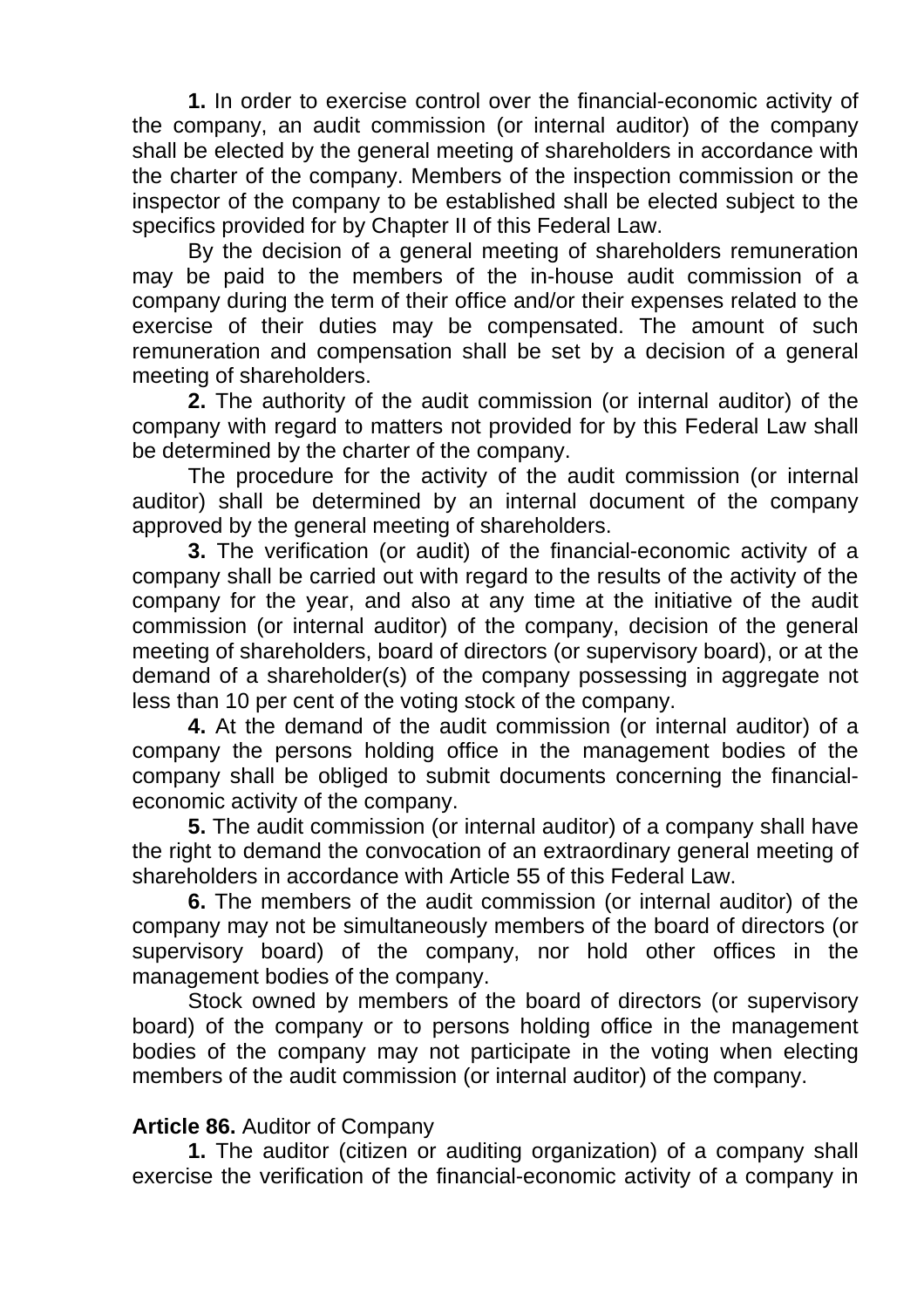accordance with statutory acts of the Russian Federation on the basis of a contract concluded with him.

**2.** The general meeting of shareholders shall confirm the auditor of the company. The amount of payment for his services shall be determined by the board of directors (or supervisory board) of the company.

**Article 87.** Opinion of Audit Commission (or Internal Auditor) of Company or Auditor of Company

With regard to the results of the verification of the financial-economic activity of the company, the audit commission (or internal auditor) or the auditor of the company shall draw up an opinion, which must contain:

approval of the reliability of the data contained in the reports and other financial documents of the company;

information concerning facts of a violation of the procedure for keeping bookkeeping records and the submission of financial reports established by statutory acts of the Russian Federation, and also of statutory acts of the Russian Federation when effectuating financialeconomic activity.

### **Chapter XIII. Records, Reports and Documents of a Company. Information Concerning the Company**

**Article 88.** Bookkeeping Records and Financial Reports of Company

**1.** A company shall be obliged to keep the bookkeeping report and to submit the financial report according to the procedure established by this Federal Law and other statutory acts of the Russian Federation.

**2.** Responsibility for the organization, state, and reliability of the bookkeeping records in the company and the timely submission of the annual report and other financial reports to the respective agencies, and also information concerning the activity of the company to be submitted to the shareholders, creditors, and mass media, shall be borne by the executive body of the company in accordance with this Federal Law, other statutory acts of the Russian Federation, and the charter of the company.

**3.** The reliability of the information contained in the annual report of the company, annual financial statements shall be confirmed by the inhouse audit comission of the company.

Before publication by the company of the documents specified in such Clause in accordance with Article 92 of this Federal Law, the company shall be obliged to enlist for annual verification and approval of the annual financial reports an auditor not connected by property interests with the company or its shareholders.

**4.** The annual report of the company shall be preliminarily endorsed by the board of directors (supervisory board) of the company and if the company has no board of directors (supervisory board), by the person performing the functions of a sole executive body of the company, at least 30 days prior to the date of the annual general meeting of shareholders.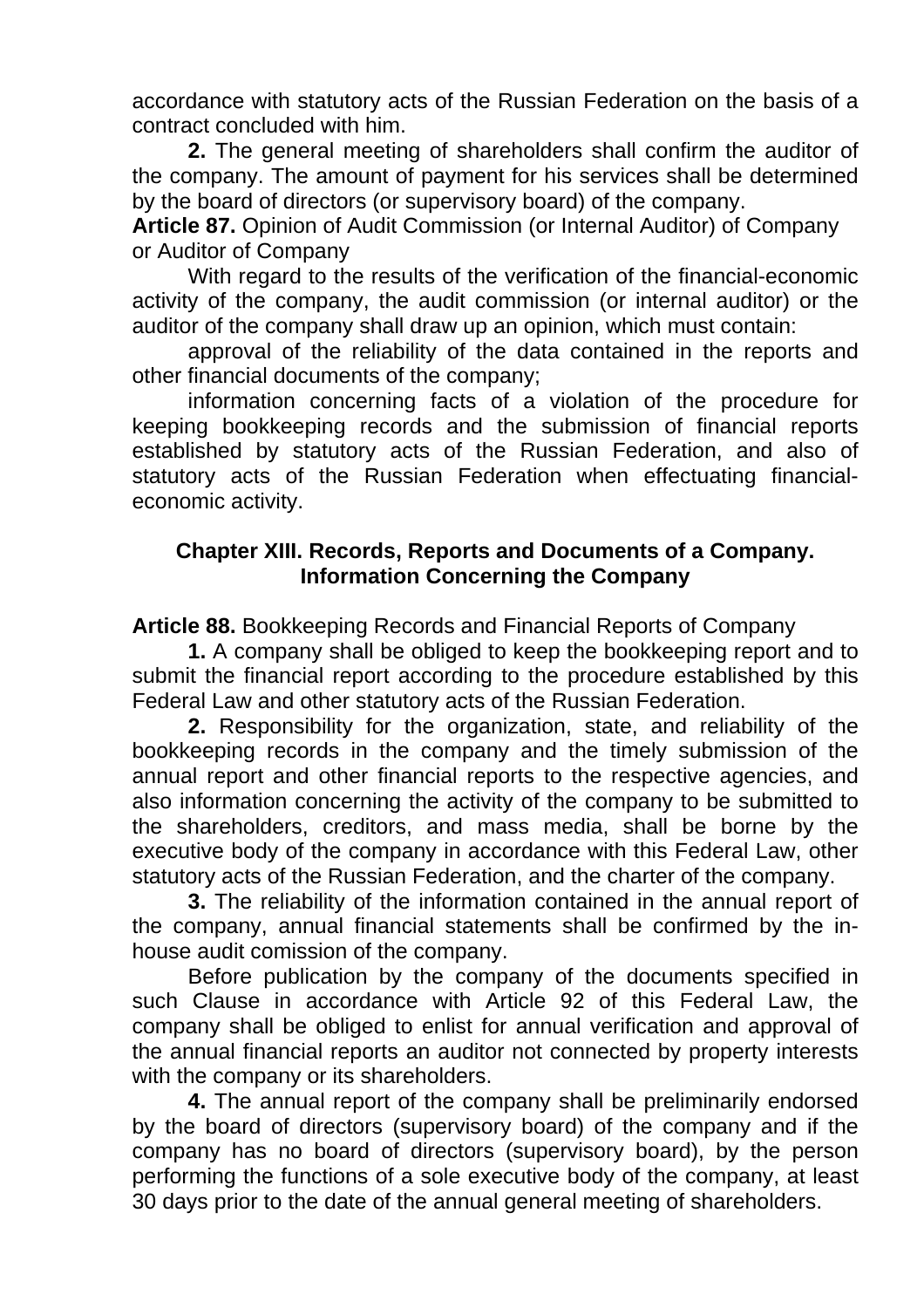**Article 89.** The Holding of the Documents of a Company

**1.** A company shall keep the following documents:

the memorandum of association;

the charter of the company, amendments thereto registered in the established manner, the decision to form the company, the company's state registration document;

documents confirming the company's rights in respect of the assets recorded on its balance sheet;

in-house documents of the company;

the regulations on the branch or representative office of the company; the annual reports;

accounting documents;

financial statements;

the minutes of general meetings of shareholders (the decisions of the shareholder being the owner of all the voting shares of the company), decisions of the board of directors (supervisory board) of the company, inhouse audit commission of the company and the collective executive body (board, directorate) of the company;

ballot papers and also powers of attorney (copies thereof) for participation in a general meeting of shareholders;

reports of independent appraisers;

lists of affiliated persons of the company;

lists of person entitled to attend the general meeting of shareholders, entitled to receive dividends and other lists compiled by the company for the purposes of shareholders exercising their rights under the provisions of the present Federal Law;

reports of the in-house audit commission of the company, an auditor of the company, the state and municipal financial control bodies;

issue prospectuses, quarterly issuer's reports and other documents containing information to be published or disclosed in another way under the present Federal Law and other federal laws;

other documents required under the present Federal Law, the charter of the company, in-house documents of the company, decisions of general meetings of shareholders, the board of directors (supervisory board) of the company, the managerial bodies of the company and also documents stipulated by legal acts of the Russian Federation.

**2.** The company shall store the documents specified in Item 1 of the present article at the location of its executive body in compliance with the procedure and for a term established by the federal executive body in charge of the securities market.

**Article 90.** Granting of Information by a Company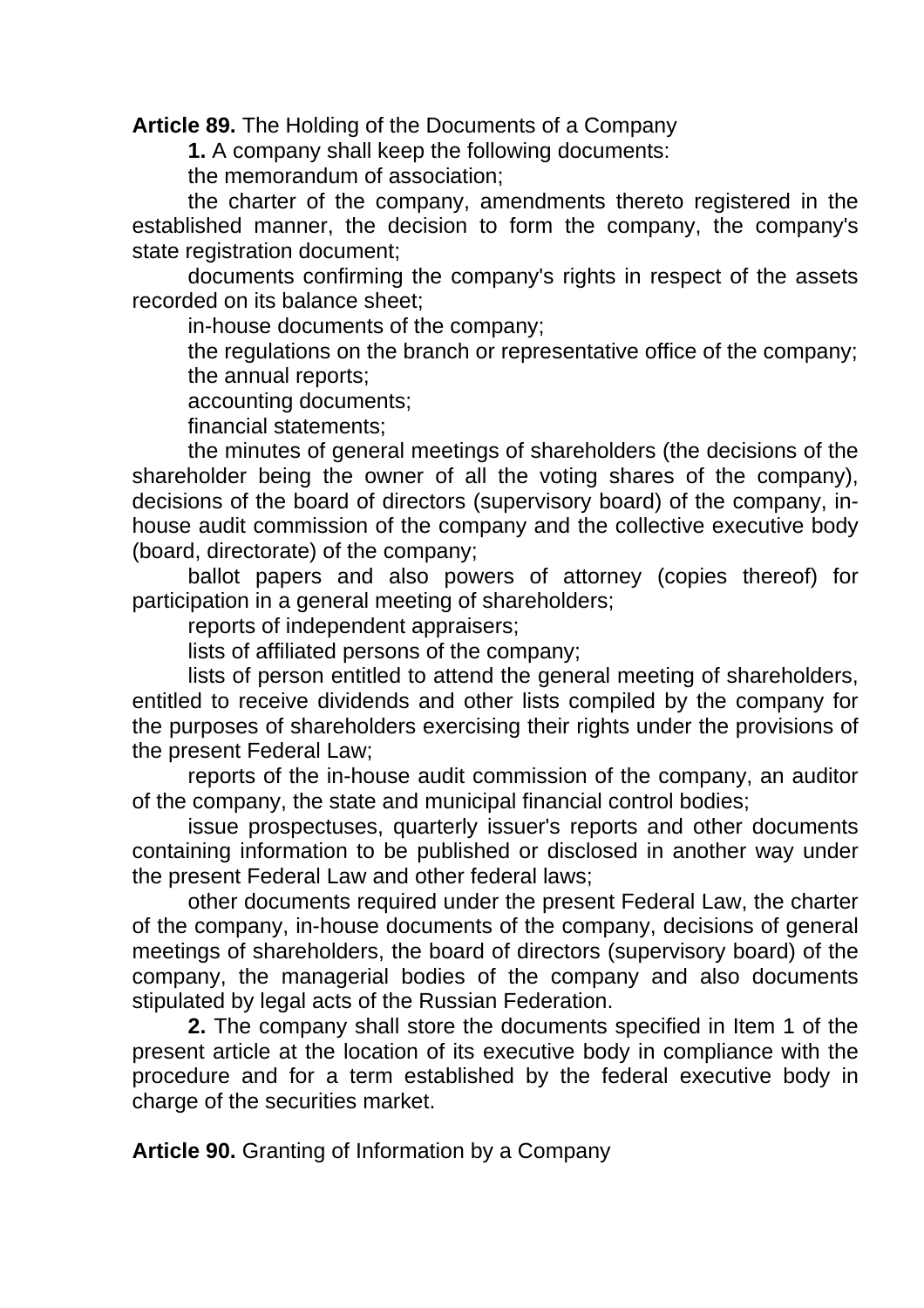Information concerning the company shall be granted by it in accordance with the requirements of this Federal Law and other statutory acts of the Russian Federation.

**Article 91.** The Provision of Information by the Company to Shareholders

**1.** The company shall provide shareholders with access to the documents specified in Item 1 Article 89 of the present Federal Law. Access to accounting documents and the minutes of meetings of the collective executive body shall be granted to the shareholders (shareholder) having in their aggregate at least 25 per cent of the voting shares of the company.

If the special right of participation of the Russian Federation, a Russian region or a municipal entity in the management of a company ("golden share") is being exercised in respect of the company such company shall provide representatives of the Russian Federation, the Russian region or municipal entity with access to all its documents.

**2.** The documents specified in Item 1 of the present article shall be provided by the company on the premises of its executive body for reading within seven days after the filing of the relevant request. If asked to do so by persons having a right of access to the documents specified in Item 1 of the present article the company shall provide them with copies of the said documents. The amount charged by the company for the provision of such copies shall not exceed the cost thereof.

**Article 92.** Compulsory Information Disclosure by a Company

**1.** An open company shall disclose the following:

its annual report, annual financial statements;

the issue prospectus of the company's shares in the cases stipulated by legal acts of the Russian Federation;

an announcement of a forthcoming general meeting of shareholders, in compliance with the procedure set out in the present Federal Law;

other information determined by the federal executive body in charge of the securities market.

**2.** The compulsory disclosure of information shall be done by a company, in particular, a closed company in the event it floats bonds or other securities, within the scope and in the manner established by the federal executive body in charge of the securities market.

**Article 93.** Information Concerning Affiliated Persons of Company

**1.** A person shall be deemed to be affiliated in accordance with the requirements of the legislation of the Russian Federation.

**2.** Affiliated persons of a company shall be obliged to inform the company in writing about stock of the company owned by them, specifying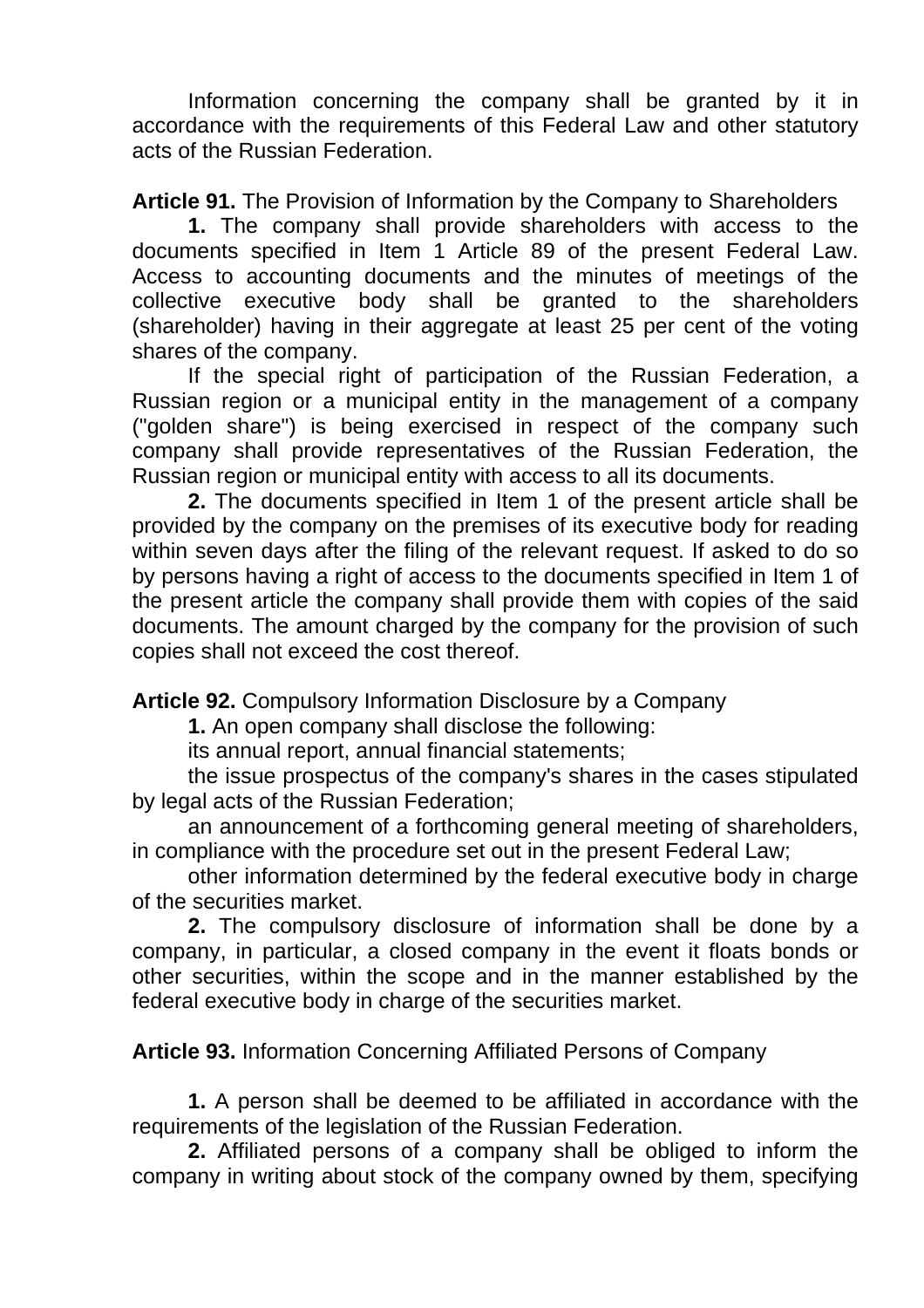their quantity and categories (or types) not later than 10 days from the date of acquisition of the stock.

**3.** If as a result of the failure to submit the said information through the fault of the affiliated person or of the untimely submission property damage is caused to the company, the affiliated person shall bear responsibility to the company in the amount of the damage caused.

**4.** A company shall be obliged to keep a record of its affiliated persons and to submit reports concerning them in accordance with the requirements of legislation of the Russian Federation.

## **Chapter XIV. Concluding Provisions**

**Article 94.** Introduction into Effect of This Federal Law

**1.** This Federal Law shall be take effect on January 1, 1996.

**2.** As of the introduction into effect of this Federal Law, the statutory acts in effect on the territory of the Russian Federation shall apply in a part not contrary to this Federal Law until the bringing thereof into conformity with this Federal Law.

**3.** Beginning from the time of entry of the present Federal Law into force a company's constituent documents that do not comply with the provisions of the present Federal Law shall be applicable in as much as they do not conflict with said provisions.

On behalf of the Russian Federation, constituent entities of the Russian Federation and municipal formations stockholders' rights in respect of joint-stock companies which are under the ownership of said public entities shall be exercised by appropriate property management committees, property funds or other authorised state bodies or local selfgovernment bodies, except when the stocks of said joint-stock companies are possessed on the basis of the right of economic control or day-to-day management by unitary enterprises and institutions or are transferred for trust management, as well as when stocks of said joint-stock companies are managed by state corporations in compliance with federal laws.

**4.** The provisions of Paragraphs 2 and 3 of Article 7 of this Federal Law shall not apply to closed companies formed prior to the introduction of this Federal Law into effect.

**5.** Until the introduction into effect of the respective federal laws listed in Clause 4 Article 1 of this Federal Law, the companies shall operate on the basis of statutory acts of the Russian Federation adopted before the introduction into effect of this Federal Law.

**6.** To propose to the President of the Russian Federation within the period before March 1, 1996 to bring statutory acts issued by him into conformity with this Federal Law.

**7.** To charge the Government of the Russian Federation within the period before March 1, 1996 to: